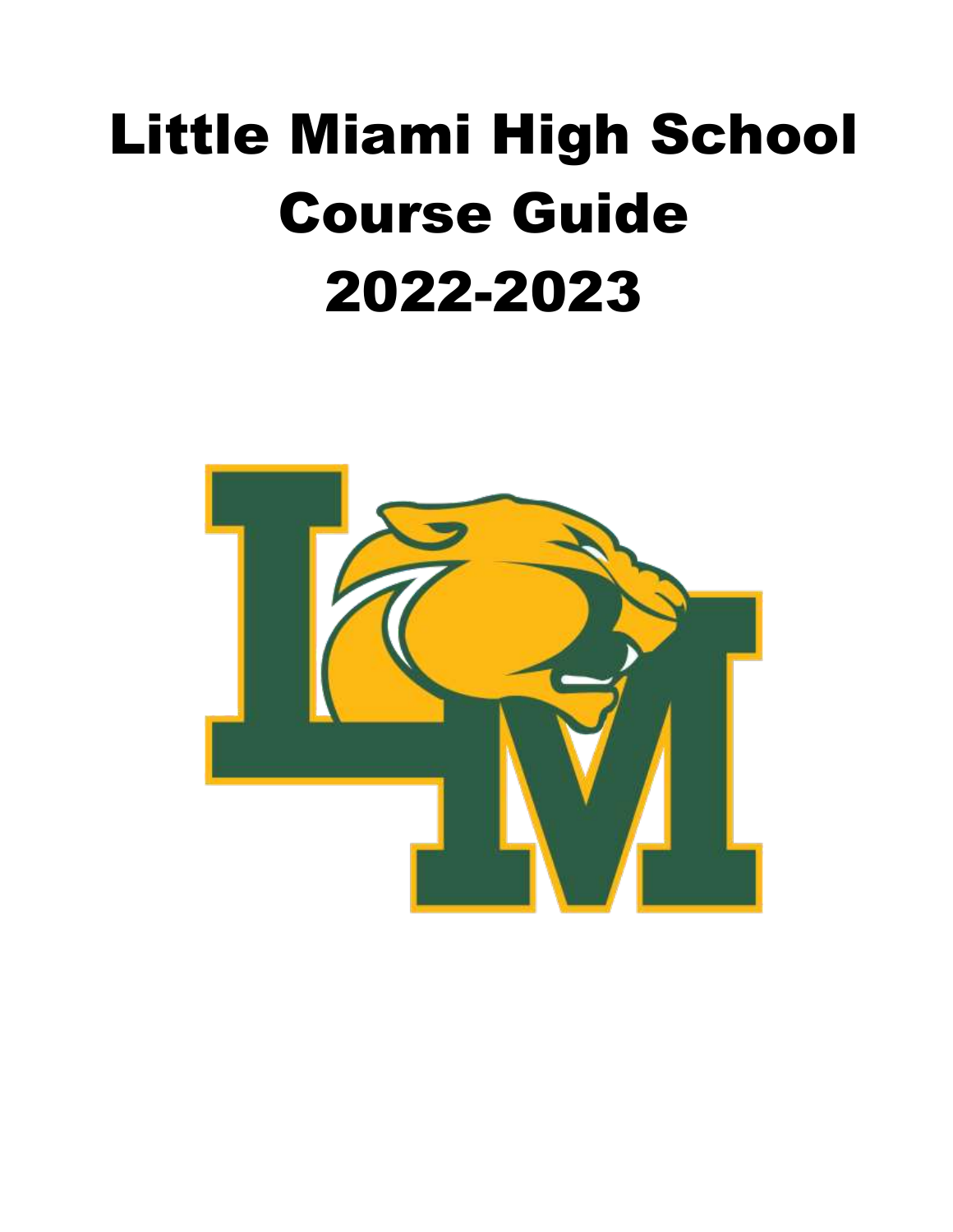# TABLE OF CONTENTS

| Welcome                                               | 3              |
|-------------------------------------------------------|----------------|
| <b>District Profile</b>                               | $\overline{4}$ |
| <b>High School Profile</b>                            | 5              |
| Mission, Goals, and Core Beliefs                      | 6              |
| Planning                                              | $7 - 9$        |
| <b>Post-Secondary Planning</b>                        | 10             |
| <b>Honors Diploma Requirements</b>                    | 11             |
| <b>Program Options</b>                                | $12 - 13$      |
| Warren County Career Center (WCCC)                    | 14             |
| <b>College Credit Plus</b>                            | $14 - 15$      |
| <b>Graduation and Testing Requirements</b>            | $16 - 17$      |
| Athletics/Extra-Curricular Activities/AFJROTC         | $17 - 19$      |
| <b>Recommended Student Programs</b>                   | 20-23          |
| <b>LMHS Course Descriptions</b>                       | 24             |
| <b>AFJROTC</b>                                        | 25             |
| <b>Art Department</b>                                 | 26-28          |
| <b>Business</b>                                       | 29             |
| <b>English Department</b>                             | 30-32          |
| Health and Physical Education Department              | 33-34          |
| <b>Mathematics Department</b>                         | 35-39          |
| <b>Music Department</b>                               | 40-42          |
| <b>Science Department</b>                             | 43-48          |
| <b>Social Studies Department</b>                      | 48-52          |
| Warren County Career Center (WCCC) Satellite Programs | 53-59          |
| World Language Department                             | 60-62          |
| <b>Online Course Offerings</b>                        | 63-81          |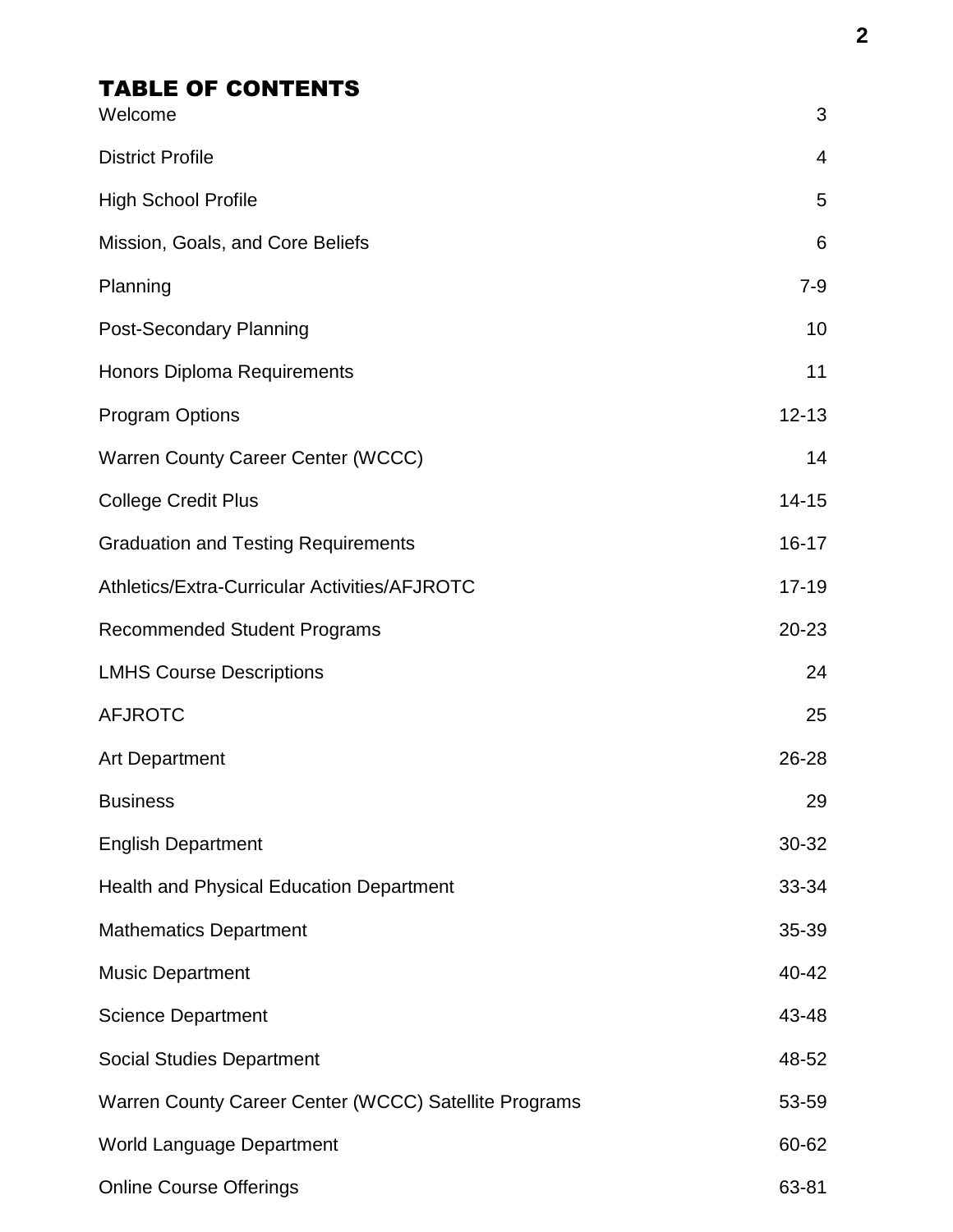# WELCOME

Dear Students and Parents,

The Little Miami High School Course Description Guide has been prepared to help develop your fouryear plan as a high school student and choose courses for the 2022-2023 school year. This guide includes essential information concerning athletic and extracurricular eligibility, course descriptions, and educational options apart from a traditional high school program. The Ohio Department of Education (ODE) frequently makes mandated curriculum changes; therefore, please thoroughly check required courses and graduation requirements.

Little Miami High School is an original member of the High Schools That Work (HSTW) Improvement Model. This model has proven to be a solid basis for all students to attain success in their high school experience and gain needed college and career readiness skills for the future. Rigorous coursework positively impacts all students' academic and career preparation. Students are most likely to complete a college degree or technical training if they have been engaged in demanding coursework over four years of high school. Our expectation at Little Miami High School follows this model to work hard and become productive citizens.

Please read this description guide thoroughly and use it as a planning tool. Discuss course selections while planning a class schedule to meet your child's future goals as a family. The school counseling staff can help recommend student programs geared toward career paths and post-secondary options to guide your choices. The high school staff can answer questions and help you navigate through this process at any time.

It is a great day to be a Little Miami High School Panther! The learning opportunities provided at Little Miami High School will provide a solid foundation for a successful future in any chosen career. Together we will make these four years a rewarding and effective foundation from which to build your future.

Best Regards,

Dr. Cathy Trevathan **Dr. Kevin Harleman** Mr. Chad Huelsman Principal Assistant Principal Assistant Principal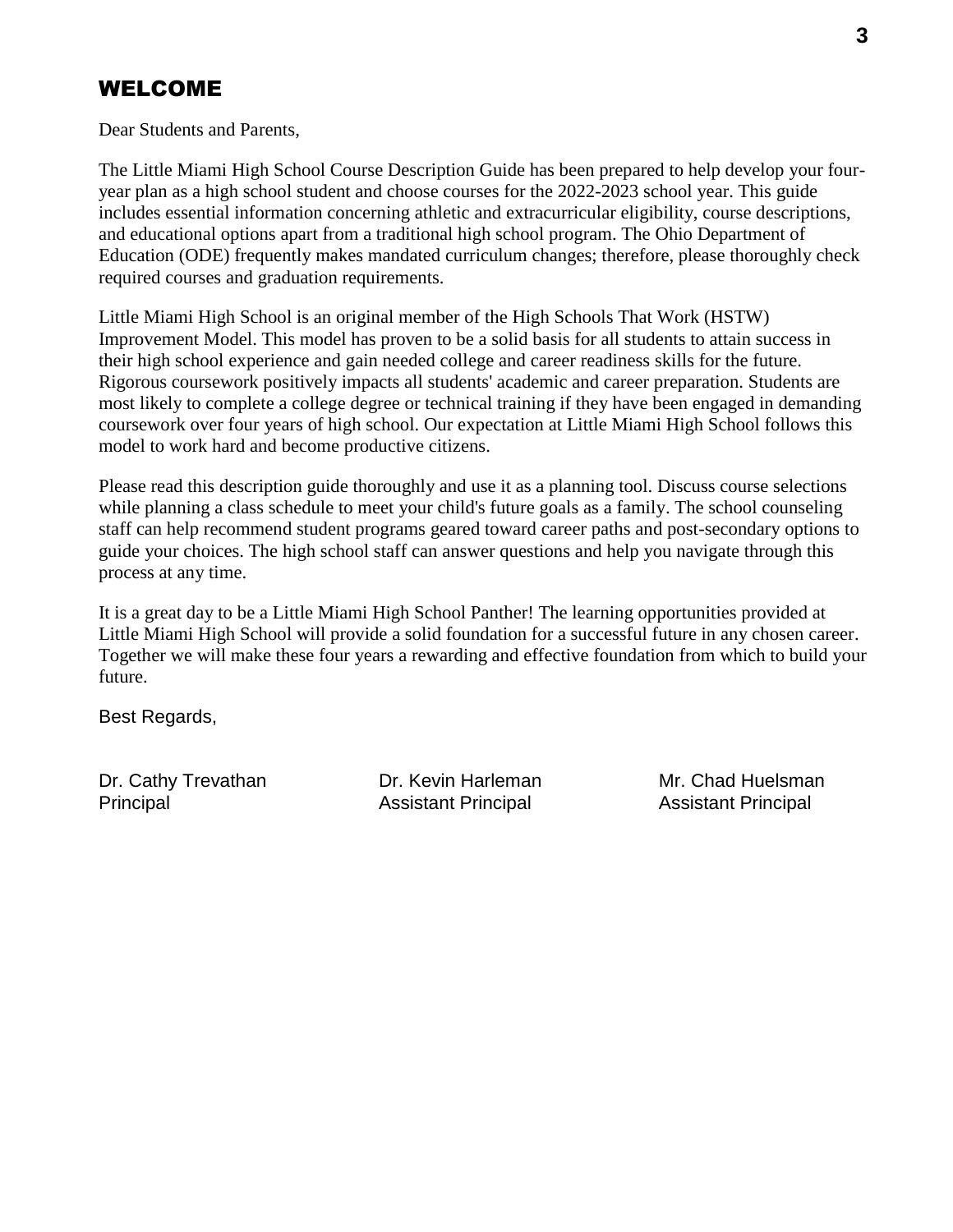#### DISTRICT PROFILE

#### Board of Education

Tony Niemesh, President Bobbi Grice, Vice President Martin Hamlin, Board Member Diane Horvath, Board Member Wayne Siebert, Board Member

#### Administration

Greg Power, Superintendent Terry Gonda, Treasurer Regina Morgan, Assistant Superintendent Pamela Coates, Director of Human Resources Marla Timmerman, Director of Students Services Stephen Collins, Director of Technology Emily Johnson, Director of Communications

#### Administrative Offices

Maineville Crossing 87 E US 22&3, Maineville, OH 45039 Office Hours: 8:00 AM-4:00 PM **Phone Numbers**

District Office: 513-899-2264 Central Registration: 513-899-5116

# District Website

www.littlemiamischools.com

#### High School Administration

 https://twitter.com/LittleMiamiHS https://www.instagram.com/littlemiamihighschool High School Counselors

https://twitter.com/LMHS\_Counselors

https://www.instagram.com/LMHS\_Counselors

https://www.facebook.com/LMHSCounselors

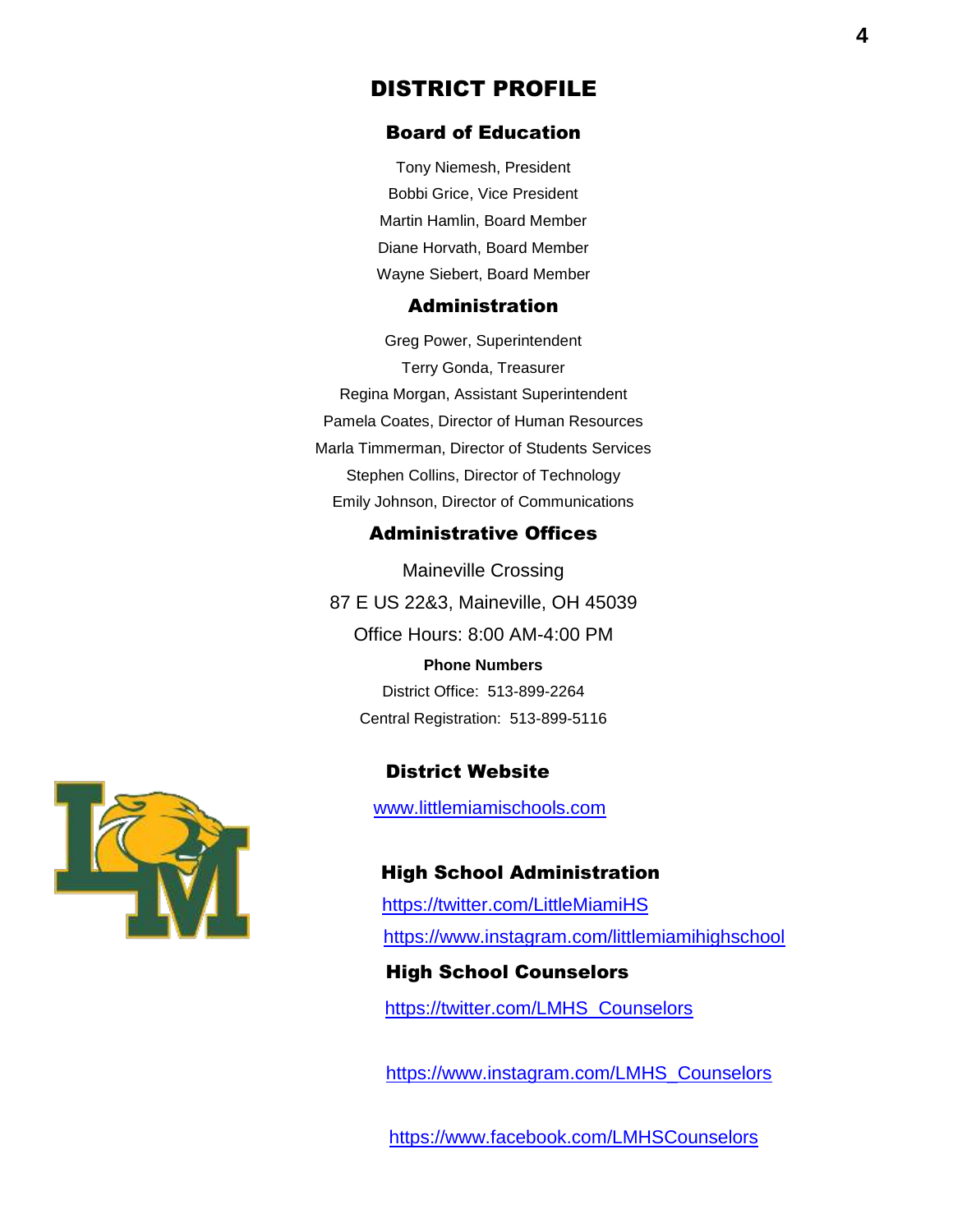#### HIGH SCHOOL PROFILE



#### Little Miami High School

3001 East US Highway 22&3 Morrow, OH 45152

#### Administration:

Principal: Dr. Cathy Trevathan Assistant Principal: Dr. Kevin Harleman Assistant Principal: Mr. Chad Huelsman Athletic Director: Mr. Matt Louis

#### School Counselors:

Counselors work with students based on an alpha split. Ashley Brown (A-D) Maggie Ochsner (E-K) Todd Barnhart (L-R) Brandy Phillips (S-Z)

#### Office Hours:

7:00 AM-3:30 PM

#### Important Numbers:

High School Office: 513-899-3781 High School Fax Number: 513-899-4912

#### Website:

<http://www.littlemiamischools.com/little-miami-high-school/>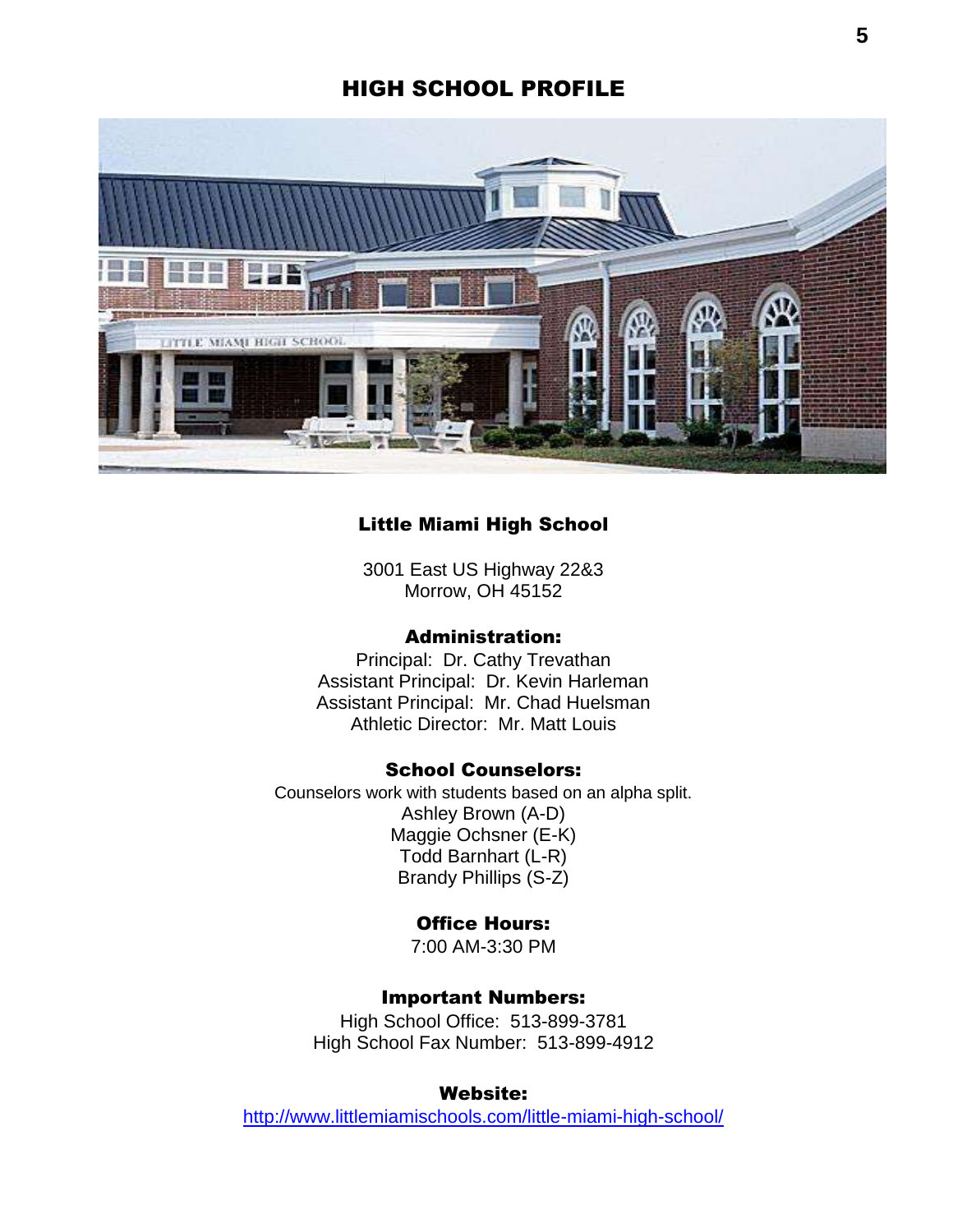# MISSION, GOALS, AND CORE BELIEFS

#### DISTRICT MISSION

The Board believes that the school system's responsibility is to ensure that each graduate is college and career-ready. To these ends, an environment of high expectations and opportunity shall be created that fosters scholarship and citizenship and develops within each student the ability to become a productive and responsible member of society.

#### DISTRICT GOALS

- Develop an environment of high academic expectation that maximizes each student's potential and opportunity for learning.
- Develop in each student the ability to apply learned skills and knowledge related to college and career readiness.
- Develop each student's ability to become a responsible and productive community member.

#### DISTRICT CORE BELIEFS

Little Miami Board of Education, staff, students, parents, and others will operate in ways that support and demonstrate the following core beliefs:

- Academic excellence
- Safe learning and working environments
- Quality facilities for quality learning
- Fiscal responsibility
- Adherence to all state and federal requirements

#### LITTLE MIAMI HIGH SCHOOL MISSION

Little Miami High School is dedicated to the community and the individual educational needs of all students. Through a safe and creative environment, students are challenged with a rigorous curriculum that provides the necessary skills to become contributing members of society. The staff recognizes the importance of a collaborative approach with the community as an essential element to the students' success entering their adult lives.

#### LMHS PRINCIPLES OF SERVICE

- 1. We believe all students can learn.
- 2. We value a safe and nurturing environment.
- 3. We believe that extracurricular activities contribute to developing a well-rounded student.
- 4. We value high expectations for all students.
- 5. We value professional attributes such as:
- helpfulness and active listening
- open communication and professional development
- respect and courteousness
- honesty and a positive attitude
- risk-taking seeking and trying new ideas
- 6. We believe in teamwork and cooperation.
- 7. We believe the school exists to serve the families of the Little Miami community.
- 8. We believe in providing opportunities for academic diversity.
- 9. We believe in continuous improvement through ongoing evaluation of programs and instructional strategies.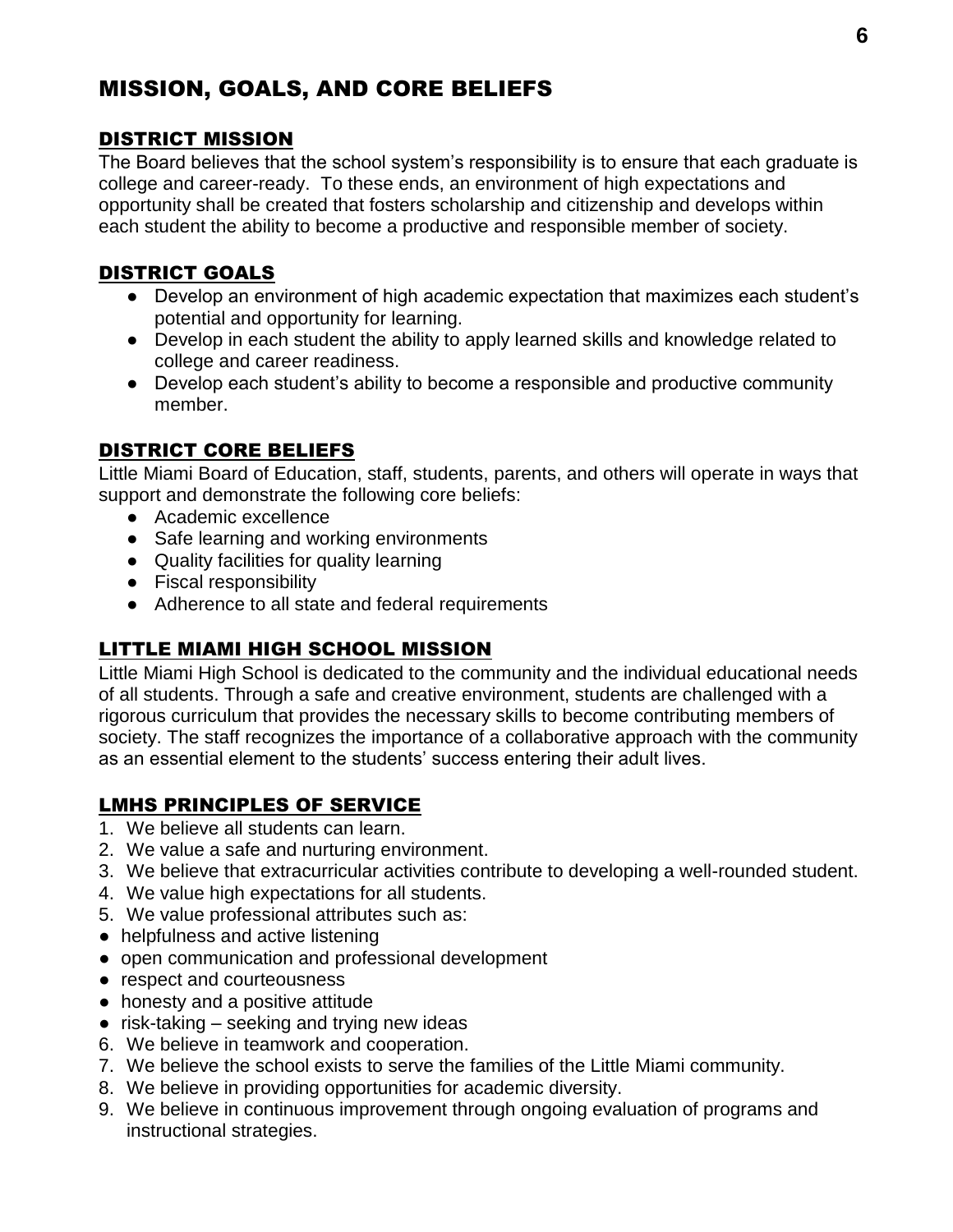# PLANNING THE LITTLE MIAMI SEMESTER

Little Miami High School operates on a semester schedule. This schedule divides the school year into two semesters of approximately 90 days each. The class periods are 45 minutes in length, and each semester course is worth one-half unit of credit (except physical education that is one-fourth of a credit). Each student will schedule classes in the spring before starting a new school year. Students commit to those courses as school-wide decisions are based on spring course selections; therefore, schedules are final in the spring before each school year.

# PLANNING A HIGH SCHOOL PROGRAM

A good student record is the best recommendation a graduate can offer a college or a prospective employer. All colleges require an exact transcript of courses taken while in high school and advice from the school counselor, teacher, or principal. Employers will often request similar information. A student needs to maintain an above-average average grade or improve throughout high school. The pupil who shows improvement, rather than tapering off or declining during their last year, is in a more competitive position. (Most colleges and employers are interested in the student's attendance record. A poor attendance record affects a student's chance of college admission and competing for a job after graduation.)

# STUDENT RESPONSIBILITIES

It is the students' responsibility to meet all graduation requirements. To receive a diploma, students must meet academic requirements, state testing requirements, and financial obligations. Students must attend the last week of each semester for exams.

# WEIGHTED CLASSES

Honors and advanced placement courses are weighted courses. Students earning credit for a weighted system will receive a .05 "add-on" added to the cumulative grade point average upon completing each weighted course. For grades 9-10, an A, B, or C will receive the addon. For grades 11-12, an A or a B will receive the add-on.

# SCHEDULE CHANGE PROCEDURE

Counselors and teachers offer assistance while selecting courses for each school year. The scheduling process for the following school year will begin during the second semester of the current school year. Parents and students, please recognize the number of school-wide decisions that rest upon your subject choices: the number and size of classes are determined, teachers are hired, and budget allocations are made. This ensures the district is economically responsible and all resources are utilized appropriately. Therefore, class selections will be *final* before the new school year in the spring semester. If a yearlong course is dropped at any time, it will result in a withdrawal fail.

#### SUMMER SCHOOL

Students who fail a core course have the opportunity to take summer school classes to make up credit to stay on track for graduation. Courses are not offered at LMHS; however, lessons can be taken with online vendors or Warren County Educational Service Center.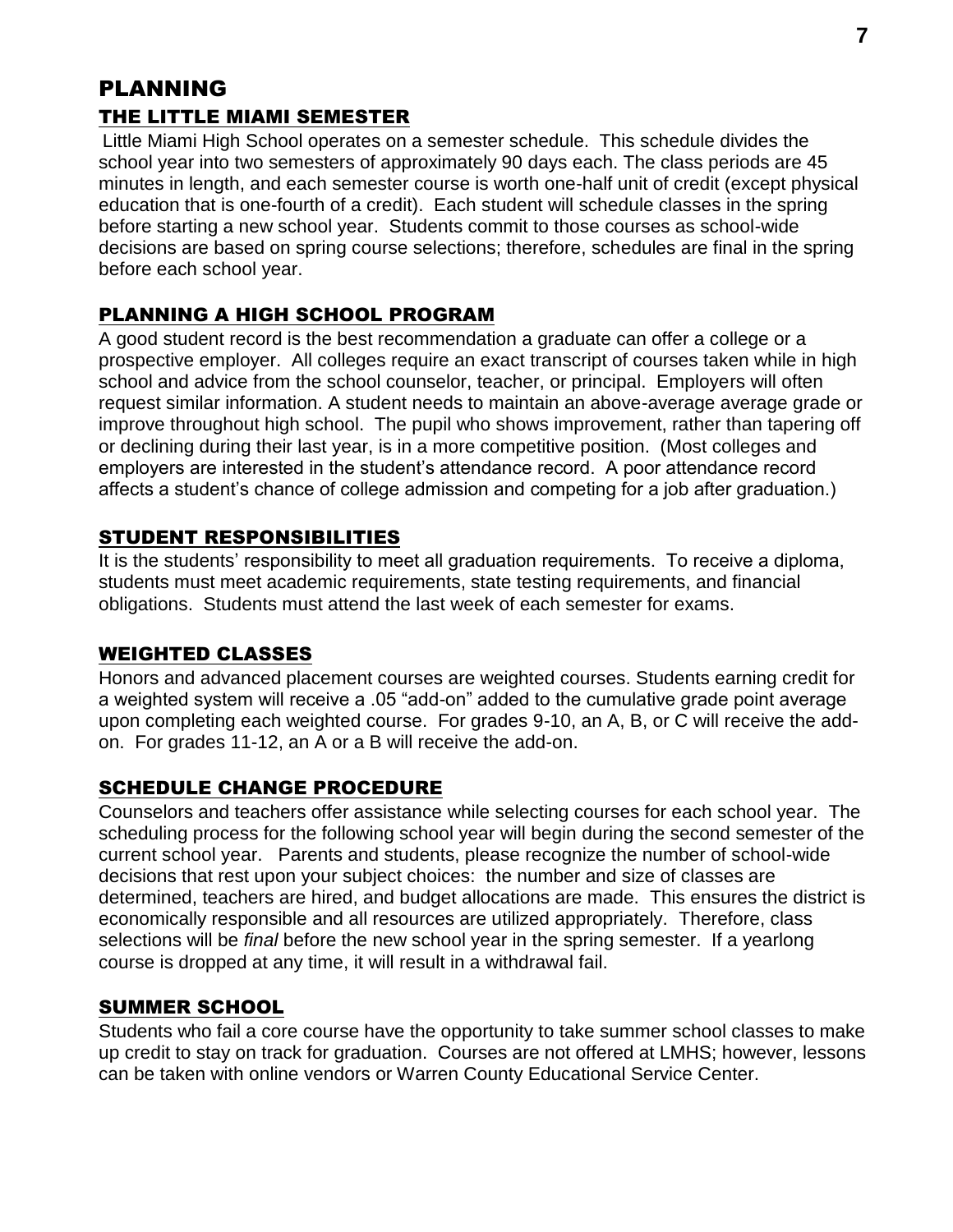#### GRADE POINT AVERAGE

A cumulative GPA is calculated for all high school-level courses based on the number of credits received from weighted and unweighted courses. High schools use cumulative GPAs to determine class rank and graduation honors, eligibility for the National Honor Society (NHS), colleges as part of the admission criteria, many scholarship and grant providers, and occasionally, employers. This information is reported to parents and students on the student's high school transcript. The high school transcript records all final course grades received for high school-level courses. The LMHS grading scale is 90%, and higher A, 80%- 89% B, 70%-79% C, 60%-69% D, 59%, and lower is an F. All failures result in no credit. Other than classes that are failed, courses cannot be repeated.

#### CLASS FEES

Each spring, the Board of Education establishes student fee schedules for the next school year. Fee levels are determined in June and take effect that next school year. Therefore, students and parents are advised that the fees referenced in the High School Course Description Guide are approximate amounts and subject to change based on supply prices as they are purchased. Students are given a breakdown of course fees in September and January.

# POST-SECONDARY PLANNING

#### GRADE 9

- The 9<sup>th</sup>-grade year begins your official high school record unless you complete classes for high school credit before the 9<sup>th</sup>-grade year. Grades will be recorded on your cumulative transcript.
- Get to know your school counselor and let them get to know you. Visit with your counselor frequently to make your adjustment to high school positive. Take advantage of all the services offered through the school's counseling program.
- Work hard to do as well as you can academically, seek assistance whenever needed, and utilize Extra Time Extra Help (ETEH).
- Participate in career exploration programs whenever possible, such as job shadowing, career-based classes, and utilizing Naviance.
- Participate in extracurricular activities such as athletics and clubs.
- Begin researching colleges of interest.
- Participate in community/volunteer service activities.
- Students must meet state testing requirements for graduation.
- Wilmington College visit
- Job shadowing opportunities

#### GRADE 10

- Continue working with your school counselor concerning your academic progress, work hard, and continue your involvement in extracurricular activities.
- Research career areas related to your interests by using the resource materials available in your counseling office. Visit the Warren County Career Center.
- Take the ASVAB. (This is a test given by the military, and there is no military commitment.)
- Register and take the PSAT in October.
- Utilize Naviance.
- Participate in Community/Volunteer Service activities.
- Take the ACT/SAT (especially if taking Algebra 2 as a sophomore).
- Students must meet all state testing requirements for graduation.
- Job shadowing opportunities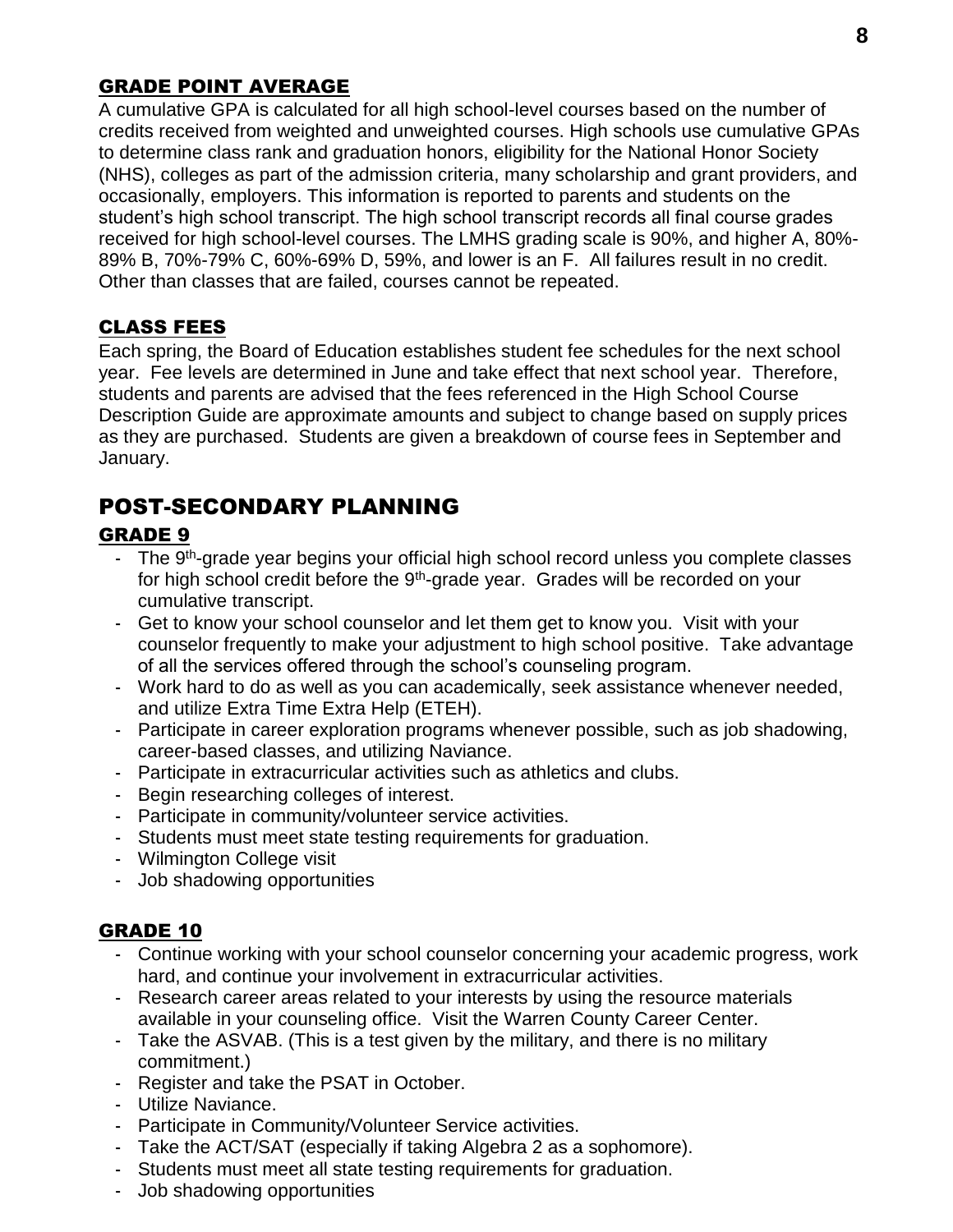## GRADE 11

- Communication with your counselor becomes even more important in the second half of high school.
- Continue your involvement in extracurricular activities and maintain good grades.
- Continue your career research and begin matching your interests with career possibilities. Continue to research colleges and start visiting and touring colleges.
- Register and take the PSAT in October.
- Take the ACT/SAT and ASVAB.
- Take part in all special programs the school counseling department developed, such as college representative visits, etc.
- Continue to utilize tools in Naviance.
- Participate in community/volunteer service activities.
- Must register with the NCAA Eligibility Center by the **end** of your junior year.
- Students must meet all state testing requirements for graduation.

# THE SUMMER BETWEEN 11th AND 12th GRADES

- Visit colleges.
- Meet with admissions representatives at colleges.
- Participate in Community/Volunteer Service activities.

# GRADE 12

- Take the ACT/SAT.
- Send official ACT and SAT scores to colleges
- Continue communication with your counselor and attend all senior meetings.
- Maintain a solid, quality academic program.
- Complete college visits early in your senior year.
- Prepare applications and request transcripts through Naviance a minimum of **two weeks** before the admission deadline.
- Be aware of early application deadlines, especially applications to special programs.
- Apply for financial aid.
- Visit and meet with local recruiters about school and career opportunities if interested in the military.
- Complete career narrative and resume. (required)
- Complete 12 hours of community service. Six can be completed in one location, so your service must be completed in at least two different locations. Community service is a Little Miami Board of Education requirement. The completion of these service hours also earns a graduation seal.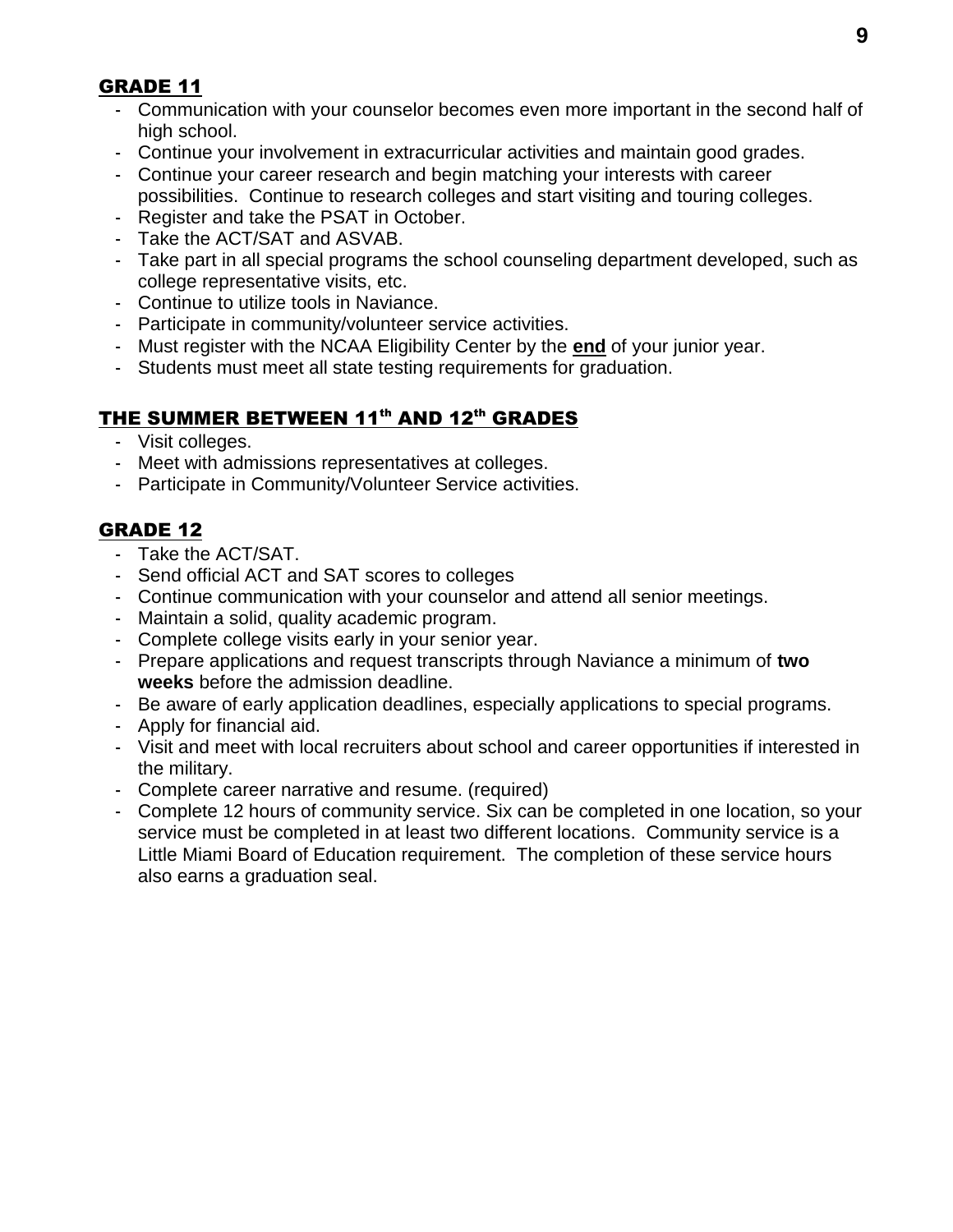## CREDITS RECOMMENDED FOR COLLEGE ADMISSION IN OHIO

| <b>Core Subject</b>                            | 2 Year College  | 4 Year College         |
|------------------------------------------------|-----------------|------------------------|
|                                                | Recommendations | <b>Recommendations</b> |
| English                                        | 4.0 credits     | 4.0 credits            |
| World Language (same language)                 | 0.0 credits     | 2.0 credits            |
| Science (physical science, biology, chemistry) | 3.0 credits     | 4.0 credits            |
| Mathematics (Algebra I, Algebra II, geometry)  | 4.0 credits     | 4.0 credits            |
| <b>Social Studies</b>                          | 3.0 credits     | 4.0 credits            |
| Fine Arts (art, music)                         | 1.0 credits     | 1.0 credits            |
| <b>Business and Technical education</b>        | 0.0 credits     | 1.0 credits            |

*Some majors may require more extensive preparation in specific areas. Check with the school counselors and the particular university for additional information.*

*All students planning to enter college should complete at least one AP or Honors level class. Completing rigorous high school classes will better prepare you for post-secondary work.*

#### POST-SECONDARY CRITERIA FOR ADMISSION:

- 1. GPA/Class Rank
- 2. ACT/SAT Scores
- 3. Extracurricular activities/Volunteer Work
- 4. Rigor of Class Schedule

# 2021-2022 TEST DATES

| <b>ACT</b>         | <b>SAT</b>       |
|--------------------|------------------|
| September 10, 2022 | August 27, 2022  |
| October 22, 2022   | October 1, 2022  |
| December 10, 2022  | November 5, 2022 |
| February 11, 2023  | December 3, 2022 |
| April 1, 2023      | March 11, 2023   |
| June 10, 2023      | May 6, 2023      |
| July 15, 2023      | June 3, 2023     |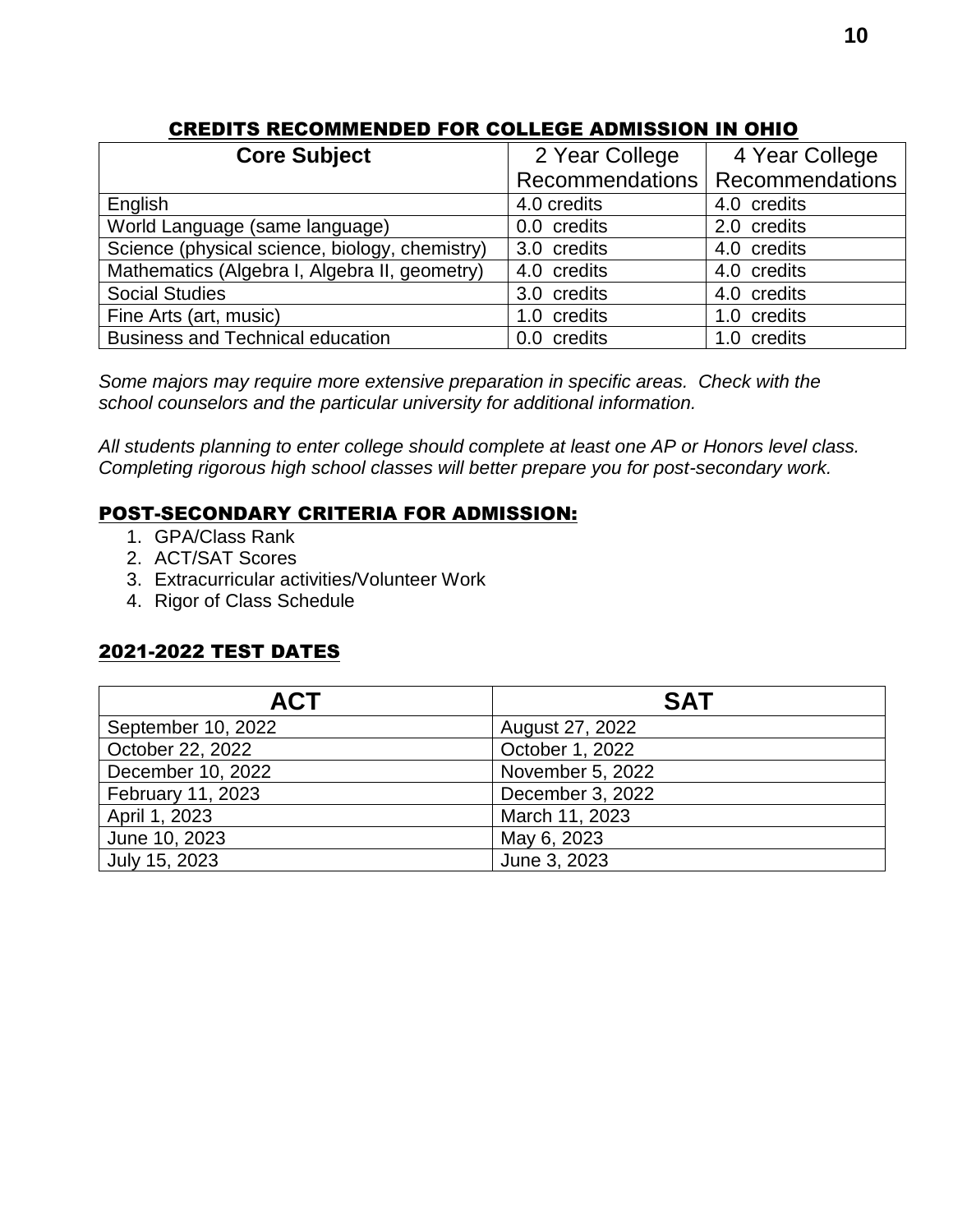# Honors Diploma Requirements

*Students need to fulfill all but one of the applicable criteria for the Academic Honors Diploma.*

| Subject                                                               | Academic Diploma with Honors                                                                                                                                                             | Career-Technical Diploma with<br>Honors                                                                                                                                                                                    |
|-----------------------------------------------------------------------|------------------------------------------------------------------------------------------------------------------------------------------------------------------------------------------|----------------------------------------------------------------------------------------------------------------------------------------------------------------------------------------------------------------------------|
| English                                                               | Four units                                                                                                                                                                               | Four units                                                                                                                                                                                                                 |
| <b>Mathematics</b>                                                    | Four units, including Algebra I,<br>Geometry, Algebra II, the<br>equivalent, and another higher-<br>level course or a four-year<br>sequence of courses containing<br>equivalent content. | Four units, including Algebra I,<br>Geometry, Algebra II or the<br>equivalent, and another high-level<br>course or a four-year sequence of<br>equivalent content courses.                                                  |
| Science                                                               | Four units, including two units of<br>advanced science                                                                                                                                   | Four teams, including two branches<br>of advanced science                                                                                                                                                                  |
| <b>Social Studies</b>                                                 | Four units                                                                                                                                                                               | Four units                                                                                                                                                                                                                 |
| World Language                                                        | Three units of one world language<br>or no less than two units of two<br>world languages studied                                                                                         | Two units of one world language                                                                                                                                                                                            |
| <b>Fine Arts</b>                                                      | 1 unit                                                                                                                                                                                   | N/A                                                                                                                                                                                                                        |
| Electives                                                             | N/A                                                                                                                                                                                      | Four units of Career-Technical<br>minimum. The program must lead<br>to an industry-recognized<br>credential, apprenticeship, or be<br>part of an articulated career<br>pathway that can lead to post-<br>secondary credit. |
| <b>Grade Point Average</b>                                            | 3.5 on a 4.0 scale (unweighted)                                                                                                                                                          | 3.5 on a 4.0 scale (unweighted)                                                                                                                                                                                            |
| <b>ACT/SAT Score (excluding scores)</b><br>from the writing sections) | 27 ACT or higher<br>1280 SAT or higher                                                                                                                                                   | 27 ACT score or higher<br>1280 SAT score or higher<br>Work Keys (6 Reading & 6 Math or<br>higher)                                                                                                                          |
| <b>Additional Assessment</b>                                          | N/A                                                                                                                                                                                      | Earn an industry-recognized<br>credential or achieve proficiency<br>benchmark for appropriate Ohio<br>Career-Technical Competency<br>Assessment or equivalent                                                              |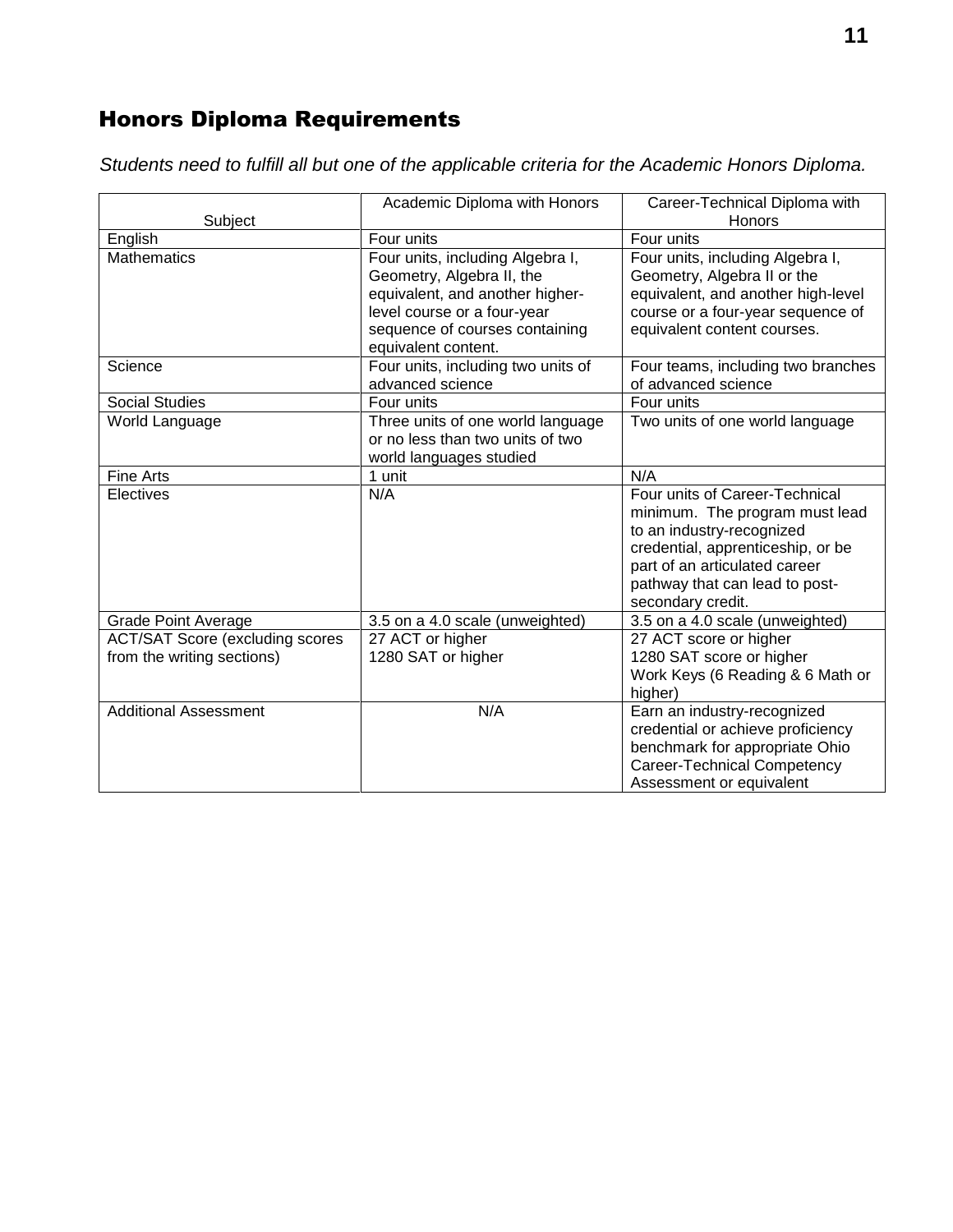# PROGRAM OPTIONS

#### ADVANCED PLACEMENT PROGRAM

Little Miami High School offers advanced placement courses that allow students to pursue college-level studies while still in high school. Students can earn credit, advanced placement, or both for college based on student performance on rigorous end-of-course exams. Students must complete the entire course. These courses can be used for gifted services.

The College Board sets the fee for AP Exams. Students are charged the AP exam fee with other school fees. Students may qualify for a reduced AP exam fee. All students enrolled in an AP course must take the AP Exam at the end of the school year.

#### HONORS CLASSES

Honors classes are offered in English, science, social studies, and math. These classes are more rigorous and give students the ability to earn weighted credit towards their GPA. These courses can be used for gifted services.

#### CREDIT FLEXIBILITY PROGRAM

The Credit Flexibility Program allows students to earn high school credit based on an individually developed school-approved credit flexibility plan. Credit flexibility intends to meet increased expectations for high school graduation in response to globalization, technology, and demographics and to meet the demand for 21<sup>st</sup>-century skills. Students need to adhere to application deadlines. See your school counselor for more information. *Applications for this program must be submitted at least two weeks before the* 

*beginning of each semester.*

#### COLLEGE GUIDANCE

A representative from Sinclair Community College is available weekly at LMHS to work with students. Students receive one on one *college* guidance from a college representative. Students can schedule classes at Sinclair through this representative.

#### CAREER GUIDANCE

A representative from the United Way of Warren County is available at LMHS to work with students who enter the workforce directly from high school. Students receive 1:1 guidance and multiple opportunities to visit job sites to prepare them for the workforce following graduation.

#### EARLY GRADUATION REQUIREMENTS

Early graduation is available for any senior in good standing at the end of their junior year. A student must complete a request form and then meet with their counselor to apply for early graduation. To be eligible for early graduation, a student must be on track for graduation (no academic deficiencies and have passed all state testing requirements). A student may opt to receive their diploma at the end of the first semester or the second semester. A student who receives their diploma at the end of the second semester will be eligible for participation in all school activities/ceremonies. Any early graduate who fails a course necessary for graduation first semester is not suitable for early graduation.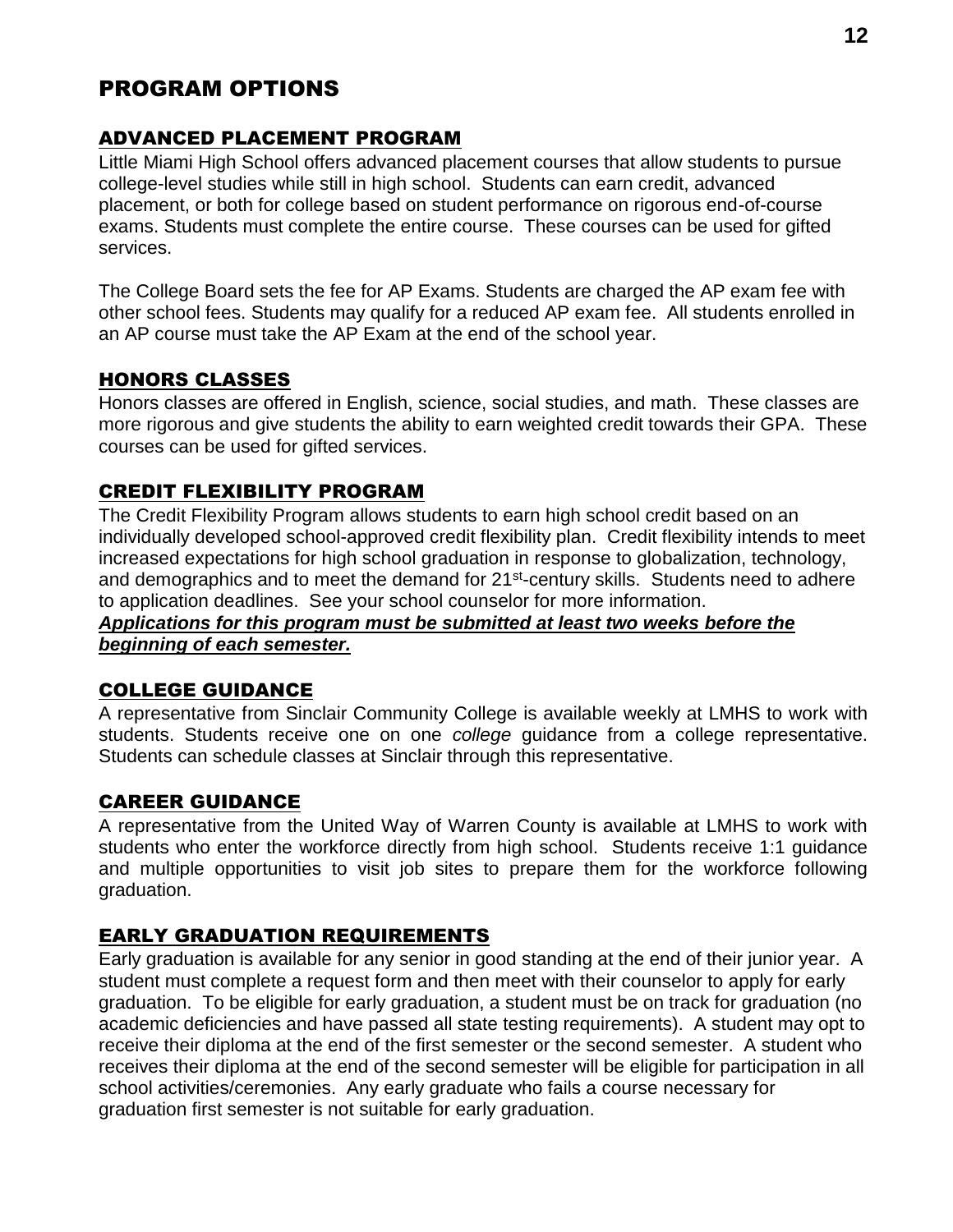# WCCC SATELLITE COURSES

Satellite courses are available at Little Miami High School through the Warren County Career Center. The programs are in business, digital media arts, informational technology, and engineering. Students can earn college scholarships from Sinclair through a combination of these courses. Sinclair manages the scholarships and requirements.

# ENGLISH AS A SECOND LANGUAGE (ESL)

English as a Second Language is offered to students who qualify for ESL support through an English as a Second Language (ESL) Plan. Criteria for the ESL program include:

- The student is enrolled in the Little Miami School District.
- Student's primary/home/native language is a language other than English, whether born in the United States or another country.
- The student scores less than proficient in one or more English proficiency (reading, writing, listening, speaking, and comprehension) on tests of English language proficiency administered within the district.
- The student has difficulty speaking, reading, writing, or understanding English; that student may not perform well enough in class or on state tests to meet expected state standards for achievement.
- Materials and the instructional pace of ESL tutoring are adapted to meet the individual needs of each student. Students move from their current English level to proficiency as basic skills and English proficiency are acquired.

# SPECIAL EDUCATION

A student receives special education and related services through the Special Education Department based on student needs identified and documented through the IEP process.

A student's disability category does not determine the type or level of special education services. This is determined individually through the IEP process. Instructional support may include modifications to the curriculum or accommodations that assist the student in accessing the curriculum. Support is provided in a continuum of environments including, but not limited to:

- General education classes
- General education classes with special education support (inclusion)
- Resource classes (core taught by an Intervention Specialist with a modified curriculum)
- Small group intervention, work-study, job training, resource classroom

# WARREN COUNTY CAREER CENTER (WCCC)

The Warren County Career Center (WCCC) serves six primary schools: Franklin, Kings, Lebanon, Little Miami, Springboro, and Waynesville. All programs at the WCCC are two years in length (except senior programs).

Career Center courses are designed for juniors and seniors in high school. A student must have a minimum of 11 credits by the end of their sophomore year to attend the WCCC during their junior year.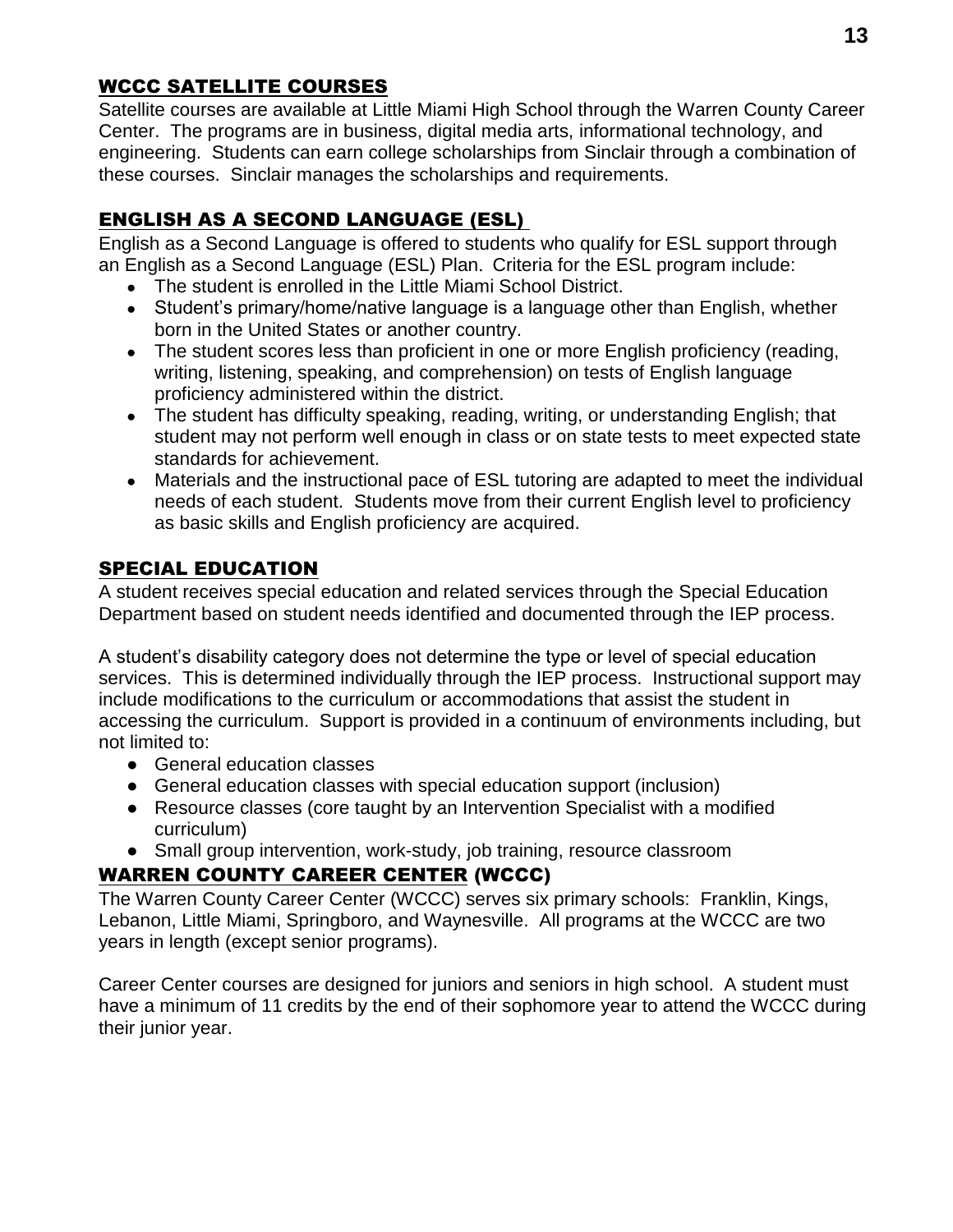| 9 <sup>th</sup> Grade     | 10 <sup>th</sup> Grade  |
|---------------------------|-------------------------|
| English 9                 | English 10              |
| Algebra I                 | Geometry                |
| <b>World History</b>      | <b>American History</b> |
| <b>Physical Education</b> | Health                  |
| Science                   | Science                 |

#### Credits That Must Be Earned to Attend the WCCC as a Junior

#### WCCC CAREER PROGRAMS 2022-2023

- [Advanced Manufacturing & Robotics](https://www.mywccc.org/AdvancedMfgRobotics.aspx)
- [Aerospace Academy](https://www.mywccc.org/aerospaceacademy.aspx)
- [Automotive Technology](https://www.mywccc.org/AutomotiveTechnology.aspx)
- [Carpentry](https://www.mywccc.org/carpentry.aspx)
- [Cosmetology](https://www.mywccc.org/hscosmetology.aspx)
- [Criminal Justice](https://www.mywccc.org/CriminalJustice.aspx)
- [Culinary Technology](https://www.mywccc.org/CulinaryTechnology.aspx)
- **•** [Cybersecurity](https://www.mywccc.org/Cybersecurity.aspx)
- [Dental Assisting](https://www.mywccc.org/DentalAssisting.aspx)
- [Digital Design](https://www.mywccc.org/DigitalDesign.aspx)
- [Early Childhood Education](https://www.mywccc.org/EarlyChildhoodEducation.aspx)
- **•** [Electricity](https://www.mywccc.org/Electricity.aspx)
- [Fire Science/EMT Basic](https://www.mywccc.org/FireScienceEMTBasic.aspx)
- [Graphic Arts & Imaging](https://www.mywccc.org/GraphicsArts.aspx)
- [Healthcare Management](https://www.mywccc.org/HealthcareManagement.aspx)
- [Heavy Equipment / Site Construction](https://www.mywccc.org/HeavyEquipmentSiteConstruction.aspx)
- [HVAC/Heating, Ventilation & Air Conditioning](https://www.mywccc.org/HVAC.aspx)
- [Information Technology](https://www.mywccc.org/InformationTechnology1.aspx)
- [Landscape Technology](https://www.mywccc.org/Landscape.aspx)
- [Pre-Nursing](https://www.mywccc.org/PreNursing.aspx)
- [Sports and Exercise Therapy](https://www.mywccc.org/SportsMedicine.aspx)
- [Surgical Technology](https://www.mywccc.org/SurgicalTechnology.aspx)
- [Veterinary Science](https://www.mywccc.org/VeterinaryScience.aspx)
- [Welding and Metal Fabrication](https://www.mywccc.org/WeldingandMetalFabrication.aspx)

#### COLLEGE CREDIT PLUS (CC+)

The College Credit Plus (CC+) program is a state-mandated program that allows high school students in grades 7-12 to simultaneously earn college and high school credit. This option is appropriate for mature and academically ready students. A student may complete collegelevel courses while also completing high school credits needed for high school graduation. (The program is not intended to replace high school honors or advanced placement classes.) Before applying to this program, parents and students must attend CC+'s district and building meetings for CC+. All CC+ paperwork must be submitted at the building meeting and submitted by April 1<sup>st</sup>. All college-level courses completed with a grade of "Not Making" Progress," or the equivalent, will result in an "F" and zero credit at the high school level. Families will be billed for failed classes. If a student falls below a 2.0 GPA, the student will be placed on probation within the program. Below is an example of a 15 and 30 credit hour pathway. Most of these classes will be taken on a college campus.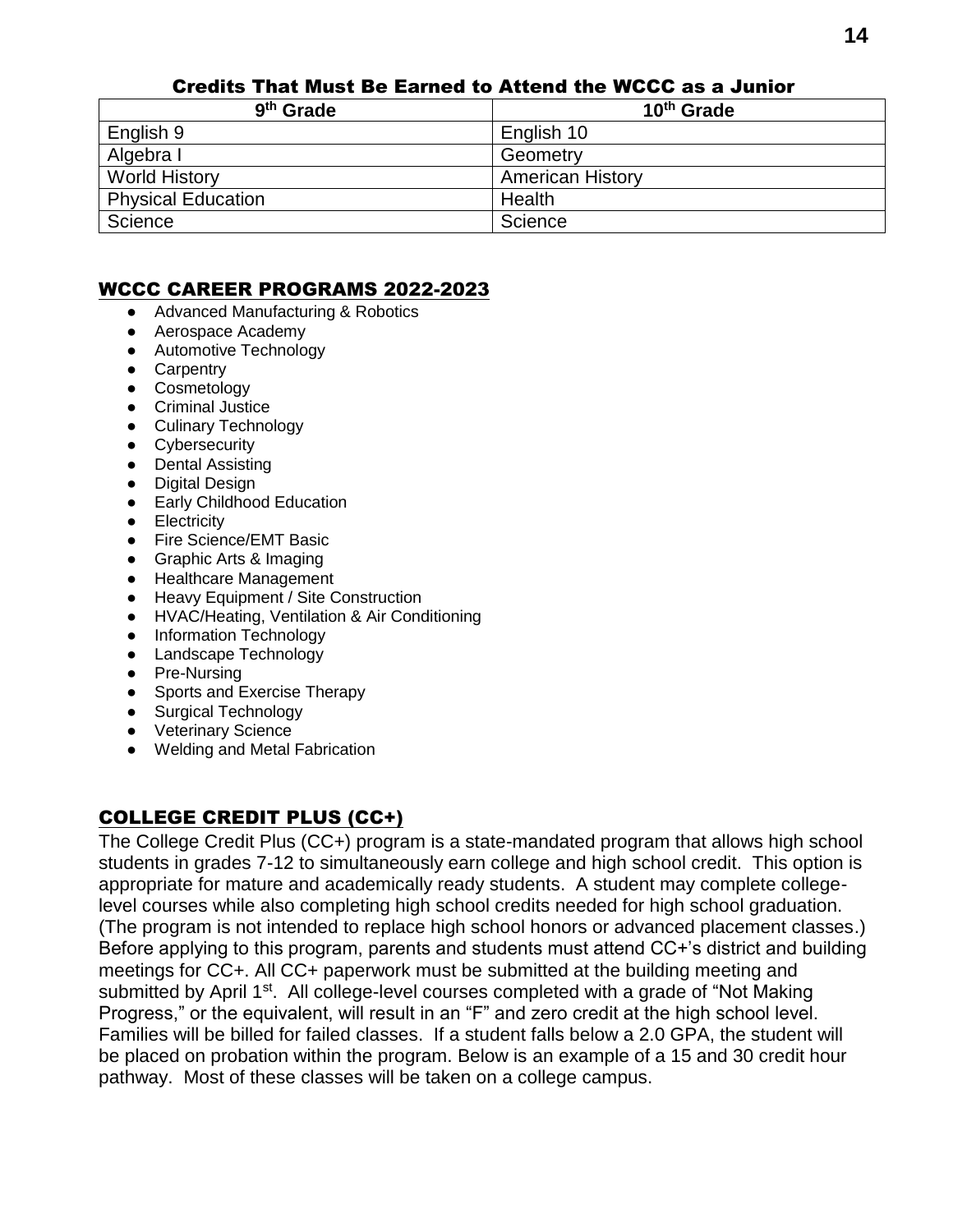# 15 Credit Hour Pathway

| <b>Class Code</b>         | <b>Class Name</b>                | <b>Credits</b> |
|---------------------------|----------------------------------|----------------|
| <b>COM 2211</b>           | <b>Effective Public Speaking</b> | 3.0            |
| <b>ENG1101</b>            | <b>English Composition 1</b>     | 3.0            |
| <b>HIS 1101</b>           | U.S. History I                   | 3.0            |
| <b>MAT 1470</b>           | College Algebra                  | 3.0            |
| <b>PSY 1100</b>           | <b>General Psychology</b>        | 3.0            |
| <b>Total Credit Hours</b> |                                  | 15.0           |

# 30 Credit Hour Pathway

| <b>Class Code</b>         | <b>Class Name</b>                | <b>Credits</b> |
|---------------------------|----------------------------------|----------------|
| <b>COM 2211</b>           | <b>Effective Public Speaking</b> | 3.0            |
| <b>ENG 1101</b>           | <b>English Composition 1</b>     | 3.0            |
| <b>HIS 1101</b>           | U.S. History I                   | 3.0            |
| <b>MAT 1470</b>           | College Algebra                  | 3.0            |
| <b>PSY 1100</b>           | <b>General Psychology</b>        | 3.0            |
| <b>COM 2206</b>           | Interpersonal Communication      | 3.0            |
| <b>LIT 2220</b>           | Introduction to Literature       | 3.0            |
| <b>HIS 1102</b>           | U.S. History II                  | 3.0            |
| <b>MAT 1570</b>           | Trigonometry                     | 3.0            |
| SOC 1101                  | Introduction to Sociology        | 3.0            |
| <b>Total Credit Hours</b> |                                  | 30.0           |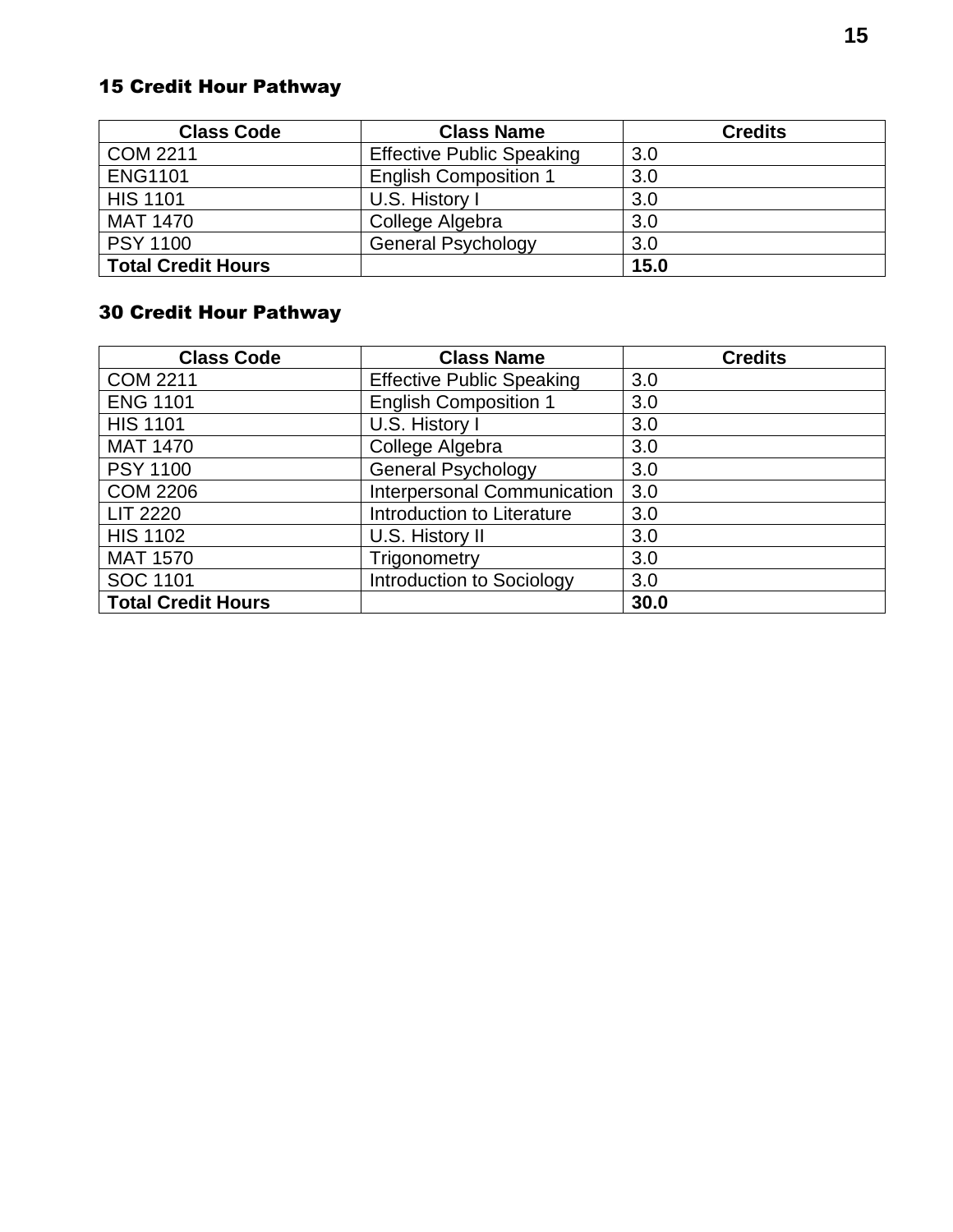# GRADUATION AND TESTING REQUIREMENTS

| Grade 9                   | Grade 10                | Grade 11                | Grade 12              |
|---------------------------|-------------------------|-------------------------|-----------------------|
| <b>Mathematics</b>        | <b>Mathematics</b>      | <b>Mathematics</b>      | <b>Mathematics</b>    |
| <b>World History</b>      | <b>American History</b> | Government (0.5 credit) | Economics(0.5 credit) |
| Science                   | Science                 | Science                 | Elective              |
| <b>Physical Education</b> | Health                  | Elective                | Elective              |
| Fine Art                  | Fine Art                | Elective                | Elective              |

#### Progression of Required Courses

## LITTLE MIAMI HIGH SCHOOL CURRICULUM REQUIREMENTS

| <b>Subject</b>                                                                         | <b>Credits</b> |
|----------------------------------------------------------------------------------------|----------------|
| English Language Arts                                                                  | 4.0            |
| Mathematics (must include Algebra II)                                                  | 4.0            |
| Science (must include physical science, biology, and an advanced science)              | 3.0            |
| Social Studies (must include World History, American History, American Government, and | 3.0            |
| Economics)                                                                             |                |
| Health (must be completed sophomore year)                                              | 0.5            |
| Physical Education (must be completed freshman year)                                   | 0.5            |
| Fine Arts                                                                              | 1.0            |
| Electives: world language, fine arts, business, career/tech ed., technology, JROTC,    | 4.0            |
| math/science/social studies electives                                                  |                |
| <b>Total Minimum Requirements for Graduation</b>                                       | 20.0           |

*PE classes such as Dance Fit & Yoga and Personal Fitness do not fulfill elective requirements.* 

*World Language is not required for graduation from Little Miami High School; however, 4-year colleges and universities recommend/require world language.*

*Seniors must complete 12 hours of Community Service. A maximum of 6 hours may be earned for each activity. A Community Service form must be completed for each experience. Forms are available in the Counseling Office or room 230 (Ms. Stein). (Early Graduates must earn 6 hours of Community Service.)*

#### WARREN COUNTY CAREER CENTER CURRICULUM REQUIREMENTS

| <b>Subject</b>                                                                         | <b>Credits</b> |
|----------------------------------------------------------------------------------------|----------------|
| English Language Arts                                                                  | 4.0            |
| Mathematics (must include Algebra II)                                                  | 4.0            |
| Science (must include physical science, biology, and an advanced science)              | 3.0            |
| Social Studies (must include World History, American History, American Government, and | 3.0            |
| Economics)                                                                             |                |
| Health (must be completed sophomore year)                                              | 0.5            |
| Physical Education (must be completed freshman year)                                   | 0.5            |
| Electives                                                                              | 5.0            |
| <b>Total Minimum Requirements for Graduation</b>                                       | 20.0           |

*World Language is not required for graduation from Little Miami High School or the WCCC; however, most 4-year colleges and universities recommend/require it. The WCCC does not offer world languages.* 

*WCCC students are not required to complete community service hours.*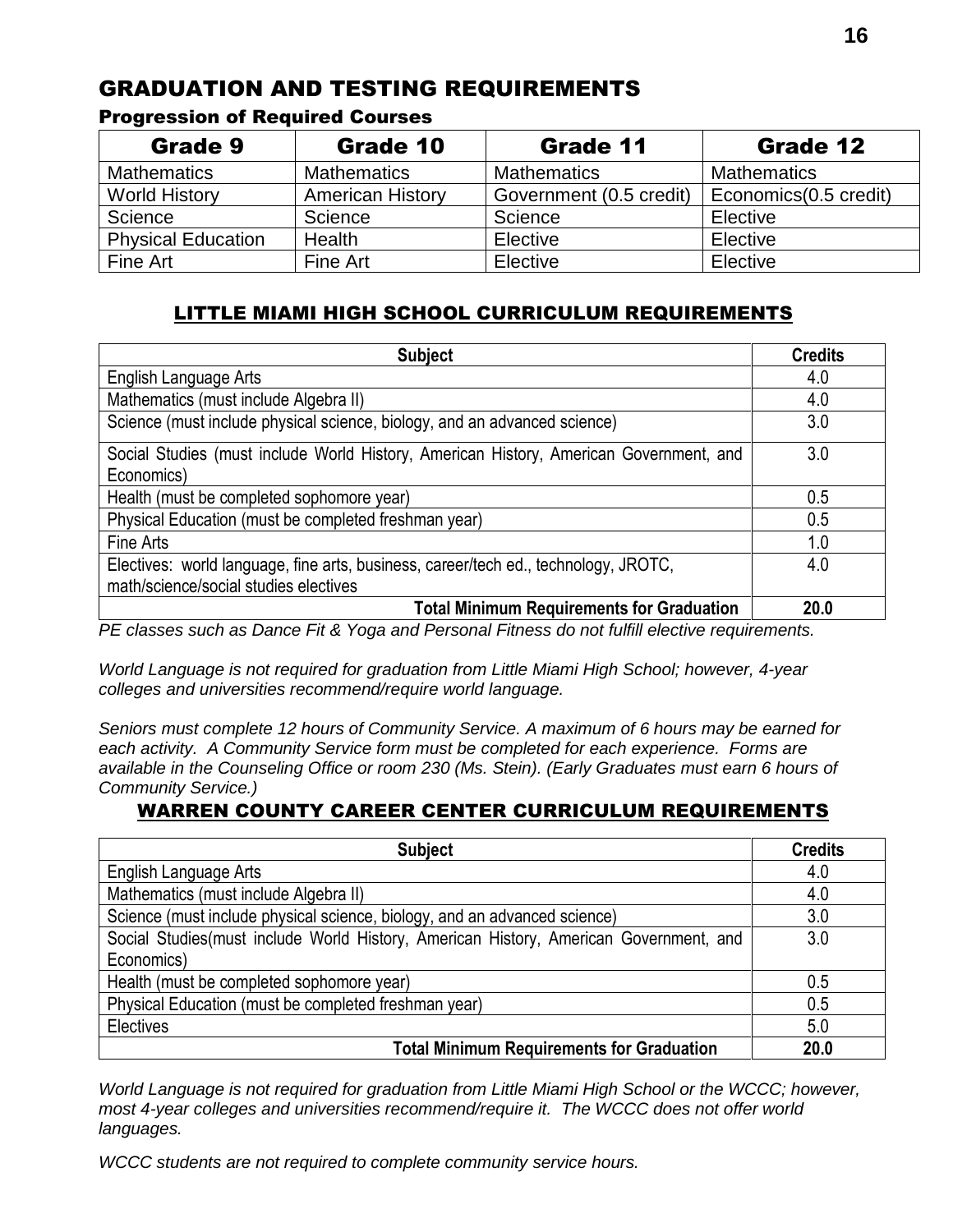#### OHIO DEPARTMENT OF EDUCATION TESTING REQUIREMENTS

Class of 2023 and beyond:

State law introduced new, long-term graduation requirements for students in the class of 2023 and beyond. After July 1, 2019, students entering ninth grade must meet the [new requirements](https://education.ohio.gov/getattachment/Topics/Ohio-s-Graduation-Requirements/Sections/Classes-of-2023-and-Beyond-Graduation-Requirements/GradReq2023.pdf.aspx?lang=en-US) outlined in state law.

**Handout:** [Graduation Requirements for the classes of 2023 and Beyond](https://education.ohio.gov/getattachment/Topics/Ohio-s-Graduation-Requirements/Sections/Classes-of-2023-and-Beyond-Graduation-Requirements/GradReq2023.pdf.aspx?lang=en-US) [Ohio's Graduation Requirements: Long-term Requirements 2023 and Beyond](http://education.ohio.gov/getattachment/Topics/Ohio-s-Graduation-Requirements/Ohio-s-Graduation-Requirements_Long-term-Requirements-2023-and-Beyond.pdf.aspx?lang=en-US) [Overview of Graduation Requirements by Graduating Class](http://education.ohio.gov/getattachment/Topics/Ohio-s-Graduation-Requirements/Graduation-Req-by-Cohort-Overview.pdf.aspx) [Competency Determination](http://education.ohio.gov/getattachment/Topics/Ohio-s-Graduation-Requirements/Competency-Determination.pdf.aspx?lang=en-US)

#### **GRADUATION SEALS**

*Ohio law requires that seals earned by students using these graduation requirements be affixed to the student's diploma. The Ohio Department of Education has designed the seals linked below for this purpose. Schools and Districts can use whatever method meets their local needs to affix these seals to their students' diplomas.*

**[Citizenship](https://education.ohio.gov/getattachment/Topics/Ohio-s-Graduation-Requirements/Sections/Classes-of-2023-and-Beyond-Graduation-Requirements/Citizenship.png.aspx?lang=en-US)** [College-Ready](https://education.ohio.gov/getattachment/Topics/Ohio-s-Graduation-Requirements/Sections/Classes-of-2023-and-Beyond-Graduation-Requirements/College-Ready.png.aspx?lang=en-US) [Community Service](https://education.ohio.gov/getattachment/Topics/Ohio-s-Graduation-Requirements/Sections/Classes-of-2023-and-Beyond-Graduation-Requirements/Community-Service.png.aspx?lang=en-US) [Fine and Performing Arts](https://education.ohio.gov/getattachment/Topics/Ohio-s-Graduation-Requirements/Sections/Classes-of-2023-and-Beyond-Graduation-Requirements/Fine-and-Performing-Arts.png.aspx?lang=en-US) [Honors Diploma](https://education.ohio.gov/getattachment/Topics/Ohio-s-Graduation-Requirements/Sections/Classes-of-2023-and-Beyond-Graduation-Requirements/Honors-diploma.png.aspx?lang=en-US) [Industry-Recognized Credential](https://education.ohio.gov/getattachment/Topics/Ohio-s-Graduation-Requirements/Sections/Classes-of-2023-and-Beyond-Graduation-Requirements/Industry-Recognized-Credential.png.aspx?lang=en-US) [Military Enlistment](https://education.ohio.gov/getattachment/Topics/Ohio-s-Graduation-Requirements/Sections/Classes-of-2023-and-Beyond-Graduation-Requirements/Military-Enlistment.png.aspx?lang=en-US) [OhioMeansJobs Readiness](https://education.ohio.gov/getattachment/Topics/Ohio-s-Graduation-Requirements/Sections/Classes-of-2023-and-Beyond-Graduation-Requirements/OhioMeansJobs-Readiness.png.aspx?lang=en-US) **[Science](https://education.ohio.gov/getattachment/Topics/Ohio-s-Graduation-Requirements/Sections/Classes-of-2023-and-Beyond-Graduation-Requirements/Science.png.aspx?lang=en-US)** [Seal of Biliteracy](https://education.ohio.gov/getattachment/Topics/Ohio-s-Graduation-Requirements/Sections/Classes-of-2023-and-Beyond-Graduation-Requirements/Seal-of-Biliteracy.png.aspx?lang=en-US) [Student Engagement](https://education.ohio.gov/getattachment/Topics/Ohio-s-Graduation-Requirements/Sections/Classes-of-2023-and-Beyond-Graduation-Requirements/Student-Engagement.png.aspx?lang=en-US) **[Technology](https://education.ohio.gov/getattachment/Topics/Ohio-s-Graduation-Requirements/Sections/Classes-of-2023-and-Beyond-Graduation-Requirements/Technology.png.aspx?lang=en-US)** 

# ATHLETICS AND EXTRACURRICULAR ACTIVITIES

#### LMHS SPORTS:

| <b>FALL</b>           | <b>WINTER</b>        | <b>SPRING</b>   |
|-----------------------|----------------------|-----------------|
| Football              | Basketball*          | <b>Baseball</b> |
| Soccer <sup>*</sup>   | Bowling*             | Softball        |
| <b>Women's Tennis</b> | Swimming*            | Track*          |
| Cross Country *       | Diving*              | Men's Tennis    |
| Volleyball            | Wrestling            | Lacrosse*       |
| Cheerleading (stunt)  | Cheerleading (stunt) |                 |
| Golf *                | Academic Team        |                 |

\*Men's and Women's Teams Available

#### ATHLETIC/EXTRA-CURRICULAR ELIGIBILITY

All high school student-athletes must meet the O.H.S.A.A. academic requirement; this states that the athlete is required to have passed the equivalent of five credits toward graduation the preceding grading period to participate in the following grading period. Physical education does not count as one of the five credits. Any change in O.H.S.A.A. eligibility status for a student-athlete becomes effective at the start of the fifth school day after the grading period. A student enrolled in the first grading period after advancement from the eighth grade must have passed a minimum of five of all subjects carried the preceding grading period. All fall athletes will qualify academically by their performance in the last 9 week grading period of the prior school year. There is a weekly grade check to determine weekly eligibility. Athletes cannot re-establish athletic eligibility by taking coursework in summer school.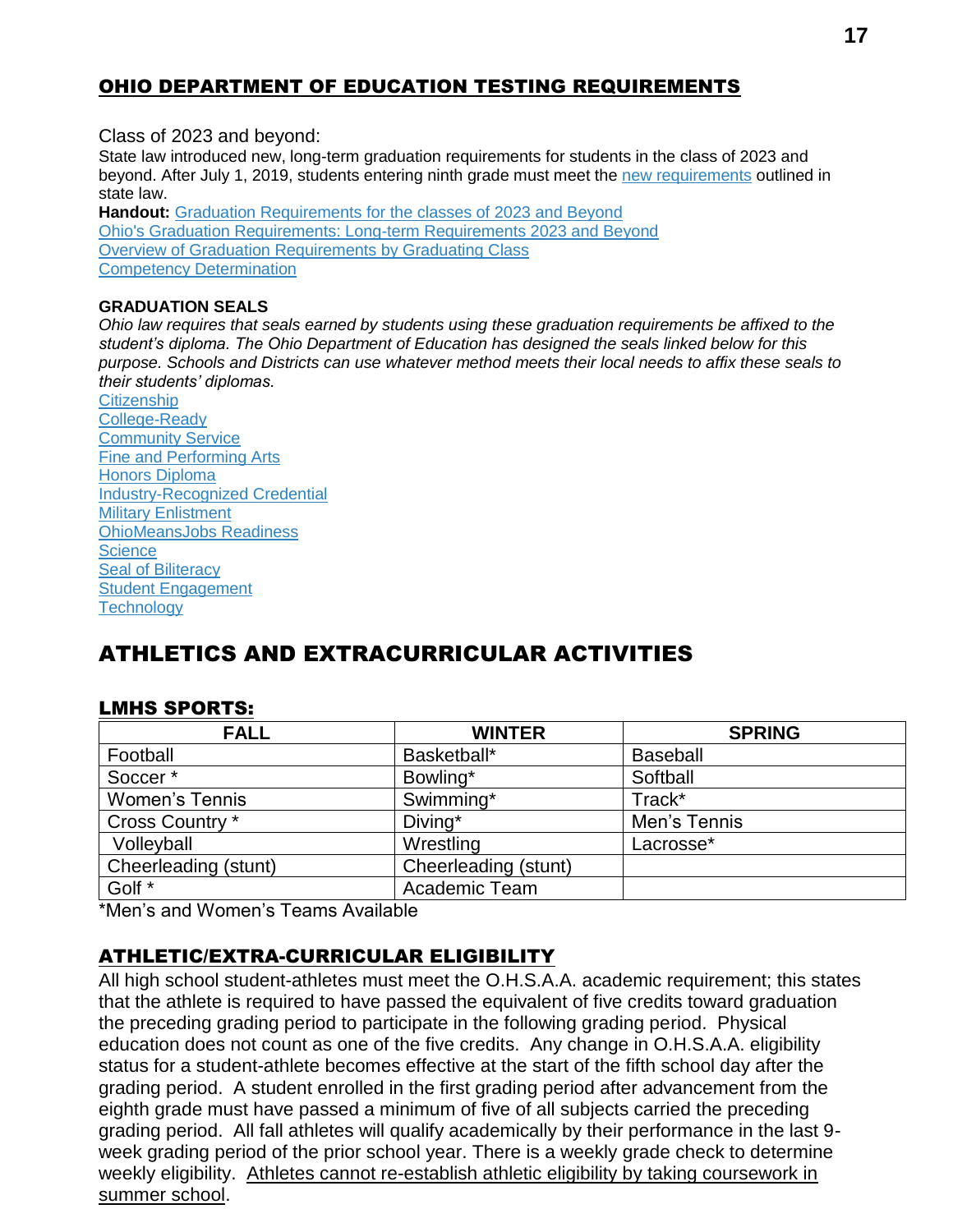The athletic director completes weekly grade checks. Teachers record all weekly grades in Progress Book. The cumulative grade averages from the beginning of the quarter determine weekly eligibility. The previous week's grade check determines the following week's status. Coaches, teachers, and administrators receive a weekly copy of the list of ineligible students.

#### NCAA ELIGIBILITY

Students who plan to participate in college athletics at an NCAA member school must ensure that courses taken throughout their high school career meets the eligibility standards as set by the NCAA Eligibility Center. For a complete listing of all requirements and all approved and denied courses for Little Miami High School, please visit the NCAA Eligibility Center website at [http://eligibilitycenter.org/.](http://eligibilitycenter.org/) Please note that some online courses offered by LMHS do not meet the eligibility standards set by the NCAA Eligibility Center.

## PAY TO PARTICIPATE FEE

There is a pay to participate fee for each sport. The cost is \$225 to be paid at the beginning of each season. Please get in touch with the athletic director with any questions.

#### LMHS ACTIVITIES:

| Academic Team                                  | <b>GSA</b>                          |
|------------------------------------------------|-------------------------------------|
| <b>AFJROTC Color Guard</b>                     | H.O.P.E                             |
| <b>AFJROTC Multicopter Club</b>                | <b>Hope Squad</b>                   |
| Art Club                                       | Improv Club                         |
| <b>Business Professionals of America (BPA)</b> | Magic the Gathering Club            |
| <b>Chess Club</b>                              | Marching Band & Pep Band            |
| Choir                                          | <b>Multicopter Club</b>             |
| <b>Class Officers</b>                          | <b>National Honor Society (NHS)</b> |
| Dance Team                                     | Power of the Pen                    |
| Diversity & Inclusion                          | Ski Club                            |
| Drama Club                                     | Société Honoraire de Français       |
| Dungeons & Dragons Club                        | <b>Spanish Club</b>                 |
| <b>Engineering Club</b>                        | <b>Sports Club</b>                  |
| Envirothon                                     | <b>Student Ambassadors</b>          |
| <b>FCS</b>                                     | <b>Student Government</b>           |
| Film Club                                      | <b>Yearbook Club</b>                |
| <b>French Club</b>                             | U4U                                 |

#### NATIONAL HONOR SOCIETY CRITERIA

- 3.5 un-weighted GPA or 3.75 weighted GPA
- Potential members must complete an information sheet indicating how they have demonstrated the principles of character, scholarship, leadership, and service in the spring of their junior year.
- An anonymous faculty selection committee selects NHS members.
- Students must apply to be considered. Incomplete or late applications cannot be accepted.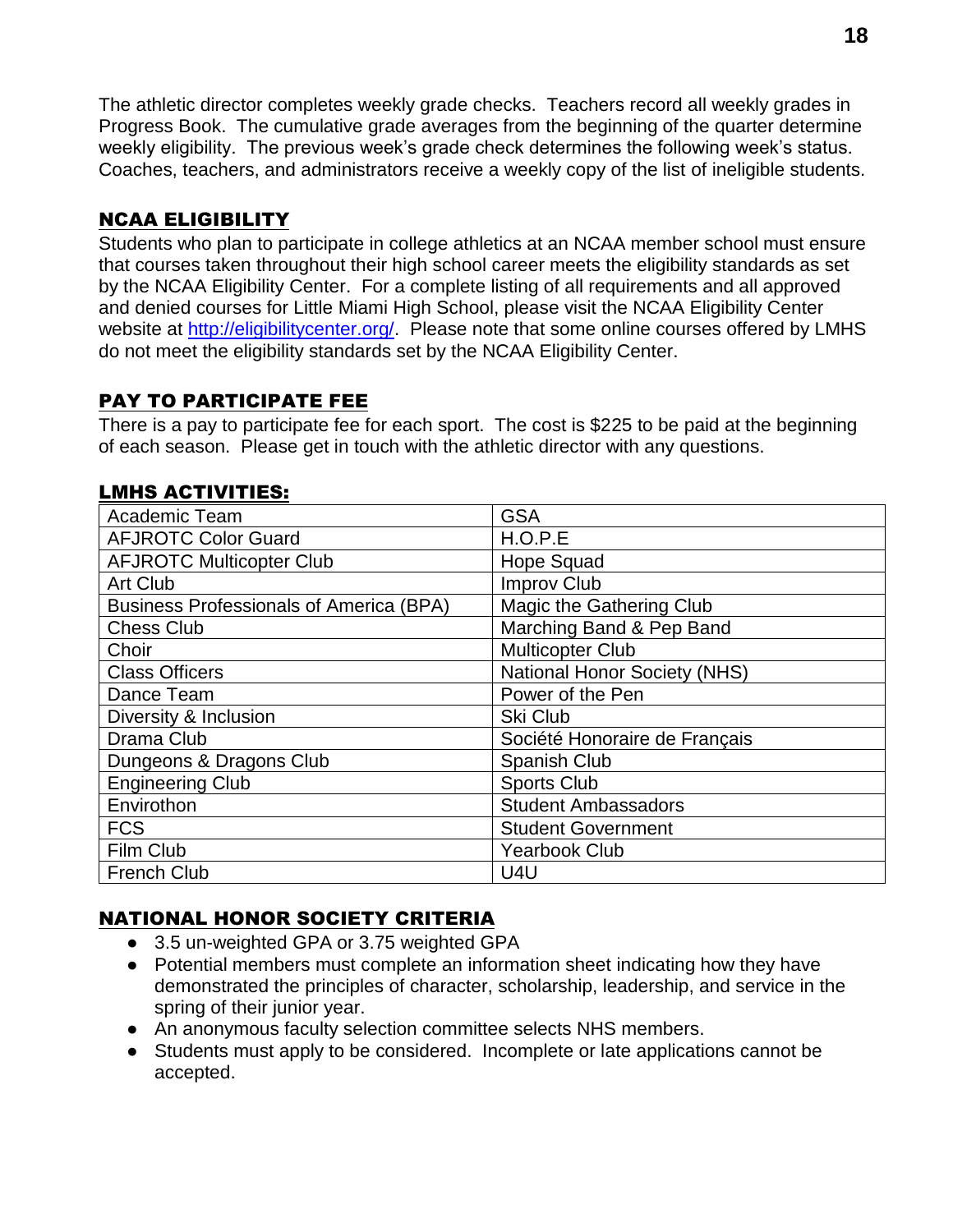#### Air Force Junior Reserve Officer Training (AFJROTC)

The mission of the AFJROTC program is to develop citizens of character dedicated to serving their nation and community. The program's goals are to instill values of citizenship, give service to the United States, develop personal responsibility, and instill a sense of accomplishment in high school students. The objectives of AFJROTC are to educate and train high school cadets in citizenship; promote community service; instill responsibility, character, and self-discipline; and provide instruction in air and space fundamentals. Students will be required to wear a uniform once a week to school for inspection, and they are required to follow all Air Force grooming standards. *There is no military commitment to this program*.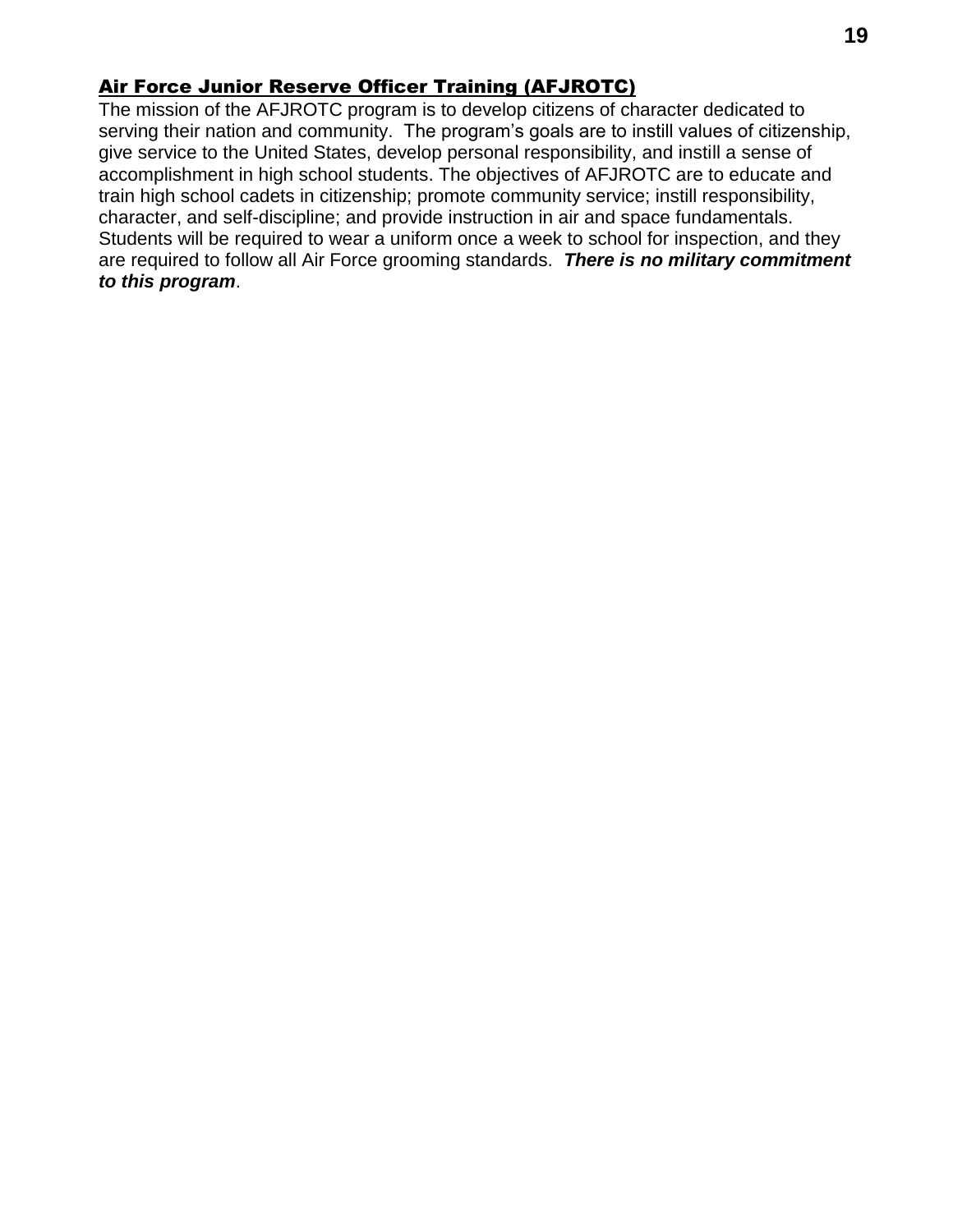# Recommended Student Programs

#### *RECOMMENDED STUDENT PROGRAM FOR THE FRESHMAN YEAR*

This page lists the required and possible electives for the freshman year. The information below will allow students and parents to create a schedule appropriate for a 9<sup>th</sup>-grade student. If a scheduling conflict occurs, a student will be enrolled into one of their alternative selections.

| 1 <sup>st</sup> Semester                  | 2 <sup>nd</sup> Semester                  |
|-------------------------------------------|-------------------------------------------|
| English 9 or Honors English 9             | English 9 or Honors English 9             |
| <b>Physical Science or Honors Biology</b> | <b>Physical Science or Honors Biology</b> |
| <b>Mathematics</b>                        | <b>Mathematics</b>                        |
| World History/Honors World History        | World History/Honors World History        |
| <b>Physical Education Fundamentals</b>    | <b>Physical Education Fundamentals</b>    |
| <b>Study Hall</b>                         | <b>Study Hall</b>                         |
| Elective                                  | Elective                                  |

#### **REQUIRED COURSES FOR THE FRESHMAN YEAR:**

English 9 or Honors English 9 (full year) Physical Science or Honors Biology (full year) Mathematics (full year) World History/Honors World History/AP World History (full year) Physical Education Fundamentals (full year) Study Hall

#### **FRESHMAN ELECTIVES: All electives are semester courses unless noted as a full year (FY).**

| <b>Art</b>              | <b>Music</b>               | <b>Social Studies</b>              |
|-------------------------|----------------------------|------------------------------------|
| Art Fundamentals        | <b>Beginning Guitar</b>    | <b>Ancient World Civilizations</b> |
|                         | Careers in Music           | People of the World                |
| <b>English</b>          | Concert Band (FY)          |                                    |
| <b>Creative Writing</b> | Rock and Roll Hall of Fame |                                    |
|                         | Symphonic Band (FY)        |                                    |
| <b>Math</b>             | Tenor-Bass Choir 1&2       |                                    |
| Algebra 1C              | Treble Choir 1&2           |                                    |

| <b>WCCC Satellite Classes</b>            | <b>World Language</b> | <b>Other</b>          |
|------------------------------------------|-----------------------|-----------------------|
| A+ Preparation Hardware/Software (FY)    | French 1 (FY)         | AFJROTC (FY)          |
| <b>Business Computer Applications</b>    | French 2 (FY)         | Kinesiology & Fitness |
| Database Management (FY)                 | Spanish 1 (FY)        | <b>Online Courses</b> |
| Introduction to Business                 | Spanish 2 (FY)        |                       |
| Introduction to Digital Media Arts       |                       |                       |
| Introduction to Information Technology   |                       |                       |
| PLTW 1: Introduction to Engineering (FY) |                       |                       |
| PLTW 3: Aerospace Engineering (FY)       |                       |                       |
| Web Development                          |                       |                       |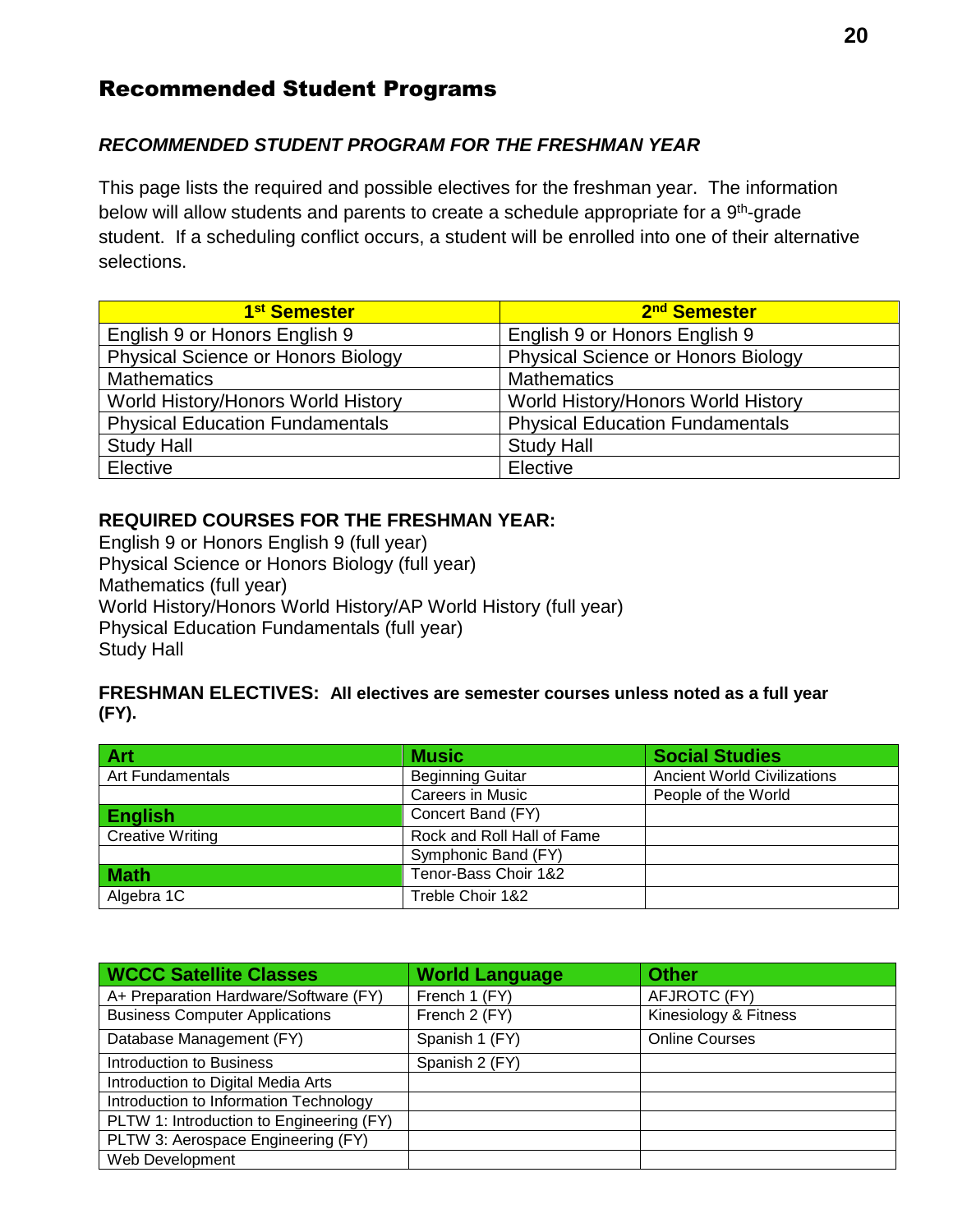#### *RECOMMENDED STUDENT PROGRAM FOR THE SOPHOMORE YEAR*

This page lists the required and possible electives for the sophomore year. The information below will allow students and parents to create a schedule appropriate for a 10<sup>th</sup>-grade student. If a scheduling conflict occurs, a student will be enrolled into one of their alternative selections.

| 1 <sup>st</sup> Semester                   | 2 <sup>nd</sup> Semester                   |
|--------------------------------------------|--------------------------------------------|
| English 10 or Honors English 10            | English 10 or Honors English 10            |
| Biology/Honors Biology or Chemistry/Honors | Biology/Honors Biology or Chemistry/Honors |
| Chemistry                                  | Chemistry                                  |
| <b>Mathematics</b>                         | <b>Mathematics</b>                         |
| American History/Honors/AP US History      | American History/Honors/ AP US History     |
| <b>Study Hall</b>                          | <b>Study Hall</b>                          |
| Health                                     | Elective                                   |
| Elective                                   | Elective                                   |

#### **REQUIRED COURSES FOR THE SOPHOMORE YEAR:**

English 10 or Honors English 10 (full year) Biology/Honor Biology or Chemistry/Honors Chemistry (full year) Mathematics (full year) American History/Honors or AP US History (full year) Health (semester) *Study Hall is optional but strongly recommended.*

#### **SOPHOMORE ELECTIVES: All electives are semester courses unless noted as a full year (FY)**

| <b>Art</b>                 | <b>English</b>                   | <b>Social Studies</b>                    |
|----------------------------|----------------------------------|------------------------------------------|
| <b>Art Fundamentals</b>    | <b>Advanced Creative Writing</b> | <b>Ancient World Civilizations</b>       |
| Ceramics                   | Broadcast Media and Film         | AP World History (FY)                    |
| Drawing                    | <b>Creative Writing</b>          | AP US History (FY)                       |
| Painting                   | Speech and Debate                | Applied Psychology                       |
| Sculpture                  |                                  | Intro to Psychology                      |
| Studio Art                 |                                  | People of the World                      |
| <b>Music</b>               | <b>Science</b>                   | Sociology                                |
| <b>Beginning Guitar</b>    | <b>Honors Biodiversity</b>       |                                          |
| Careers in Music           |                                  | <b>WCCC Satellite Classes</b>            |
| Concert Band (FY)          | <b>World Language</b>            | A+ Preparation Hardware/Software (FY)    |
| Little Miami Chorale       | French 1, 2, 3 (FY)              | <b>Business Computer Applications</b>    |
| Rock and Roll Hall of Fame | Spanish 1, 2, 3 (FY)             | Computer Programming (FY)                |
| Select Mixed Choir 1 & 2   |                                  | <b>Computer Networking Systems (FY)</b>  |
| Symphonic Band (FY)        | <b>Other</b>                     | Database Management (FY)                 |
| Tenor-Bass Chorus 1 & 2    | AFJROTC (FY)                     | Introduction to Business                 |
| Treble Choir 1 & 2         | Kinesiology & Fitness            | Introduction to Digital Media Arts       |
|                            | <b>Online Courses</b>            | Introduction to Information Technology   |
|                            | Study Hall                       | PLTW: 1 Introduction to Engineering (FY) |
|                            |                                  | PLTW 2: Principles of Engineering (FY)   |
|                            |                                  | PLTW 3: Aerospace Engineering (FY)       |
|                            |                                  | PLTW 6: Civil Engineering (FY)           |
|                            |                                  | Web Development (FY)                     |
|                            |                                  |                                          |
|                            |                                  |                                          |
|                            |                                  |                                          |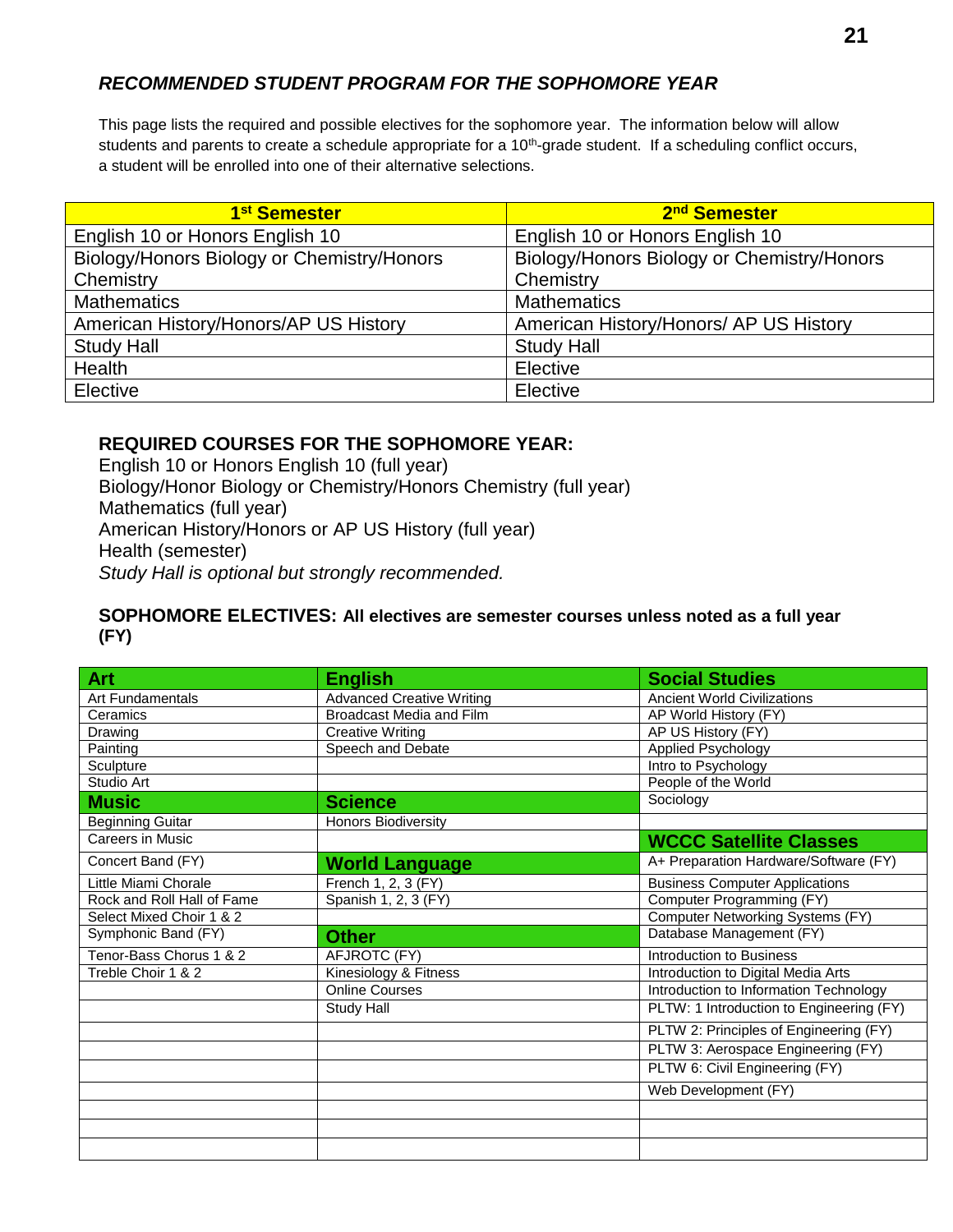#### *RECOMMENDED STUDENT PROGRAM FOR THE JUNIOR YEAR*

This page lists the required and possible electives for the junior year. The information below will allow students and parents to create a schedule appropriate for an 11<sup>th</sup>-grade student. If a scheduling conflict occurs, a student will be enrolled into one of their alternative selections.

| 1 <sup>st</sup> Semester         | 2 <sup>nd</sup> Semester             |
|----------------------------------|--------------------------------------|
| English 11 or Honors English 11  | English 11 or Honors English 11      |
| Science                          | Science                              |
| <b>Mathematics</b>               | <b>Mathematics</b>                   |
| American Government or AP US GOV | AP US GOV or Social Studies Elective |
| <b>Study Hall</b>                | <b>Study Hall</b>                    |
| Elective                         | Elective                             |
| Elective                         | Elective                             |

#### **REQUIRED COURSES FOR THE JUNIOR YEAR:**

English 11 or Honors English 11 (full year) Science (full year) Mathematics (full year) American Government (semester)/AP US Government/Politics (full year) *All college-bound students are encouraged to take a high-level math and science class. Additionally, collegedetermined students are also encouraged to take an AP or Honors level class before graduation if recommended.*

#### **JUNIOR ELECTIVES: All electives are semester courses unless noted as a full year (FY).**

| Art                                    | <b>English</b>                           | <b>Math</b>                                 |
|----------------------------------------|------------------------------------------|---------------------------------------------|
| <b>Advanced Ceramics</b>               | <b>Advanced Creative Writing</b>         | AP Calculus (FY)                            |
| <b>Advanced Drawing/Portfolio Prep</b> | <b>Broadcast Media and Film</b>          |                                             |
| <b>Advanced Painting</b>               | <b>Creative Writing</b>                  | AP Statistics (FY)                          |
| AP Studio Art: Drawing (FY)            | Speech and Debate                        | <b>College Bound</b>                        |
| <b>Art Fundamentals</b>                |                                          | Introduction to Probability/Statistics (FY) |
| Ceramics                               | <b>Other</b>                             |                                             |
| Drawing                                | AFJROTC (FY)                             | <b>Science</b>                              |
| Painting                               | <b>Online Courses</b>                    | AP Biology (FY)                             |
| Sculpture                              | <b>Personal Finance</b>                  | AP Chemistry (FY)                           |
| Studio Art                             | <b>Study Hall</b>                        | Chemistry (FY)                              |
|                                        |                                          | <b>Environmental Science</b>                |
| <b>Music</b>                           | <b>WCCC Satellite Courses</b>            | <b>Forensic Science</b>                     |
| <b>Beginning Guitar</b>                | A+ Preparation Hardware/Software (FY)    | Honors Anatomy/Physiology (FY)              |
| <b>Careers in Music</b>                | Accounting (FY)                          | Honors Biodiversity                         |
| Concert Band (FY)                      | <b>Computer Networking Systems (FY)</b>  | <b>Honors Chemistry</b>                     |
| Little Miami Chorale 1& 2              | Computer Programming (FY)                | <b>Honors Physics</b>                       |
| Rock and Roll Hall of Fame             | Database Management (FY)                 | Introduction to Anatomy/Physiology          |
| Select Mixed Choir 1&2                 | Digital Media Arts 1 (FY)                | <b>Marine Biology</b>                       |
| Symphonic Band (FY)                    | International Business (FY)              |                                             |
| Tenor-Bass Chorus 1 & 2                | Introduction to IT                       | <b>Social Studies</b>                       |
| Treble Choir 1 & 2                     | PLTW 1: Introduction to Engineering (FY) | AP U.S. Government (FY)                     |
|                                        | PLTW 2: Principles of Engineering (FY)   | AP World History (FY)                       |
| <b>World Language</b>                  | PLTW 3: Aerospace Engineering (FY)       | AP US History (FY)                          |
| French 1,2,3,&4 (FY)                   | PLTW 6: Civil Engineering (FY)           | <b>Ancient World Civilizations</b>          |
| Spanish 1,2,3,&4 (FY)                  | Strategic Entrepreneurship (FY)          | Applied Psychology                          |
|                                        | Web Development (FY)                     | Current Issues 1&2                          |
| <b>Physical Education</b>              |                                          | Introduction to Psychology                  |
| <b>Fitness &amp; Conditioning</b>      |                                          | People of the World                         |
| Kinesiology & Fitness                  |                                          | Sociology                                   |
| Yoga and Mindfulness                   |                                          |                                             |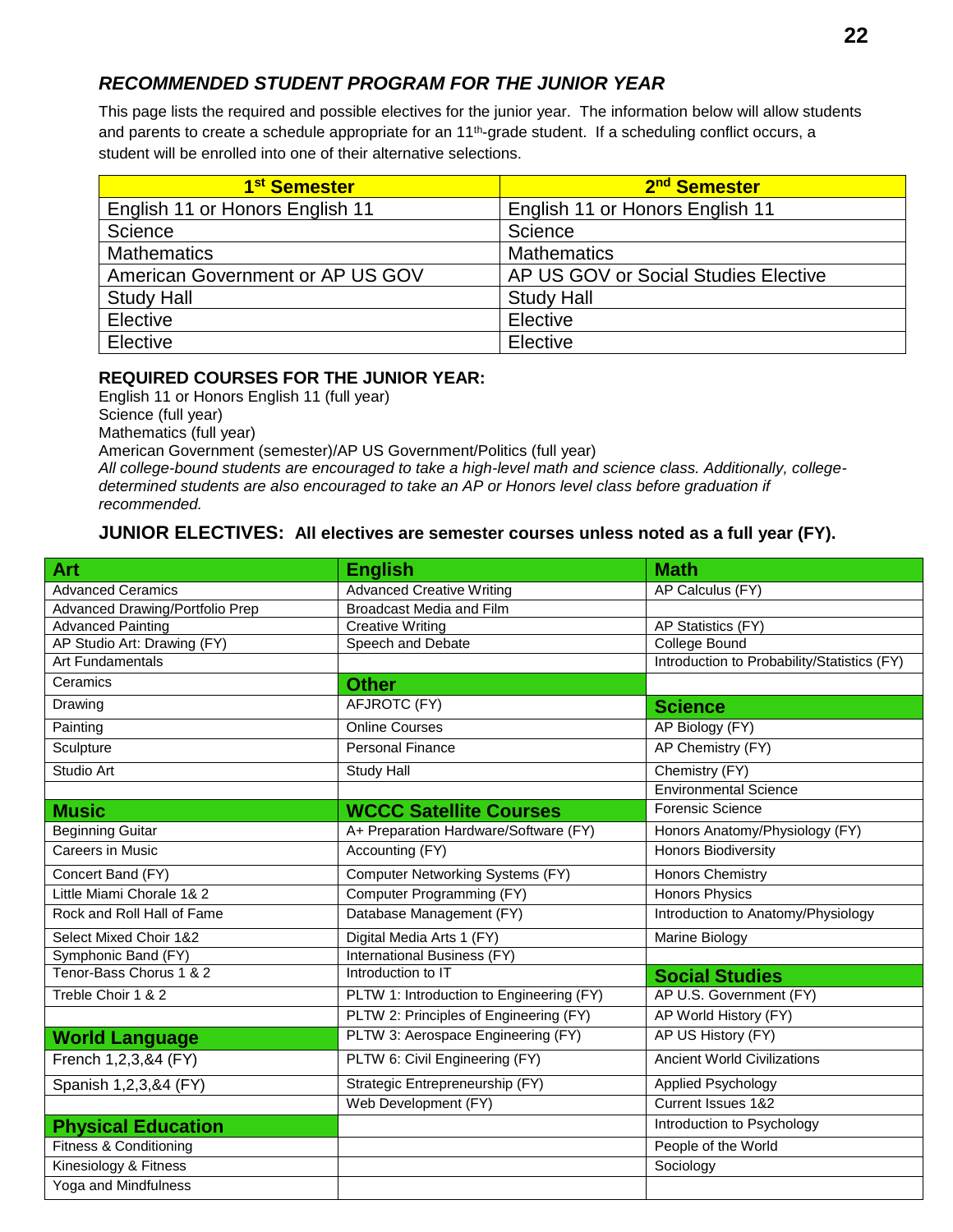#### *RECOMMENDED STUDENT PROGRAM FOR THE SENIOR YEAR*

This page lists the required and possible electives for the senior year. The information below will allow students and parents to create a schedule appropriate for a 12<sup>th</sup>-grade student. If a scheduling conflict occurs, a student will be enrolled into one of their alternative selections.

| 1 <sup>st</sup> Semester            | 2 <sup>nd</sup> Semester            |
|-------------------------------------|-------------------------------------|
| English 12 or AP English Literature | English 12 or AP English Literature |
| Science                             | Science                             |
| <b>Mathematics</b>                  | <b>Mathematics</b>                  |
| Economics                           | <b>Social Studies Elective</b>      |
| <b>Study Hall</b>                   | <b>Study Hall</b>                   |
| Elective                            | Elective                            |
| Elective                            | Elective                            |

#### **REQUIRED COURSES FOR THE SENIOR YEAR:**

English 12 or AP English (full year) Mathematics (full year) Economics (semester) *All college-bound students are encouraged to take a high-level math and science class. Additionally, collegedetermined students are also encouraged to take an AP or Honors level class before graduation if recommended. .* 

#### **SENIOR ELECTIVES: All electives are semester courses unless noted as a full year (FY).**

| Art                                | <b>English</b>                                             | <b>Math</b>                                |
|------------------------------------|------------------------------------------------------------|--------------------------------------------|
| <b>Advanced Ceramics</b>           | <b>Advanced Creative Writing</b>                           | AP Calculus (FY)                           |
| Advanced Drawing/Portfolio Prep    | AP English Literature (FY)                                 |                                            |
| <b>Advanced Painting</b>           | <b>Broadcast Media and Film</b>                            | AP Statistics (FY)                         |
| AP Studio Art: Drawing (FY)        | <b>Creative Writing</b>                                    | College Bound                              |
| <b>Art Fundamentals</b>            | Speech and Debate                                          | Intro to Probability/Statistics (FY)       |
| Ceramics                           |                                                            |                                            |
| Drawing                            | <b>Other</b>                                               | <b>Physical Education</b>                  |
| Painting                           | AFJROTC & AFJROTC 4: Management of<br>the Cadet Corps (FY) | Yoga and Mindfulness                       |
| Sculpture                          | <b>Online Courses</b>                                      | <b>Fitness and Conditioning</b>            |
| Studio Art                         | <b>Personal Finance</b>                                    | Kinesiology & Fitness                      |
|                                    | Senior Internship                                          |                                            |
| <b>Music</b>                       | <b>Study Hall</b>                                          | <b>WCCC Satellite Classes</b>              |
| <b>Beginning Guitar</b>            | Work-Based Learning                                        | A+ Preparation Hardware/Software (FY)      |
| <b>Careers in Music</b>            |                                                            | Accounting (FY)                            |
| Concert Band (FY)                  | <b>Social Studies</b>                                      | AP Studio Art: 2-D Design (FY)             |
| Little Miami Chorale 1 & 2         | AP World History (FY)                                      | Computer Networking Systems (FY)           |
| Rock and Roll Hall of Fame         | AP Government (FY)                                         | Computer Programming (FY)                  |
| Select Mixed Choir 1 & 2           | AP US History (FY)                                         | Database Management (FY)                   |
| Symphonic Band (FY)                | Applied Psychology                                         | Digital Media Arts 1&2 (FY)                |
| Tenor-Bass Chorus 1 & 2            | Current Issues 1&2                                         | International Business (FY)                |
| Treble Choir 1 & 2                 | Introduction to Psychology                                 | Introduction to Information Technology     |
|                                    | Sociology                                                  | PLTW 1: Introduction to Engineering (FY)   |
| <b>Science</b>                     |                                                            | PLTW 2: Principles of Engineering (FY)     |
| AP Biology (FY)                    | <b>World Language</b>                                      | PLTW 3: Aerospace Engineering (FY)         |
| AP Chemistry (FY)                  | French 1,2,3,4, & AP (FY)                                  | PLTW 5: Engineering Design and Development |
| Chemistry (FY)                     | Spanish 1,2,3,4, & AP (FY)                                 | PLTW 6: Civil Engineering (FY)             |
| <b>Environmental Science</b>       |                                                            | Strategic Entrepreneurship (FY)            |
| <b>Forensic Science</b>            |                                                            | Web Development (FY)                       |
| Honors Anatomy/Physiology (FY)     |                                                            |                                            |
| Honors Chemistry (FY)              |                                                            |                                            |
| Honors Physics (FY)                |                                                            |                                            |
| Introduction to Anatomy/Physiology |                                                            |                                            |
| <b>Marine Biology</b>              |                                                            |                                            |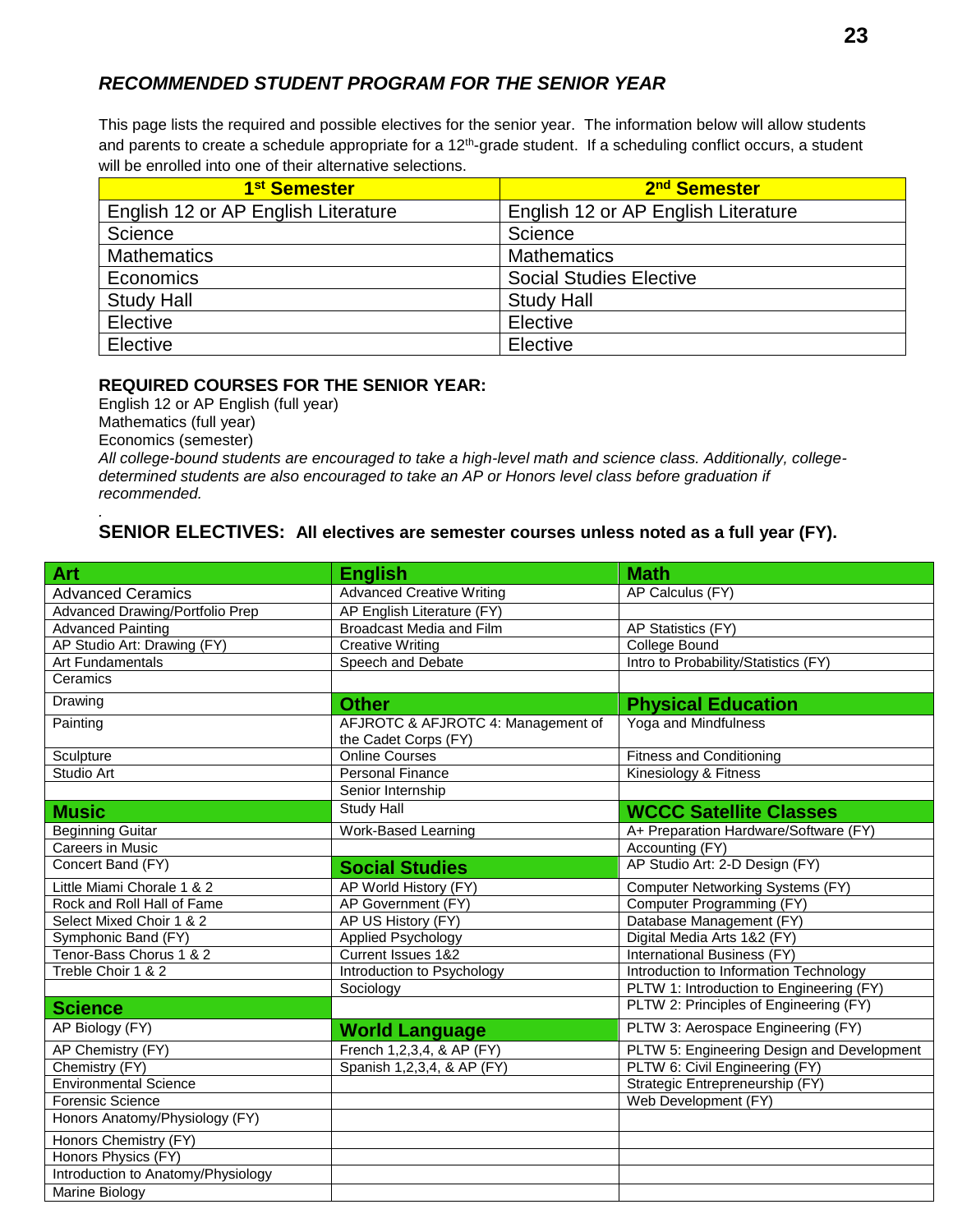# LMHS Course Descriptions 2022-2023

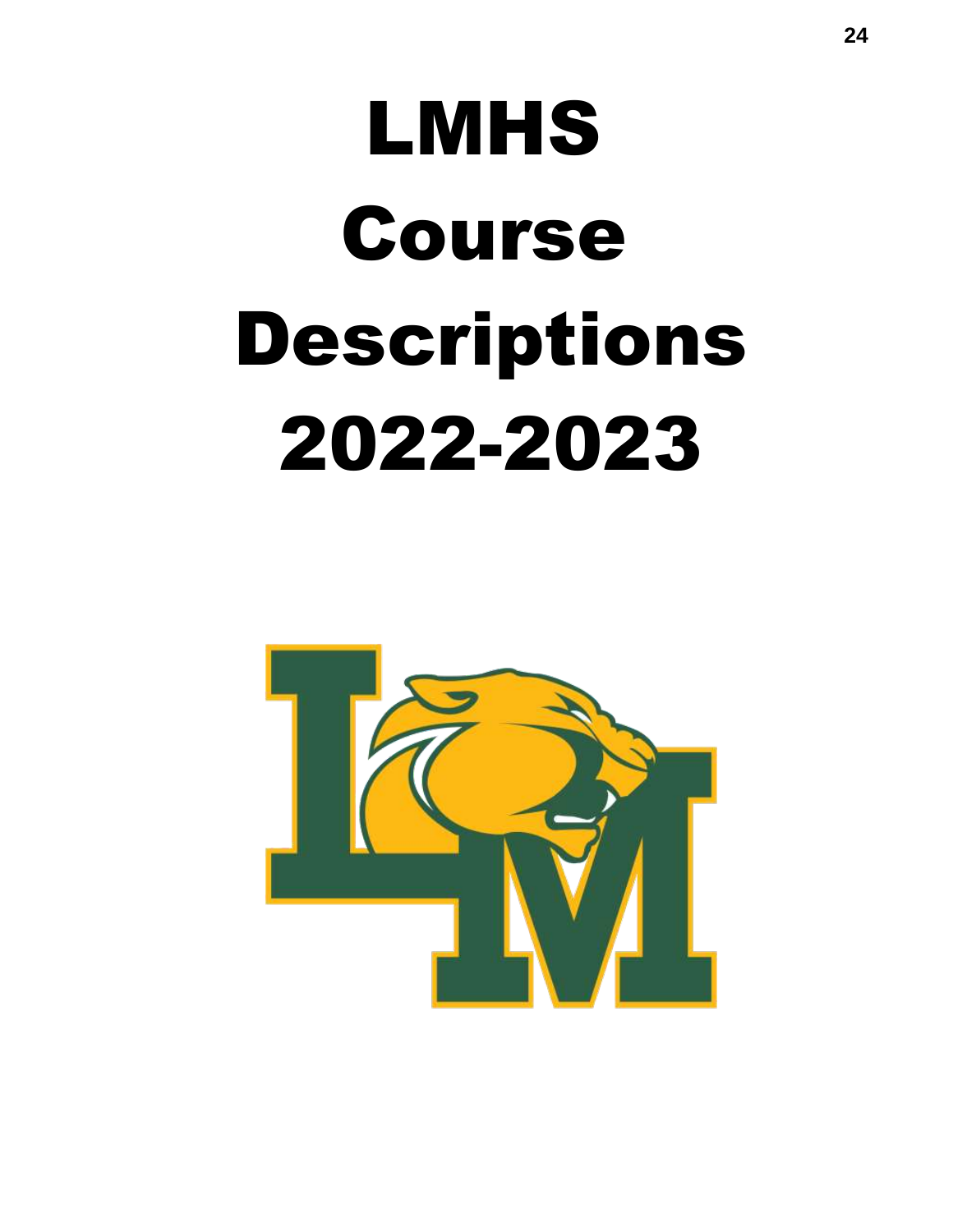# AIR FORCE JUNIOR OFFICER TRAINING CORPS (AFJROTC)

*Grade Level: 9-12 Course Length: Full Year Credit: 1.0 Prerequisite: None Approximate cost: \$25.00*

AFJROTC is the primary AFJROTC course for all cadets. It consists of three components: Aerospace Science (40%), Leadership Education (40%), and Wellness/Physical Fitness (10%). The Aerospace Science component introduces students to the principles of aircraft flight and navigation, the history of aviation, development of air power, contemporary aviation, human requirements of flight, the space environment, space programs, space technology, rocketry, propulsion, and the aerospace industry. The Leadership Education portion introduces the student to the AFJROTC program, instills elements of good citizenship, strengthens and develops character, and prepares students for life after high school in the high-tech, globally oriented, and diverse workplace of the 21st century. The Wellness/Physical Fitness portion encourages AFJROTC cadets to lead an active and healthy lifestyle. Two full credits of AFJROTC fulfill the state requirement of 1/2 credit of physical education. *There is no military commitment for taking AFJROTC.*

#### AIR FORCE JUNIOR OFFICER TRAINING CORPS 4: MANAGEMENT OF THE CADET CORPS (AFJROTC 4)

*Grade Level:  12 Course Length:  Full Year Credit: 1.0 Prerequisite:  AFJROTC Approximate Cost: \$25.00*

AFJROTC 4 continues to build on the citizenship and leadership skills cadets were introduced to in previous AFJROTC courses and is reserved strictly for members of the cadet corps leadership. It consists of three components: Aerospace Science (40%), Leadership Education (40%), and Wellness/Physical Fitness (10%). This course is a practicum for cadets to provide hands-on experience for the opportunity to put the theories of previous leadership courses into practice. Cadets (under the supervision of AFJROTC instructors) are responsible for all planning, organizing, coordinating, directing, controlling, and decisionmaking for the cadet corps. They practice communication, decision-making, personalinteraction, managerial, and organizational skills. Optional material may be included depending on Corps management requirements. The Wellness/Physical Fitness portion encourages AFJROTC cadets to lead an active and healthy lifestyle. Two full credits of AFJROTC fulfills the state requirement of 1/2 credit of physical education.  There is no military commitment for taking AFJROTC.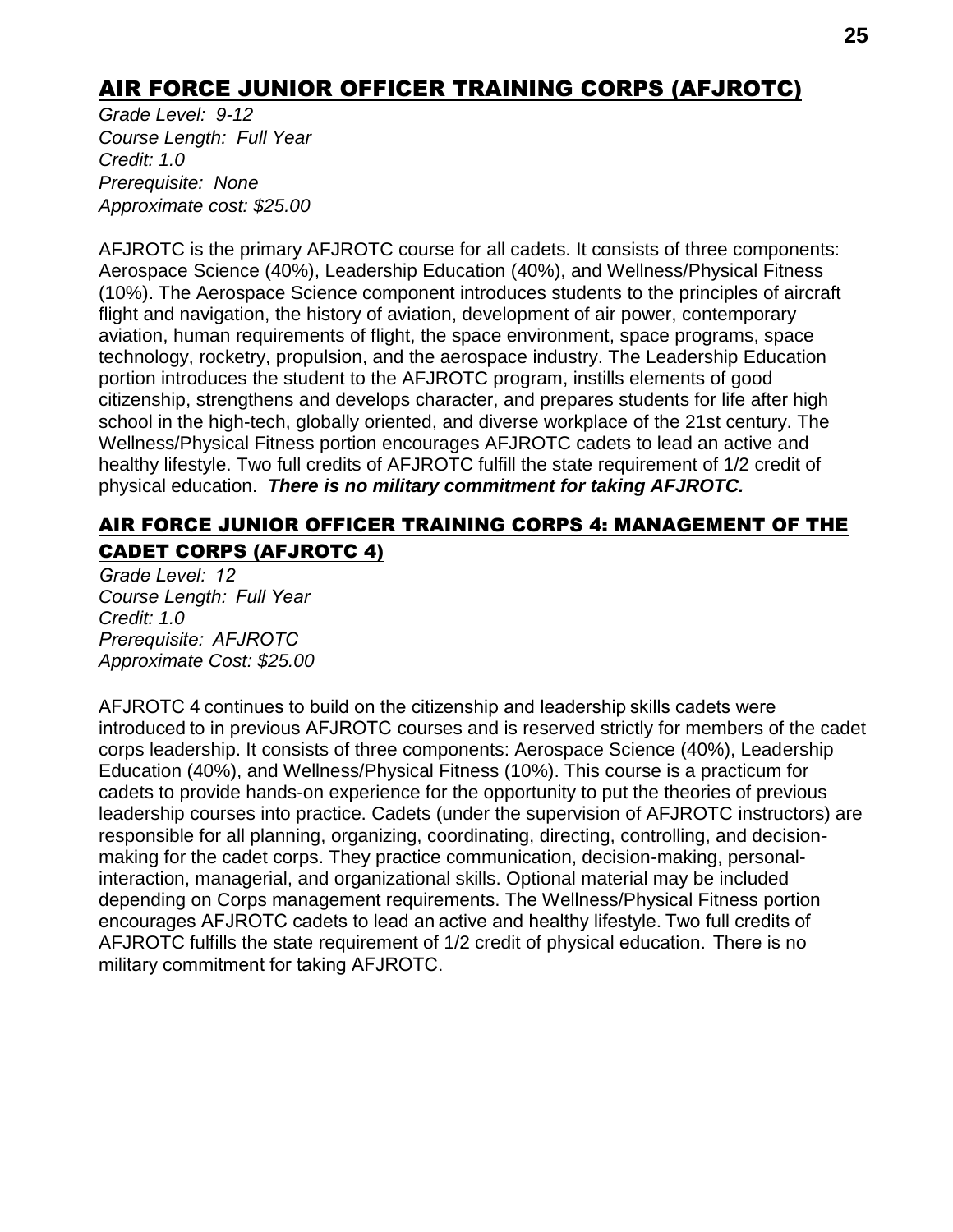# ART DEPARTMENT

#### Advanced Placement Art Studio: Drawing

*Grade Level: 11-12 Course Length: Year-long Credit: 1.0 Prerequisite: Advanced Drawing and Portfolio Preparation with a grade of at least a "B." Approximate cost: \$140.00 (\$95 AP exam fee, \$45 art supply fee)*

The AP Studio Art Drawing Portfolio course is designed for students who are seriously interested in the practical experience of art and wish to develop mastery in the concept, composition, and execution of their ideas. AP Studio Art is not based on a written exam; instead, students submit portfolios for evaluation at the end of the school year. In building the portfolio, students experience a variety of concepts, techniques, and approaches designed to help them demonstrate their abilities and versatility with techniques, problem-solving, and creativity. Students also develop a body of work for the Concentration section of the portfolio that investigates an idea of personal interest to them. This year-long course is limited to juniors and seniors with advanced drawing and portfolio prep prerequisites. The assignments are based on various collected problems commonly encountered in college-level 2D design courses. **A teacher recommendation is needed.**

#### Art Fundamentals

*Grade Level: 9-12 Course Length: Semester Credit: 0.5 Prerequisite: None, this course is needed for all other art classes Approximate cost: \$35.00*

Art Fundamentals emphasize studying the elements and principles of art and design. Students explore, organize, and use the elements and principles to create two-and three-dimensional original works in various forms and media. Understanding elements and principles of art are imperative to a strong art foundation. Students are expected to take notes and maintain a sketchbook.

#### Ceramics

*Grade Level: 10-12 Course Length: Semester Credit: 0.5 Prerequisite: Grade of at least a "C" in Art Fundamentals Approximate cost: \$50.00*

Original objects (primary, utilitarian, and pottery) are created with clay using hand-building and glazing techniques. Objects created by professional ceramists are examined for their expressive, formal, and technical qualities. This course discusses the history of clay, its origins, composition, glazes, and firing. Projects may include but are not limited to pinch pots, coil construction, slab construction. Students will be expected to take notes and do preliminary drawings.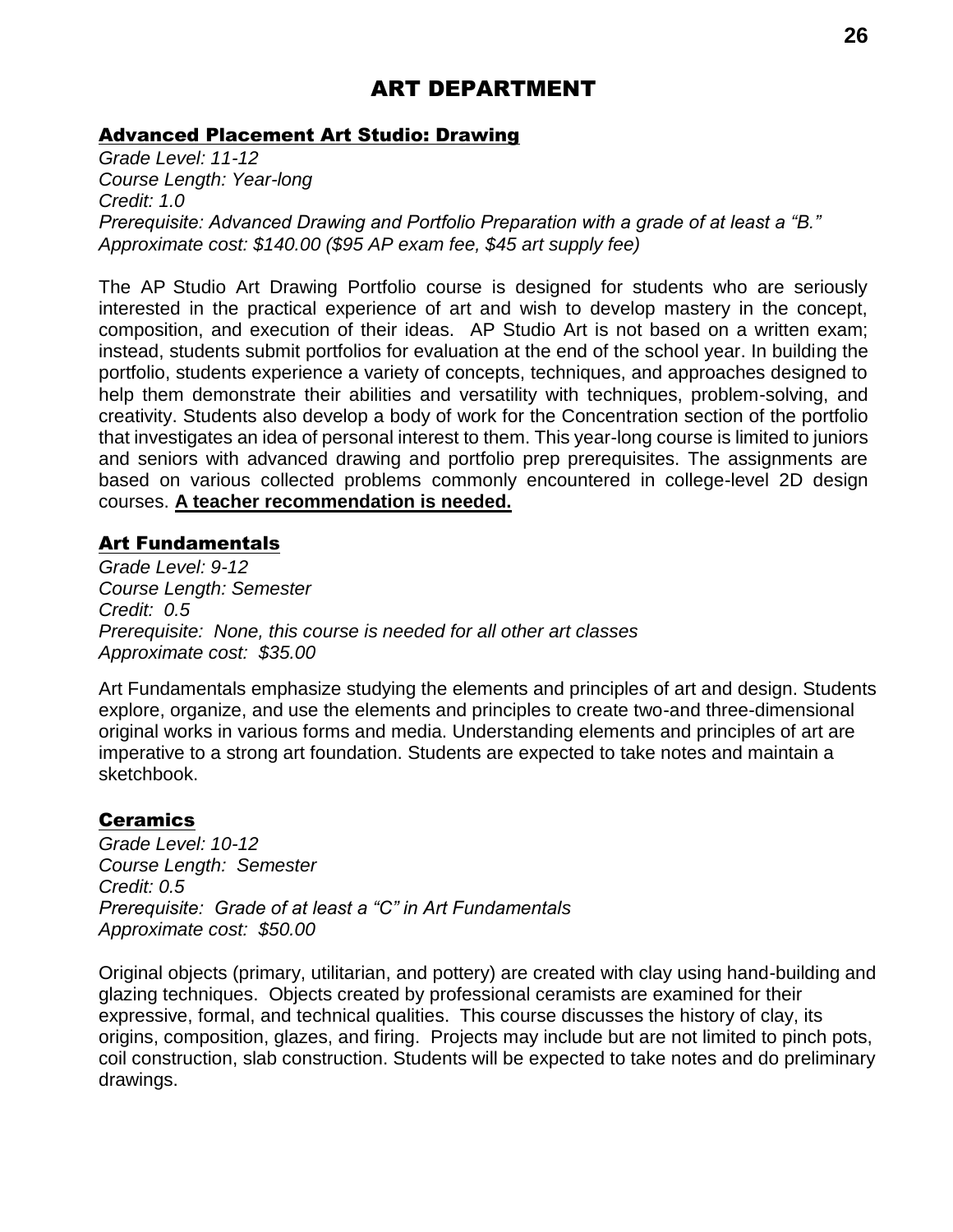#### Advanced Ceramics

*Grade Level: 11-12 Course Length: Semester Credit: 0.5 Prerequisite: Grade of at least a "B" in Ceramics Approximate cost: \$50.00* 

Advanced Ceramics focuses on the art of throwing pottery on the wheel and using a variety of hand-building and slab molding methods. This course discusses the wheel-wheel-threw history and a more intensive study of glazing techniques. This is an advanced course of organized subject matter and experiences in art. Pottery will be analyzed from different cultures and artwork created by the students. The student is expected to take notes and maintain a sketchbook. **A teacher recommendation is needed**.

#### <u>Drawing</u>

*Grade Level: 10-12 Course Length: Semester Credit: 0.5 Prerequisite: Grade of at least a "C" in Art Fundamentals Approximate cost: \$40.00*

Basic Drawing is a class that will focus on drawing skills and techniques. Some items studied will be proportion, shading, blending, and perspective. Students will use various drawing paper and media, including pencil, colored pencil, pastels, pen and ink, charcoal, etc., to explore and create original personal images. Drawings by culturally and historically representative artists are examined for their formal, expressive, and technical qualities. Students will be expected to take notes and maintain a sketchbook.

#### Advanced Drawing and Portfolio Preparation

*Grade Level: 11-12 Course Length: Semester Credit: 0.5 Prerequisite: Grade of at least a "B" in Drawing Approximate cost: \$45.00* 

Advanced Drawing is an advanced-level art course focusing on developing observational skills and illustrative techniques. Students will develop personal artwork and themes on a higher and more independent level. This course creates artwork worthy for a portfolio review for college-bound students. Students will explore 2D art materials and processes while developing their artistic vision and themes. All supplies will be the student's property at the finale of the course. **A teacher recommendation is needed.** 

#### Painting

*Grade Level: 10-12 Course Length: Semester Credit: 0.5 Prerequisite: Grade of at least a "C" in Art Fundamentals Approximate cost: \$65.00*

The painting course will focus on developing basic painting skills. Media will include watercolor, tempera, and acrylic that will be explored to create original personal images.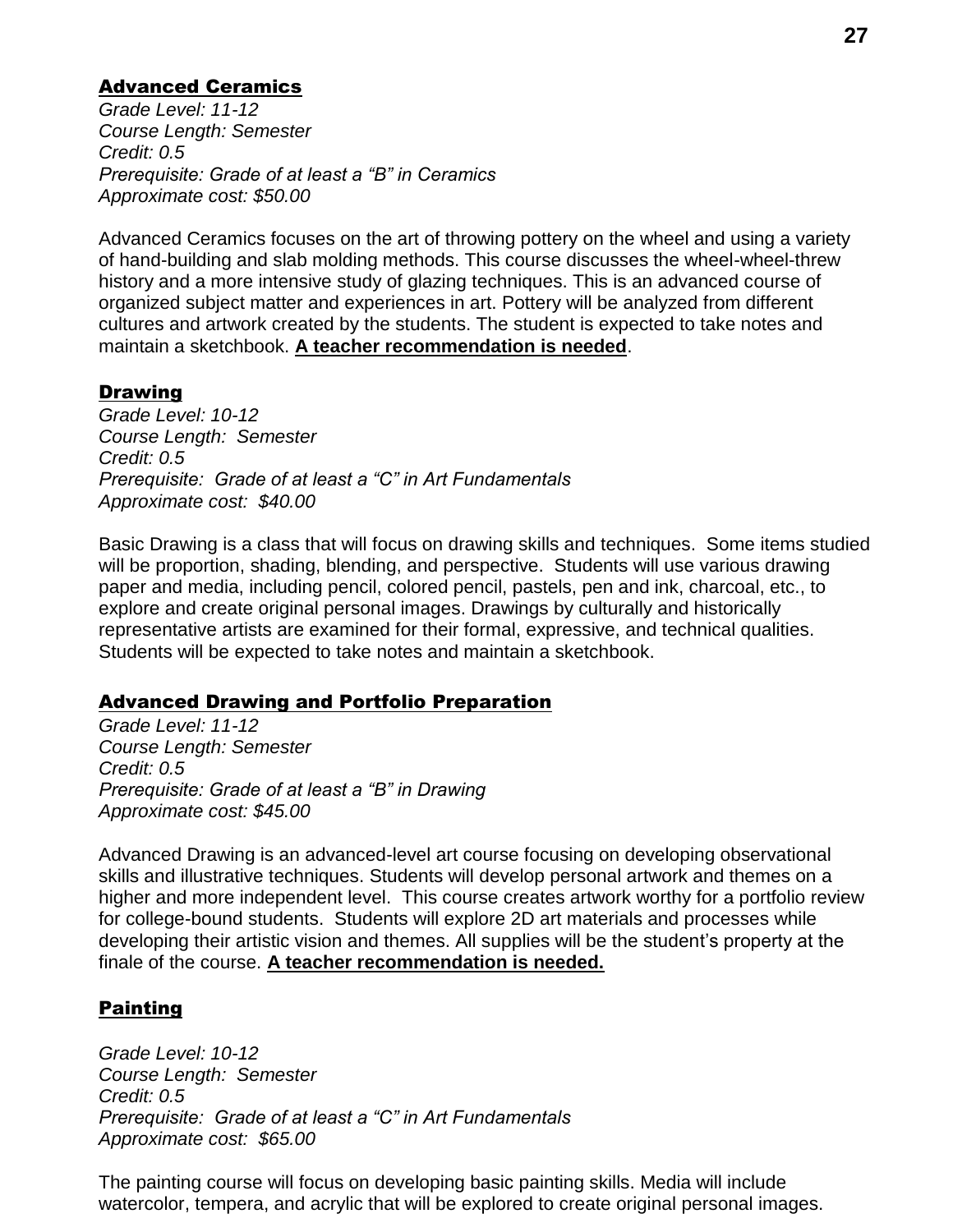Students will have the opportunity to use professional-quality brushes and paper. Lessons will develop techniques and skills, allowing students to gain confidence in the painting world. Paintings by culturally and historically representative artists are examined for their formal, expressive, and technical qualities. Students will be expected to take notes and do preliminary drawings.

#### Advanced Painting

*Grade Level: 11-12 Course Length: Semester Credit: 0.5 Prerequisite: Grade of at least a "B" in Painting with teacher signature of approval Approximate cost: \$75.00* 

Advanced Painting is an advanced-level art course focusing on developing observational skills and illustrative techniques. This course will explore the mediums of watercolor, acrylic, oil paint, and encaustic mediums and their unique applications in composition. Students will develop personal artwork and themes on a higher and more independent level. This course creates artwork worthy for a portfolio review for college-bound students. Students will explore 2D art materials and processes while developing their artistic vision and themes. All supplies will be the student's property at the finale of the course. Students will be expected to maintain a sketchbook for sketchbook assignments. **A teacher recommendation is needed**.

#### Sculpture

*Grade Level: 10-12 Course Length: Semester Credit: 0.5 Prerequisite: Grade of at least a "C" in Art Fundamentals Approximate cost: \$65.00*

This class will focus on three-dimensional artwork that uses sculptural carving, assembling, modeling, and casting. Students will be trained to use multiple tools and materials, including, but not limited to, clay, cream-stone, foam boards, and plaster. Students will be expected to take notes and do preliminary drawings.

#### Studio Art

*Grade Level: 9-12 Course Length: Semester Credit: 0.5 Prerequisite: Art Fundamentals Approximate cost: \$45.00*

If you loved Art Fundamentals, and are interested in continuing to learn more about different techniques and principles of art, this class is for you. This course will build upon the elements and principles of art and design studied in Art Fundamentals, and will use different materials and techniques. Students will create two-and three-dimensional original works in various forms to include photography, various types of print making, mural design and drawing tips and tricks. Students are expected to take notes and maintain a sketchbook.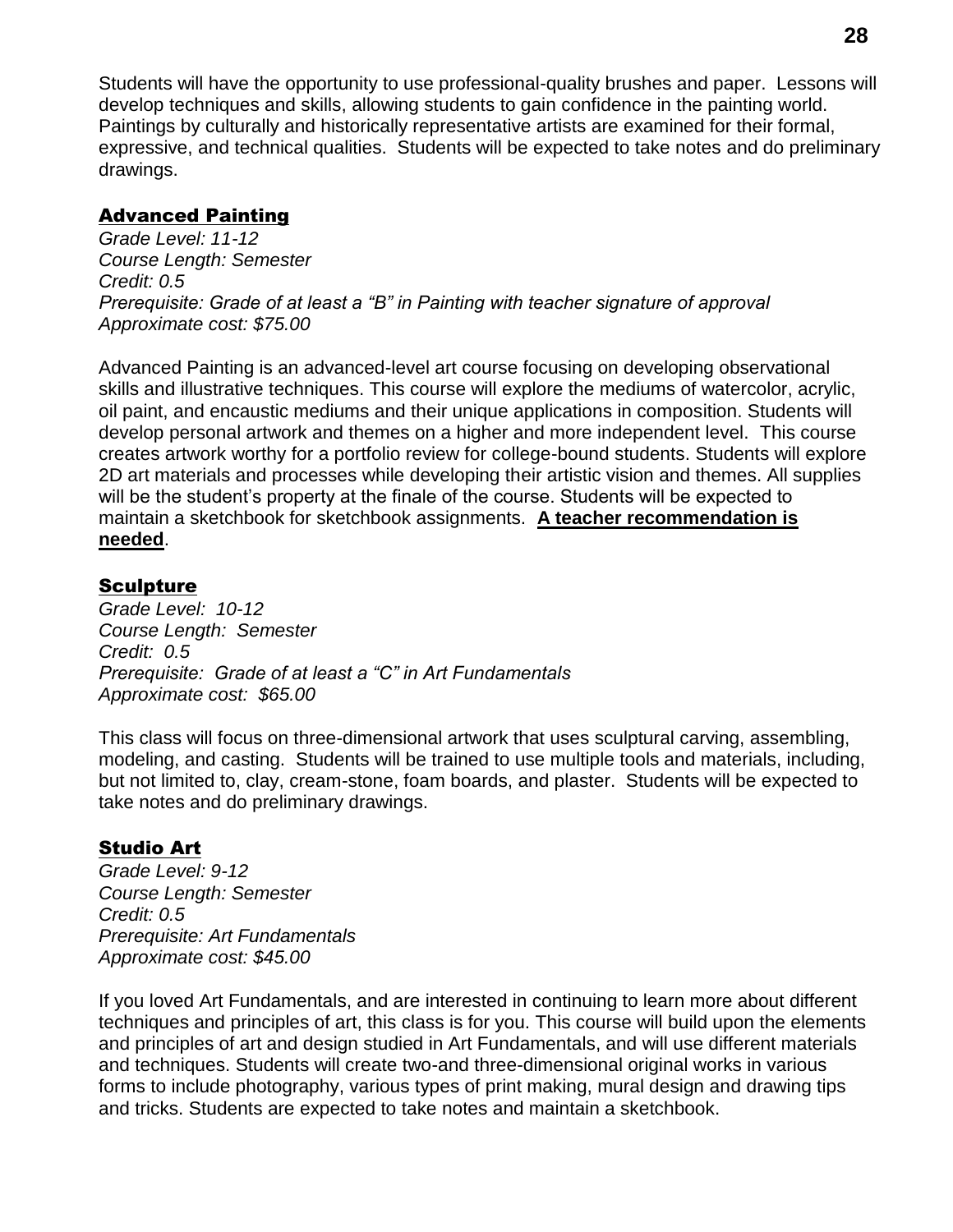# BUSINESS ELECTIVES

#### Personal Finance

*Grade Level: 11-12 Course Length: Semester Credit: 0.5 Prerequisite: None Approximate cost: \$10.00*

Learn to take charge of your finances instead of letting your money control you. Students will learn to set goals, perform mathematical calculations, and make responsible decisions regarding money management and investment strategies to achieve financial independence. Topics will include budgeting, careers, checking, credit, paying for college, saving, taxes, insurance, investing in stocks, bonds, and mutual funds, and portfolio management. Students will participate in the Stock Market Game.

#### Senior Internship Program

G*rade Level: 12 Course Length: Semester Credit: 1.0 Prerequisite: A 2.8 GPA or higher, 90% or better attendance rate, Interview Approximate cost: \$15.*

This course allows students to explore their area of career interest by interning at two different sites. Students will spend 6.5 hours per week for six weeks at an internship location during each semester quarter. Please consider other commitments such as sports, band, and other employment when registering for this class. Students will attend academic course classes in the morning and travel to an internship site in the afternoon. The goal is to place students in their area of interest. However, students must be flexible and may need to work at an alternate internship. This is a semester class and requires an application and interview to be accepted. Students must have reliable transportation.

#### Work-Based Learning

*Grade Level: 12 Course Length: Semester Credit: 1.0 credits per semester Prerequisite: Completed Application and Administrative Approval Approximate Cost: TBD*

Work-based learning experiences are conducted at a worksite during or after school. They are designed to provide authentic learning experiences that link academic, technical, and professional skills. Business and education partners work together to evaluate and supervise the students, documented with training or learning plans and evaluation forms. Students can sign out of school after 5th period for their work-based learning experience with parent permission. This is a semester class and requires an application and interview to be accepted. Students must have reliable transportation.

*\*For additional Business classes, please see pages 56-57 for WCCC Business courses that are offered here at LMHS\**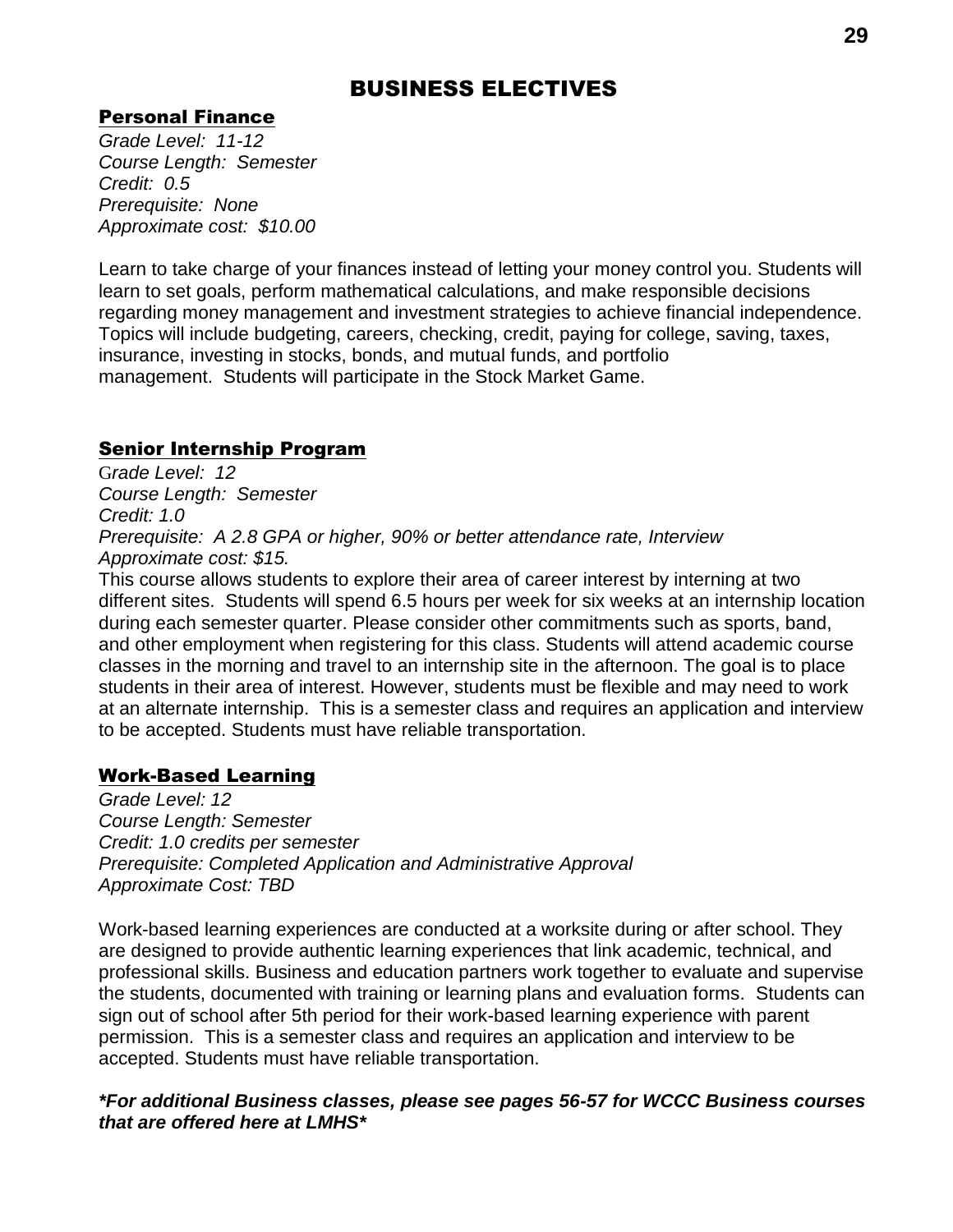# ENGLISH DEPARTMENT

# English 9

*Grade Level: 9 Course Length: Full year Credit: 1.0 (NCAA Approved) Prerequisite: None Approximate cost: \$4.00*

Instruction will be based on the Ohio benchmarks and indicators for grade nine. Students will read various texts, utilize the writing process, write for different purposes, research selfselected or assigned topics, and use effective communication techniques.

#### Honors English 9

*Grade Level: 9 Course Length: Full year Credit: 1.0 (NCAA Approved) Prerequisite: Grade of at least a "B" in 8th grade Language Arts Approximate cost: \$4.00*

This is an accelerated and in-depth course of study. It will challenge motivated and selfdirected students to excel by thinking and writing independently and creatively. Instruction will be based on the Ohio benchmarks and indicators for grade nine. Students will read various texts, utilize the writing process, write for different purposes, research self-selected or assigned topics, and use effective communication techniques. Summer reading is required. **A teacher recommendation is needed.**

#### English 10

*Grade Level: 10 Course Length: Full year Credit: 1.0 (NCAA Approved) Prerequisite: Passing grade in English 9 Approximate cost: \$4.00*

Instruction will be based on the Ohio benchmarks and indicators for grade ten. Students will read various texts emphasizing World Literature, utilize the writing process, write for different purposes, research self-selected or assigned topics, and use effective communication techniques. A study of World Literature from various continents provides the basis for all reading and writing assignments. There is an end-of-course exam for this course and part of the state graduation requirements.

#### Honors English 10

*Grade Level: 10 Course Length: Full year Credit: 1.0 (NCAA Approved) Prerequisite: Grade of at least a "C" in 9th grade Honors English or at least a "B" in English 9 Approximate cost: \$4.00*

This is an accelerated and in-depth course with an emphasis on World Literature. Instruction will be based on the Ohio benchmarks and indicators for grade ten. Students will read various texts, utilize the writing process, write for different purposes, research self-selected or assigned topics, and use effective communication techniques. A study of World Literature from various continents provides the basis for all reading and writing assignments. Summer reading is required. There is an end-of-course exam for this course and part of the state graduation requirements. **A teacher recommendation is needed.**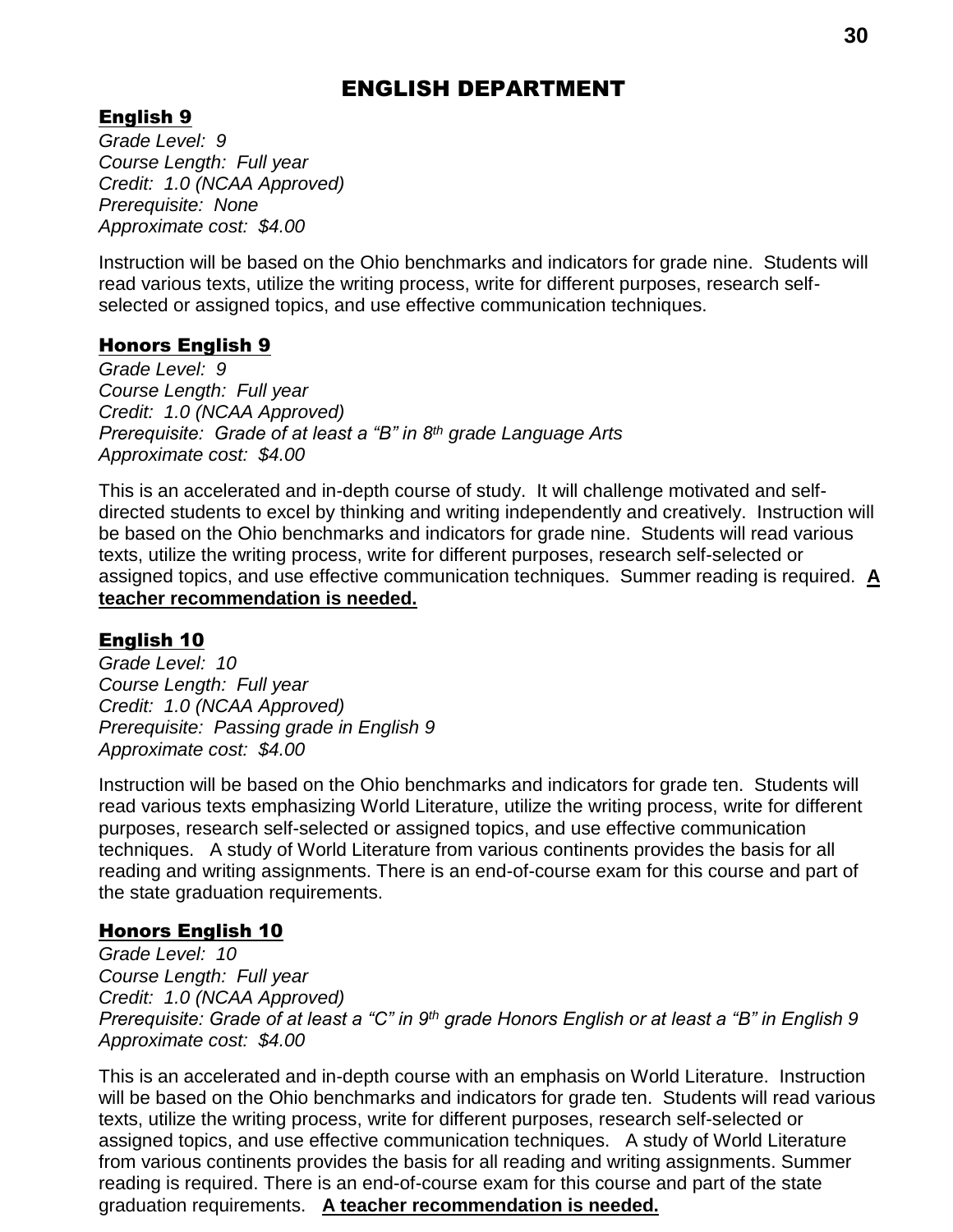#### English 11

*Grade Level: 11 Course Length: Full year Credit: 1.0 (NCAA Approved) Prerequisite: A passing grade in English 10 Approximate cost: \$4.00*

Instruction will be based on the Ohio benchmarks and indicators for American Literature. Students will read various texts, utilize the writing process, write for different purposes, research self-selected or assigned topics, and use effective communication techniques. A study of American Literature from various authors provides the basis for all reading and writing assignments.

#### Honors English 11

*Grade Level: 11 Course Length: Full year Credit: 1.0 (NCAA Approved) Prerequisite: Grade of at least a "C" in 10th grade Honors English or at least a "B" in English 10 Approximate cost: \$4.00*

This is an accelerated and in-depth course with an emphasis on American Literature. Students will read various texts, utilize the writing process, write for different purposes, research self-selected or assigned topics, and use effective communication techniques. A study of American Literature from various authors provides the basis for all reading and writing assignments. Summer reading is required. **A teacher recommendation is needed.** 

#### English 12

*Grade Level: 12 Course Length: Full year Credit: 1.0 (NCAA Approved) Prerequisite: A passing grade in English 11 Approximate cost: \$4.00*

Instruction will be based on the Ohio benchmarks and indicators for grade twelve. Students will read various texts emphasizing British Literature, utilize the writing process, write for different purposes, research self-selected or assigned topics, and use effective communication techniques. A study of British Literature from various authors provides the basis for all reading and writing assignments.

#### Advanced Placement (AP) English 12

*Grade Level: 12 Course Length: Full year Credit: 1.0 (NCAA Approved) Prerequisite: Grade of at least a "C" in 11th grade Honors English or a "B" in English 11 Approximate Cost: \$98.00 (includes \$3.00 class fee, \$95.00 AP exam)*

This advanced course follows the current AP English syllabus. Instruction will be centered on the reading and writing benchmarks of the English Language Arts Academic Content Standards. Summer reading is required. This course is designed to prepare students to take the Advanced Placement Exam. LMHS requires all students enrolled in an AP course to take the AP Exam. **A teacher recommendation is needed.**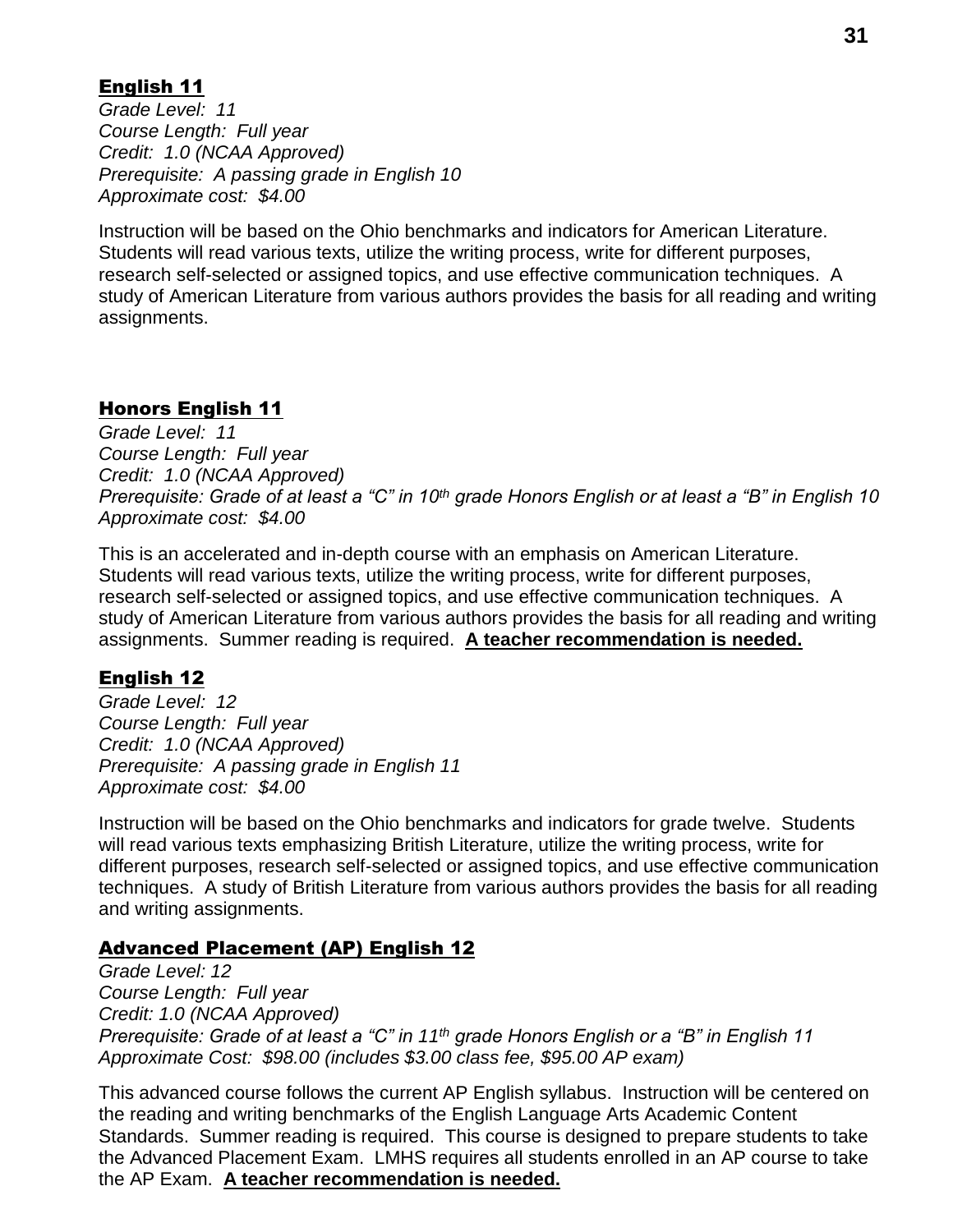#### ENGLISH ELECTIVES

#### Broadcast Media and Film

*Grade Level: 10-12 Course Length: Semester Credit: 0.5 Prerequisite: None Approximate cost: \$40.00*

This course will study contemporary mass media and introduce the student to the world of radio, television, and film. Students will learn about radio station operations and will have the opportunity to create their radio programs. We will also study television programming and its impact on entertainment and broadcasting equipment and program creation. The final component of the course will be a study of films and film production techniques culminating in the production of a short film or music video.

#### Creative Writing

*Grade Level: 9-12 Course Length: Semester Credit: 0.5 (NCAA Approved) Prerequisite: None Approximate cost: \$2.00*

This course will provide instruction in writing. Students will develop their creative writing techniques. Journals will be kept, and portfolios will be maintained throughout the class. The system combines classroom instruction and ample "workshop" opportunities that encourage honest, sensitive criticism and mutual support.

#### Advanced Creative Writing

*Grade Level: 10-12 Course Length: Semester Credit: 0.5 (NCAA Approved) Prerequisite: A "C" or better in Creative Writing Approximate cost: \$2.00*

This course is an extension of Creative Writing. It is designed for students to further develop their creative writing techniques and use their imagination. Journals will be kept, and portfolios will be maintained throughout the class. The course combines classroom instruction and ample "workshop" opportunities that encourage honest, sensitive criticism and mutual support. A teacher recommendation is needed.

#### Speech and Debate

*Grade Level: 10-12 Course Length: Semester Credit: 0.5 (NCAA Approved) Prerequisite: None Approximate cost: \$2.00*

To be successful in today's world, sharp communication skills are of tremendous value and relevance. This course is designed to engage students in learning various techniques of public communication and developing the skills necessary for becoming more effective public speakers through the execution of different forms of debate and the delivery of multiple speeches.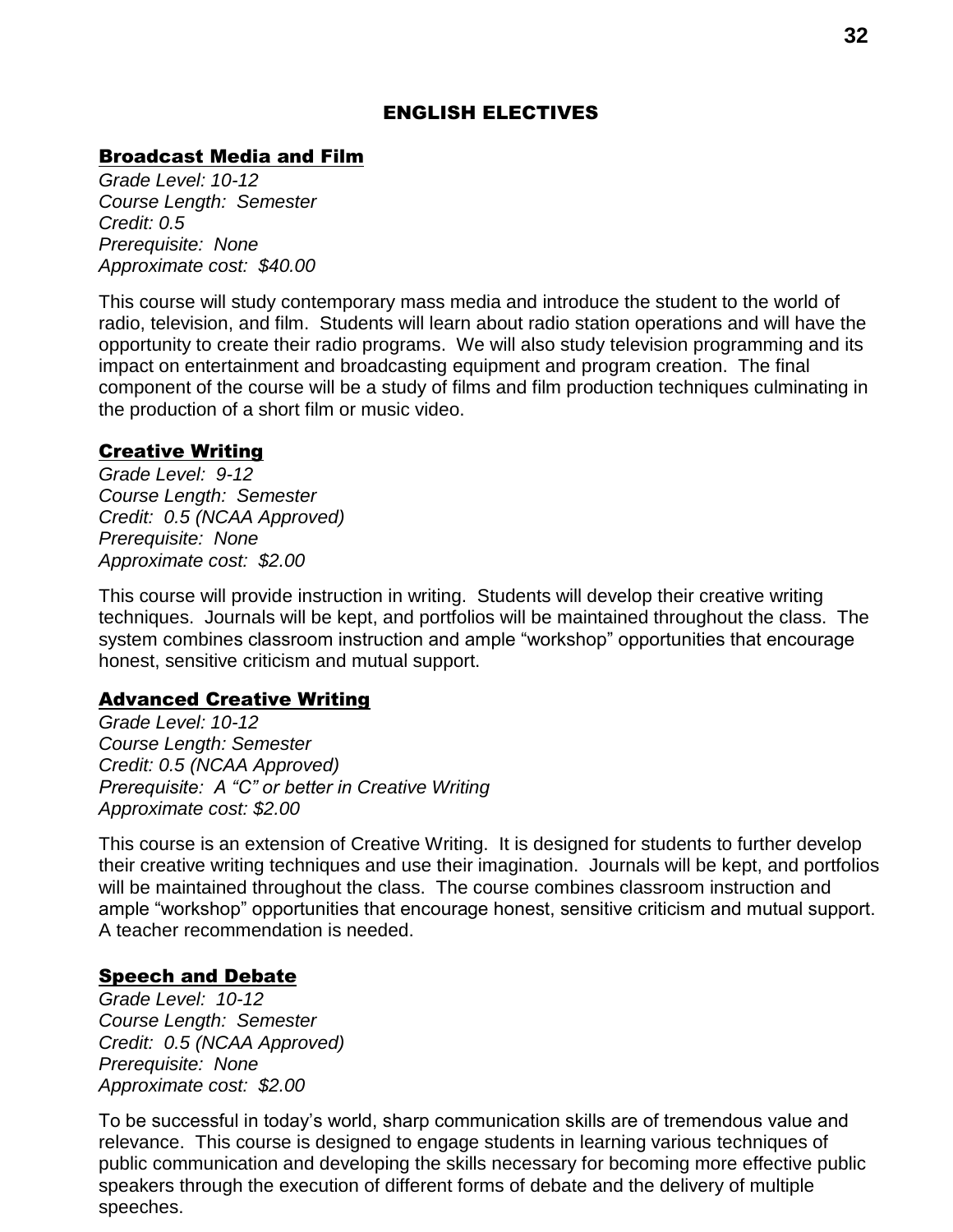# HEALTH AND PHYSICAL EDUCATION DEPARTMENT

#### Physical Education 1 and 2

*Grade Level: 9-10 Course Length: Full year Credit: 0.5 Prerequisite: None Approximate cost: \$10.00*

This course is designed to focus on health & fitness. It will acquaint students with physical fitness, including cardiovascular endurance, muscular strength/endurance, and flexibility. Students will have fitness journals, projects, and tests assessed by Ohio State Standards. The second half of the course will acquaint students with individual & team sports and recreational games. Students will learn rules and safety for each activity and be assessed by Ohio State Standards. Activities that may be included: soccer, flag football, volleyball, basketball, track & field, tennis, archery, pickleball, badminton, and/or frisbee. There will be a skill and written tests given on each activity.

#### Health Education

*Grade Level: 10 Course Length: Semester Credit: 0.5 Prerequisite: None Approximate cost: \$2.00*

This class focuses on current health issues, emphasizing health behaviors, risks, and decision-making. Topics include mental, social, physical health, sexuality, safety and firstaid, and drug, alcohol, and tobacco use/abuse. This is a state-required course, which is taken during the sophomore year.

#### Fitness and Conditioning

*Grade Level: 11-12 Course Length: Semester Credit: 0.25 Prerequisite: A "B" or better in Physical Education Approximate cost: \$10.00*

This class explores the fundamentals of fitness and conditioning and applies training principles to aerobic exercise and weight training routines. Activities include weight training, aerobics, and various other fitness activities.

#### Kinesiology and Fitness

*Grade Level: 9-12 Course Length: Semester Credit: 0.25 Prerequisite: None Approximate cost: \$10.00*

This class explores topics within human body movement and performance. Focusing on movement dynamics, this course will include 1-2 classroom days each week, with the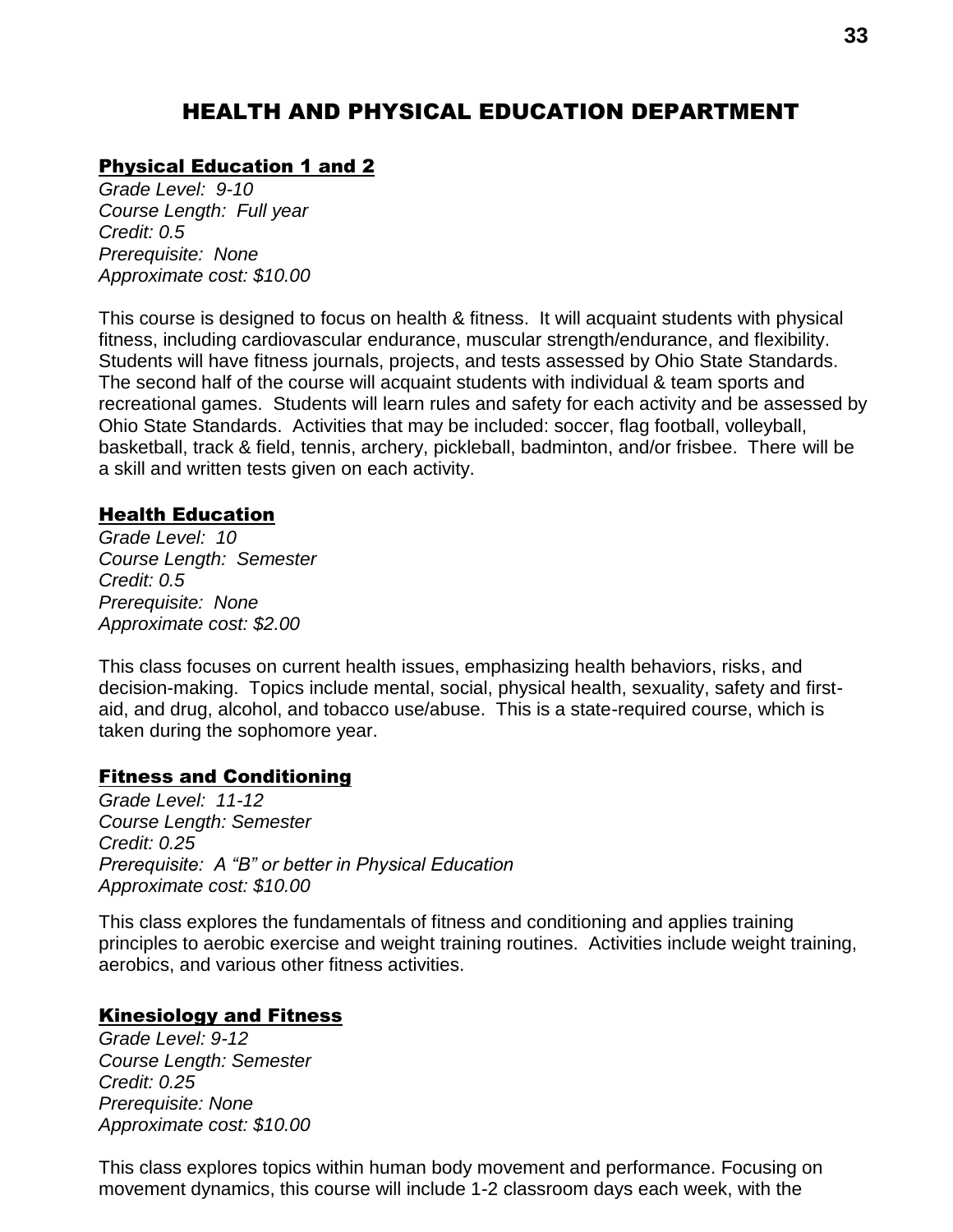remainder of the week implementing classroom knowledge in the weight room. Topics of exploration include basic movement patterns, body kinematics, flexibility, nutrition, and performance psychology. This class assists students in preparation for any variety of physical performance, baseline knowledge for anatomy, and careers in the performance industry.

#### Yoga and Mindfulness

*Grade Level: 11-12 Course Length: Semester Credit: 0.25 Prerequisite: A "B" or better in Physical Education Approximate cost: \$5.00*

Students can learn practical life skills by using introspective yoga and mindfulness themes. Students will discover what it means to establish balance on and off the mat, create strength, build endurance, to cultivate empathy and compassion towards themselves and others. They will come to understand firsthand the relationship between stress and attention as their ability to focus improves and their stress levels decline. Class begins with an interactive discussion of the day's theme, breathing and mindfulness techniques, asana instruction, guided rest, and literature or journaling.

#### Physical Education Option

*Grade Level: 9-12 Course Length: Full year Credit: 0.5 Prerequisite: None Approximate Cost: None*

This Physical Education Option means that the student intends to seek approval for 1/2 unit of physical education via participation in an OHSAA interscholastic sport where the Little Miami Local School District employs the head coach. Club Sports do not fall under this guideline. Students must complete two full seasons of a sport to receive credit for the P. E. Option. Students in the Marching band must complete two full years to receive their ½ credit. **The grade will be issued as a pass (P) or fail (F) and not calculated into the cumulative GPA. Students cannot complete 1 PE class and one activity for credit.** 

#### Summer School Physical Education

*Grade Level: 9-12 Course Length: 12 days in the summer 8:00 AM to 1:00 PM Credit: 0.25 Prerequisite: None Approximate cost: \$105.00 per session*

Two sessions are each 12 days running from 8:00 AM -1:00 PM, a session starting June 7 and another session beginning on June 23. There is an attendance requirement to pass. Students can enroll in both sessions to meet the physical education graduation requirement that meet all state standards.

Session dates for the summer of 2022: Session 1 06/07-06/22 (virtual) Session 2 06/23-07/08 (virtual)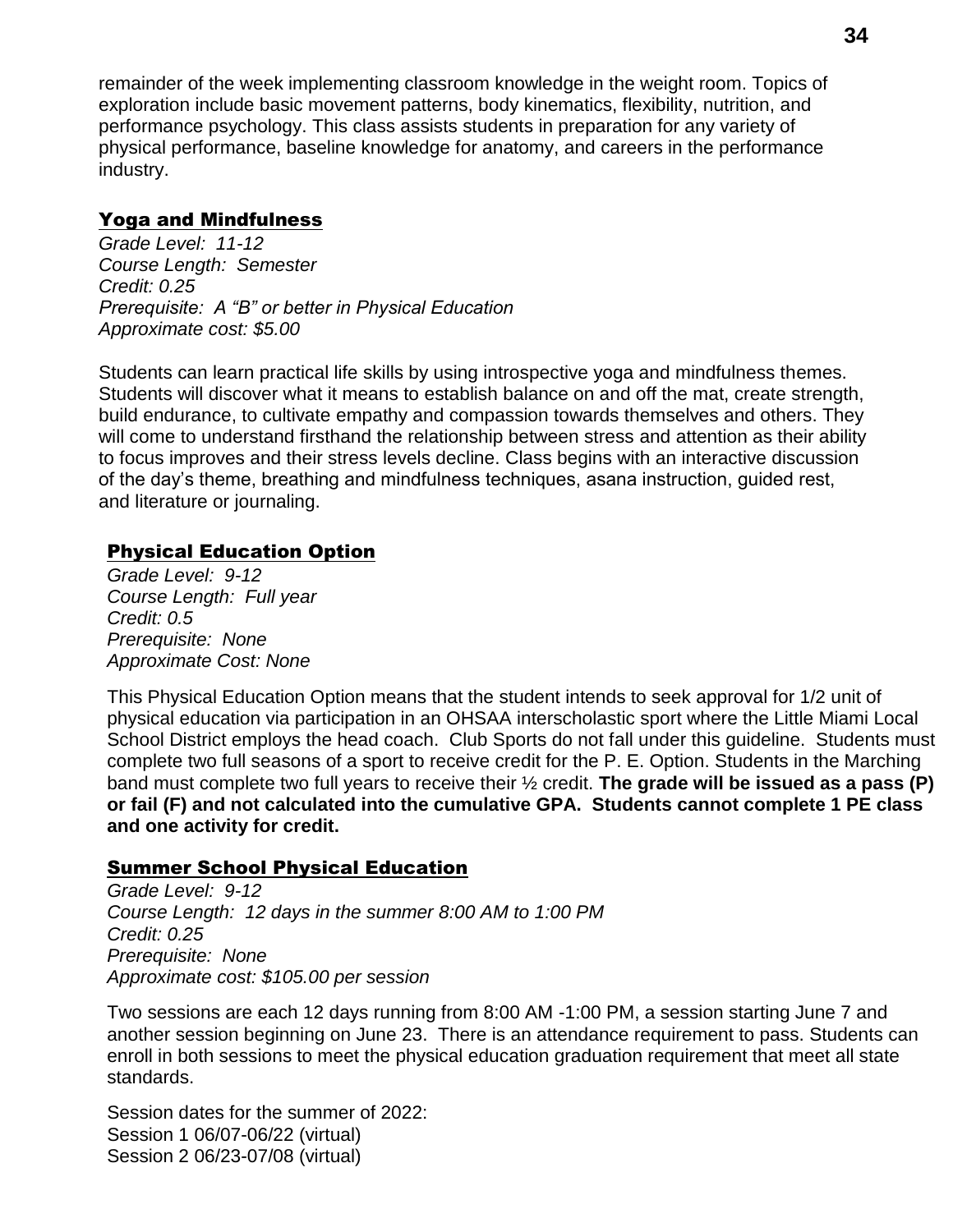# MATH DEPARTMENT

#### Algebra 1

*Grade Level: 9-10 Course Length: Full year Credit: 1.0 (NCAA Approved) Prerequisite: None Approximate cost: \$4.00* 

This is the first year of required Algebra I. This course is an in-depth study of algebraic concepts and processes to represent and solve variable quantities problems. Other topics include solving equations, polynomials, factoring, solving and graphing quadratic and exponential equations, and elementary statistics. There is an end-of-course exam for this course and part of the state graduation requirements. Any handheld calculator will suffice.

#### Honors Algebra 1

*Grade Level: 9-10 Course Length: Full year Credit: 1.0 (NCAA Approved) Prerequisite: None, "A" in 8th-grade math Approximate cost: \$4.00* 

This is the first year of required Algebra I that will move faster. This course is an in-depth study of algebraic concepts and processes to represent and solve variable quantities problems. Other topics include solving equations, polynomials, factoring, solving and graphing quadratic and exponential equations, and elementary statistics. There is an end-of-course exam for this course and part of the state graduation requirements. Any handheld calculator will suffice. **A teacher recommendation is needed.**

#### Algebra 1C

*Grade Level: 9 Course Length: Semester Credit: 0.5 Prerequisite: None Approximate cost: \$2.00* 

This is the third semester of Algebra 1 for students who need a deeper foundation of algebra skills to advance to geometry. (It can be taken concurrently with Algebra I or geometry.) This course is an in-depth study of algebraic concepts and processes to represent and solve problems that involve variable equations. Other topics include polynomials, factoring, solving and graphing quadratic equations, radical expressions, and elementary statistics. Any handheld calculator will suffice.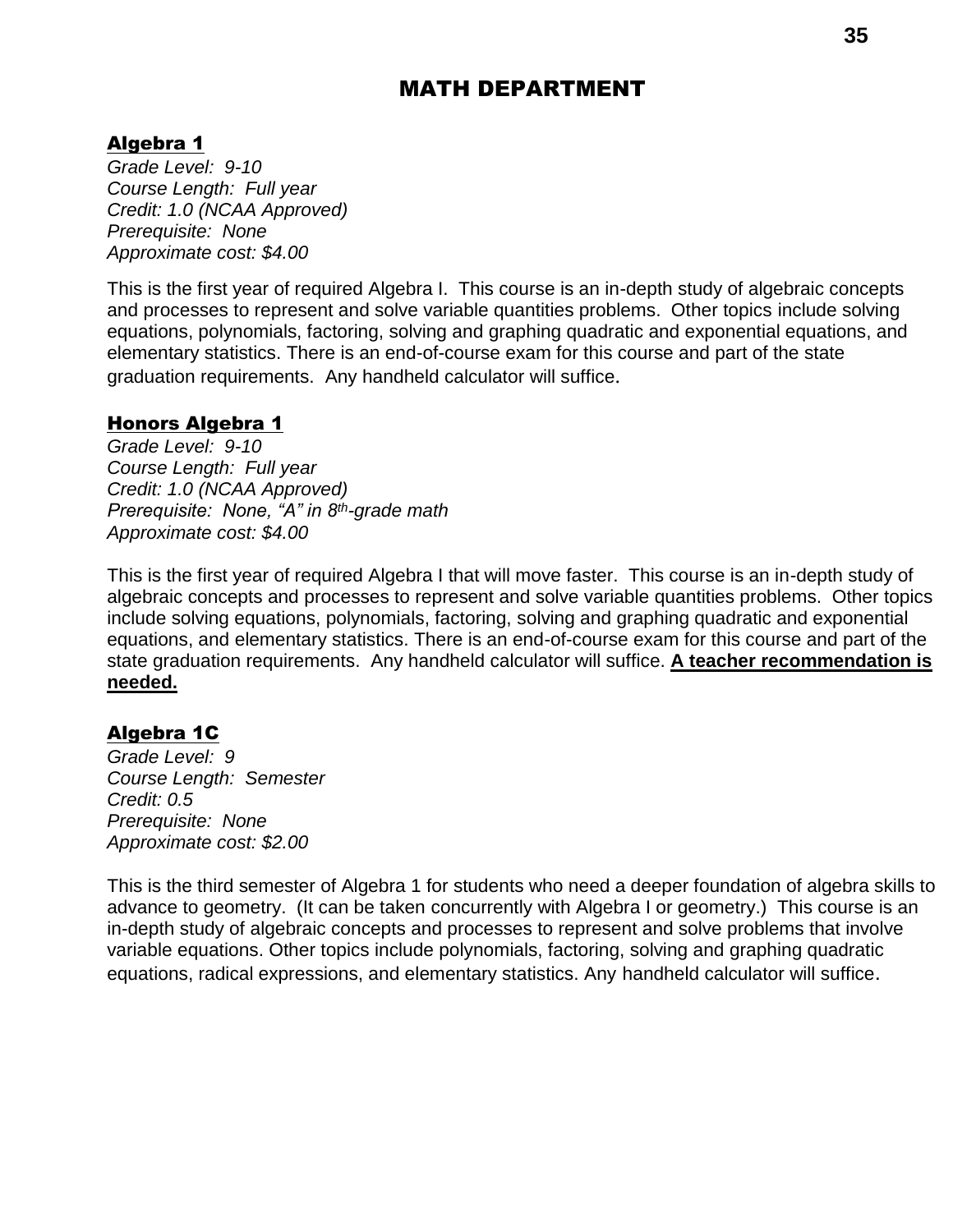#### **Geometry**

*Grade Level: 9-10 Course Length: Full year Credit: 1.0 (NCAA Approved) Prerequisite: Successful completion of Algebra 1 Approximate cost: \$4.00* 

This course studies two and three-dimensional geometry, including definitions, postulates, theorems, measurement using a ruler, compass, and protractor, plus finding measurements using computer software. The coordinate plane will be emphasized with distance, midpoint, and slope between two points plus linear equations involving parallel and perpendicular lines. Special properties and areas, perimeters/circumferences of triangles, quadrilaterals, polygons, and circles will be a focus, along with an introduction to congruent and similar figures. Trigonometry of right triangles will be taught along with applications of these concepts. Any handheld calculator will suffice.

#### Honors Geometry

*Grade Level: 9-10 Course Length: Full year Credit: 1.0 (NCAA Approved) Prerequisite: Successful completion of Algebra 1 with a B or better. Approximate cost: \$4.00* 

This course covers the geometry curriculum faster and more in-depth than geometry. This course will encompass definitions, postulates, theorems, measurements using a ruler, compass, and protractor, plus finding measurements using computer software. The coordinate plane will be emphasized with distance, midpoint, and slope between two points plus linear equations involving parallel and perpendicular lines. Special properties and areas, perimeters/circumferences of triangles, quadrilaterals, polygons, and circles will be a focus, along with an introduction to congruent and similar figures. Trigonometry of right triangles will be taught along with applications of these concepts. Any handheld calculator will suffice. **A teacher recommendation is needed.**

#### Algebra 2

*Grade Level: 10-12 Course Length: Full year Credit: 1.0 (NCAA Approved) Prerequisite: Successful completion of geometry Approximate cost: \$4.00* 

This course involves a brief review of introductory algebra, graphing, writing linear equations, solving systems of equations, and it is a further study of algebraic concepts and processes such as quadratics, complex numbers, logarithmic functions, radicals, and rational expressions. This is a state-required course. Suggested calculator: A Texas Instrument Graphing calculator (TI 83, TI 83 plus, TI 84, TI 84 plus).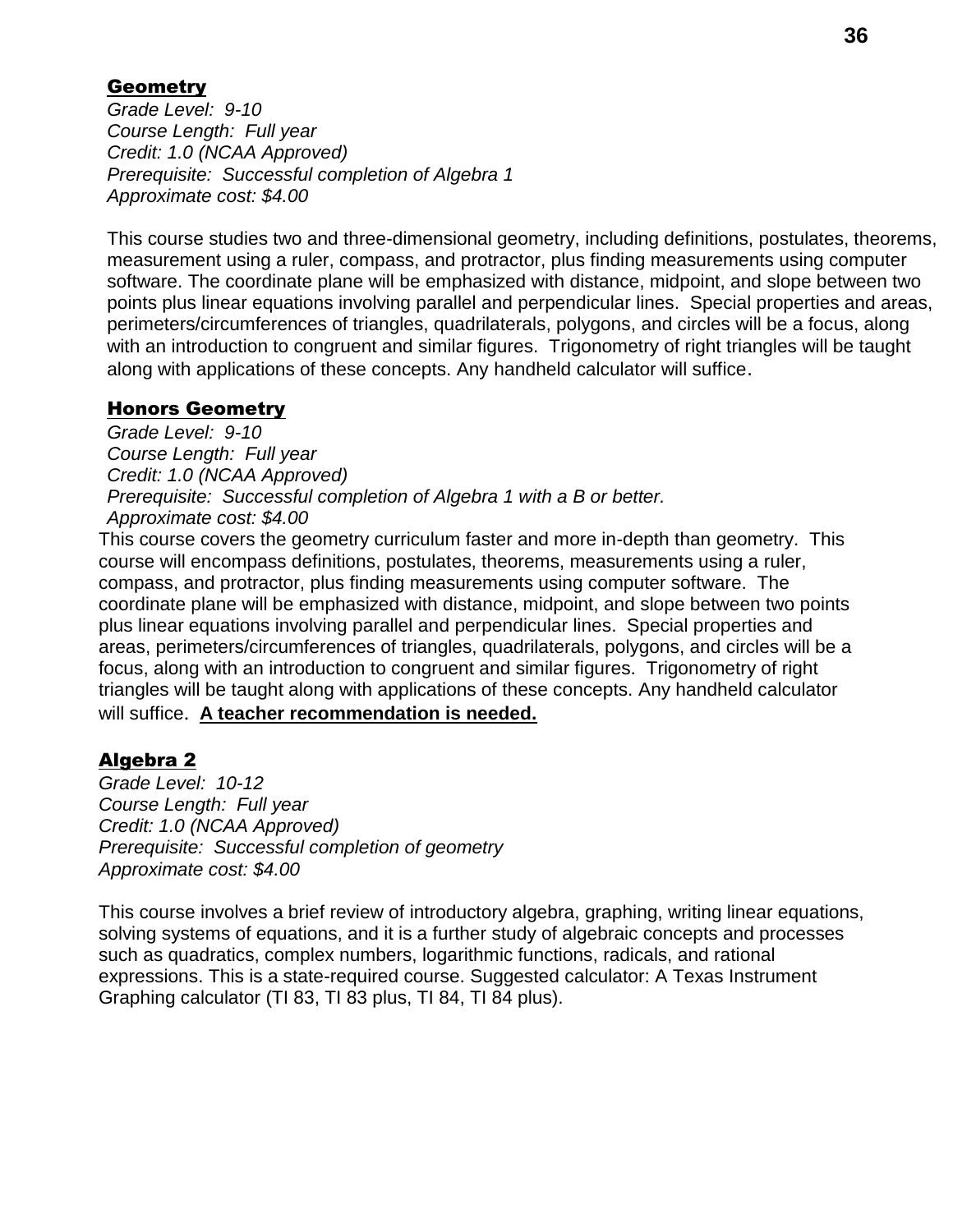# Honors Algebra 2

*Grade Level: 9-11 Course Length: Full year Credit: 1.0 (NCAA Approved) Prerequisite: Successful completion of geometry with a B or better. Approximate cost: \$4.00* 

This course is designed for a more in-depth and faster-paced study of the material in Algebra II**.** Students should possess strong study skill abilities and a strong Algebra I foundation, enabling them to grasp Algebra II concepts such as quadratics, complex numbers, logarithmic functions, radicals, and rational expressions. Algebra II is a state-required course. **Required: A Texas Instruments Graphing calculator (TI 83, TI 83 plus, TI 84, TI 84 plus). A teacher recommendation is needed.**

# Algebra 3

*Grade Level: 11-12 Course Length: Full year Credit: 1.0 (NCAA Approved) Prerequisite: Successful completion of Algebra 2 Approximate cost: \$4.00* 

This course will emphasize reviewing math skills and preparation for the ACT and SATs. This course will focus on an Algebra/Geometry review, including functions, systems, matrices, polynomials, triangles, and polygons. Introduction to Pre-Calculus topics include exponents, logarithms, unit circles, and trigonometry. **Requirement: A Texas Instruments Graphing calculator (TI 83, TI 83 plus, TI 84, TI 84 plus)**.

# Pre-Calculus I and II

*Grade Level: 10-12 Course Length: Full year Credit: 1.0 (NCAA Approved) Prerequisite: Successful completion of Algebra 2 Approximate cost: \$4.00* 

This course will prepare the college-bound student to enter a calculus course. This course will explore all areas of trigonometry and circular functions. It will include basic identities involving sine, cosine, tangent, secant, cosecant, and cotangent functions, proving identities, restrictions on identities, trigonometric forms of complex numbers, sine law, cosine law, and graphing identities. This course also studies advanced topics, including step functions, logarithms, exponential equations, polar, parametric, vectors, and conics. A student taking this course should have a strong mathematical foundation and comfortable working with various fractions. **Requirement: A Texas Instruments Graphing calculator (TI 83, TI 83 plus, TI 84, TI 84 plus)**.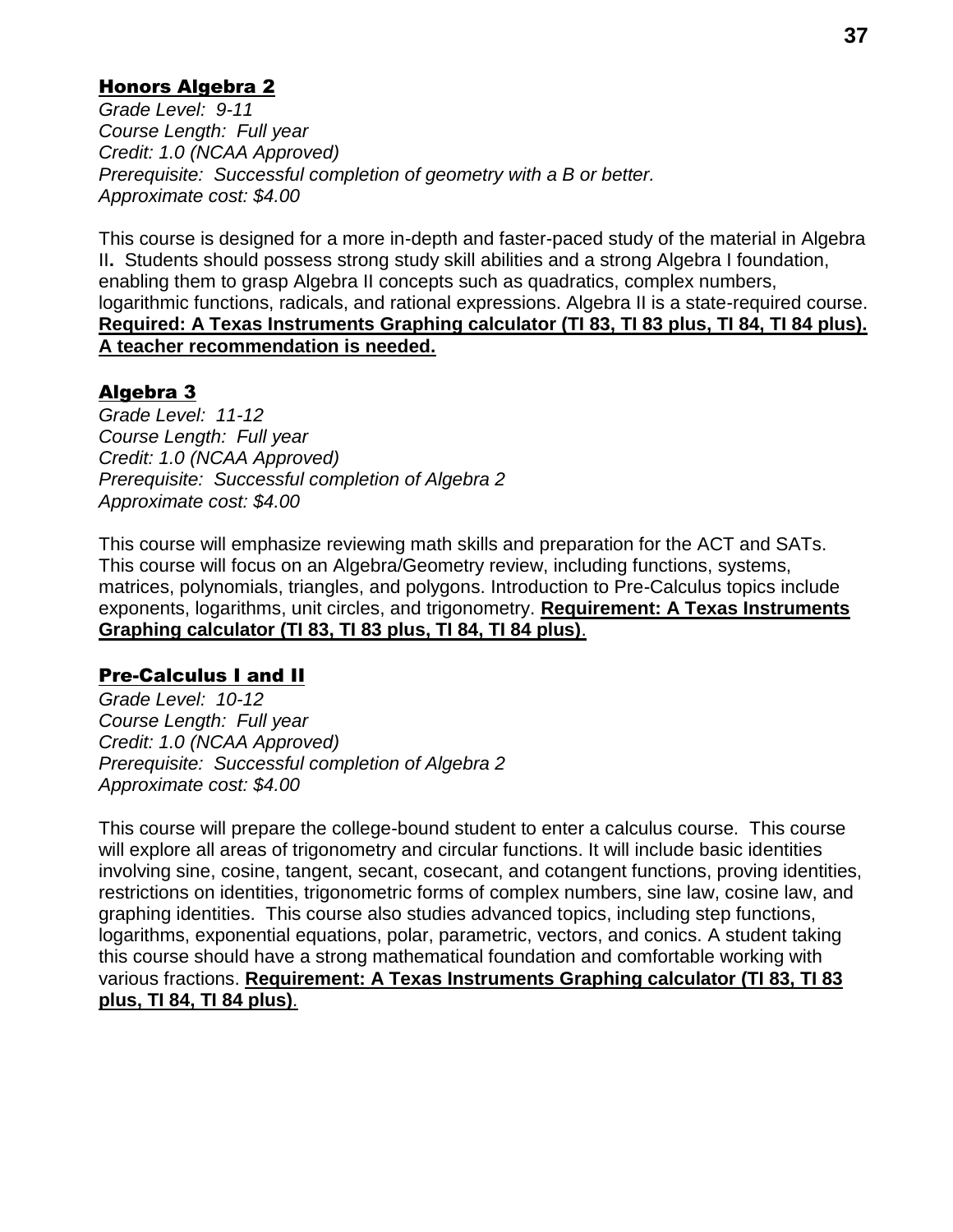# Honors Pre-Calculus I and II

*Grade Level: 10-12 Course Length: Full year Credit: 1.0 (NCAA Approved) Prerequisite: Successful completion of Algebra 2 with a B or better. Approximate cost: \$4.00* 

This course will proceed at an accelerated rate with more in-depth investigations of the topics in pre-calculus and trigonometry. This course will prepare the college-bound student to enter a calculus course. This course will explore all areas of trigonometry and circular functions. It will include basic identities involving sine, cosine, tangent, secant, cosecant, and cotangent functions, proving identities, restrictions on identities, trigonometric forms of complex numbers, sine law, cosine law, and graphing identities. This course also studies advanced topics, including step functions, logarithms, exponential equations, polar, parametric, vectors, and conics. A student taking this course should have a strong mathematical foundation and comfortable working with various fractions.

**Requirement: A Texas Instruments Graphing calculator (TI 83, TI 83 plus, TI 84, TI 84 plus)**. **A teacher recommendation is needed.**

# **Calculus**

*Grade Level: 11-12 Course Length: Full year Credit: 1.0 (NCAA Approved) Prerequisite: Successful completion of Pre-Calculus/Trigonometry Approximate cost: \$4.00* 

This two-semester course will review algebra topics, derivations of algebraic functions, and applications in finding maximums, minimums, related rates, and integration techniques. **Requirement: A Texas Instruments Graphing calculator (TI 83, TI 83 plus, TI 84, TI 84 plus)**.

# Advanced Placement (AP) Calculus

*Grade Level: 11-12 Course Length: Full year Credit: 1.0 (NCAA Approved) Prerequisite: Successful completion of Pre-Calculus/Trigonometry with a B or better. Approximate Cost: \$99.00 (includes class fee \$4.00 and AP exam \$95.00)*

This is a two-semester course designed to acquire Calculus I college credit for college-bound students. This course is designed to prepare students to take the AP Calculus Exam. Students will be working at a college-level throughout the year. Topics to be covered in this course will be limits, derivatives, and applications to maximums, minimums, related rates, graphing, and integration techniques. **Requirement: A Texas Instruments Graphing calculator (TI 83, TI 83 plus, TI 84, TI 84 plus)**. **LMHS requires all students enrolled in the AP course to take the AP Exam. A teacher recommendation is needed.**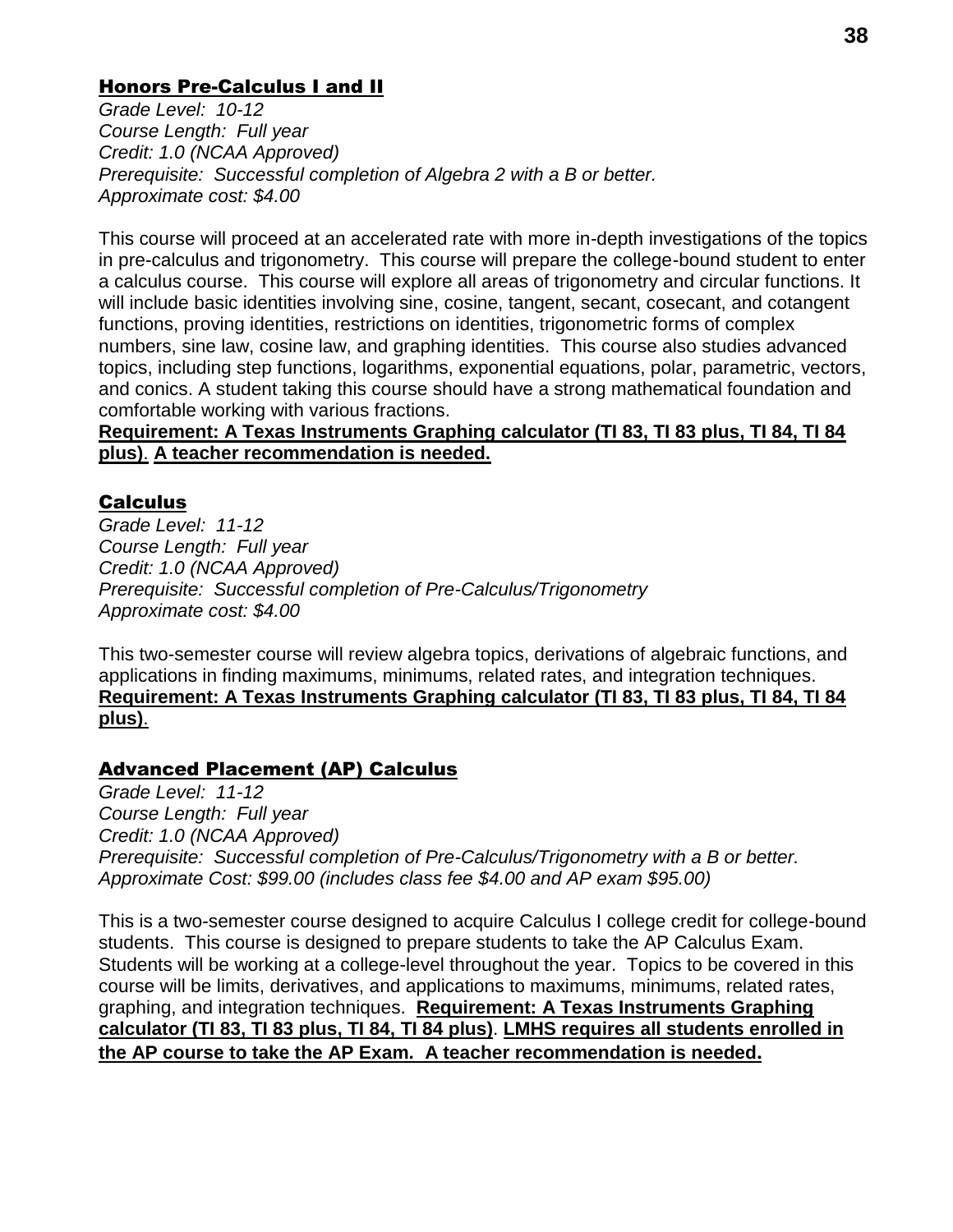# Advanced Placement (AP) Statistics

*Grade Level: 11-12 Course Length: Full year Credit: 1.0 (NCAA Approved) Prerequisite: Successful completion of Algebra II with a B or better. Approximate Cost: \$129.00 (includes class fee \$4.00, \$30.00 workbook, AP exam \$95.00)*

This is a two-semester course designed for college-bound students to acquire college credit for statistics. This course is designed to prepare students to take the AP Statistics Exam. Students will be working at a college-level throughout the year. Topics to be covered in this course will be exploratory analysis of data, including interpreting graphical data and summarizing distributions of univariate and bivariate data, sampling, and experimentation, including planning and conducting a study. **Requirement: A Texas Instruments Graphing calculator (TI 83, TI 83 plus, TI 84, TI 84 plus)**. **LMHS requires all students enrolled in the AP course to take the AP Exam. A teacher recommendation is needed.**

# MATH ELECTIVES

# College Bound

*Grade Level: 11-12 Course Length: Semester Credit: 0.5 Prerequisite: None Approximate cost: \$2.00* 

Is college in your future? Do you want to be prepared to earn a better score on the ACT or SAT in math? Would you like to learn about life on campus in general? Do you want to be successful in college? All of these questions and more will be addressed. This course provides students with ACT/SAT math prep through Naviance. Students will determine the right college, and students will be guided through the application, scholarship, and grant process. This class does not satisfy a core math credit.

# Introduction to Probability and Statistics

*Grade Level: 11-12 Course Length: Full Year Credit: 1.0 Prerequisite: Successful completion of Algebra 2 Approximate cost: \$4.00* 

This course will introduce probability and statistics. It will include the following topics: analyzing data, box plots, stem plots, regression curves, translation of data, binomial distribution, normal curves, finding probabilities using the standard normal distribution, and other distributions. **Requirement: A Texas Instruments Graphing calculator (TI 83, TI 83 plus, TI 84, TI 84 plus)**.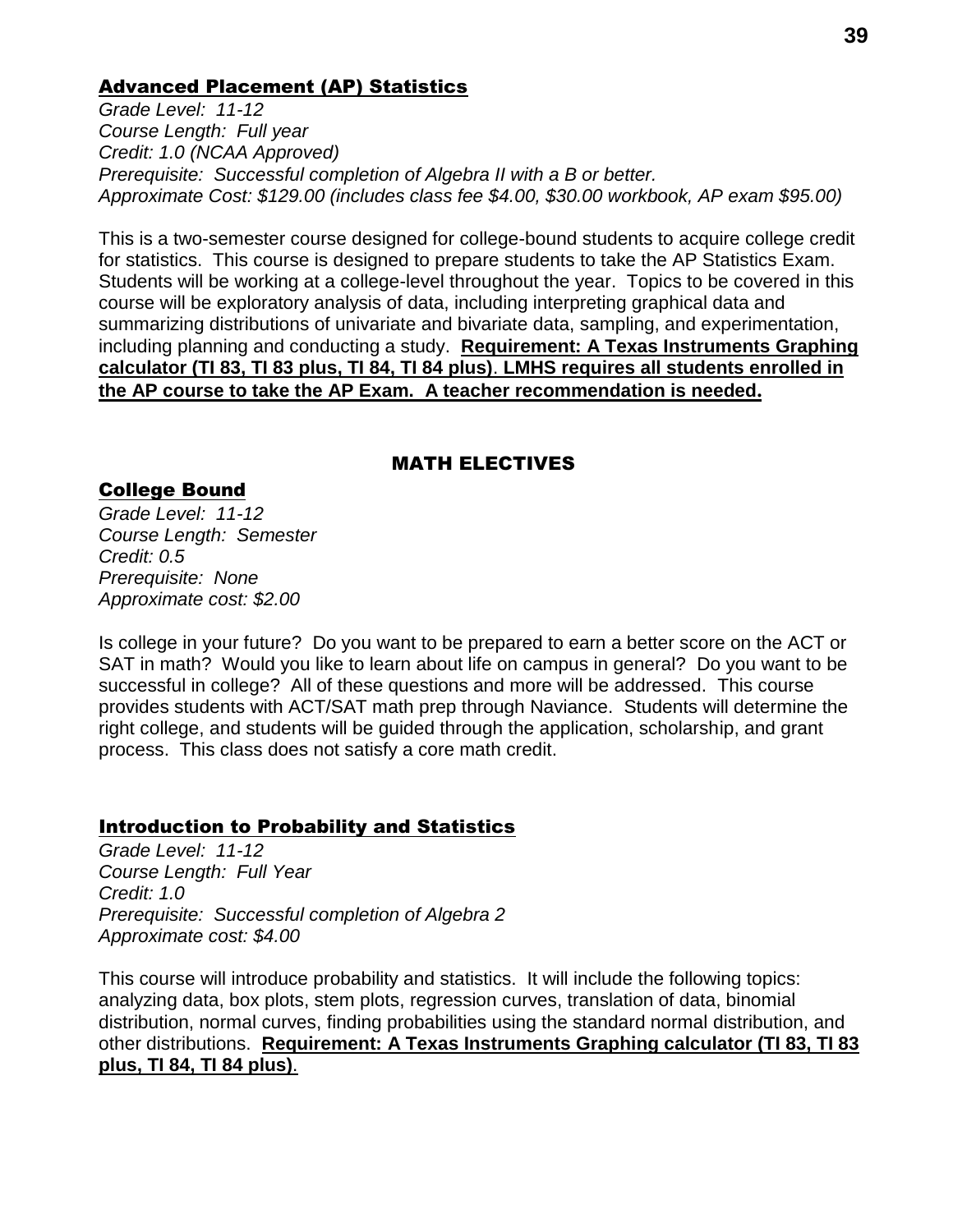# MUSIC DEPARTMENT

# Concert Band

*Grade Level: 9-12 Course Length: Full year Credit: 1.0 Prerequisite: Participated in Band grades 6 to 8 Approximate cost: \$20.00* 

This Ensemble is open to proficient students in their instruments and has a good understanding of music. Aspects of musicianship and good ensemble playing are emphasized, including tone, balance, blend, and knowledge of standard band/wind literature. Mandatory performances and concerts are scheduled throughout the year, allowing students to demonstrate skills learned and develop self-confidence, poise, and social growth. All incoming freshmen will be placed in the concert band. Students must take this course for a full year.

# Symphonic Band

*Grade Level: 9-12 Course Length: Full year Credit: 1.0 Prerequisite: Participated in band grades 6 to 8, concert band, and director approval Approximate cost: \$20.00* 

This ensemble is open to proficient students in their instruments and has a strong understanding of music. An audition is required to participate in this ensemble and must be approved by the director. Aspects of musicianship and proper ensemble playing are needed, including tone, balance, and blend, along with a knowledge of standard band/wind literature. Mandatory performances and concerts are scheduled throughout the year, including competing in OMEA large group adjudicated events, which provides students an opportunity to demonstrate skills learned and develop self-confidence, poise, and social growth. Students will be placed in the ensemble based on individual auditions conducted before enrolling. **Students must take this course for a full year. A teacher recommendation is needed.**

# Tenor- Bass Chorus 1 and 2

*Grade Level: 9-12 Course Length: Semester each Credit: 0.5 each Prerequisite: None Approximate cost: \$15.00 per semester*

A performing vocal group designed for young voices to develop skills such as pitch matching, part singing, musical expression, diction, and balance relating to music designed specifically for men. Evening performances will allow students to demonstrate vocal performance skills, including self-confidence and poise. Participation in evening concerts is required for the successful completion of this course. Students will also study mixed choir literature to perform with other choirs in the program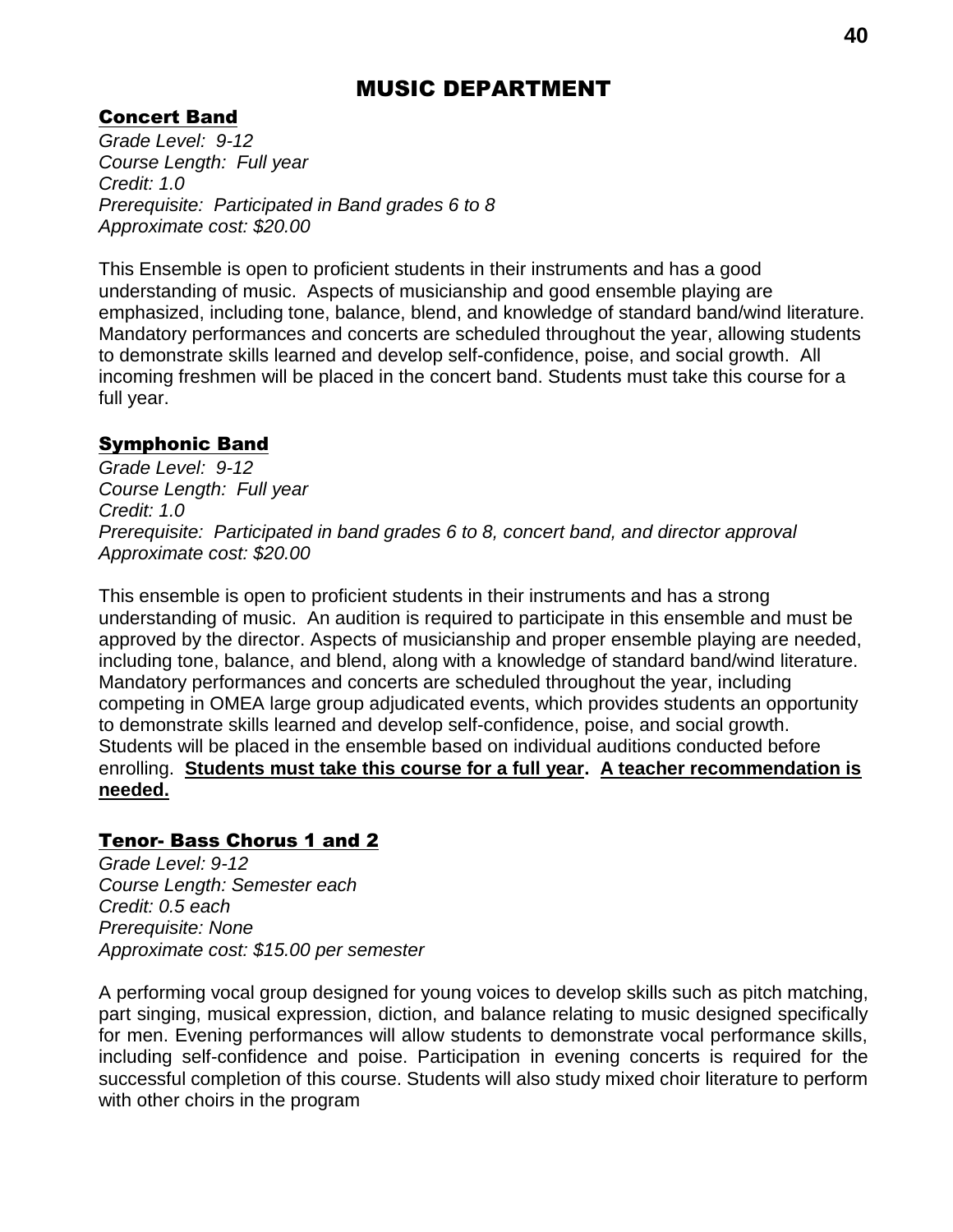# Treble Choir 1 and 2

*Grade Level: 9-12 Course Length: Semester each Credit: 0.5 each Prerequisite: None Approximate cost: \$15.00 per semester*

A performing vocal ensemble designed for young voices to develop choral skills such as pitch matching, part singing, musical expression, diction, and balance relating to music designed specifically for women's voices. Evening performances will allow students to demonstrate vocal performance skills, including self-confidence and poise. Participation in evening concerts is required for the successful completion of this course. Students will also study mixed choir literature to perform with other choirs in the program.

# Little Miami Chorale 1 and 2

*Grade Level: 10-12 Course Length: Semester each Credit: 0.5 each Prerequisite: Audition and previous membership in women's choir, code of conduct must be signed by student and parent Approximate cost: \$20.00 each semester (plus attire/travel costs – vary per year)*

Select Women's Chorale is an auditioned group of women who have been members of the LMHS Women's Choir. The ensemble requires a full-year commitment. This is a premier ensemble for students who demonstrate significant achievement, proficient sight-reading, and independent performance skills. Literature of a high degree of difficulty specifically composed for women's voices is studied and performed. This competing ensemble participates in OMEA District XIII large group adjudicated events, invitational festivals and competitions, and special commemorative events. The select women's chorale maintains an extensive obligation beyond the school schedule with extra rehearsals and performances with travel opportunities. **A teacher recommendation is needed.**

# Select Mixed Choir 1 and 2

*Grade Level: 10-12 Course Length: Semester each Credit: 0.5 each Prerequisite: Audition with Choral Director, previous membership in the choir, code of conduct must be signed by student and parent Approximate cost: \$20.00 per semester (plus attire/travel costs – vary per year)*

The Select Mixed Choir is an auditioned ensemble of men and women, requiring a full-year commitment. To be placed in this group, students must demonstrate a high level of achievement, proficient sight-reading, and independent performance skills. Literature of a high degree of difficulty is studied and performed. This competing ensemble will participate in District 13 large group adjudicated events. The select mixed choir has a demanding performance schedule that will include rehearsals and performances outside the school schedule and travel opportunities with the Select Women's Chorale**. A teacher recommendation is needed.**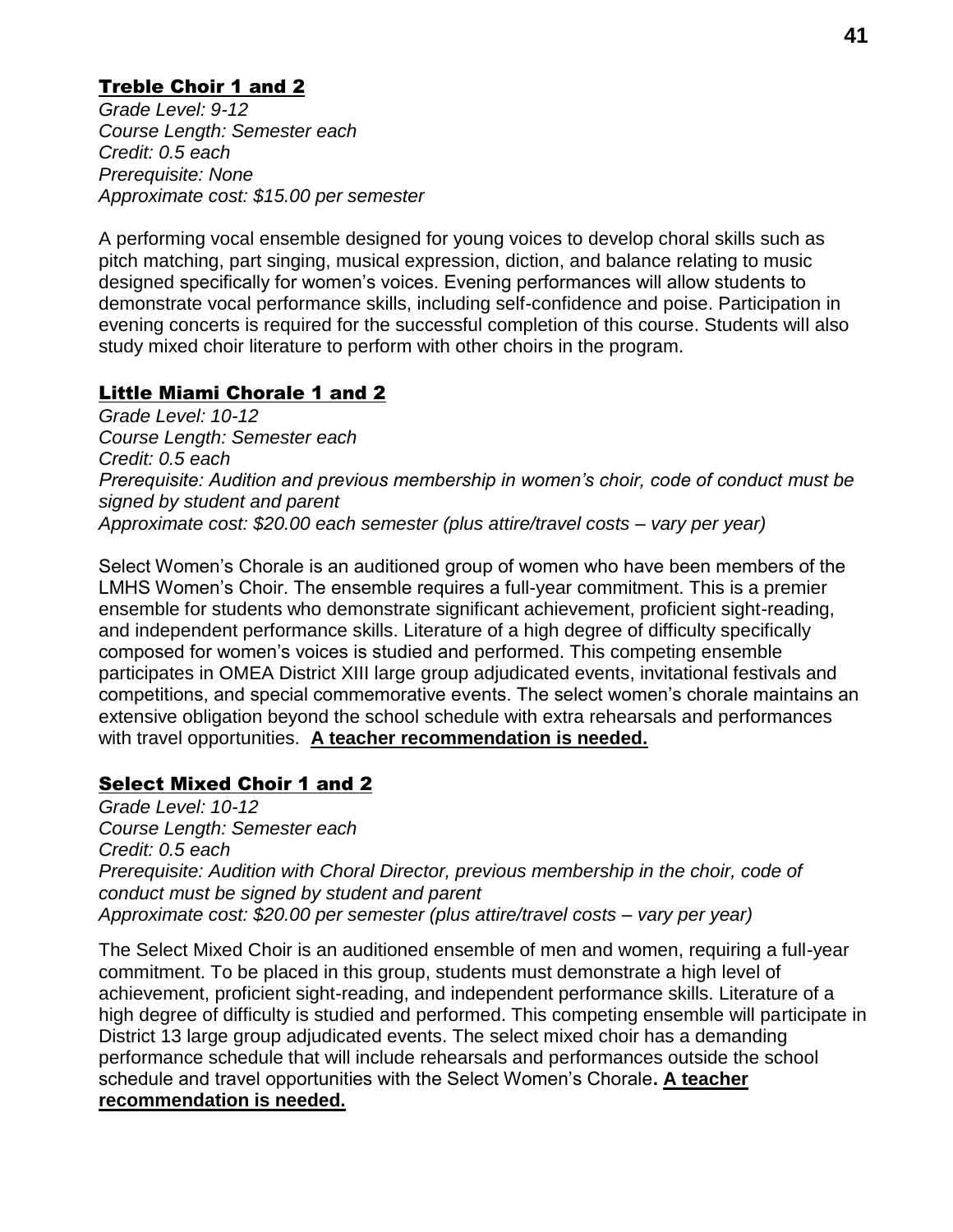# Beginning Guitar

*Grade Level: 9-12 Course Length: Semester Credit: 0.5 Prerequisite: None Approximate cost: \$20.00* 

This is a basic course designed to teach the fundamentals of guitar performance while also giving a basic study in beginning music theory. The goal is to provide a solid musical education and emphasize guitar technique and performance.

# Careers in Music

*Grade Level: 9-12 Course Length: Semester Credit: 0.5 Prerequisite: None Approximate cost: \$5.00* 

How do you make a career out of music? This semester's class will explore different career paths in the world of music. Would you like to be a songwriter, musician, performer, booking manager, music editor, audio engineer, merchandiser, music producer, music therapist, concert manager, or artist liaison? And the list continues… Then this is the place to be! Find out how to make a living in a world of music.

# Rock and Roll Hall of Fame

*Grade Level: 9-12 Course Length: Semester Credit: 0.5 Prerequisite: None Approximate cost: \$5.00* 

This class is open to students who would like to explore Rock and Roll. This course surveys rock music's inception, evolution, and development in America and abroad from its earliest beginnings to today.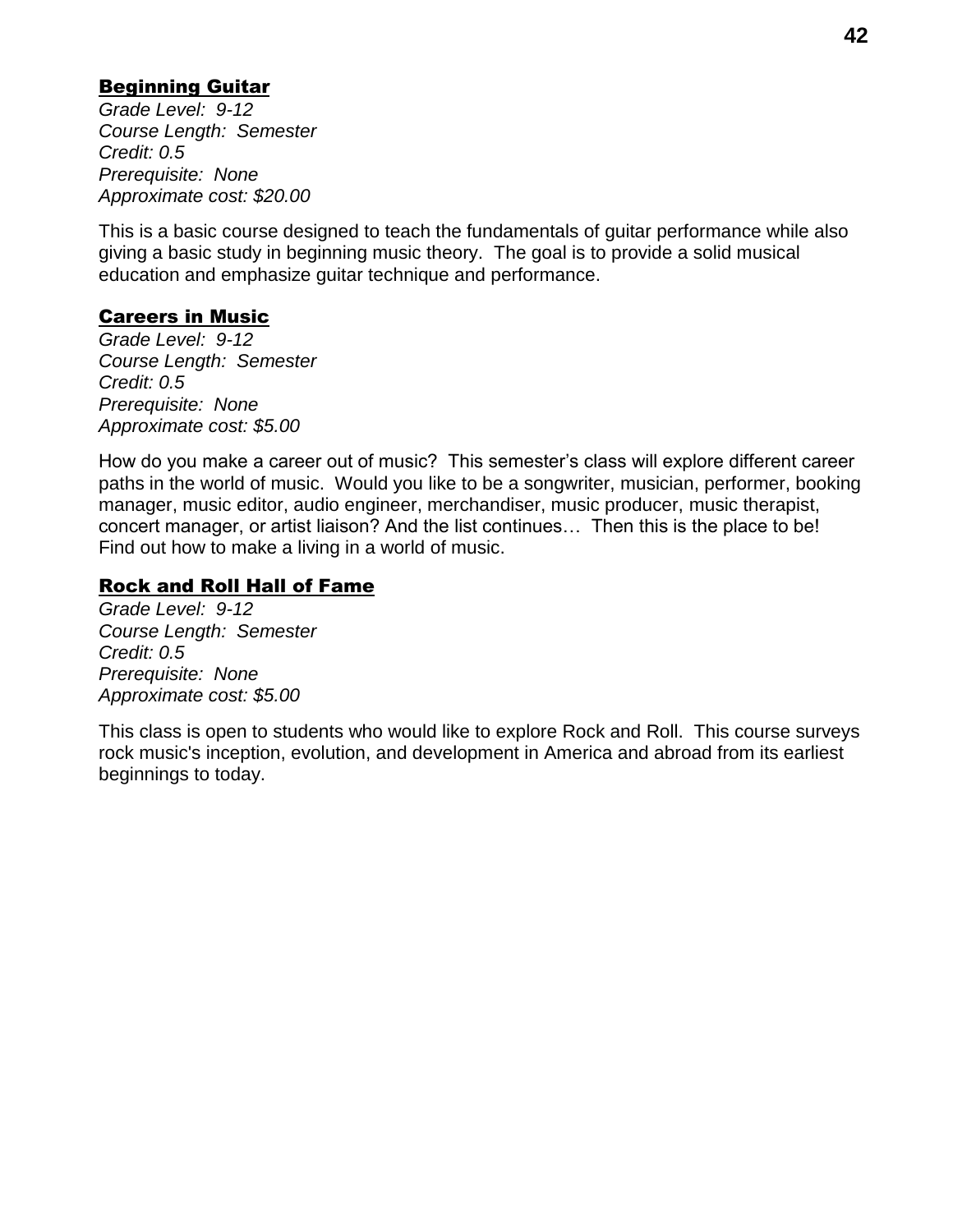# SCIENCE DEPARTMENT

# Physical Science

*Grade Level: 9 Course Length: Full year Credit: 1.0 (NCAA Approved) Prerequisite: None Approximate cost: \$25.00*

This course integrates chemistry, biology, and physics to provide students with a solid foundation of the science curriculum. A heavy emphasis will be placed on laboratory work, which requires many techniques and equipment new to high school students. An emphasis will be placed on the chemical relationships between the physical world and living organisms and emerging technology, discoveries, and the modern scientists making these discoveries. This course provides an excellent foundation for biology, chemistry, and other elective courses in grades 10-12.

# Biology

*Grade Level: 10 Course Length: Full year Credit: 1.0 (NCAA Approved) Prerequisite: None Approximate cost: \$35.00* 

This biology course must be taken to meet the state biology requirement. Areas of study include molecular biology, genetics, and evolution. Scientific advances and emerging technologies will also be covered. Other areas of study include ecology, biochemistry, cell structure, function, and diversity. Heavy emphasis will be placed on laboratory work, which requires microscopes and slides preparation.

# Honors Biology

*Grade Level: 9-10 Course Length: Full year Credit: 1.0 (NCAA Approved) Prerequisite: An "A" in 8th-grade science and passage of an assessment with teacher recommendation or four quarters above 98% in integrated science and a teacher recommendation. Approximate cost: \$35.00*

Honors biology is intended for students who will pursue several AP science courses as upperclassmen. Areas of study include molecular biology, genetics, evolution, scientific advances, emerging technologies, ecology, biochemistry, cell structure, function, and diversity. A heavy emphasis will be placed on lab activities and independent research, including an extensive research paper during the second semester. Students are required to maintain an organized science notebook/lab portfolio. Compared to non-honors biology, this course covers more depth and faster content. **A teacher recommendation is needed.**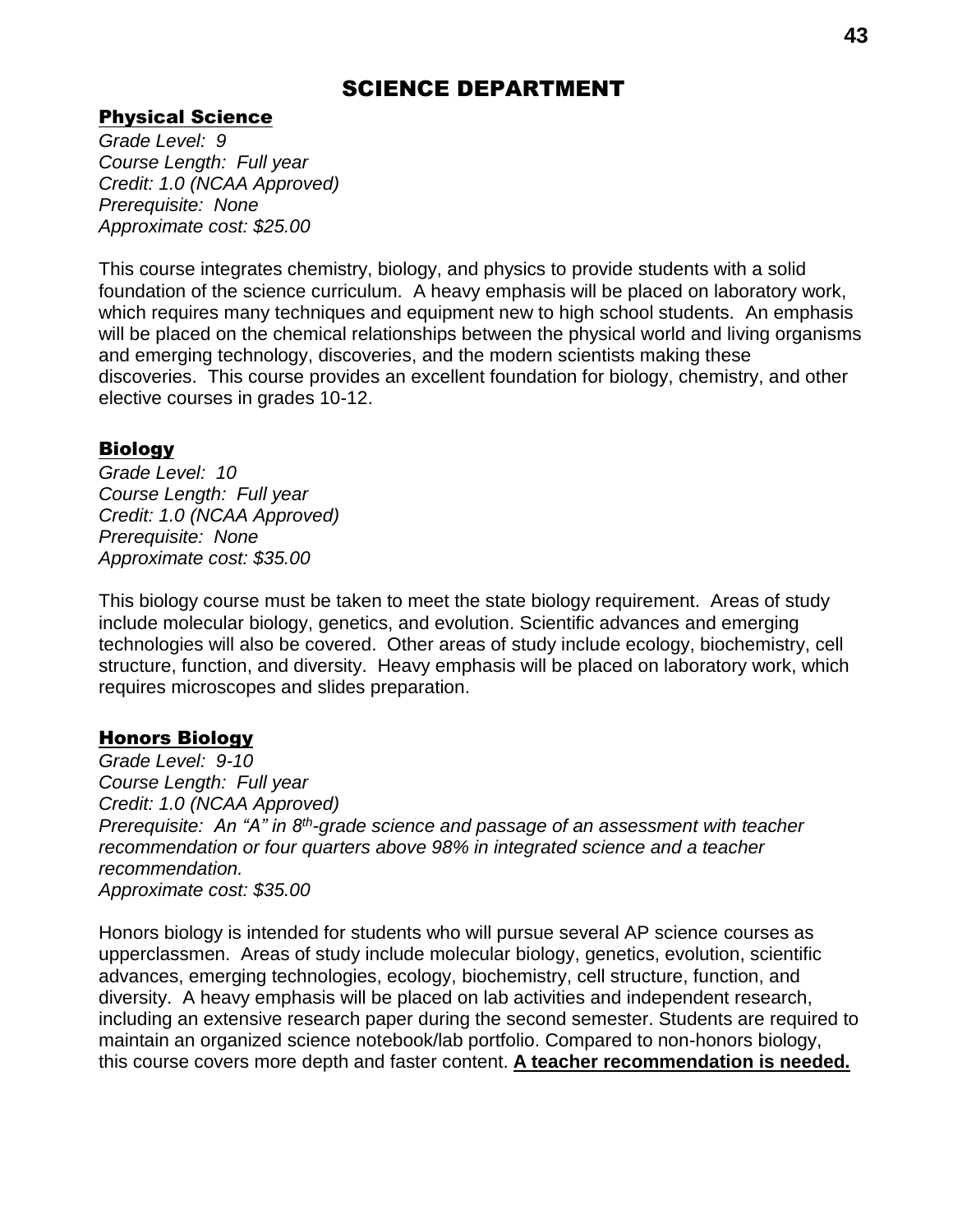### Honors Biodiversity

*Grade Level: 10-11 Course Length: Semester Credit: 0.5 (NCAA Approved) Prerequisite: Must have passed honors biology Approximate cost: \$35.00* 

This course is an advanced biology elective and does not fulfill sophomore biology requirements. It is intended for students who desire a more hands-on approach to investigating living organisms and their relationships to each other. Heavy emphasis will be placed on laboratory work, which requires microscopes, slide preparation, and dissection of preserved specimens. This course is recommended for college-bound students. This course gives the students full lab credit for college admission purposes. This class is strongly recommended for students interested in advanced placement biology. **A teacher recommendation is needed.**

#### Advanced Placement (AP) Biology

*Grade Level: 11-12 Course Length: Full year Credit: 1.0 (NCAA Approved) Prerequisite: Successful completion of Biology 1, 2, and chemistry are required. Honors biodiversity is highly recommended. It is also helpful to have taken honors anatomy or human physiology. Strong reading skills are also recommended. Approximate Cost: \$168.00 (includes class fee \$73.00 and AP exam \$95.00)*

This college-level biology course will prepare students to take the Advanced Placement Exam in biology. AP biology is taught according to the requirements established by the College Board. Students should be ready to study and prepare lab reports outside of class. The required labs allow students to gain technical skills in upper-level college biology courses. The major themes of AP Biology are the impact of evolution upon the diversity of living things, how organisms use energy, genetics, and the study of biological systems and their interactions. Students who complete the class and earn a 3, 4, or 5 on the College Board Exam may receive one full year of credit for college biology. This allows students to begin college with credit towards university requirements or start on a science major. Little Miami requires all students enrolled in an AP course to take the AP exam. **A teacher recommendation is needed.**

#### **Chemistry**

*Grade Level: 10-12 Course Length: Full year Credit: 1.0(NCAA Approved) Prerequisite: A passing grade in Biology and a "B" or higher in Geometry Approximate cost: \$25.00* 

This course, primarily intended for college-bound students, is designed to continue studying the fundamental concepts of chemistry started in integrated science during the freshman year. This course will involve more detail and depth of these concepts and help students learn more topics in chemistry. The topics included in this course are the mole concept, compound names and formulae, writing and balancing reactions and stoichiometry, gas laws, the chemistry of gases, solution chemistry (which includes concentration), reactions involving acids, bases, and salts, quantum theory, and a qualitative analysis lab project. In this lab project, students will use various laboratory techniques and investigate the specific chemistry of some common ions. **A teacher recommendation is needed**.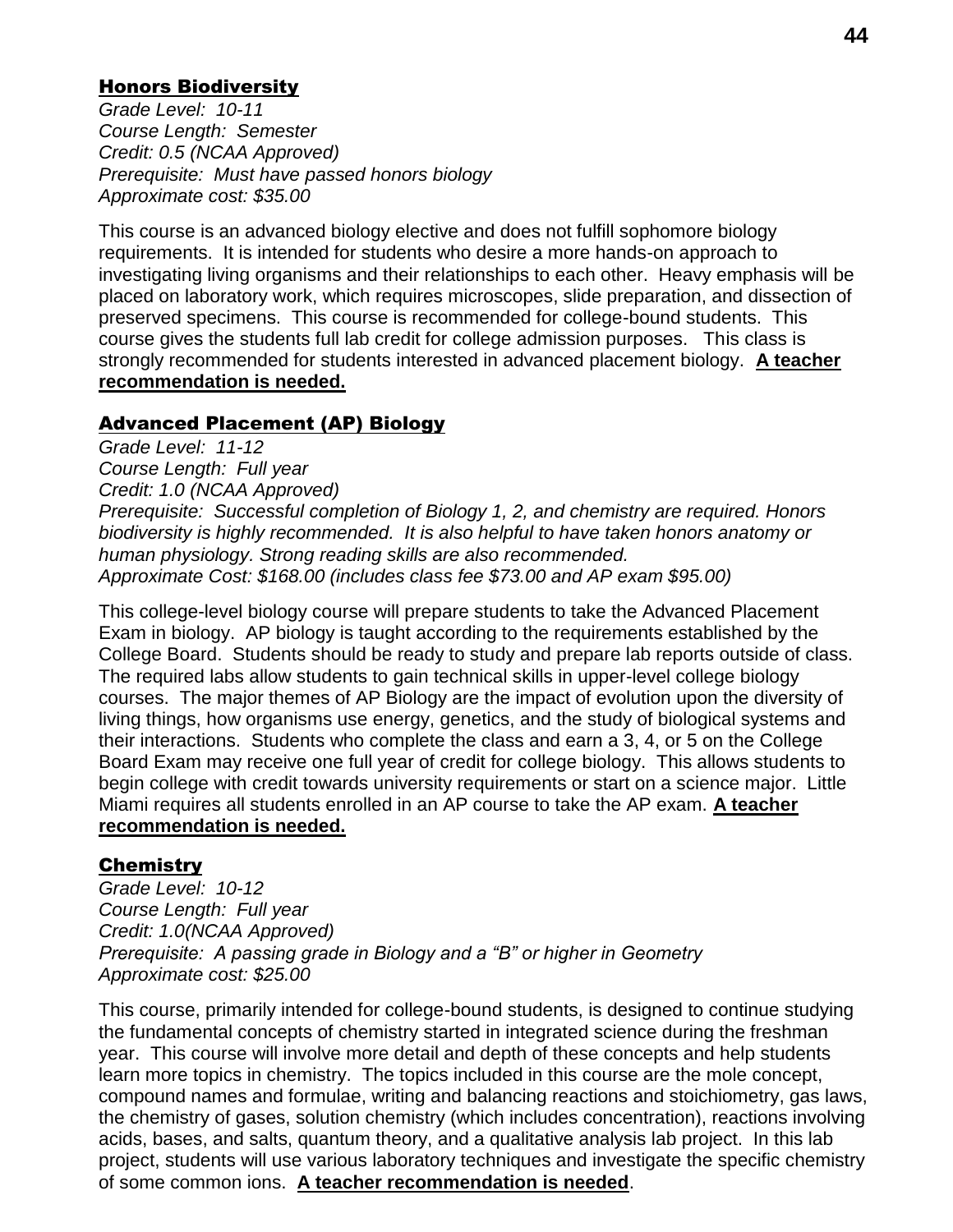# Honors Chemistry

*Grade Level: 10-12 Course Length: Full year Credit: 1.0 (NCAA Approved) Prerequisite: Passing grade in biology and a "B" or higher in geometry or an A in Algebra I. Approximate cost: \$25.00* 

This course is designed for a more in-depth and fast-paced study of materials than chemistry, and it involves higher mathematical calculations. This course, primarily intended for college-bound students, is designed to continue studying the fundamental concepts of chemistry started in integrated science during the freshman year. This course will involve more detail and depth of these concepts and help students learn more topics in chemistry. The topics included in this course are the mole concept, compound names and formulae, writing and balancing reactions and stoichiometry, gas laws, the chemistry of gases, solution chemistry (which includes concentration), reactions involving acids, bases, and salts, quantum theory, and a qualitative analysis lab project. In this lab project, students will use various laboratory techniques and investigate the specific chemistry of some common ions. **A teacher recommendation is needed**

# Advanced Placement (AP) Chemistry

*Grade Level: 11-12 Course Length: Full year Credit: 1.0 (NCAA Approved) Prerequisite: A "C" or higher in Chemistry Approximate cost: \$195.00 (includes class fee \$100.00, AP exam \$95.00)*

AP Chemistry is equivalent to a college-level general chemistry course that provides rigorous study in four major areas: structure, states of matter, reaction, and descriptive chemistry. Students must be highly motivated to tackle this thorough course. At the end of the year, students must take the Advanced Placement Examination for college credit. Students taking this course may be required to complete laboratory work outside of the regular class time. The student will demonstrate a basic understanding of, and the ability to apply, mathematical solutions to problems involving atomic theory and structures, chemical bonding, nuclear chemistry, kinetic theory, solutions, reaction types, stoichiometry, equilibrium, kinetics, thermodynamics, and descriptive chemistry. Evaluation is based on homework, lab reports, and tests. Much of the class is "out of class homework" and in-class "lab" based work. The out-of-class time requirement is 6-10 hours per week. In keeping with the objectives of the College Board, students enrolled in AP Chemistry courses will cover content equivalent to what is presented in two semesters of general college chemistry. Upon successful completion of this chemistry course and achievement of a satisfactory score on the AP Chemistry Examination, students may have the opportunity to receive available chemistry credits or place out of available chemistry classes and move into more advanced science courses during their first years in college. **A teacher recommendation is needed**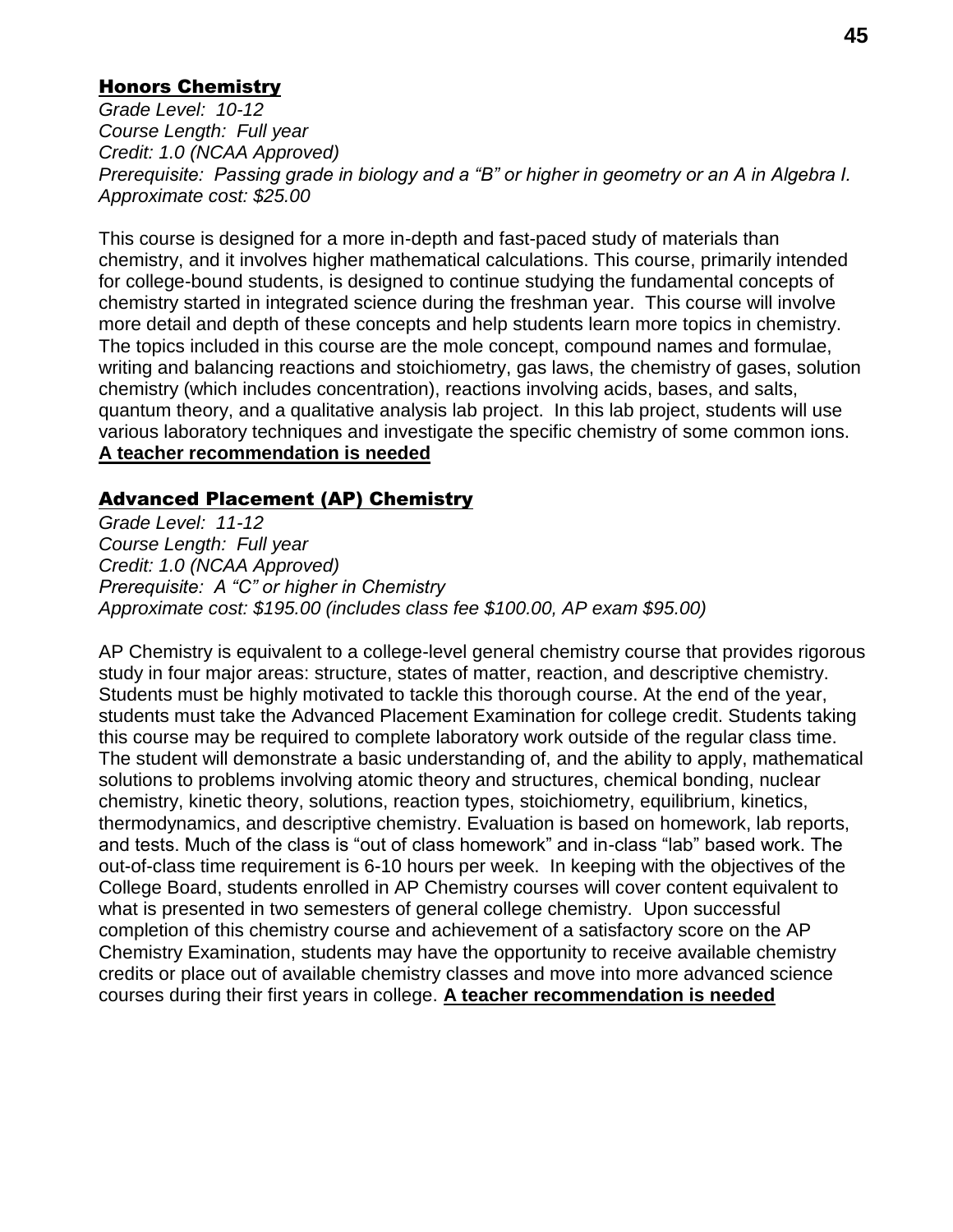### Honors Anatomy & Physiology

*Grade Level: 11-12 Course Length: Full year Credit: 1.0 (NCAA Approved) Prerequisite: A "B" or higher in biology, AND a "C" or higher in chemistry. NOTE: This is a stand-alone course. Intro to anatomy & physiology (semester elective) is NOT required to take this class*. *Approximate cost: \$25.00*

This year-long course studies the structure and function of the human body systems. This is an advanced, rigorous course that is instructed on the college level and requires collegelevel academic dedication from the student, including several hours of study time outside of class each week. Students need a strong background in biology and chemistry, and students can expect to learn at least 750 vocabulary words throughout the course. The course begins with studying tissues, then covers the skeletal, muscular, and nervous systems. The second half of the course will explore the human body of systems techniques, including cardiovascular, digestive, and urinary. The course includes mostly lectures, supplemented by lab activities that include advanced dissection of cats, fetal pigs, and other mammalian organs. This course is recommended for students who have a genuine interest in a career in medicine, nursing, veterinary medicine, or a medically related field. This class is strongly recommended for students interested in taking AP Biology. **A teacher recommendation is needed**

#### Introduction to Anatomy & Physiology

*Grade Level: 11-12 Course Length: Semester Credit: 0.5 (NCAA Approved) Prerequisite: Must have a full credit in biology Approximate cost: \$20.00*

This one-semester course will focus on human anatomy, behavior, and the function of the human body. Students will learn about the various body systems, the names of bones and major muscles, how the heart functions, parts of the brain, and many other topics. Students will engage in lab exercises, lectures, computer web quests, and various hands-on activities. This class will also feature several dissections, including mammalian brains, hearts, eyes, and other organs. This class is designed for students interested in the human body and body systems at an introductory level. This is a stand-alone course and is NOT required as a prerequisite course to Honors Anatomy and Physiology.

NOTE: Because this course introduces Honors Anatomy and Physiology, students may not take this class after Honors Anatomy has been completed.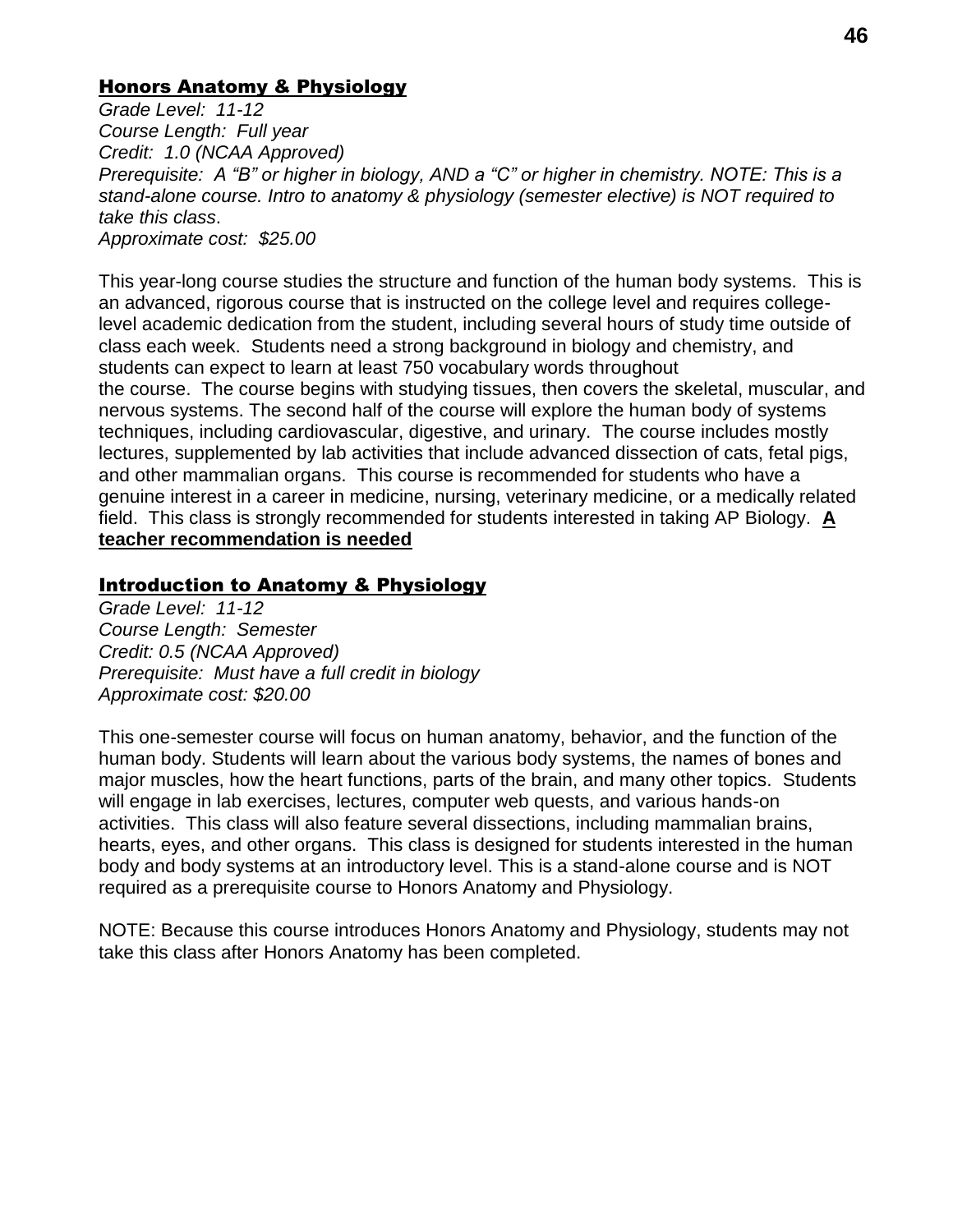# Environmental Science

*Grade Level: 11-12 Course Length: Semester Credit: 0.5 (NCAA Approved) Prerequisite: Must have a full credit in biology Approximate cost: \$25.00*

Environmental science incorporates biology, chemistry, and geology and introduces students to key concepts and issues within ecological science. Investigations are used to understand and explain the behavior of nature in a variety of scenarios that incorporate scientific reasoning, analysis, and real-world applications of the issues we are facing with our environment. Topics studied may include human population, water quality availability, climate change, sustainability, species depletion extinction, air quality, food production and availability, deforestation/loss of biodiversity, habitat loss, and waste management.

#### Forensic Science

*Grade Level: 11-12 Course Length: Semester Credit: 0.5 (NCAA Approved) Prerequisite: None Approximate cost: \$35.00* 

This course focuses on the skills and concepts behind crime scene investigation and forensic science. Whether you desire to be a crime scene investigator, forensic pathologist, or some other medical scientist, this course will help you hone your investigative skills and review a wide range of science concepts. You will study physics, chemistry, anatomy, cell biology, environmental science, and computer science in the process of learning about forensic science. You will engage in lectures, labs, case studies, and online activities. This course should help you see how science answers questions rather than just learning science concepts.

#### Marine Biology

*Grade Level: 11-12 Course Length: Semester Credit: 0.5 (NCAA Approved) Prerequisite: Completion of biology or honors biology Approximate cost: \$35.00* 

Marine Biology is devoted to the study of ocean life. This course provides the opportunity for students to develop scientific process skills, laboratory techniques, and an understanding of the fundamental principles of living organisms. Students will explore the diversity of marine organisms and their ecological roles, an introduction to the structure and function of aquatic organisms, evolution and classification, the physical properties of the ocean, and the importance of resource conservation in our oceans.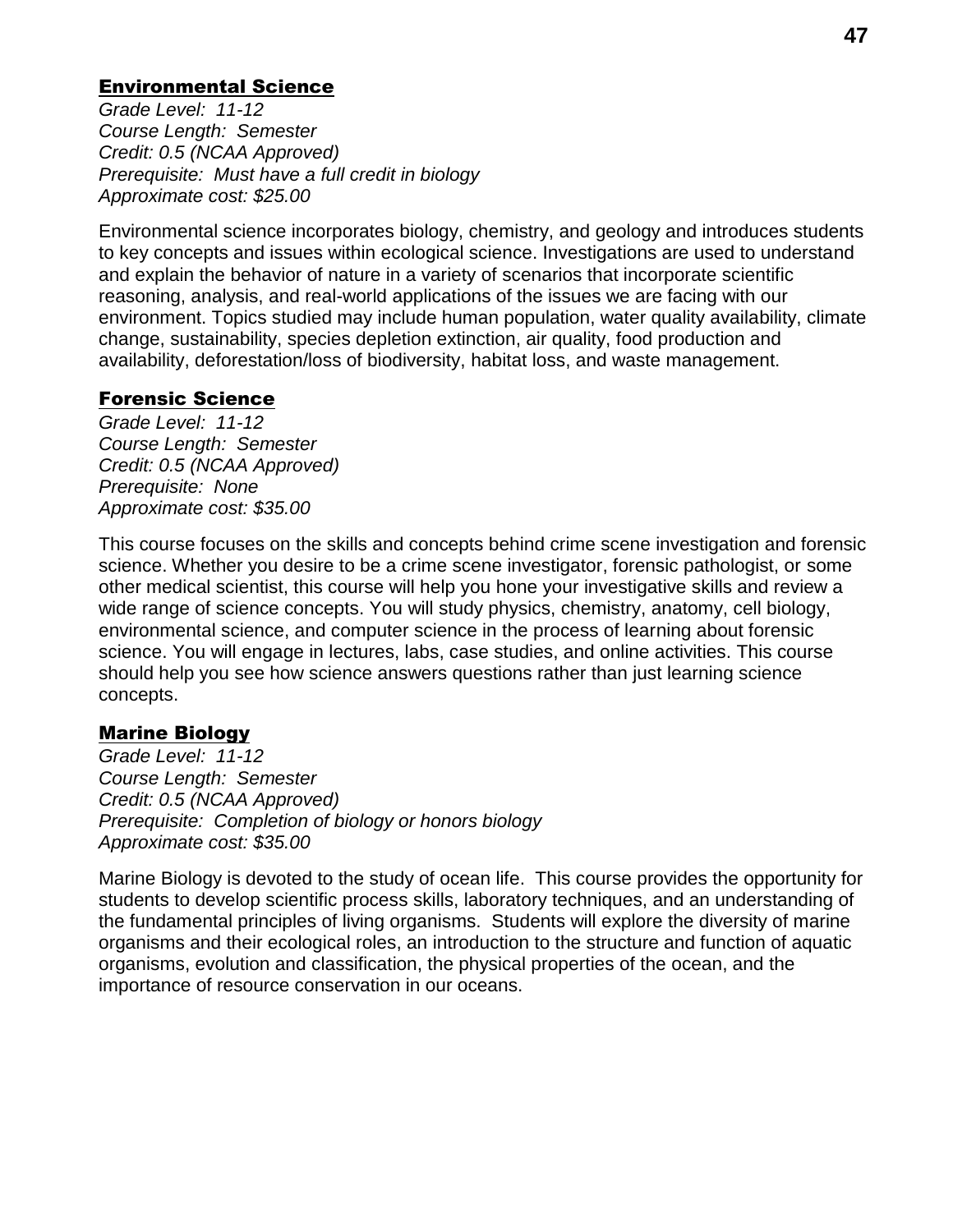# Honors Physics

*Grade Level: 11-12 Course Length: Full year Credit: 1.0 (NCAA Approved) Prerequisite: A "C" or better in Algebra II, current enrollment in Pre-Calculus or higher math course is required Approximate cost: \$15.00* 

This non-calculus course is designed to give students a strong base in the fundamentals of physics and prepare them for the first-level science courses in college. Emphasis will be on laboratory work and problem-solving. A strong math background is recommended. Topics covered include vectors, motion, forces and mechanics, and the details within matter, heat energy, thermodynamics, wave phenomena, and sound. **A teacher recommendation is needed**

# SOCIAL STUDIES DEPARTMENT

### World History

*Grade Level: 9 Course Length: Full year Credit: 1.0 (NCAA Approved) Prerequisite: None Approximate cost: \$4.00* 

World History will study world history from the Enlightenment to the imperialist movement. The second half of the year will teach world history from the start of World War I to the present day.

#### Honors World History

*Grade Level: 9 Course Length: Full year Credit: 1.0 (NCAA Approved) Prerequisite: A "B" or higher in 8th grade American History and English, recommendation of 8 th-grade social studies teacher Approximate cost: \$4.00* 

Honors World History will study world history from the Enlightenment to the imperialist movement. The honors course will be taught accelerated and will detail each topic covered. The second half of the year will study world history from the start of World War I to the present day. **A teacher recommendation is needed**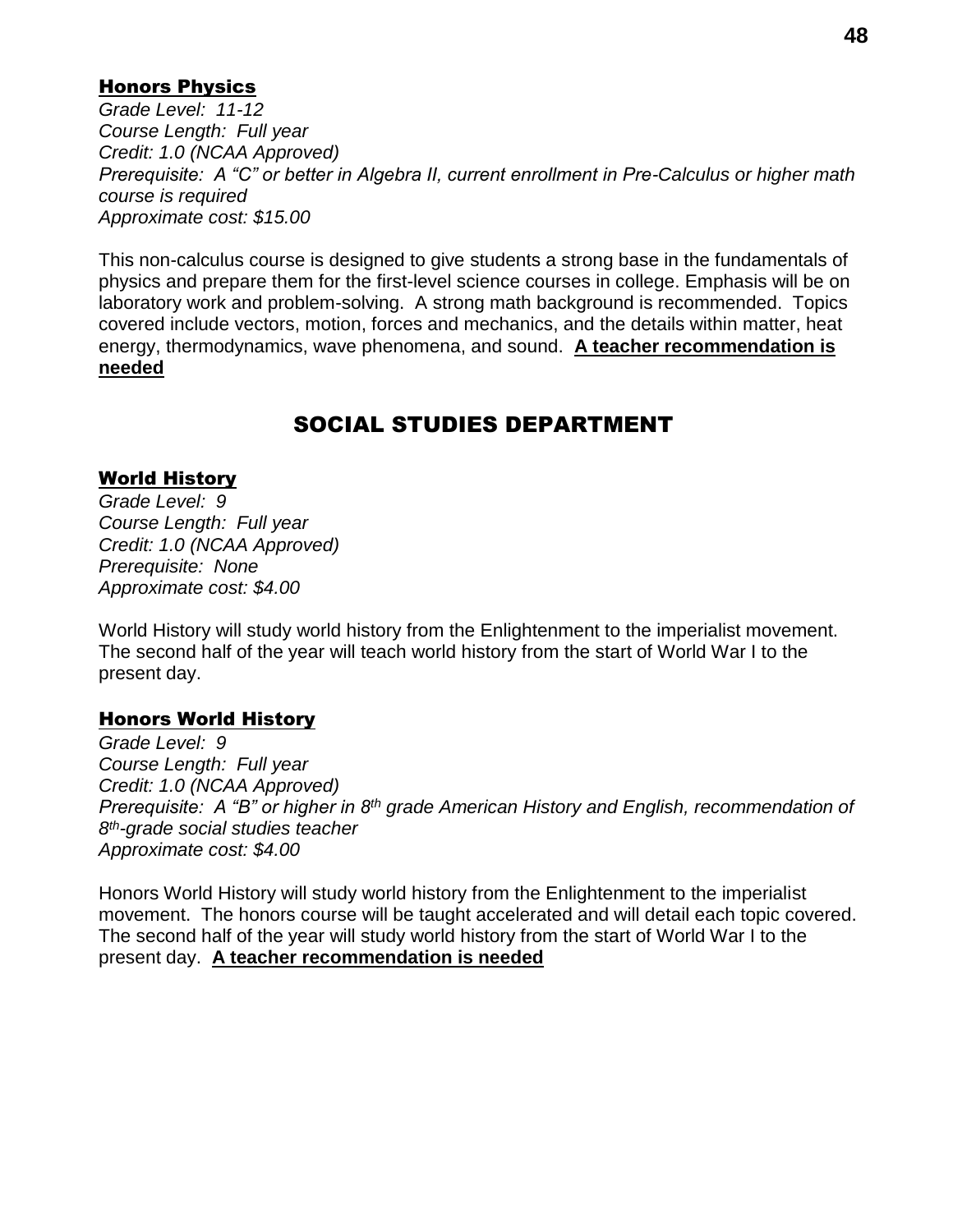### Advanced Placement (AP) World History

*Grade Level: 9-12 Course Length: Full year Credit: 1.0 (NCAA Approved) Prerequisite: None Approximate Cost: \$124.00 (includes class fee \$4.00, AP exam \$95.00, AP workbook \$25.00)*

AP World History is a two-semester course that traces the development of World Civilization from 8000 B.C.E. to the present day. Its content is structured around the investigation of five course themes including the interaction between humans and the environment; the development and interaction of cultures; state building, expansion, and conflict; creation, expansion, and interaction of economic systems; and the development and transformation of social structures. APWH culminates in a required Advanced Placement test in May. Success on this test can result in the earning of college credit that can be used at most universities throughout the country. This means that all students should expect nightly reading assignments, daily quizzes, rigorous testing, and extensive amounts of analytical writing. Students should enter class with a foundation in the following skills; effective notetaking, reading comprehension, self-discipline, critical thinking, and primary source analysis. This foundation will be strengthened and expanded upon over the course of your two semesters in APWH. AP World History will be one of the most challenging and rewarding classes that you have the opportunity to take here at LMHS. An open mind and willingness to be challenged are required.

# American History

*Grade Level: 10 Course Length: Full year Credit: 1.0 (NCAA Approved) Prerequisite: None Approximate cost: \$4.00* 

The first half of the year will study U.S. history from the late 1800s through the New Deal era. The second half of the year will teach U.S. history from World War II to the modern era post 9/11. Students will analyze key foundational documents in American history, such as the Declaration of Independence, Articles of Confederation, the U.S. Constitution, and the Bill of Rights.

# Honors American History

*Grade Level: 10 Course Length: Full year Credit: 1.0 (NCAA Approved) Prerequisite: A "B" or higher in World History and English Approximate cost: \$4.00* 

Honors American History will study U.S. history from the late 1800s through the mid-20<sup>th</sup> century. The honors course will be taught accelerated and will detail each topic covered. The second half of the year will study U.S. history from World War II to post 9/11. **A teacher recommendation is needed**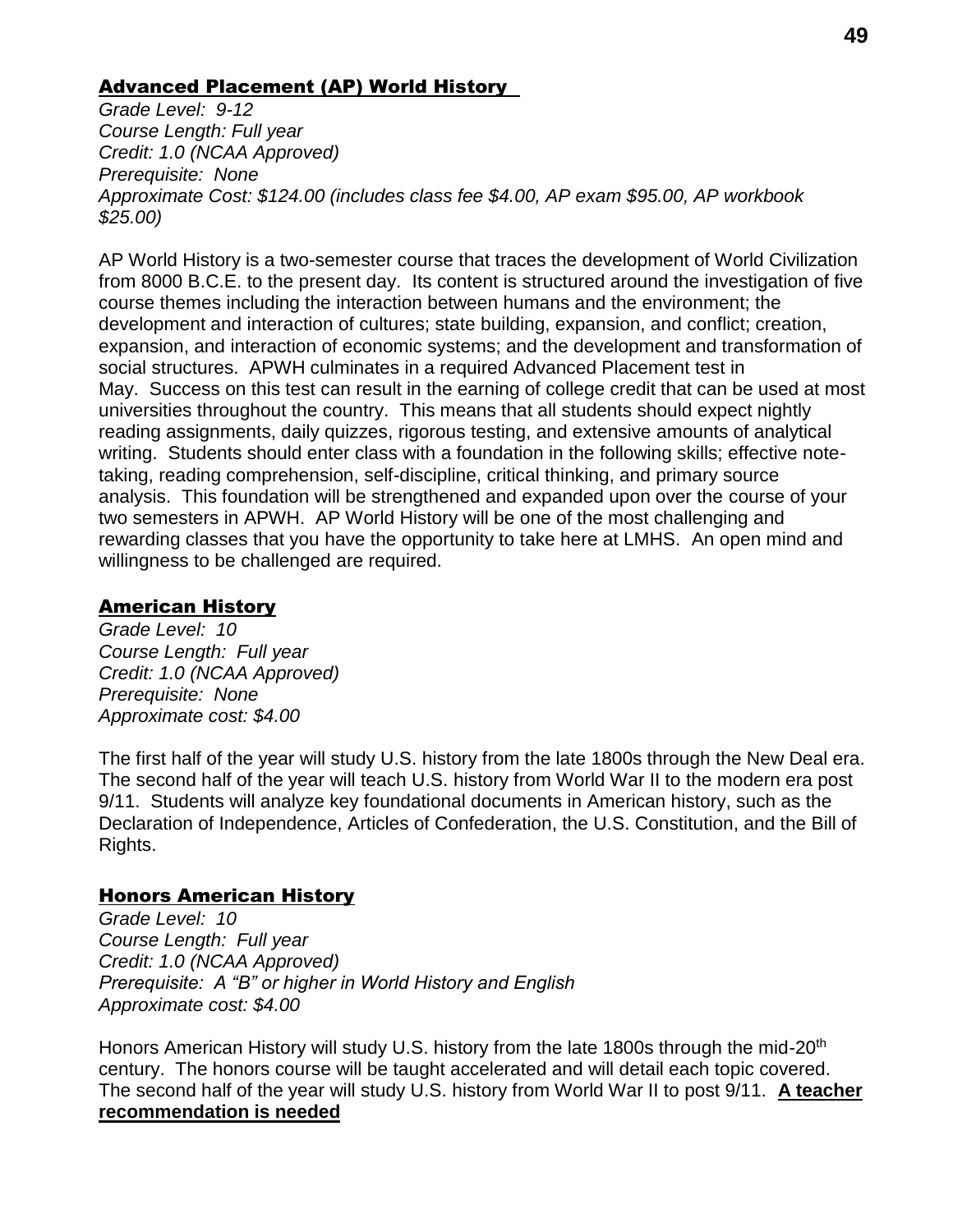### Advanced Placement (AP) U.S. History

*Grade Level: 10-12 Course Length: Full year Credit: 1.0 (NCAA Approved) Prerequisite: A "B" or higher in World History Approximate cost: \$99.00 (includes class fee \$4.00, AP exam \$95.00)*

The American History Advanced Placement course will study America's past and follow the current advanced placement syllabus. This course will cover American History from pre-Columbian times to the present. It will require reading, discussion, and analysis. A considerable amount of outside reading and research will be expected to study and learn the issues encountered. The course will evaluate information and compare and analyze primary and secondary sources of historical material and cause-and-effect relationships throughout American history. Grades will be determined by several exams, research papers, analysis of outside readings, and class participation. This course is designed to prepare students to take the Advanced Placement Exam. All students enrolled in an AP course must take the AP Exam. Above-average reading and writing skills are a necessity for this course. **A teacher recommendation is needed**

#### American Government

*Grade Level: 11 Course Length: Semester Credit: 0.5 (NCAA Approved) Prerequisite: None Approximate cost: \$4.00* 

American Government studies institutions and processes through which decisions are made for society. This semester's course will focus on the three branches of government and issues and events which make the three branches relative to today. The course will also focus on studying political parties, elections and voting, and the importance of mass media, public and foreign policy. This is a state-required course.

#### Advanced Placement (AP) U.S. Government and Politics

*Grade Level: 11 Course Length: Full year Credit: 1.0 (NCAA Approved) Prerequisite: None Approximate cost: \$99.00 (includes class fee \$4.00, AP exam \$95.00)*

American Government studies institutions and processes through which decisions are made for society. This course follows the current Advanced Placement syllabus. In this course, the study of modern politics and its history in the United States will be examined through an analytical analysis of the Constitution and the three branches of government. In this course, students will deal with concepts such as the foundations of government, federalism, civil rights and liberties, the impact of the mass media, interest groups, and elections. Extensive independent reading and writing are required. Above-average reading and writing skills are required for this course. Government is a state-required course for graduation. **A teacher recommendation is needed**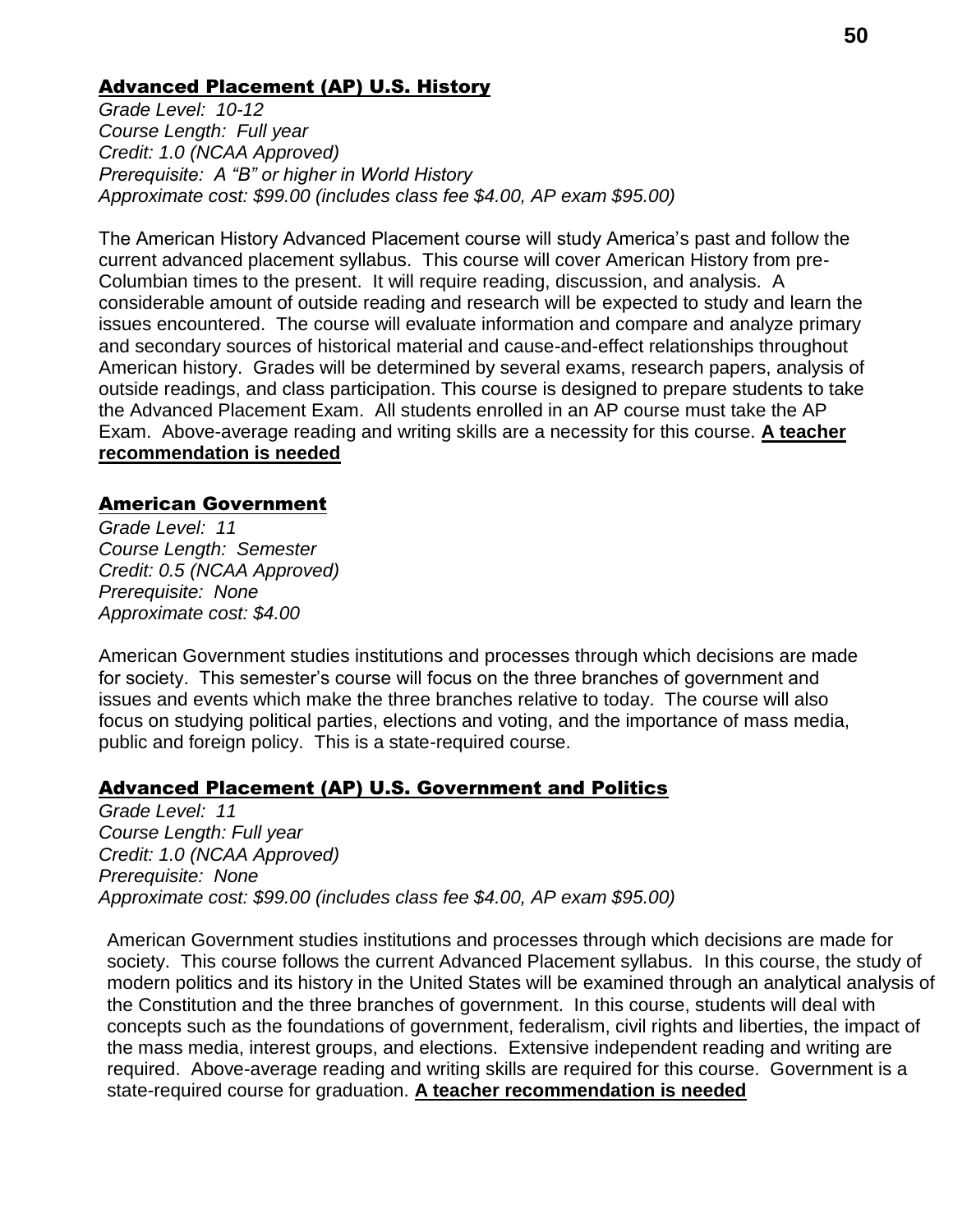# Principles of Economics

*Grade Level: 12 Course Length: Semester Credit: 0.5 (NCAA Approved) Prerequisite: None Approximate cost: \$4.00* 

This course will cover the basic economic concepts, including how society uses scarce resources to satisfy the desires of its citizens for goods and services. Other concepts covered will include opportunity costs, supply and demand, price determination, and other micro and macroeconomic concepts. A portion of the course will also be dedicated to personal finance.

# SOCIAL STUDIES ELECTIVES

# Ancient World Civilizations

*Grade Level: 9-11 Course Length: Semester Credit: 0.5 (NCAA Approved) Prerequisite: None Approximate cost: \$2.00* 

This course studies the world's past and will survey history from the beginning of civilization, including the Greek and Roman cultures, to help students better understand their times. The growth of Europe is traced through the Crusades, with the growth of nations in the Middle Ages; Eastern civilizations will also be studied, emphasizing the development of the major religions of our modern world. This course is an integrated study using various social studies disciplines.

# Current Issues 1 and 2

*Grade Level: 11-12 Course Length: Semester Credit: 0.5 (NCAA Approved) Prerequisite: None Approximate cost: \$2.00* 

Current Issues is a semester course designed for juniors and seniors to study the major events affecting the world today. Topics include the Middle East and terrorism, and issues facing the United States. The majority of the work is completed in class, emphasizing class discussion.

# People of the World

*Grade Level: 9-11 Course Length: Semester Credit: 0.5 (NCAA Approved) Prerequisite: None Approximate cost: \$2.00* 

The People of the World will provide an intellectual framework from which regions, ideas, and events can be critically analyzed and understood. We will be examining the variety of the world to know how each developed historically, socially, politically, economically, and about their environment. You will be exposed to new ideas and new people and appreciate our world's various peoples and regions through our studies. An open mind is required.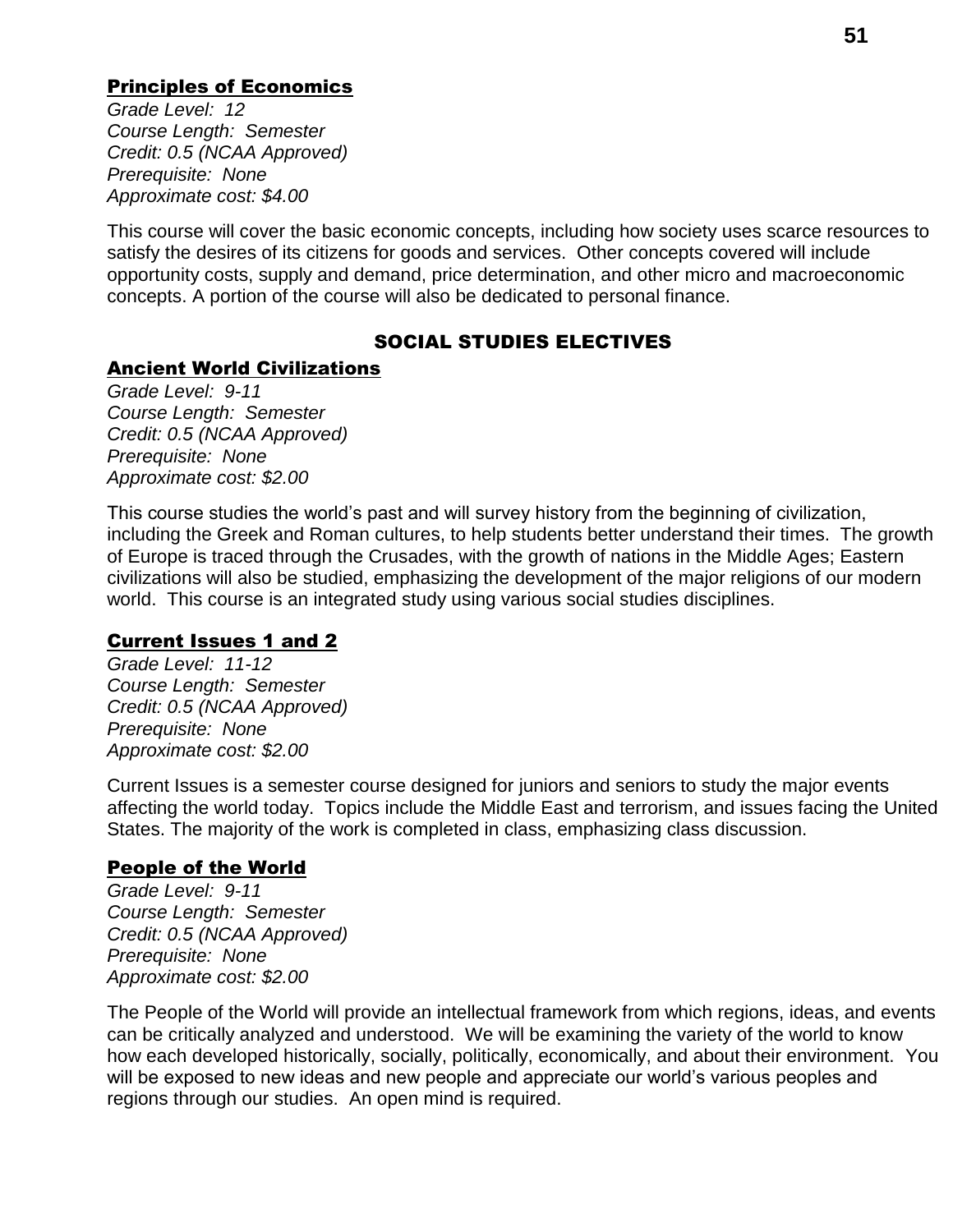# Introduction to Psychology

*Grade Level: 10-12 Course Length: Semester Credit: 0.5 (NCAA Approved) Prerequisite: None Approximate cost: \$2.00* 

This course will provide a broad introduction to the field of psychology. It is intended to acquaint the student with major concepts and terminology common in psychology; among topics that are covered are: history of psychology, understanding the brain, consciousness, learning (conditioning), memory, and intelligence.

# Applied Psychology

G*rade Level: 10-12 Course Length: Semester Credit: 0.5 (NCAA Approved) Prerequisite: Grade of "C" or better in Introduction to Psychology Approximate cost: \$2.00* 

This course offers a detailed look into how the brain functions, how personality disturbances originate, how the treatment is provided, and how today's psychologists/psychiatrists apply treatments to solve problems. Using technology and a project-based learning environment, students will discover different areas of psychology.

#### **Sociology**

*Grade Level: 10-12 Course Length: Semester Credit: 0.5 (NCAA Approved) Prerequisite: None Approximate cost: \$2.00* 

Sociology is the study of social relationships, institutions, and group behavior in societies. This class studies a person's behavior in group situations and their interaction during the physical and mental growth periods. It explains patterns of social life and examines social control to help us better understand behavior and motivation and develop individual thought and discipline.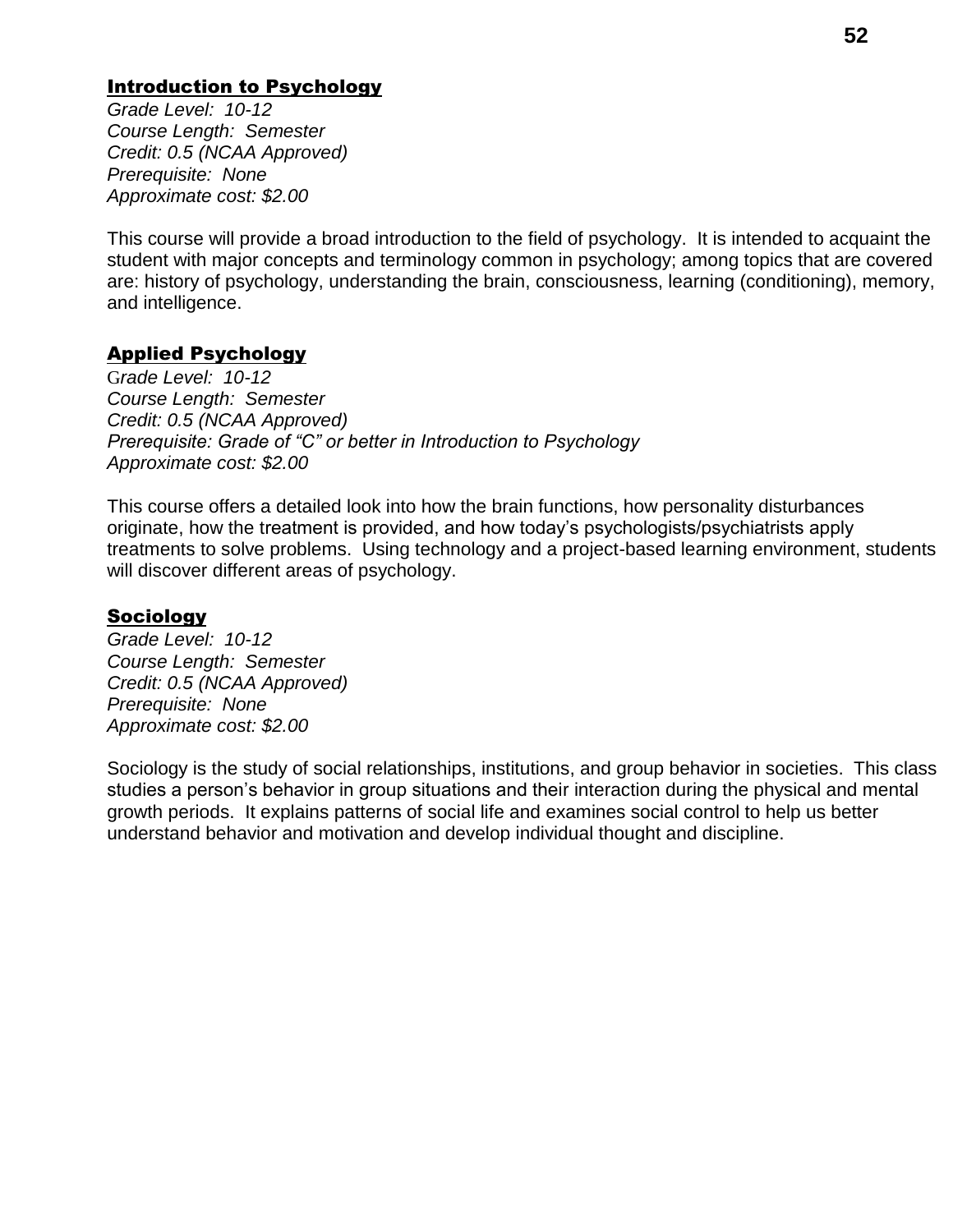# WARREN COUNTY CAREER CENTER SATELLITE PROGRAMS

#### **BUSINESS**

### Accounting

*Grade Level: 11-12 Course Length: Full Year Credit: 1.0 Prerequisite*: *An interest in business Approximate cost: \$30.00*

Accounting is the language of business; accounting class will be mandatory for anyone interested in studying business in college, whether management, marketing, economics,

finance, or entrepreneurs. Use this course as a good stepping stone for a successful transition to college in learning accounting fundamentals. Topics include planning, recording, analyzing, and interpreting financial information for service and merchandising companies, purchases, sales, payroll, taxes, ethics, and simulations. Students will be members of the Business Professionals of America student organization to participate in business conferences and competitions.



### Business Computer Applications

*Grade Level: 9-10 Course Length: Semester Credit: 0.5 Prerequisite: Keyboarding Skills Approximate cost: \$4.00*

Using Microsoft Office 2019, students will learn, refresh or improve their computer skills in Word and Excel. Use this software to create various documents used in the business environment. In addition, many career paths and many employment opportunities require using Word and Excel. This is a recommended class if the student is interested in taking any business classes during their junior and senior years. Students have the opportunity to earn MOS certification in this class.

#### Introduction to Business

*Grade Level: 9-12 Course Length: Semester Credit: 0.5 Prerequisite: None Approximate cost: \$4.00*

Introduction to Business will familiarize students with the functional areas within a business. Students will learn about the business environment, principles and motives of business people and institutions, business vocabulary, marketing tools, and managerial skills. A critical thinking process will be used to understand better entrepreneurship, forms of business ownership, accounting, production, marketing, finance, management, business ethics, computers, international business, human relations, law, and diversity issues. This and the Business Computer Applications course will help students prepare for the upper-level business courses offered in the Little Miami Business Academy.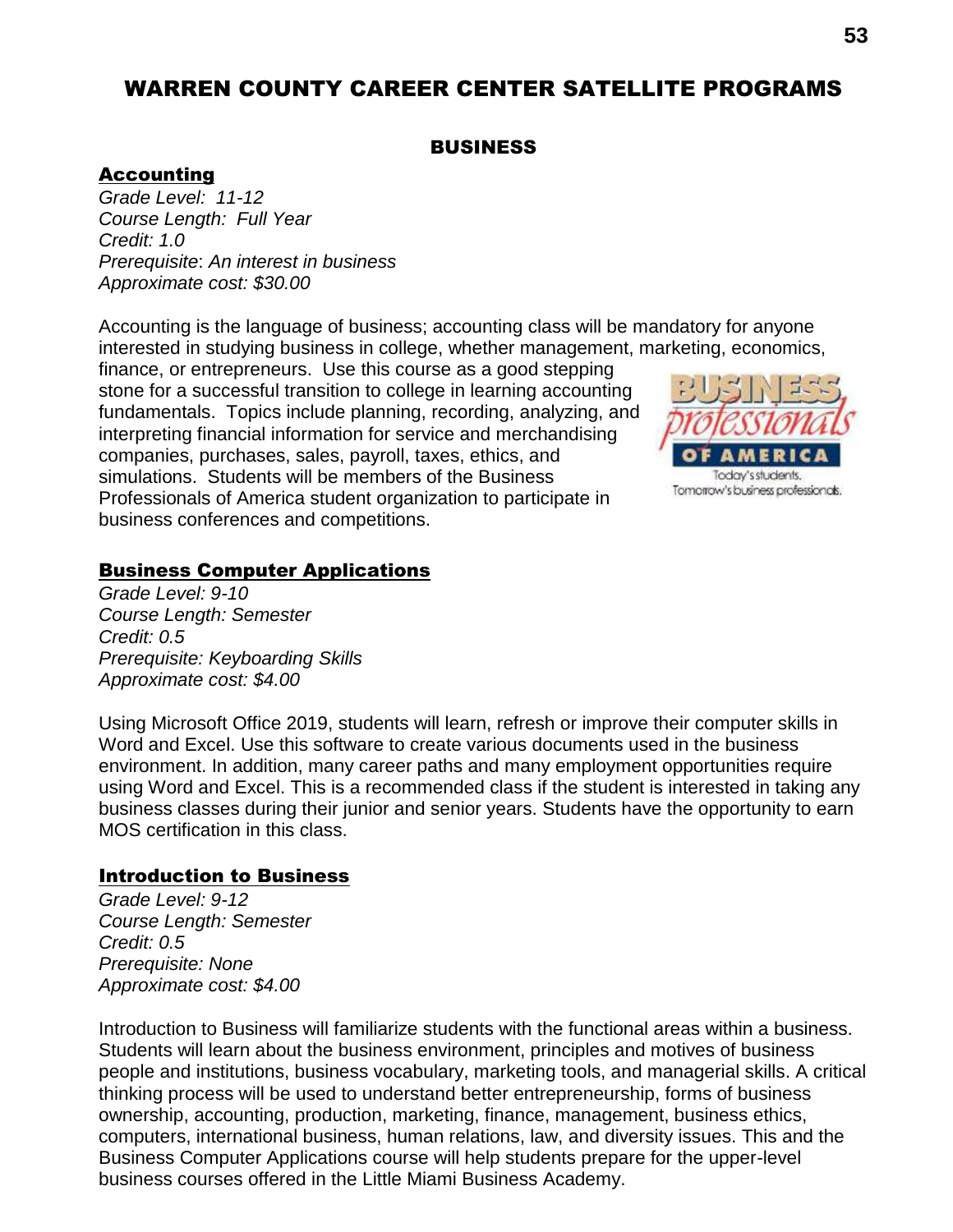### Strategic Entrepreneurship

*Grade Level: 11-12 Course Length: Full Year Credit: 1.0 Prerequisite: None Approximate cost: \$30.00*

Students will use innovation skills to generate ideas for new products and services, evaluate the feasibility of ideas, and develop a strategy for commercialization. They will use technology to select target markets, profile target customers, define the venture's mission, and create business plans. Students will take initial steps to establish a business. Students will calculate and forecast costs, break-even, and sales. Establishing a brand, setting prices, promoting products, and managing customer relationships will be emphasized. Skills learned will be used in a real-life retail store operated by the students.

### DIGITAL MEDIA ARTS

#### Introduction to Digital Media Arts (DMA)

*Grade Level: 9-10 Course Length: Semester Credit: 0.5 Prerequisite: None Approximate cost: \$5.00*

This semester-long elective includes an introduction to graphic design, video editing, and animation in a creative environment. Intro to DMA will challenge you to explore your creativity and give you a chance to develop skills in Adobe Photoshop, Adobe Premiere, and Adobe Animate as you create your assignments in the programs. This course provides a great introduction to digital media for students interested in the Digital Media Arts academy their junior year.

# Digital Media Arts 1 and 2 (DMA)

*Grade Level: 11-12 Course Length: 2-year program, two periods blocked schedule Credit: 2.0 per year Prerequisite: None Approximate cost: \$60.00*

Digital Media Arts Academy is a two-year career/technical program. Students interested in pursuing careers in art, graphic design, interactive media design, animation, illustration, photography, filmmaking, or video editing are strongly encouraged to participate. This program combines academic rigor with technical training. Students benefit by building a career portfolio and achieving industry software certification.

Students enrolling in DMA will study graphic design, digital photography, animation, and video/audio production in a computer laboratory environment. This challenging and fastpaced course is open to all juniors and requires previous digital media experience. Students will build their art and computer skills and become proficient in Adobe CS6 products Photoshop, Flash, Premiere, and After Effects. This course will provide hands-on training with a digital camera, scanners, digital video cameras, and other forms of electronic media. Additional topics covered are employability, customer relations, teamwork, and project management. This course meets for two consecutive bells for the entire year.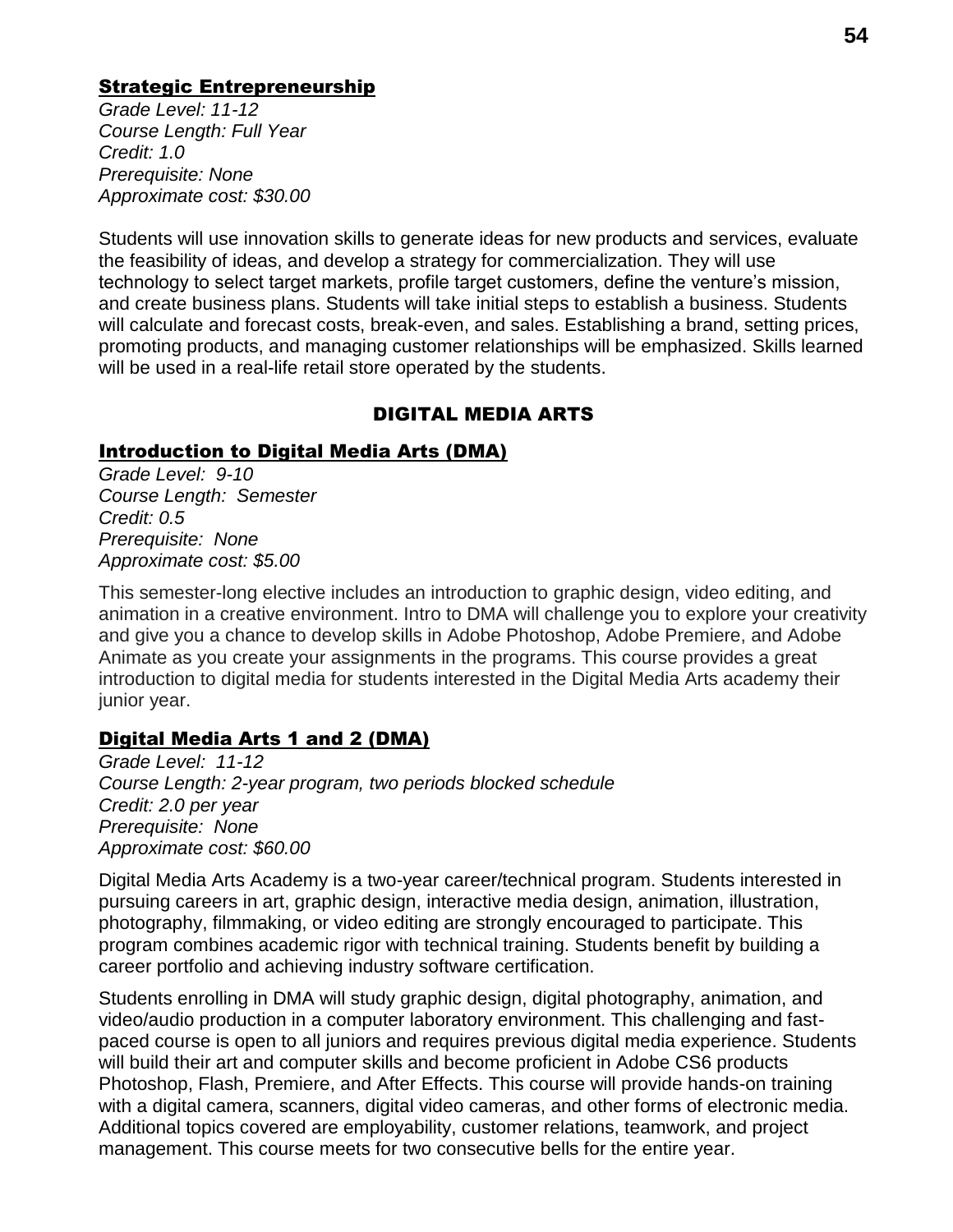### ENGINEERING

#### PLTW Pathway to Engineering

The PLTW Pathway to Engineering (PTE) program is a sequence of courses that follows a proven hands-on, real-world problem-solving approach to learning. Throughout PTE, students learn and apply the design process, acquire strong teamwork and communication proficiency, and develop organizational, critical-thinking, and problem-solving skills. They discover the answers to questions like how things are made and what processes create products. Students use industry-leading 3D design software companies like Intel and Lockheed Martin. They explore aerodynamics, astronautics, and space life sciences. Students apply biological and engineering concepts related to biomechanics – think robotics. They design, test, and construct circuits and devices such as smartphones and tablets and work collaboratively. It is STEM education, and it's at the heart of today's high-tech, high-skill global economy.

# PLTW1: Intro to Engineering Design (IED)

*Grade Level: 9-12 Course Length: Full Year Credit: 1.0 Prerequisite: None Approximate cost: \$27.00*

This is the first course of the PLTW Engineering pathway and is mandatory for the other engineering courses. Students use a problem-solving model to improve existing products and invent new ones. They learn how to apply these skills to solve problems in and out of the classroom. Using sophisticated three-dimensional modeling software, students communicate the design and details of the products. Emphasis is placed on analyzing potential solutions and sharing ideas with others. There will be a course offered every year for four years.

# PLTW 2: Principles of Engineering (POE)

*Grade Level: 10-12 Course Length: Full Year Credit: 1.0 Prerequisite: PLTW 1; sophomores, juniors: Algebra II (or higher) or Introduction to Engineering Design (may be taken concurrently); none for seniors. Approximate cost: \$14.00* 

Students expecting to enter a science-engineering field are encouraged to take this course. This is the second course in the PLTW series. The study presents students' major concepts in a postsecondary engineering course through hands-on learning and real-world problemsolving. Principles of Engineering explores the wide variety of engineering careers and covers various technology systems and manufacturing processes. Using activities, projects, and problems, students learn first-hand how engineers and technicians use math, science, and technology in an engineer problem-solving process to benefit people. Topics covered include mechanisms, energy sources and applications, statistics, material properties and testing, control systems (robotics), machine control, fluid power, statics, and kinematics. This course is available to students who have passed Introduction to Engineering and anyone currently taking Algebra II or higher-level math.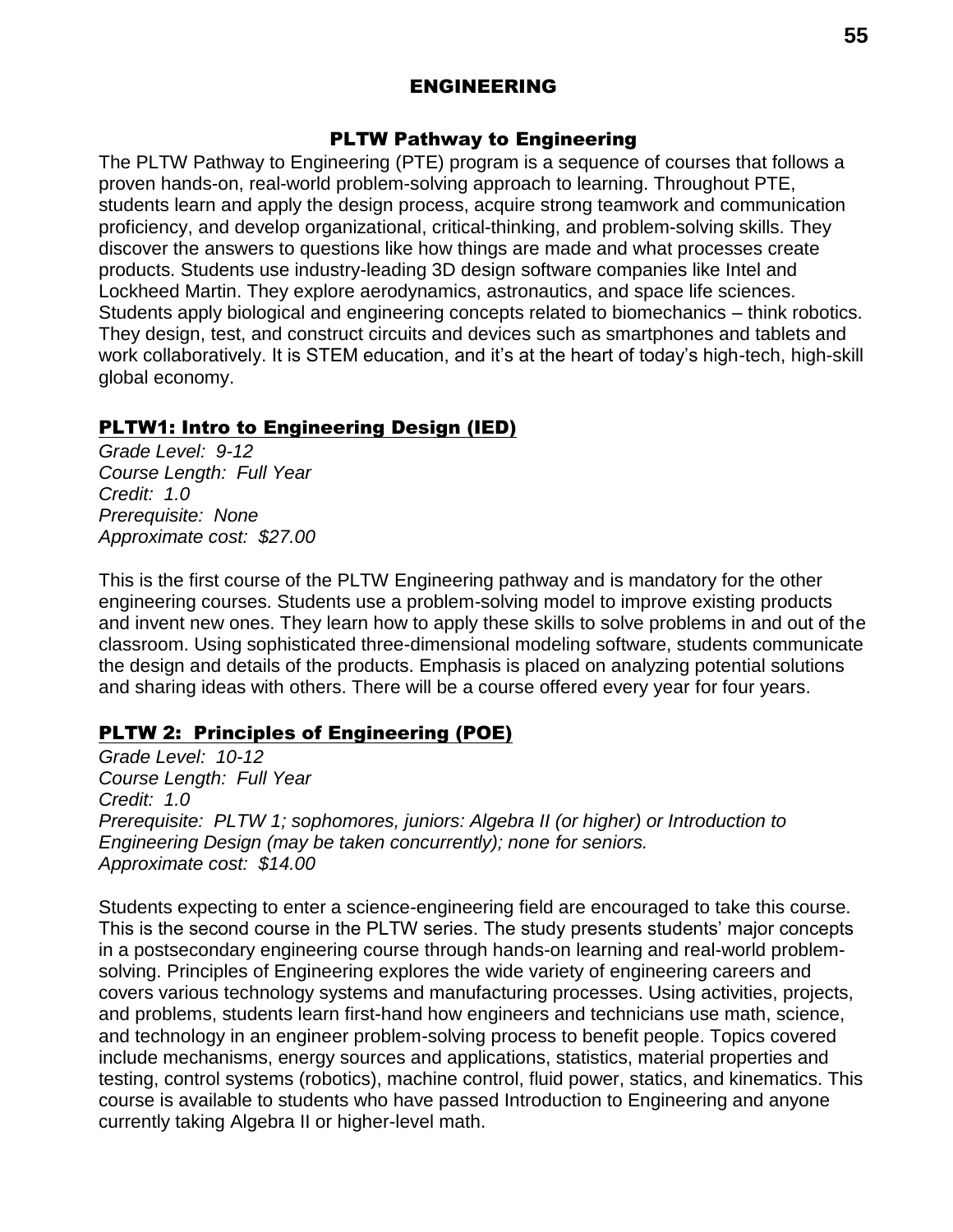# PLTW 3: Aerospace Engineering

*Grade Level: 9-12 Course Length: Full Year Credit: 1.0 Prerequisite: None Approximate cost: \$30.00* 

This course propels students' learning in the fundamentals of atmospheric and space flight. Students explore flight physics and bring the concepts to life by designing an airfoil, propulsion system, and rockets. They learn basic orbital mechanics using industry-standard software. They also explore robot systems through projects such as remotely operated vehicles. This course is open to juniors and seniors.

# PLTW 4: Digital Electronics (DE)

*Grade Level: 10-12 Course Length: Full Year Credit: 1.0 Prerequisite: PLTW1 (may be taken concurrently) Approximate cost: \$27.00*

From smartphones to appliances, digital circuits are all around us. This course provides a foundation for students who are interested in electrical engineering, electronics, or circuit design. Students study topics such as combinational and sequential logic and are exposed to circuit design tools used in industry, including logic gates, integrated circuits, and programmable logic devices.

# PLTW 5: Engineering Design and Development (EDD)

*Grade Level: 12 Course Length: Full Year Credit: 1.0 Prerequisite: Two of the PLTW courses (may be taken concurrently). Approximate cost: \$20.00* 

Engineering Design and Development (EDD) is the capstone course in the PLTW high school engineering program. It is an engineering research course where students work in teams to design and develop an original solution to a good open-ended technical problem by applying the engineering design process. Students apply and concurrently develop secondary-level knowledge using mathematics, science, and technology skills. Students will research to choose, validate, and justify a technical problem. After carefully defining the problem, teams of students will design, build, and test their solutions. Finally, student teams will present and defend their original solution to an outside panel. Students will work closely with experts while progressing through the engineering design process. They will continually hone their organizational, communication, interpersonal skills, creative and problem-solving abilities, and understanding of the design process. EDD is appropriate for students who are interested in any technical career path.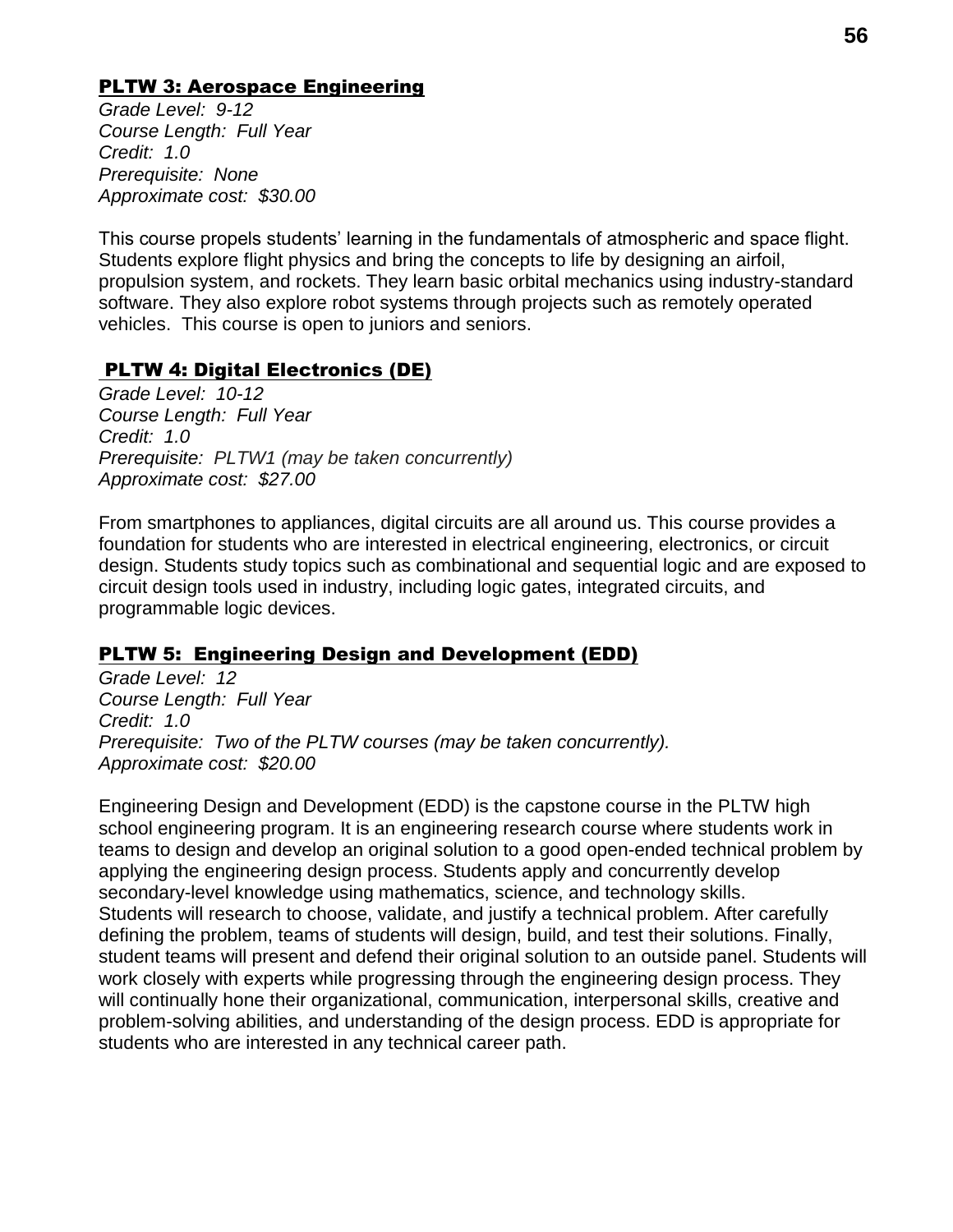# WCCC Satellite Information Technology Program

The Information Technology (IT) program is created to prepare students to enter the workforce with industry-recognized professional certifications. The program consists of college credit, career exploration, real-world projects, and networking opportunities. Students who take advantage of this program can develop their leadership skills, network with other students of similar interests and college personnel and business professionals. Students can participate in regional, state, and national competitions and apply for paid summer internships. This program utilizes a combination of web-based, instructor-led learning and hands-on labs.

What is your future in IT? IT is a growing field specializing in coding, web design, game development, help desk technician, network administration, database management, and system administration. Whether you imagine yourself behind a computer screen or interacting with end-users to support their technical needs, a job in IT could be for you. We have some great opportunities available at our Little Miami High School/Warren County Career Center satellite location. In addition, we have partnerships with a variety of postsecondary institutions to help you pursue your future in IT and assist in scholarships.

- 1. Industry Certifications (CompTIA IT Fundamentals, A+, Network+, Security+)
- 2. 2 Year Degree Sinclair Community College offers seven different Associate degree programs.
- 3. 2+2 Degree Sinclair + WSU or UD allows students to save money by earning an Associate degree and then continuing at a 4-year institution.
- 4. 4 or 4+1 the University of Cincinnati through our UC-IT Pathway, your student can finish their entire freshman year of college while in our program and be ready for a Co-Op right after graduation.

# University of Cincinnati Early College Entry Program

Through the partnership between the University of Cincinnati School of Information Technology and Warren County Career Center, high school students are provided a pathway to complete their first year of college while in high school. In addition, students have the opportunity to meet their college education with minimal debt through the co-op program offered by the University of Cincinnati.

Students who wish to participate in the UC-IT Pathway must take the required IT courses and general education requirements, including math, English, and humanities. For automatic acceptance into the UC program, students can complete all 6 IT courses. All general education courses must be completed, and students must earn at least a three on the AP exam or C or better. Before taking a CCP or AP course, it is important to qualify and transfer to UC for this opportunity. Contact [patrick.barnett@mywccc.org](mailto:patrick.barnett@mywccc.org) with any questions.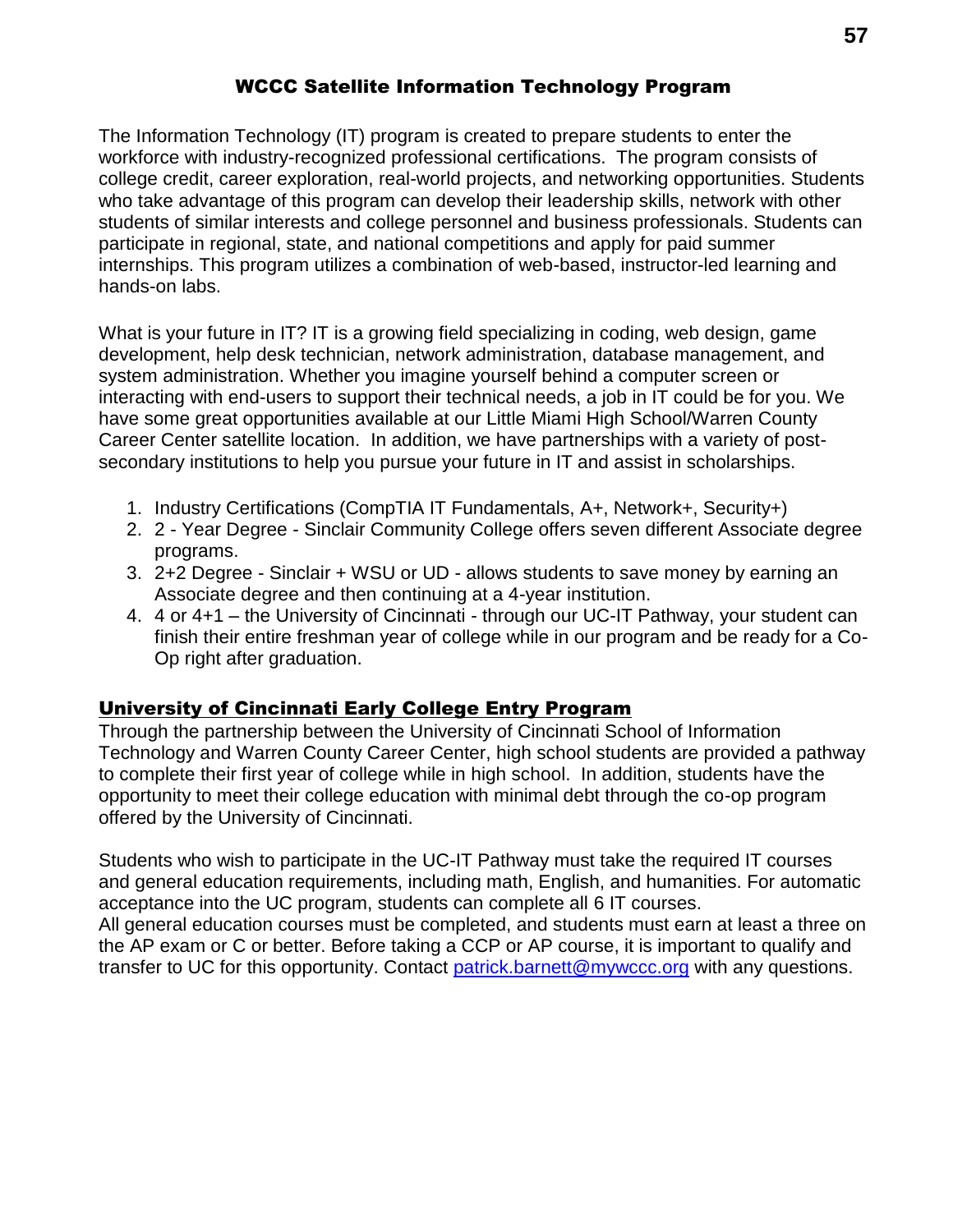# Introduction to Information Technology (IT)

*Grades: 9-12 Length: Semester Fee: \$25 Business Professionals of America (BPA) Pre-Requisites: None Type: Elective or UC-IT, the opportunity for college credit*

This first course in the IT career field is designed to provide students with a working knowledge of computer concepts and essential skills necessary for work and communication in today's society. Students will learn safety, security, and ethical issues in computing and social networking. Students will also learn computer hardware, software, operating systems, programming, database, and cybersecurity.

# A+ Certification Prep – Hardware/Software

*Grades: 9-12 Length: Year Fee: \$25 Business Professionals of America (BPA) Pre-Requisites: Some prior knowledge of computer systems is recommended Type: Elective, opportunity for college credit*

Students will prepare for the newly revised and updated CompTIA A+ certification exam (1001 & 1002), which is the industry standard for demonstrating the skills needed to step right into a tech support role. PC and networking hardware will be covered, and coverage of networking protocols, wireless networking and configuration, laptops, and printing. PC, Mac, and Linux operating systems will be covered, introductions to cybersecurity, virtualization, and cloud platforms. New content to the certification includes mobile and IoT devices, scripting, safety, and environmental concerns, OS troubleshooting, documentation, and IT operational procedures.

# Computer Networking Systems

*Grades: 10-12 Length: Year Fee: \$25 Business Professionals of America Pre-Requisites: Intro to Information Technology: Type: Elective or UC-IT, the opportunity for college credit*

Students will install, configure, and troubleshoot network hardware and peripherals. Students will learn networking by exploring the OSI model, network topologies, and cabling. Students will design simple networks, select physical devices, and configure the equipment. Knowledge and skills relating to the operation and usage of network protocols will be developed. Network Operating Systems Linux and Windows Server will be explored. Each student who passes the end-of-course exam can earn CTAG credit.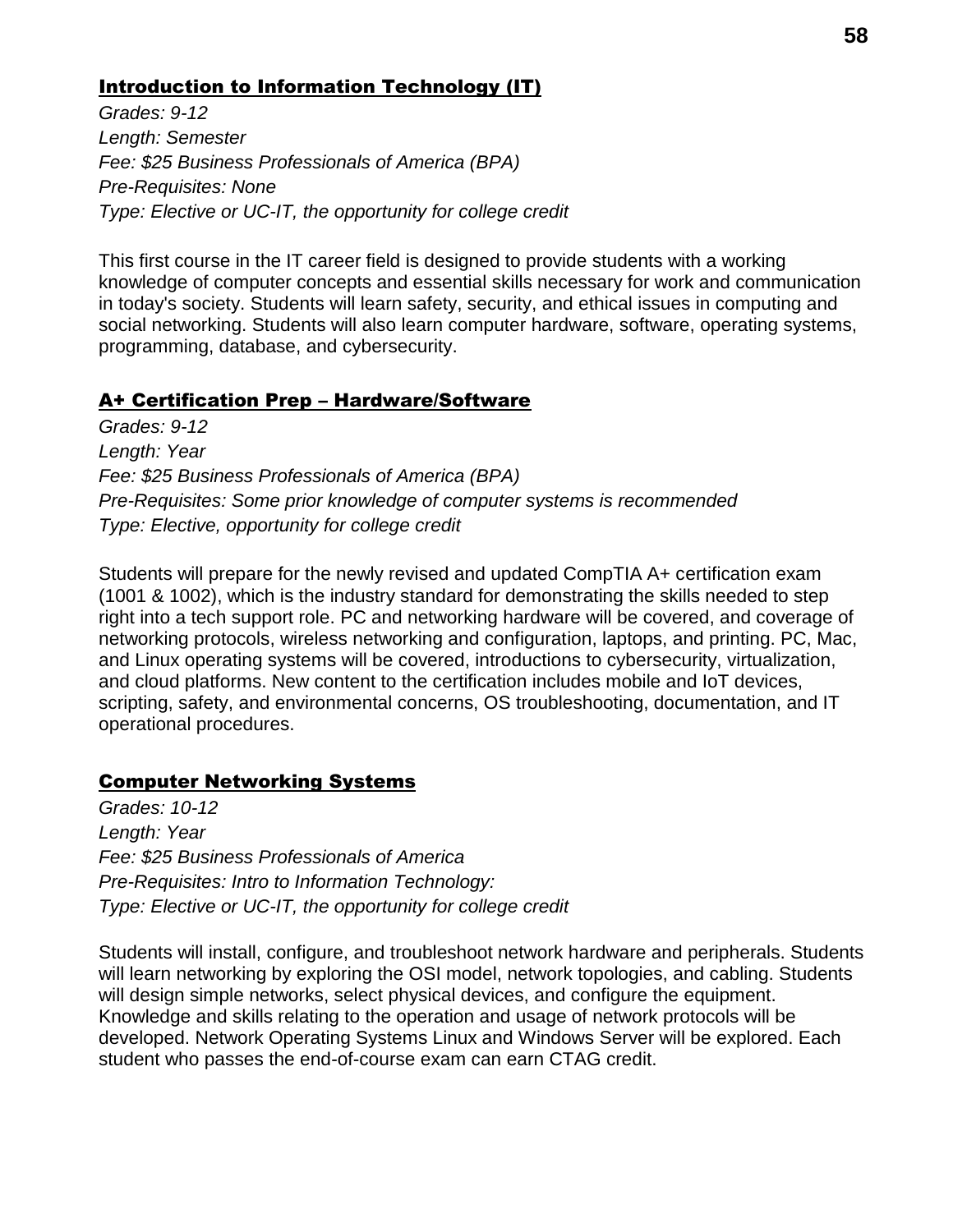### Database Management

*Grades: 9-12 Length: Year Fee: \$25 Business Professionals of America Prerequisite: None Type: Elective or UC-IT*

Students will use developer strategies to manipulate data, present database systems theory, and develop applications. Students will learn to import and export data, manage table properties, make advanced queries, and run basic SQL forms and reports. Students will develop macros for automating database tasks and building menu-driven applications. Knowledge and skills of data modeling, diagraming, query writing, and design theory will be created. Each student will be enrolled in the Business Professionals of America. As part of this course, students will also register as Tech Prep students with Sinclair Community College and have the opportunity to earn college credit in the CIS 2165 - Database Management course. (3 credit hours).

# Web Development

*Grades: 9-12 Length: Year Fee: \$25 Business Professionals of America Prerequisite: None Type: Elective or UC-IT*

Students will learn the dynamics of the Web environment while pursuing an in-depth study of both Hypertext Markup Language (HTML) and Cascading Style Sheets (CSS). Web-based protocols such as FTP, TCP/IP, and HTTP will be addressed. Students will create a website with tag text elements, special characters, lines, graphics, hypertext links, and graphical tables. Each student will be enrolled in the Business Professionals of America. As part of this course, students will also register as Tech Prep students with Sinclair Community College and have the opportunity to earn college credit in the CIS 1350 - Web Development using HTML and CSS course. (3 credit hours). \*A-C or higher in the CIS 1350 course is required for the UC-IT Pathway program.

# Computer Programming

*Grades: 10-12 Length: Year Fee: \$25 Business Professionals of America Prerequisite: Intro to Information Technology Type: Elective or UC-IT*

This course offers a course and exam in introductory programming. Students will learn to represent programming concepts as "objects" with data fields and associated procedures known as methods. Students will implement support static, instance method, inheritance, polymorphism, exception handling, and object serialization. A

variety of commercial and open-source programs and applications will be used. All students who sign up for this course will be enrolled in the Business Professionals of America. Students will be expected to apply their skills to real-world projects through competitions and showcases. Students can earn college credit via our CTAG option.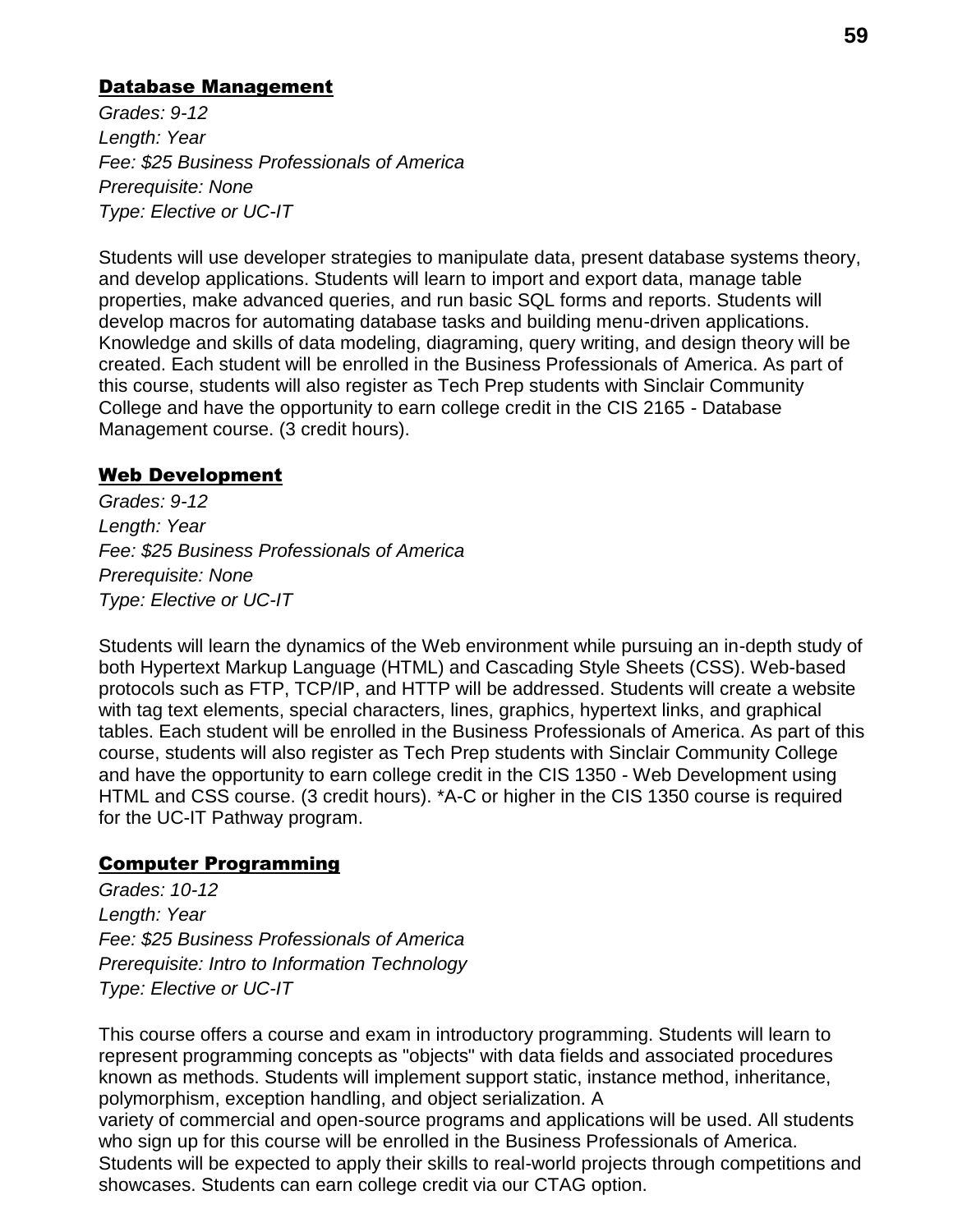# WORLD LANGUAGE DEPARTMENT

# French 1

*Grade Level: 9-12 Course Length: Full year Credit: 1.0 (NCAA Approved) Prerequisite: none Approximate cost: \$20.00*

This one-year-year course is designed to develop foreign language skills and prepare students to live in a global society. Classroom instruction is designed to develop the ability to communicate in a second language by involving students in communicative tasks. Classroom instruction includes listening, reading, speaking, and writing skills. Students will learn French in a contemporary cultural context.

# French 2

*Grade Level: 9-12 Course Length: Full year Credit: 1.0 (NCAA Approved) Prerequisite: A passing grade in French 1 Approximate cost: \$20.00* 

The second-year elective course is designed to enhance world language skills, further language skills and prepare students to live in a global society. Classroom instruction is designed to increase the ability to communicate in a second language by involving students in communicative tasks. Classroom instruction includes reading, writing, listening, and speaking skills. Students will learn the target language in a contemporary cultural context. French is used whenever possible for explanation and application.

# French 3

*Grade Level: 10-12 Course Length: Full year Credit: 1.0 (NCAA Approved) Prerequisite: A passing grade in French 2 Approximate cost: \$20.00* 

This advanced-level course emphasizes grammatical skills, conversation, and reading. Students will communicate in written and spoken French at a greater level and speak in French daily. Various aspects of the culture of the French-speaking world are studied. The third year of language study is one of the criteria for the honors diploma. **A teacher recommendation is needed**

# French 4

*Grade Level: 11-12 Course Length: Full year Credit: 1.0 (NCAA Approved) Prerequisite: A passing grade in French 3 Approximate cost: \$20.00* 

French IV students practice language skills daily in the four areas of language learning: listening, speaking, reading, and writing. Advanced grammar studies continue through an emphasis on literature. Composition skills are refined through a variety of writing exercises. This class will prepare students for AP French the following year. **A teacher recommendation is needed**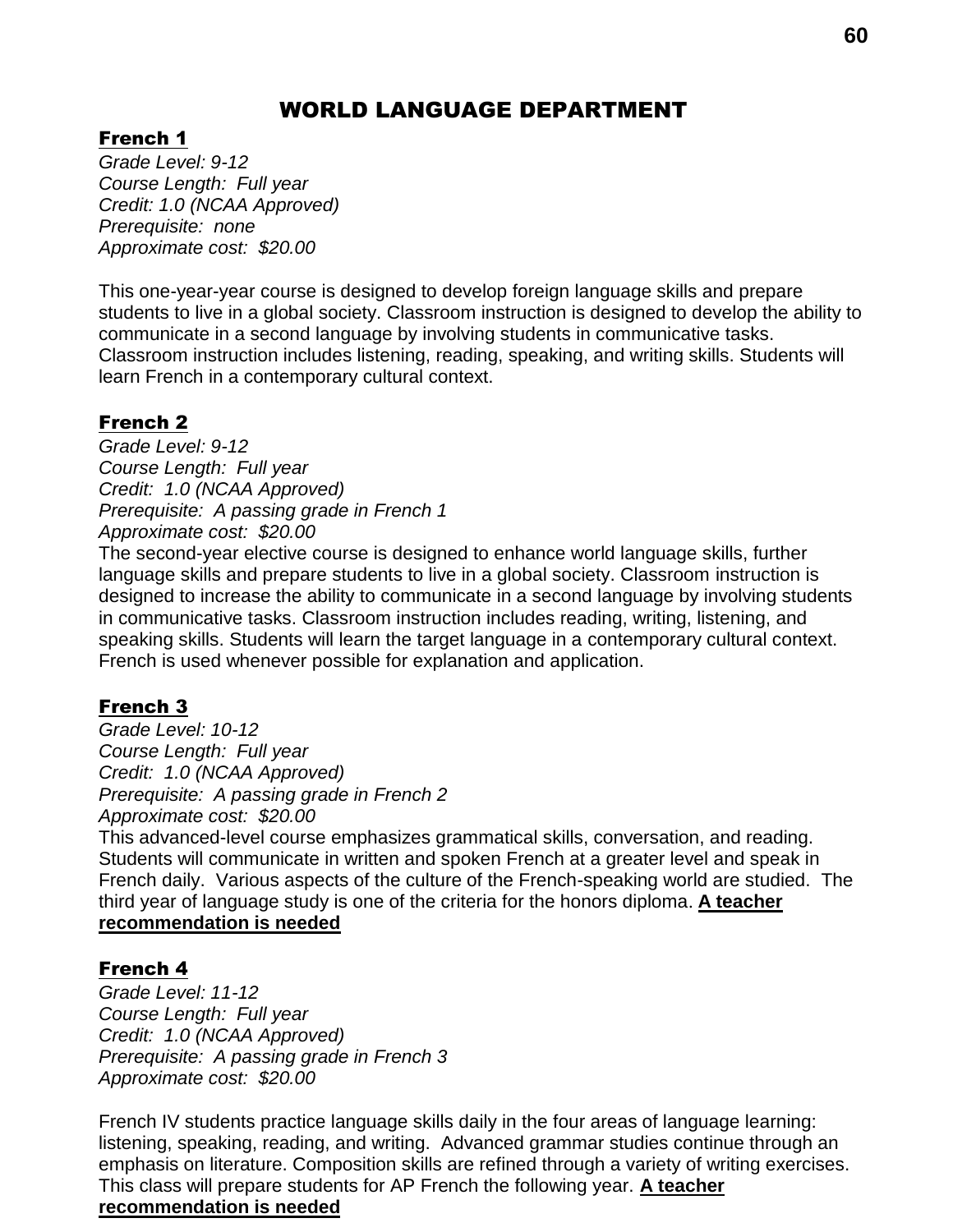# AP French

*Grade Level: 12 Course Length: Full year Credit: 1.0 (NCAA Approved) Prerequisite: A "C" or better in level 4 French Approximate cost: \$99.00 (Includes \$4 class fee and \$95 AP exam fee)*

The purpose is to develop proficiency in the French language. Students have already acquired a basic knowledge of the language and culture of French-speaking peoples and have developed a reasonable proficiency in listening comprehension, speaking, reading, and writing. This course stresses vocabulary, oral skills, composition and grammar, and requires students to use French for active communication. This class is conducted primarily in the target language to promote language proficiency. Students work toward building a larger reading, speaking, and listening vocabulary through materials representative of the Frenchspeaking culture. Extensive training in the organization and writing of compositions is an integral part of AP French. **A teacher recommendation is needed**

### Spanish 1

*Grade Level: 9-12 Course Length: Full year Credit: 1.0 (NCAA Approved) Prerequisite: none Approximate cost: \$20.00*

Spanish I introduces the Spanish language using basic vocabulary and simple grammar. Listening, speaking, reading, and writing skills are also developed. Students will study the culture of Spanish-speaking countries. This course is heavy on vocabulary.

#### Spanish 2

*Grade Level: 9-12 Course Length: Full year Credit: 1.0 (NCAA Approved) Prerequisite: A passing grade in Spanish 1 Approximate cost: \$20.00*

Spanish II continues to develop listening, speaking, reading, and writing skills. Students also build a cultural awareness of the people and countries expressed by. The course is heavy on grammar.

# Spanish 3

*Grade Level: 10-12 Course Length: Full year Credit: 1.0 (NCAA Approved) Prerequisite: A passing grade in Spanish 2 Approximate cost: \$20.00*

This Spanish III course is a continuation of Spanish II. The class builds upon concepts learned in Spanish II. A rigorous curriculum in a high-paced environment is geared to challenge students. There will be a stronger focus on oral work, writing, listening, and reading throughout each unit. Additional emphasis will be placed on paper, literature, and the Spanish-speaking world's cultural aspects. All students will create projects/dialogues and daily work and assessments. **A teacher recommendation is needed**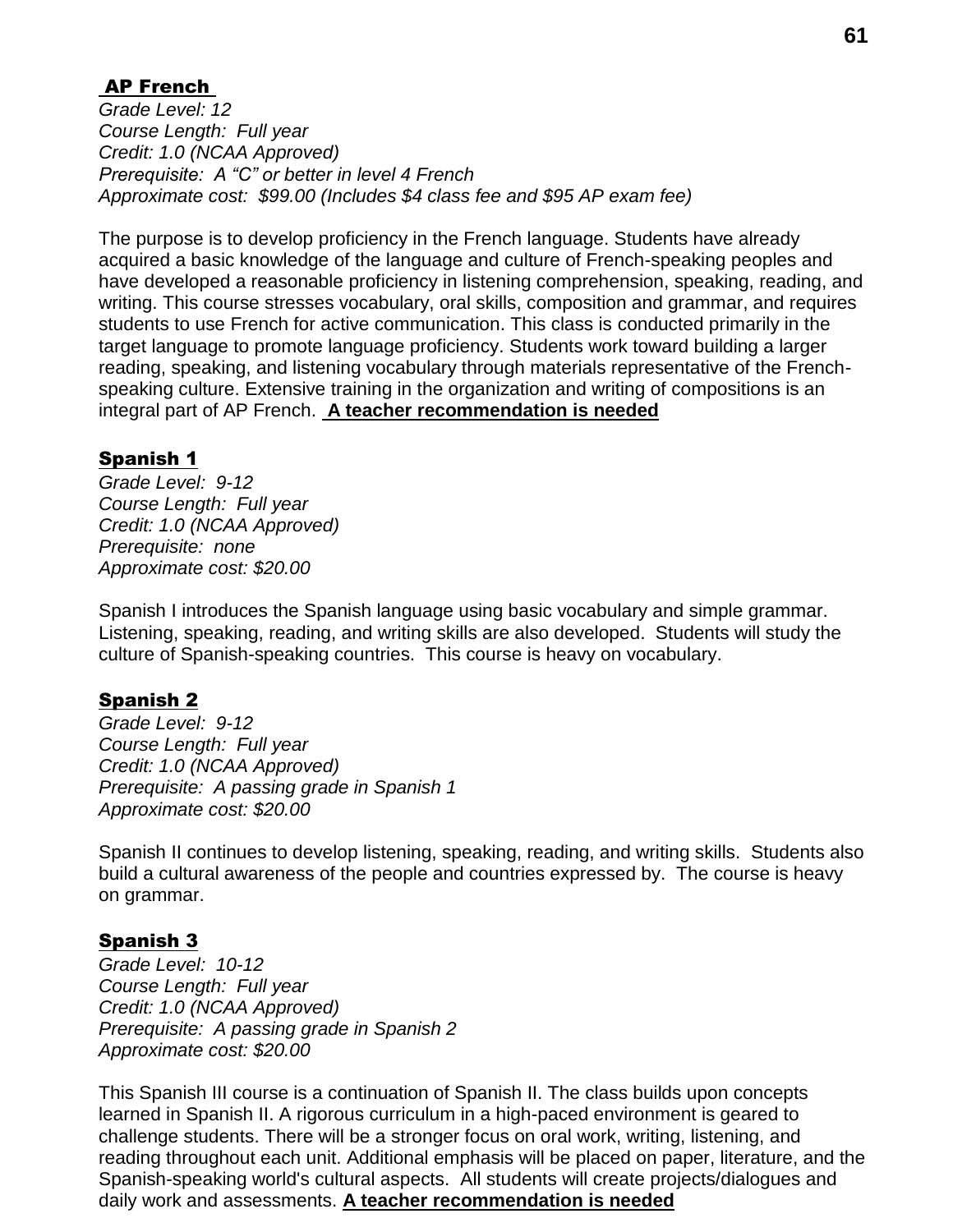# Spanish 4

*Grade Level: 11-12 Course Length: Full year Credit: 1.0 (NCAA Approved) Prerequisite: A passing grade in Spanish 3 Approximate cost: \$20.00*

This Spanish IV is a course that builds upon the communication skills mastered in the three previous levels. Students will be studying advanced vocabulary and grammatical concepts. Students will be expected to use these skills in communication and writing within situations learned. A rigorous curriculum in a high-paced environment is geared to challenge students. There will be a stronger focus on oral work, writing, listening, and reading throughout each chapter. Spanish is spoken by the instructor and the students for most of this class; however, grammar and more technical explanations may occur in English. **A teacher recommendation is needed**

# AP Spanish

*Grade Level: 12 Course Length: Full year Credit: 1.0 (NCAA Approved) Prerequisite: A "C" or better in level Spanish IV Approximate cost: \$115.00 (Includes \$4 class fee, \$16 workbook, and \$95 AP exam fee)*

The purpose is to develop proficiency in the Spanish language. Students have already acquired a basic knowledge of Spanish-speaking peoples' language and culture and have developed a reasonable proficiency in listening comprehension, speaking, reading, and writing. This course stresses vocabulary, oral skills, composition and grammar, and requires students to use Spanish for active communication. This class is conducted primarily in the target language to promote language proficiency. Students work toward building a larger reading, speaking, and listening vocabulary through the materials representative of the Spanish-speaking culture. Extensive training in the organization and writing of compositions is an integral part of AP Spanish. **A teacher recommendation is needed**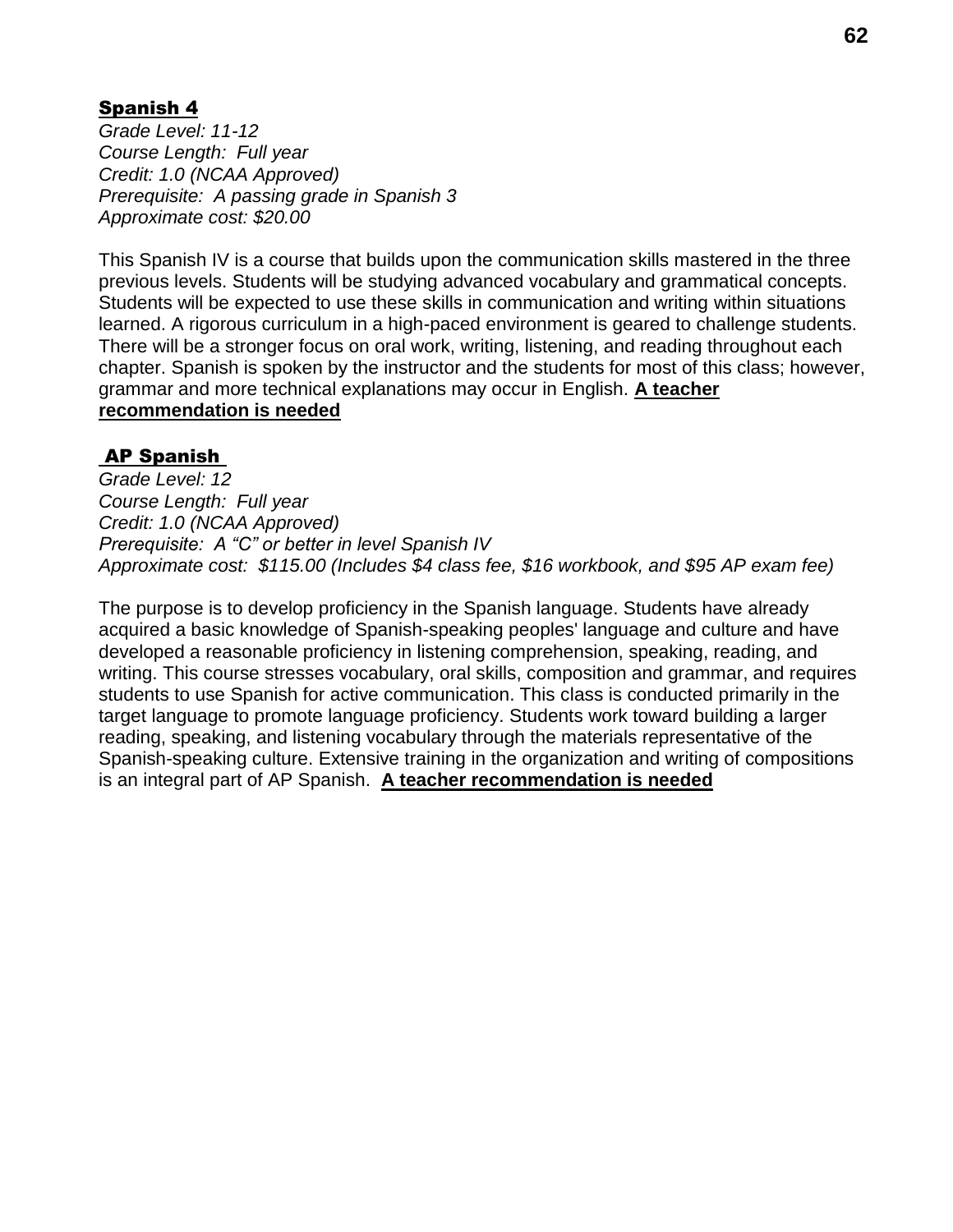# ONLINE COURSE OFFERINGS

**Online courses cis approximately \$280.00 per semester per course or \$560.00 for a full-year course. All classes are subject to availability from the online providers.**

*Career and Elective Courses:*

#### **ADVERTISING AND SALES PROMOTION**

*Course Length: Semester Credit: .5*

What comes to mind when you think of marketing? Does a favorite commercial jingle begin to play in your head? Or do you recall the irritating phone call from a company trying to sell you the software you already have? No matter what your feelings are about it, there is no denying the sheer magnitude of the marketing industry. Every year companies spend \$200 billion promoting their products and services—and that is in the United States alone! Experts estimate that by the time you turn 65, you will have seen nearly 2 million TV commercials, not to mention radio ads, billboards, and online advertisements. This course will teach how marketing campaigns, ads, and commercials are conceived and brought to life. You will meet some creative men and women who produce those memorable ads and commercials. In addition, you will discover career opportunities in the field to help you decide if a job in this exciting, fast-paced industry is in your future!

#### **AFRICAN-AMERICAN HISTORY**

*Course Length: Semester Credit: .5*

How have African Americans shaped the culture of the United States throughout history? Tracing the accomplishments and obstacles of African Americans from the slave trade through emancipation and to the modern African diaspora, you will learn about the political, economic, social, religious, and cultural factors that have influenced African American life. In African American History, you'll come face to face with individuals who changed the course of history and learn more about slavery, the Civil Rights Movement, and the many contributions of the African American community to American life. You will also explore how the history of African Americans influences current events today.

#### **AGRISCIENCE I: INTRODUCTION TO AGRISCIENCE**

*Course Length: Semester Credit: .5*

In this course, students will learn more about the development and maintenance of agriculture, animal systems, natural resources, and other food sources. Students will also examine the relationship between agriculture and natural resources and the environment, health, politics, and world trade.

#### **AGRISCIENCE II: SUSTAINING HUMAN LIFE**

*Course Length: Semester Credit: .5*

Science and technology are revolutionizing many areas of our lives, and agriculture is no exception! From aquaculture to genetic engineering, agriscience finds new ways to better produce and manage plants, from the field to the garden. In Agriscience II, you will build on your existing knowledge of plant science, delve deeper into important areas such as soil science and weed management. You will learn more about horticulture and plant science trends, from creating hybrid species to growing edible plants in unlikely places.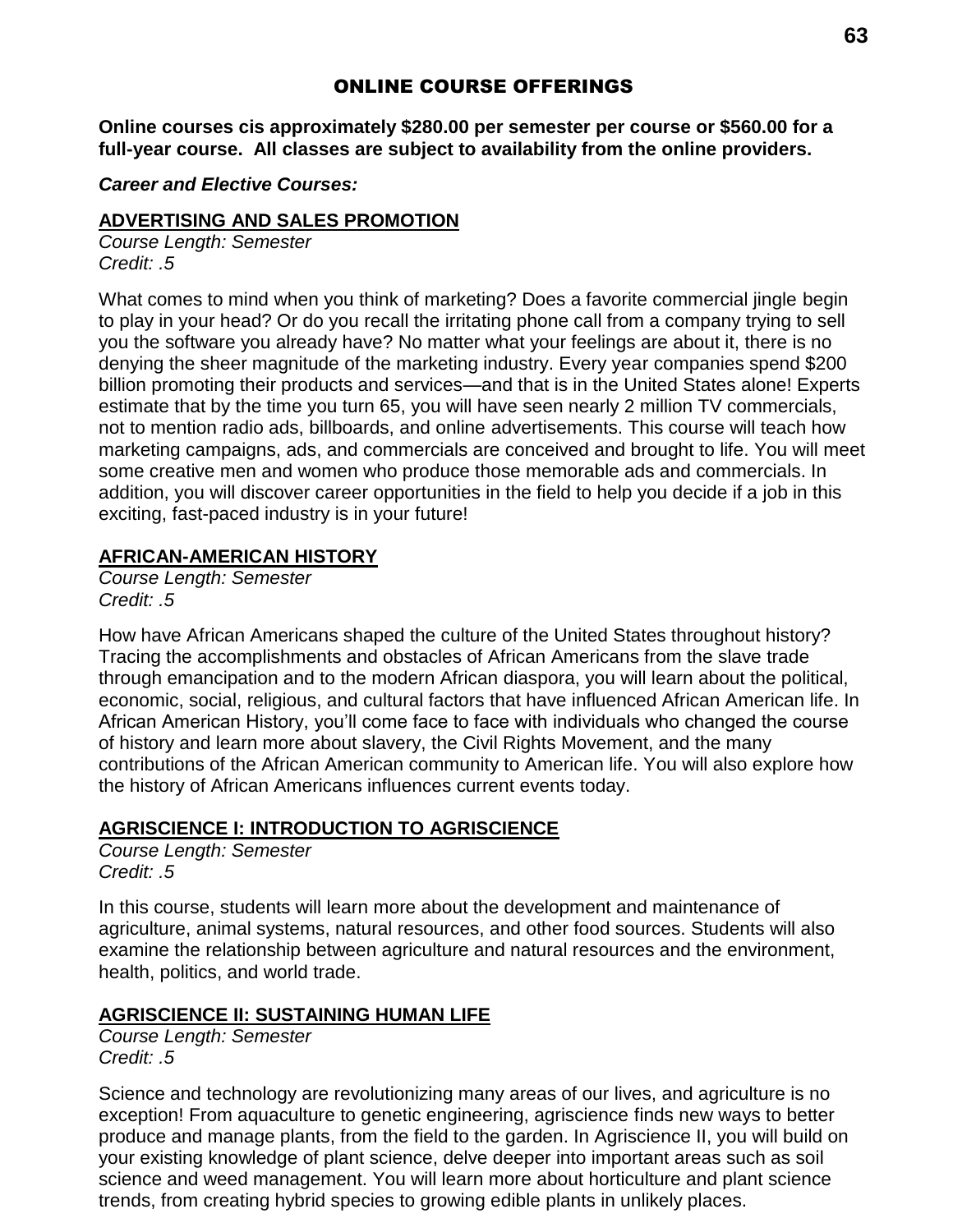# **ANTHROPOLOGY I: UNCOVERING HUMAN MYSTERIES**

*Course Length: Semester Credit: .5*

Anthropology aims to use a broad approach to understand our past, present, and future, and in addition, address the problems humans face in biological, social, and cultural life. This course will explore humankind's evolution, similarity, and diversity through time. It will look at how we have evolved from a biologically and culturally weak species to one that can cause catastrophic change. Exciting online video journeys to different areas of the anthropological world are just one of the powerful learning tools utilized in this course.

#### **ANTHROPOLOGY II: MORE HUMAN MYSTERIES UNCOVERED**

*Course Length: Semester Credit: .5*

Anthropology has helped us better understand cultures worldwide and through different periods. This course continues the study of global cultures and how humans have made sense of their world. We will examine how civilizations have understood and given meaning to different stages of life and death. The course will also investigate the creation of art within cultures and how cultures evolve and change over time. Finally, we will apply the concepts and insights learned from the study of anthropology to several cultures found in the world today.

# **ART HISTORY I**

*Course Length: Semester Credit: .5*

Introducing art within historical, social, geographical, political, and religious contexts for understanding art and architecture through the ages, this course offers high school students an in-depth overview of art throughout history, with lessons organized by chronological and historical order and world regions. Students enrolled in this one-semester course cover topics including early medieval and Romanesque art; art in the twelfth, thirteenth, and fourteenth centuries; fifteenth-century art in Europe; sixteenth-century art in Italy; the master artists; High Renaissance and baroque art; world art, which includes the art of Asia, Africa, the Americas, and the Pacific cultures; eighteenth-and nineteenth-century art in Europe and the Americas; and modern art in Europe and the Americas.

# **ARCHAEOLOGY: DETECTIVES OF THE PAST**

*Course Length: Semester Credit: .5*

The field of archaeology hello understands better the events and societies of the past that have helped shape our modern world. This course focuses on the techniques, methods, and theories that guide history study. Students will learn how archaeological research is conducted and interpreted and how artifacts are located and preserved. Finally, students will learn about the relationship of material items to culture and what we can learn about past societies from these items.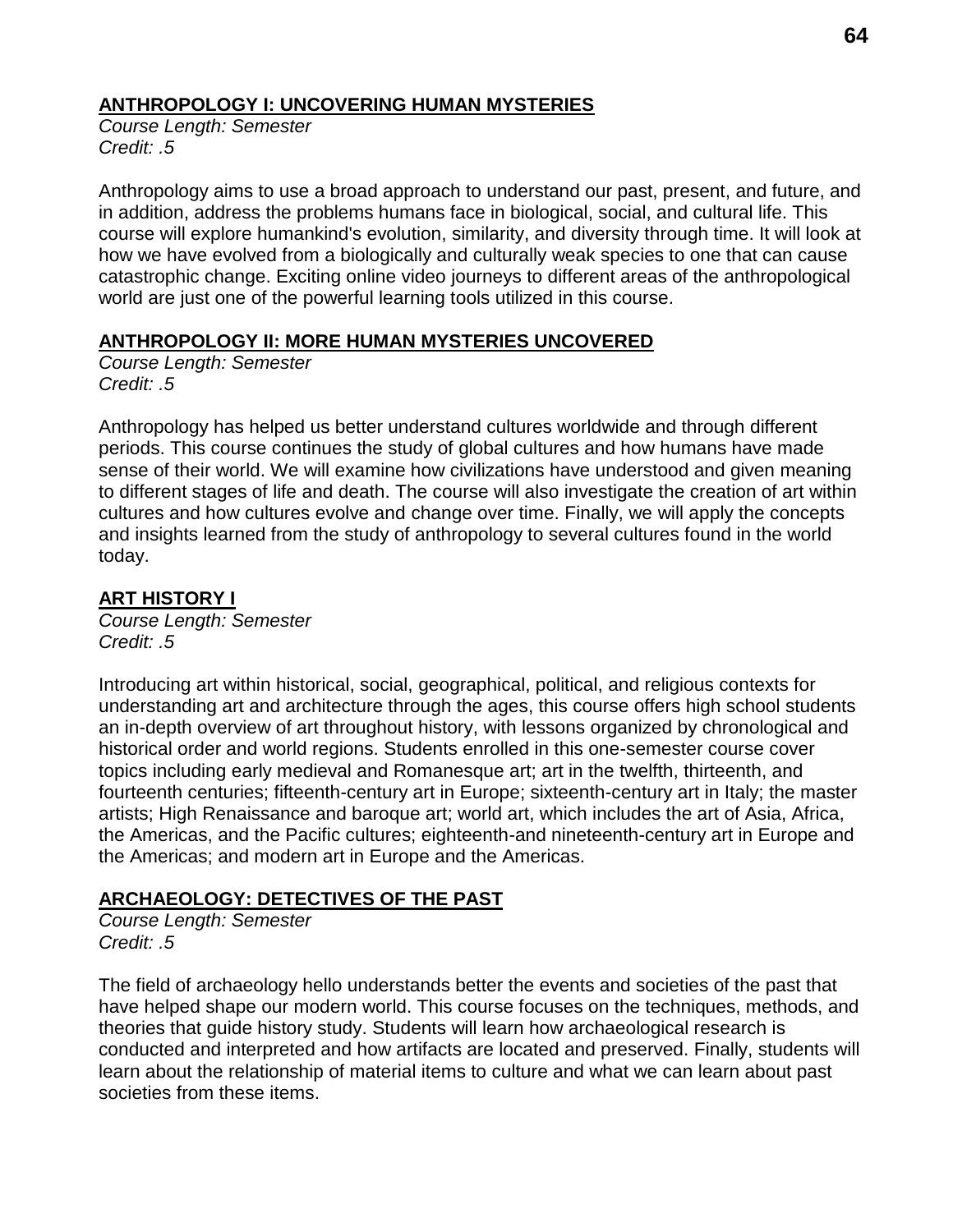### **ASTRONOMY: EXPLORING THE UNIVERSE**

*Course Length: Semester Credit: .5*

Why do stars twinkle? Is it possible to fall into a black hole? Will the sun ever stop shining? Since the first glimpse of the night sky, humans have been fascinated with the stars, planets, and universe that surrounds us. This course will introduce students to astronomy, including its history and development, basic scientific laws of motion and gravity, the concepts of modern astronomy, and the methods used by astronomers to learn more about the universe. Additional topics include the solar system, the Milky Way and other galaxies, and the sun and stars. Using online tools, students will examine the life cycle of stars, the properties of planets, and the exploration of space.

### **BIOTECHNOLOGY: UNLOCKING NATURE'S SECRETS**

*Course Length: Semester Credit: .5*

Can we bring back extinct species? Will the cures for cancer, malaria, and other diseases come from the combination of natural materials and new technologies? How is science changing the foods we eat? Welcome to the world of biotechnology! In this course, you will explore the history of biotechnology, including early attempts at food preservation, the development of antibiotics, and changes to food crops around the world. You'll also learn more about some of the challenges of biotechnology, such as the growth of antibioticresistant bacteria and questions about the safety of commercially produced genetically modified organisms (GMOs). Finally, you'll research new biotechnologies and how they are changing the world we live in.

# **CAREERS IN CRIMINAL JUSTICE**

*Course Length: Semester Credit: .5*

The criminal justice system offers a wide range of career opportunities. In this course, students will explore different areas of the criminal justice system, including the trial process, the juvenile justice system, and the correctional system.

# **CAREER PLANNING & DEVELOPMENT**

*Course Length: Semester Credit: .5*

Introducing high school students to the working world, this course provides the knowledge and insight necessary to compete in today's challenging job market. This relevant and timely course helps students investigate careers as they apply to personal interests and abilities, develop the skills and job search documents needed to enter the workforce, explore the rights of workers and traits of effective employees, and address the importance of professionalism and responsibility as careers change and evolve. This one-semester course includes lessons in which students create a self-assessment profile, a cover letter, and a résumé that can be used in their educational or career portfolio.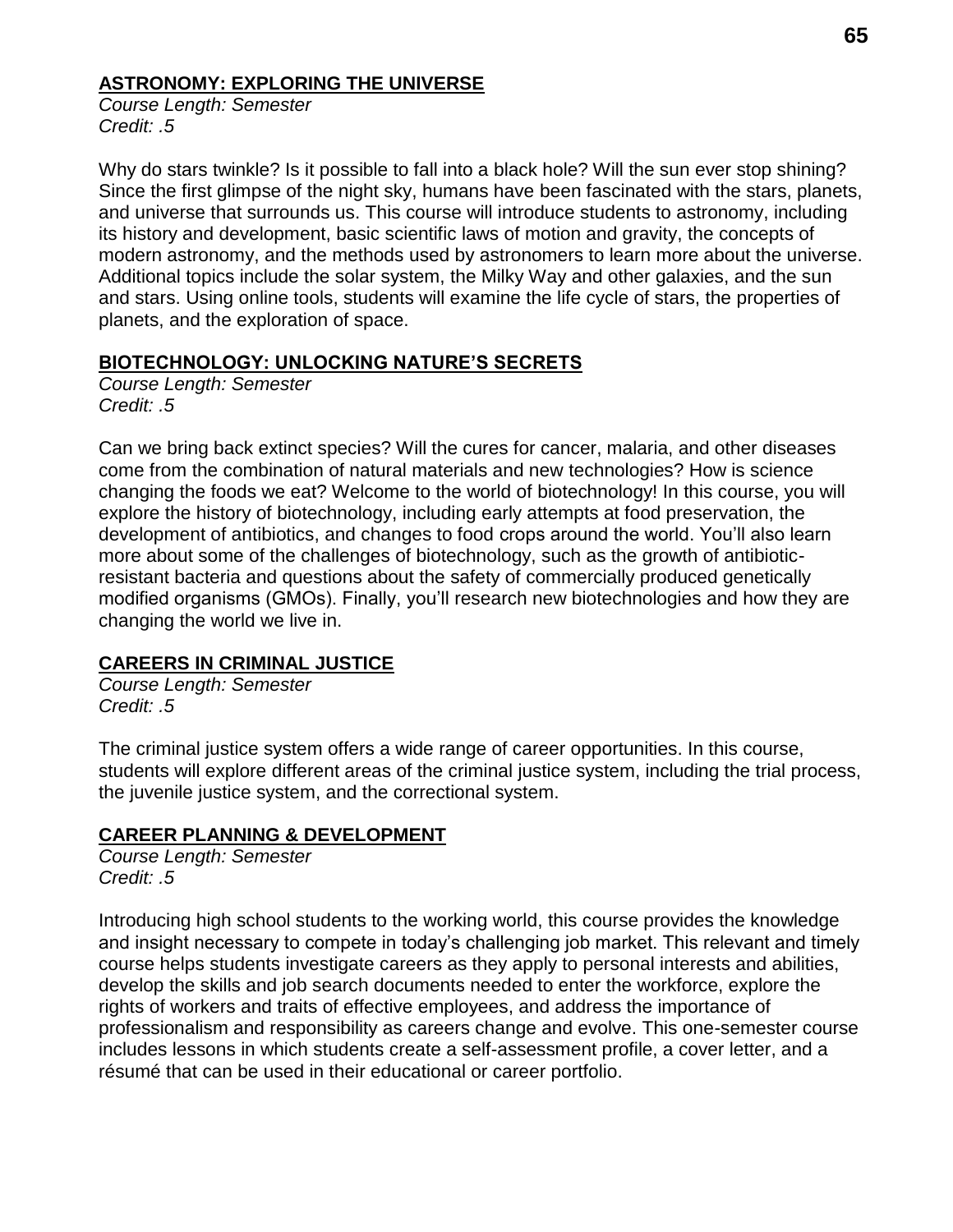### **CONCEPTS OF ENGINEERING AND TECHNOLOGY**

*Course Length: Semester Credit: .5*

Each day, we are surrounded by technology and engineering projects. From our phones to the bridges we drive over, engineering and technology influence many parts of our lives. In Concepts of Engineering and Technology, you will learn more about engineering and technology careers and what skills and knowledge you will need to succeed in these fields. You will explore innovative and cutting-edge projects that are changing the world we live in and examine the design and prototype development process. Concepts of Engineering and Technology will also help you understand the emerging issues in this exciting career field.

#### **COSMETOLOGY: CUTTING EDGE STYLES**

*Course Length: Semester Credit: .5*

This course introduces the basics of cosmetology. Students will explore career options in cosmetology, learn about the common equipment and technologies used by cosmetologists, and examine the skills and characteristics that make someone a good cosmetologist. Students will also learn more about some of the common techniques used in caring for hair, nails, and skin in salons, spas, and other cosmetology-related businesses.

#### **COSMETOLOGY 2: THE BUSINESS OF SKIN AND NAIL CARE**

*Course Length: Semester Credit: .5*

Helping people put their best face forward is a growing, vibrant industry, which needs skilled and personable professionals well-versed in the latest trends and technological advances. In this course, students will experience what the day-to-day life of a cosmetologist is like. They will discover that cosmetology is much more than knowing and applying techniques. Additionally, students will explore skincare and facials, learn how to give manicures and pedicures, apply artificial nails, and understand different hair removal techniques.

# **CRIMINOLOGY: INSIDE THE CRIMINAL MIND**

*Course Length: Semester Credit: .5*

In today's world, crime and deviant behavior rank at or near the top of many people's concerns. In this course, we will study the field of Criminology – the study of crime. We will look at possible explanations for crime from psychological, biological, and sociological perspectives, explore the categories and social consequences of crime, and investigate how the criminal justice system handles criminals and their misdeeds. Why do some individuals commit crimes? Why do others not? What aspects of our culture and society promote crime and deviance? Why are different punishments given for the same crime? What factors… from arrest to sentence…help shape the criminal case process?

# **CULINARY ARTS**

*Course Length: Semester Credit: .5*

Food is all around us—we are dependent on it and enjoy it. This course will give you the fundamentals to start working in the kitchen and gaining experience exploring and establishing your talents for cooking and preparing food creatively and safely. You will learn safety measures and enhance your knowledge of various foods and spices. If you enjoy hands-on learning and want to deepen your understanding of culinary arts, this is a great course to start.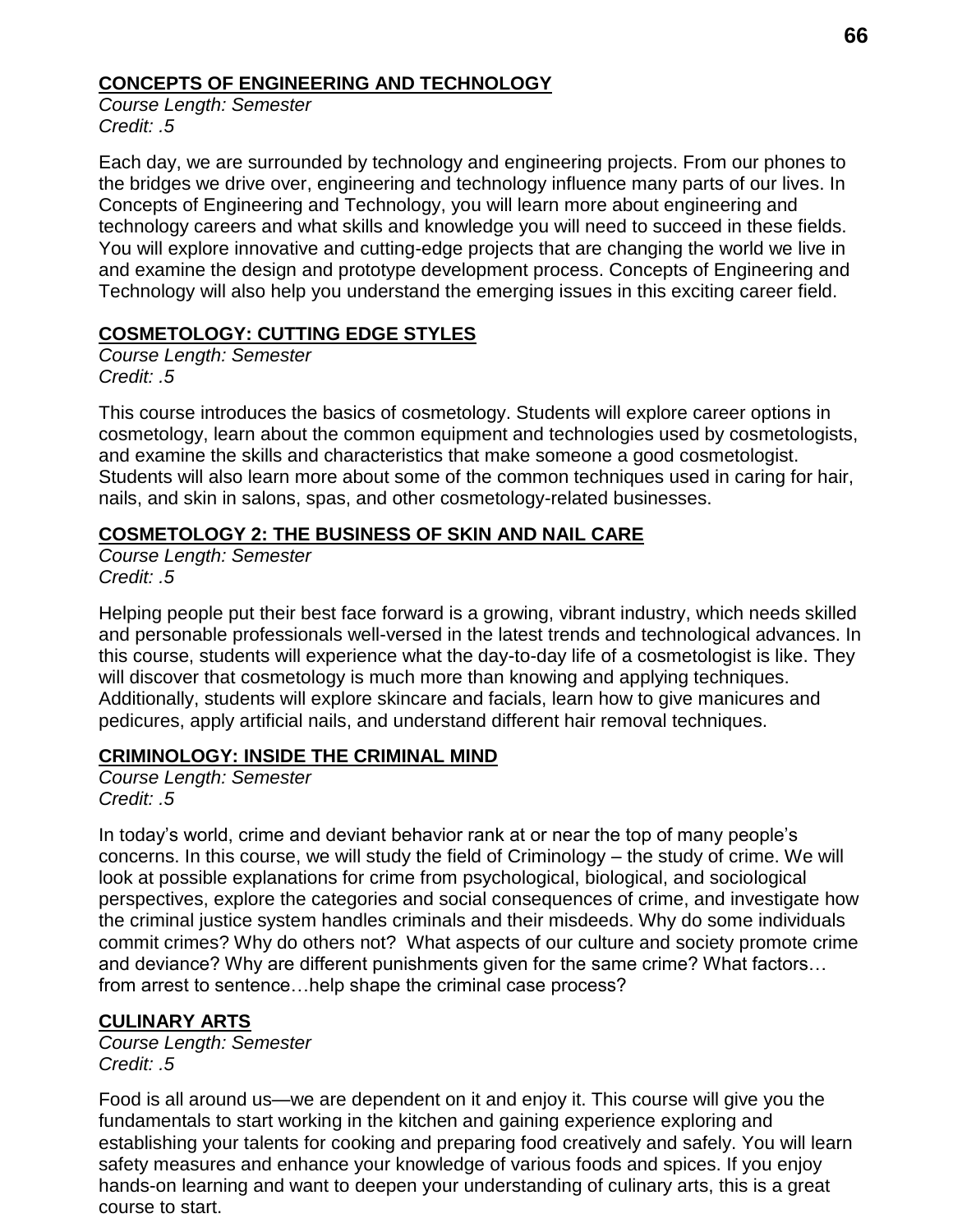# **CYBERSECURITY I**

*Course Length: Semester Credit: .5*

We depend more and more on the technologies we interact with every day, and we put more and more of our data out there online. Can all of that data be kept "secret"? We all need to know more about protecting our personal information, especially given how much we rely on and use our network devices and media. You will learn about the various parts of your computer, how they work together, and how you can manipulate them to keep your data safe. You will also dive into the tools, technologies, and methods that will help protect you from an attack and discover the many opportunities in the rapidly growing field of cybersecurity.

# **DRUGS & ALCOHOL**

*Course Length: Full Year Credit: 1.0*

This course delves into the types and effects of drugs, including alcohol, tobacco, steroids, over-the-counter medications, marijuana, barbiturates, stimulants, narcotics, and hallucinogens. Students learn about the physiological and psychological effects of drugs, as well as the rules, laws, and regulations surrounding them. The difference between appropriate and inappropriate drug use will also be discussed. In addition, students will learn about coping strategies, healthy behaviors, and refusal skills to help them avoid and prevent substance abuse, as well as available resources where they can seek help.

#### **EARLY CHILDHOOD EDUCATION**

*Course Length: Semester Credit: .5*

Would you like to impact the most important years of human development? Students will learn how to create fun and educational environments for children, keep the environment safe for children and encourage the health and well-being of infants, toddlers, and schoolaged children.

# **EXERCISE SCIENCE**

*Course Length: Full Year Credit: 1.0*

This course guides students through an in-depth examination of the effects of exercise on the body. Students learn how to exercise efficiently and properly and motivate themselves and others. Basic anatomy, biomechanics, and physiology will serve as a foundation for students to build effective exercise programs. The study of nutrition and human behavior is also an integral part of the course to enhance the student comprehension of this multifaceted subject. \*This course is recommended for grades 10–12.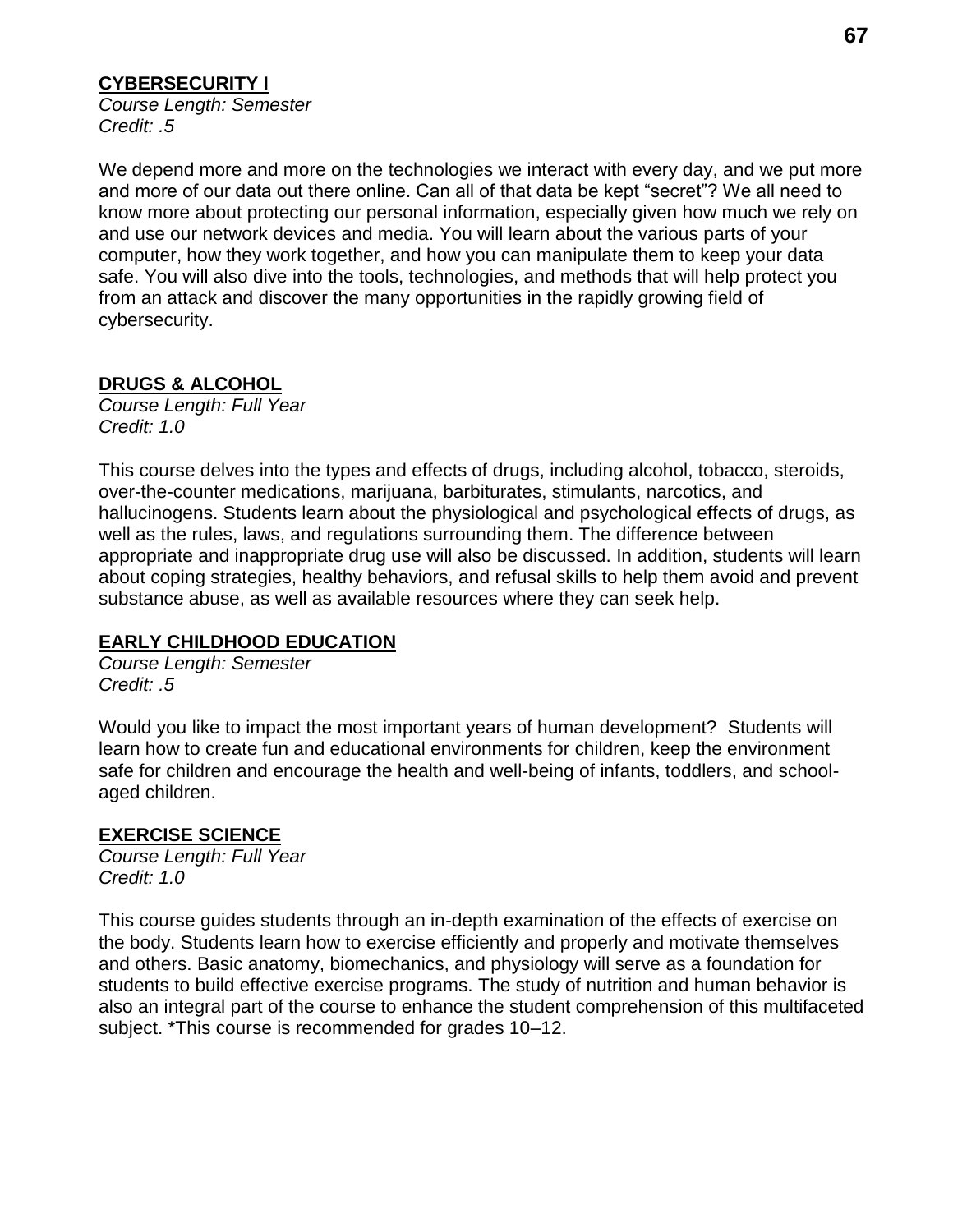# **FASHION AND INTERIOR DESIGN**

*Course Length: Semester Credit: .5*

Do you have a flair for fashion? Are you constantly redecorating your room? If so, the design industry might be for you! In this course, you will explore what it is like to work in the industry by exploring career possibilities and the background that you need to pursue them. Get ready to try your hand at designing as you learn the basics of color and design, then test your skills through hands-on projects. In addition, you will develop the essential communication skills that build success in any business. By the end of the course, you will be well on your way to creating the portfolio you need to get your stylishly clad foot in the door of this exciting field. Required Materials: Clothing items Sewing machine, Thread Fabric, Clothing Patterns, Measuring tape, Sketchpad, Paper, Scissors.

# **FAMILY & CONSUMER SCIENCES**

*Course Length: Full Year Credit: 1.0*

This course prepares students with various skills for independent or family living. Topics covered include childcare, home maintenance, food preparation, money management, medical management, clothing care, and more. The course focuses on household, personal, and consumer health and safety. In addition, students learn goal-setting and decision-making skills and explore possible career options.

# **FAMILY LIVING & HEALTHY RELATIONSHIPS**

*Course Length: Full Year Credit: 1.0*

Students will examine the family unit and characteristics of healthy and unhealthy relationships at different phases of life—including information on self-discovery, family, friendships, dating and abstinence, marriage, pregnancy, and parenthood. Students learn about the life cycle and the different stages of development, from infancy to adulthood. The course also focuses on various skills to improve relationships and family living, including coping skills, communication skills, refusal skills, babysitting, parenting, and healthy living and disease prevention habits.

# **FIRST AID & SAFETY**

*Course Length: Full Year Credit: 1.0*

Students learn and practice first aid procedures for various common conditions, including muscular, skeletal, and soft tissue injuries. In addition, students learn how to respond to a variety of emergencies. They also know the procedures for choking and CPR for infants, children, and adults. In addition to emergency response, students will explore personal, household, and outdoor safety and disaster preparedness.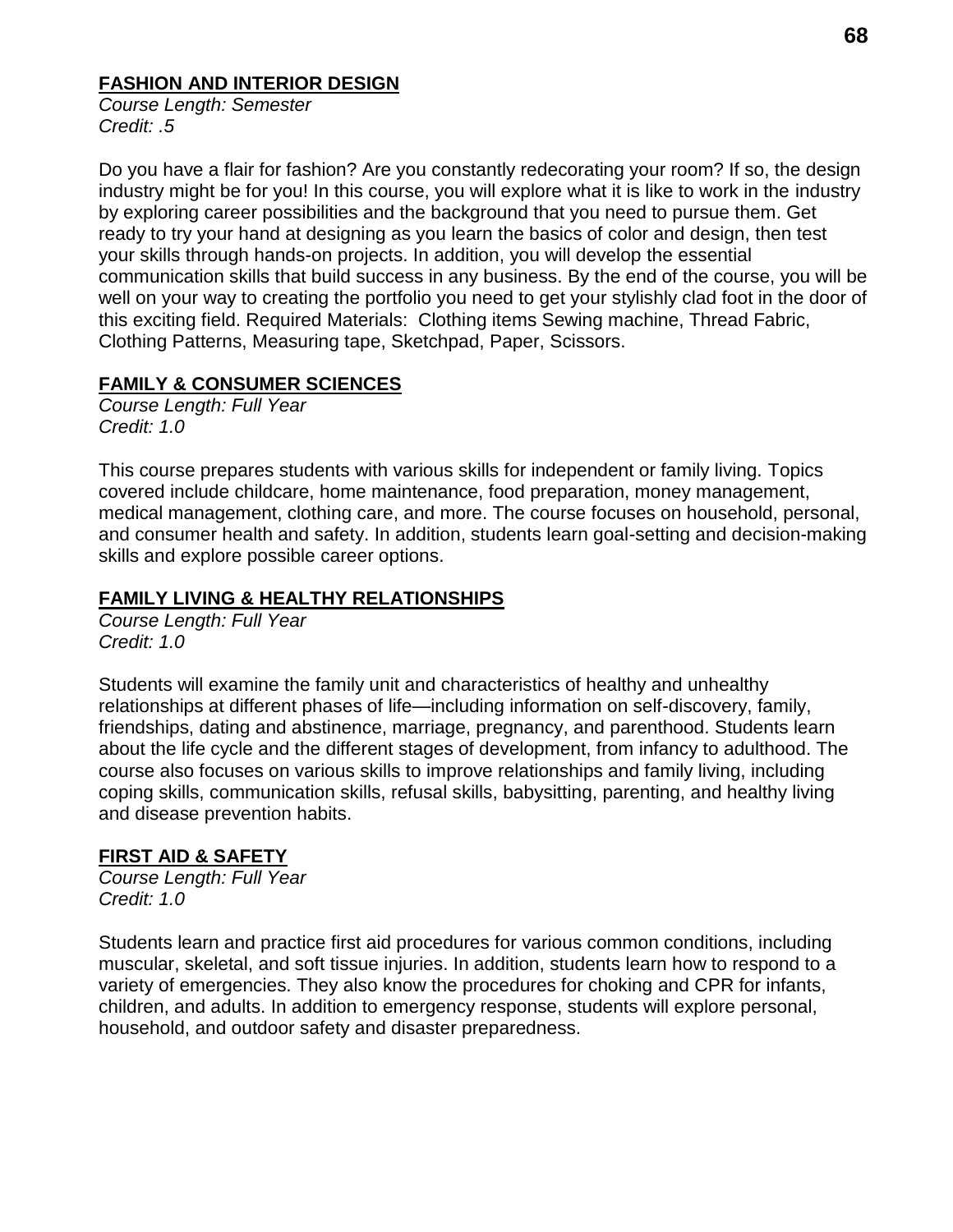# **GAME DESIGN I**

*Course Length: Semester Credit: .5*

The possibilities are endless when it comes to video game design! Learn about the history of gaming, software and hardware, troubleshooting, and Internet safety. Tap into your creative abilities and learn the necessary technical skills to design your gaming platforms and create a plan for a 2D game. Turn your hobby into a future career. Required Materials: Computer with: internet access, slide show program, a word processing program, Unity LTS Release 2017.4.0f1 OS: Windows 7 SP1+, 8, 10, 64-bit versions only; Mac OS X 10.9+. Server versions of Windows & OS X are not tested. GPU: Graphics card with DX10 (shader model 4.0) capabilities. Timing device (smartphone, stopwatch, or kitchen timer) Photo and video equipment Maybe a digital camera, a phone with a camera or a computer camera Several (10-20) pieces of blank paper Pencil and Optional pen Materials: For students who prefer to complete activities/lab by hand: Poster board or butcher paper Markers, crayons, colored pencils.

#### **GAME DESIGN II**

*Course Length: Semester Credit: .5*

Explore all things related to video game design. Gain skills to conceptualize, design, and fully create a video game. Explore software and hardware, sharpen your coding skills, learn about storylines, player progression, and algorithmic decision-making. Analyze a variety of gameplay components. Required Materials • Computer with OS: Windows 7 SP1+, 8, 10; Mac OS X 10.8+. Windows XP & Vista are not supported, and server versions of Windows & OS X are not tested. Firefox or Chrome browser for Audio App used in Unit 1 GPU: Graphics card with DX9 (shader model 3.0) or DX11 with feature level 9.3 capabilities. More advanced gaming prototypes may require more advanced hardware! You must have the ability to download software onto your computing device. Audio Recording device (microphone, etc.) Mouse/trackball with scroll wheel.

#### **GOTHIC LITERATURE: MONSTER STORIES**

*Course Length: Semester Credit: .5*

These frightening stories have influenced fiction writers since the 18th century, from vampires to ghosts. This course will focus on the major themes found in Gothic literature and demonstrate how the core writing drivers produce, for the reader, a thrilling psychological environment. A few of the articles presented are terror versus horror, the influence of the supernatural, and descriptions of the difference between good and evil. By the time students have completed this course, they will understand and appreciate the complex nature of dark fiction.

#### **GREAT MINDS IN SCIENCE: IDEAS FOR A NEW GENERATION**

*Course Length: Semester Credit: .5*

Is there life on other planets? What extremes can the human body endure? Can we solve the problem of global warming? Today, scientists, explorers, and writers answer all of these questions. Like Edison, Einstein, Curie, and Newton, today's scientists ask questions and work on problems that may revolutionize our lives and world. This course focuses on 10 of today's greatest scientific minds. Each unit takes an in-depth look at one of these individuals and shows how their ideas may help to shape tomorrow's world.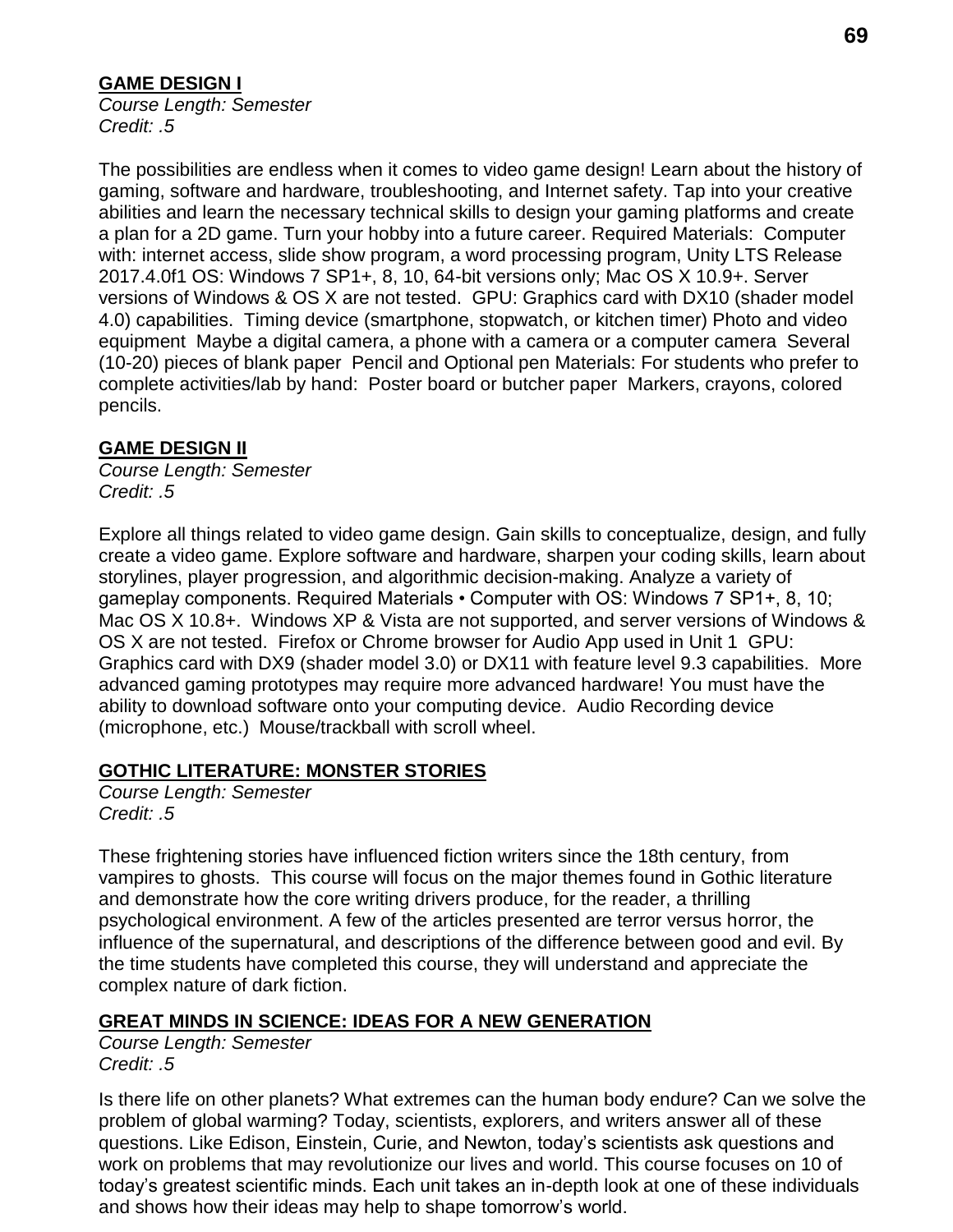### **HISTORY OF THE HOLOCAUST**

*Course Length: Semester Credit: .5*

Holocaust education requires a comprehensive study of times, dates, and places and the motivation and ideology that allowed these events. In this course, students will study the history of anti-Semitism, the rise of the Nazi party, and the Holocaust, from its beginnings through liberation and the aftermath of the tragedy. The study of the Holocaust is a multidisciplinary one, integrating world history, geography, American history, and civics. Through this in-depth, semester-long study of the Holocaust, high school students will understand the ramifications of prejudice and indifference, the potential for government-supported terror, and they will get glimpses of kindness and humanity in the worst of times.

### **HOSPITALITY & TOURISM: TRAVELING THE GLOBE**

*Course Length: Semester Credit: .5*

With higher disposable income and more opportunities for business travel, people are traversing the globe in growing numbers. As a result, hospitality and tourism are among the fastest-growing industries globally. This course will introduce students to the hospitality and tourism industry, including hotel and restaurant management, cruise ships, spas, resorts, theme parks, and other areas. Students will learn about key hospitality issues, the development, and management of tourist locations, event planning, marketing, and environmental issues related to leisure and travel. The course also examines some current and future trends in the field.

# **HOSPITALITY AND TOURISM 2: HOTEL AND RESTAURANT MANAGEMENT**

*Course Length: Semester Credit: .5*

Students will learn what makes the hotel and restaurant industries unique in this course. They will learn about large and small restaurants, boutique and resort hotels, and their dayto-day operations. Students will evaluate the environment for these businesses by examining their customers and their competition. They will also discover trends and technological advances that make each industry exciting and innovative. Students will explore various interesting job options, from Front Desk and Concierge services to Front-of-House and Food Service.

# **INTRODUCTION TO CODING**

*Course Length: Semester Credit: .5*

Intro to Coding covers a basic introduction to programming principles, including algorithms and logic. Students engage in hands-on programming tasks in the Python programming language as they write and test their code using real programmers' approaches in the field. Students will program with variables, functions and arguments, and lists and loops, providing a solid foundation for more advanced study as well as practical skills they can use immediately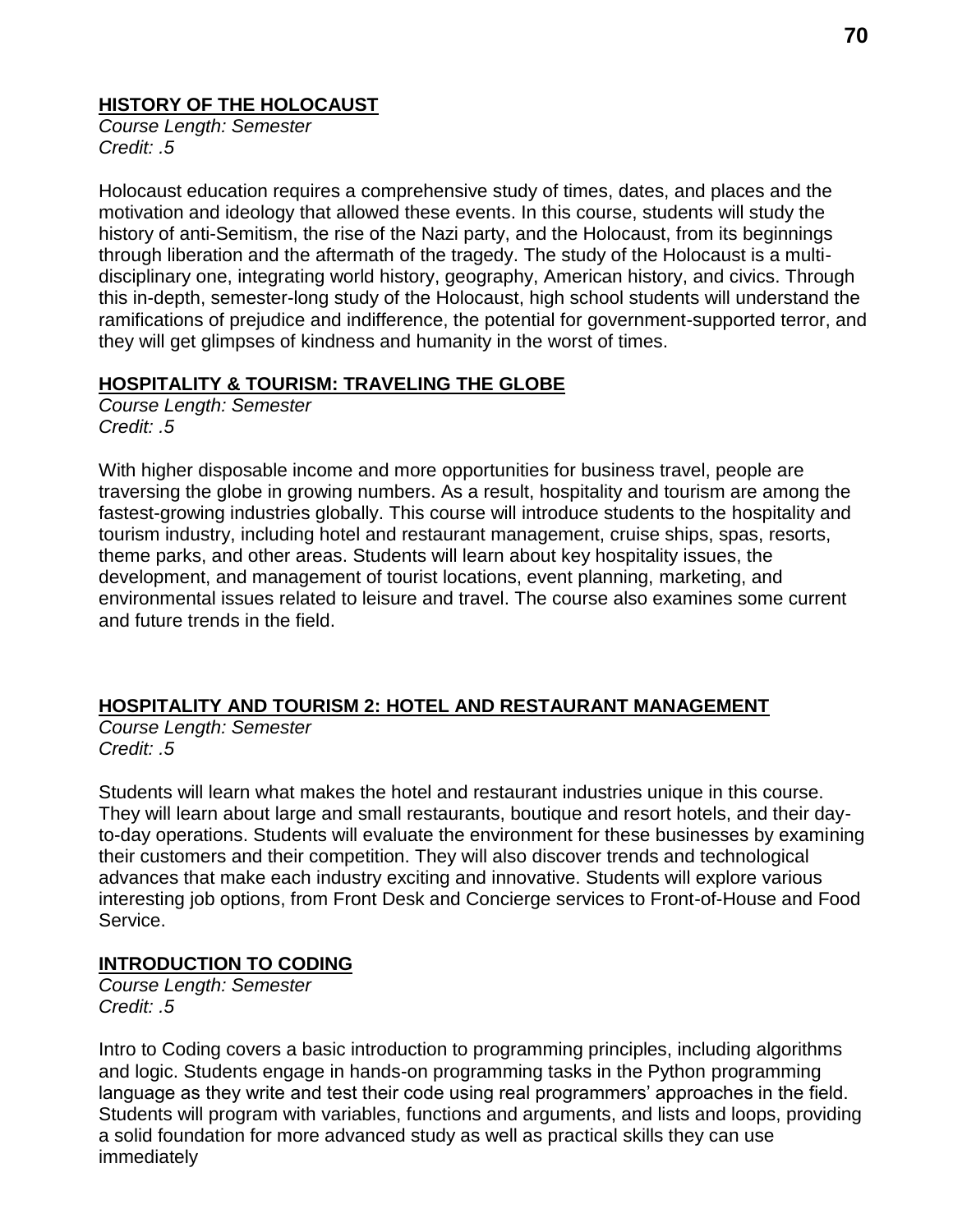# **INTRO TO COACHING**

*Course Length: Full Year Credit: 1.0*

This course focuses on the various responsibilities and the skills needed to fill this important position successfully. Students will explore different coaching models and leadership styles, sports nutrition, sports psychology, and safety in conditioning and cross-training throughout the course. Students will learn effective communication, problem-solving, and decisionmaking skills. The course will also introduce students to game strategy, tactical strategy, skills-based training, and coaching ethics.

# **INTRODUCTION TO HEALTH SCIENCE**

*Course Length: Semester Credit: .5*

This course introduces students to various healthcare careers and develops the basic skills required in all health and medical sciences. In addition to learning the key elements of the U.S. healthcare system, students learn terminology, anatomy and physiology, pathologies, diagnostic and clinical procedures, therapeutic interventions, and the fundamentals of medical emergency care. Throughout the course, instructional activities emphasize safety, professionalism, accountability, and efficiency for workers within the health care field.

# **INTRODUCTION TO MILITARY CAREERS**

*Course Length: Semester Credit: .5*

You've probably seen an old movie about a hotshot naval aviator, or perhaps a more recent film about the brave actions of Special Forces operatives. However, do you know what careers the military can offer you? Introduction to Military Careers will provide the answers. The military is far more diverse and offers many more career opportunities and tracks than most people imagine. In an Introduction to Military Careers, you will learn about not only the four branches of the military (and the Coast Guard) but also about the types of jobs you might pursue in each branch. From aviation to medicine, law enforcement to dentistry, the military can be a fantastic place to pursue your dreams.

# **INTRO TO NURSING 1 & 2**

*Course Length: Full Year Credit: 1.0*

This course introduces students to the field of nursing. In the first semester, students will learn about the history and evolution of nursing, education and licensure requirements, career path options, and nursing responsibilities. The course will also focus on foundational information such as basic anatomy, physiology, medical terminology, pharmacology, first aid, and disease prevention. Students will examine various nursing theories in semester two and focus on the nursing process, including assessment, diagnosis, and treatment options. Students will also learn about professional and legal standards and ethics. Additional communication skills, teaching, time and stress management, patient safety, and crisis management will be included.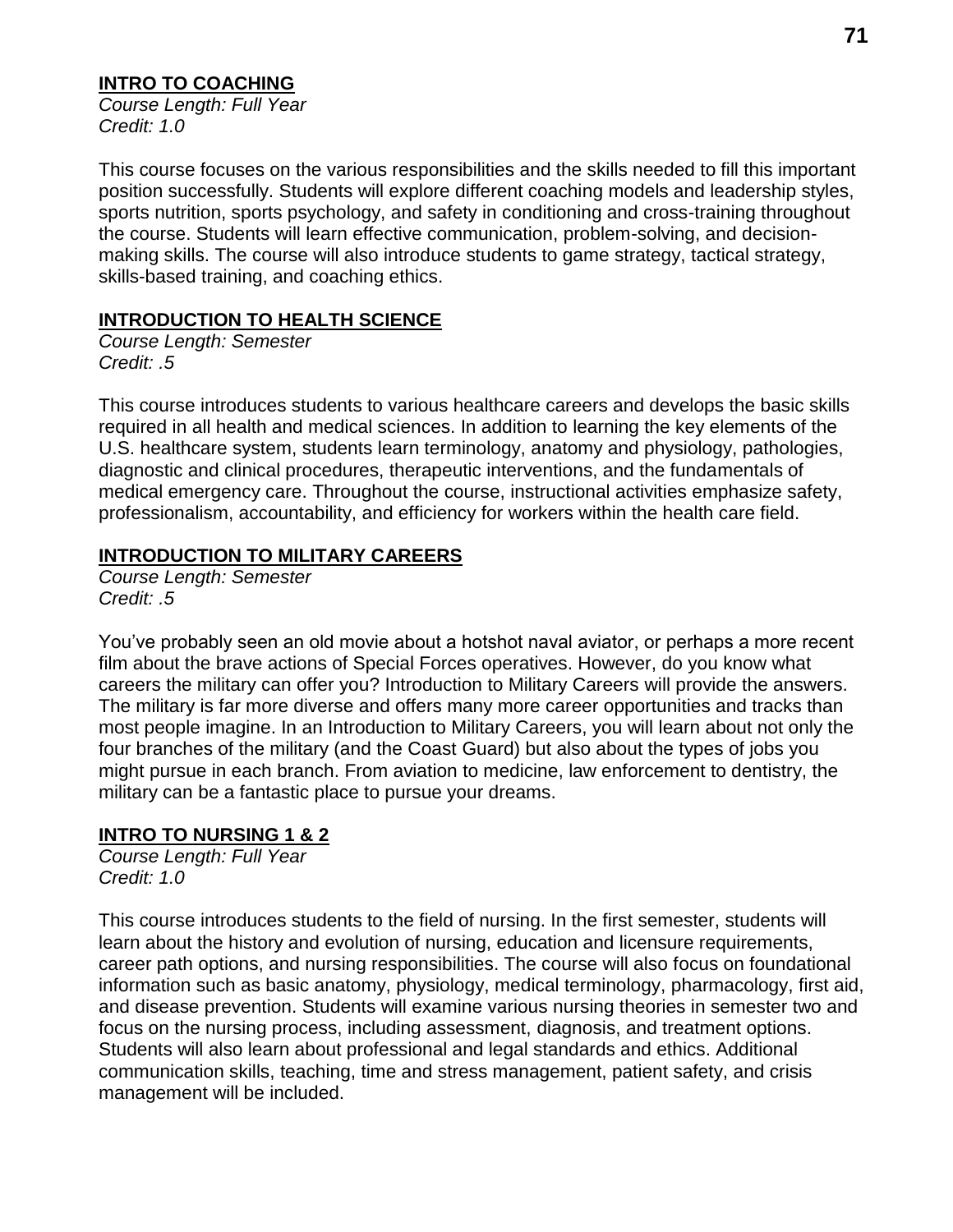#### **INTRODUCTION TO RENEWABLE TECHNOLOGIES**

*Course Length: Semester Credit: .5*

Interested in transforming energy? With concerns about climate change and growing populations' effects on traditional energy supplies, scientists, governments, and societies increasingly turn to renewable and innovative energy sources. In the Introduction to Renewable Technologies course, you will learn all about the cutting-edge field of renewable energy and the exciting new technologies that are making it possible. You'll explore new ways of generating energy and storing that energy, from biofuels to high-capacity batteries and smart electrical grids. You will also learn more about renewable technologies' environmental and social effects and examine how people's energy decisions impact policies.

# **INTRODUCTION TO SOCIAL MEDIA**

*Course Length: Semester Credit: .5*

Have a Facebook account? What about Twitter? Whether you have already dipped your toes in the waters of social media or are still standing on the shore wondering what to make of it all, learning how to interact on various social media platforms is crucial to survive and thrive in this age of digital communication. This course will learn the ins and outs of social media platforms such as Facebook, Twitter, Pinterest, Google+, and more. You will also discover other types of social media you may not have been aware of and how to use them for your benefit—personally, academically, and eventually professionally as well. If you thought social media platforms were just a place to keep track of friends and share personal photos, this course would show you how to use these resources in much more powerful ways.

# **JOURNALISM: INVESTIGATING THE TRUTH**

*Course Length: Semester Credit: .5*

If you're the first to know what's going on in your school or town or the first to post on Facebook or Instagram about your favorite TV shows or favorite celebrities, then you're just the person that every online, in print, and broadcast news outlet is looking for. In addition, Journalism: Investigating the Truth is the perfect course for you! In this course, you will learn how to write a lead that grabs your readers, how to write engaging news stories and features, and how to interview sources. You will also learn about the history of journalism, how to succeed in the world of social media news, and how to turn your writing, photography, and people skills into an exciting and rewarding career.

# **LAW & ORDER: INTRODUCTION TO LEGAL STUDIES**

*Course Length: Semester Credit: .5*

Every society has laws that its citizens must follow. From traffic laws to government regulations, rules help the organization with order and structure. Our lives are guided and regulated by our society's legal expectations. Consumer laws help protect us from faulty goods; criminal laws help protect the community from individuals who harm others; and family law handles the arrangements and issues that arise in areas like divorce and child custody. This course focuses on creating and applying rules in various areas of society. By understanding the workings of our court system and how laws are carried out, we become more informed and responsible citizens in our communities and of our nation.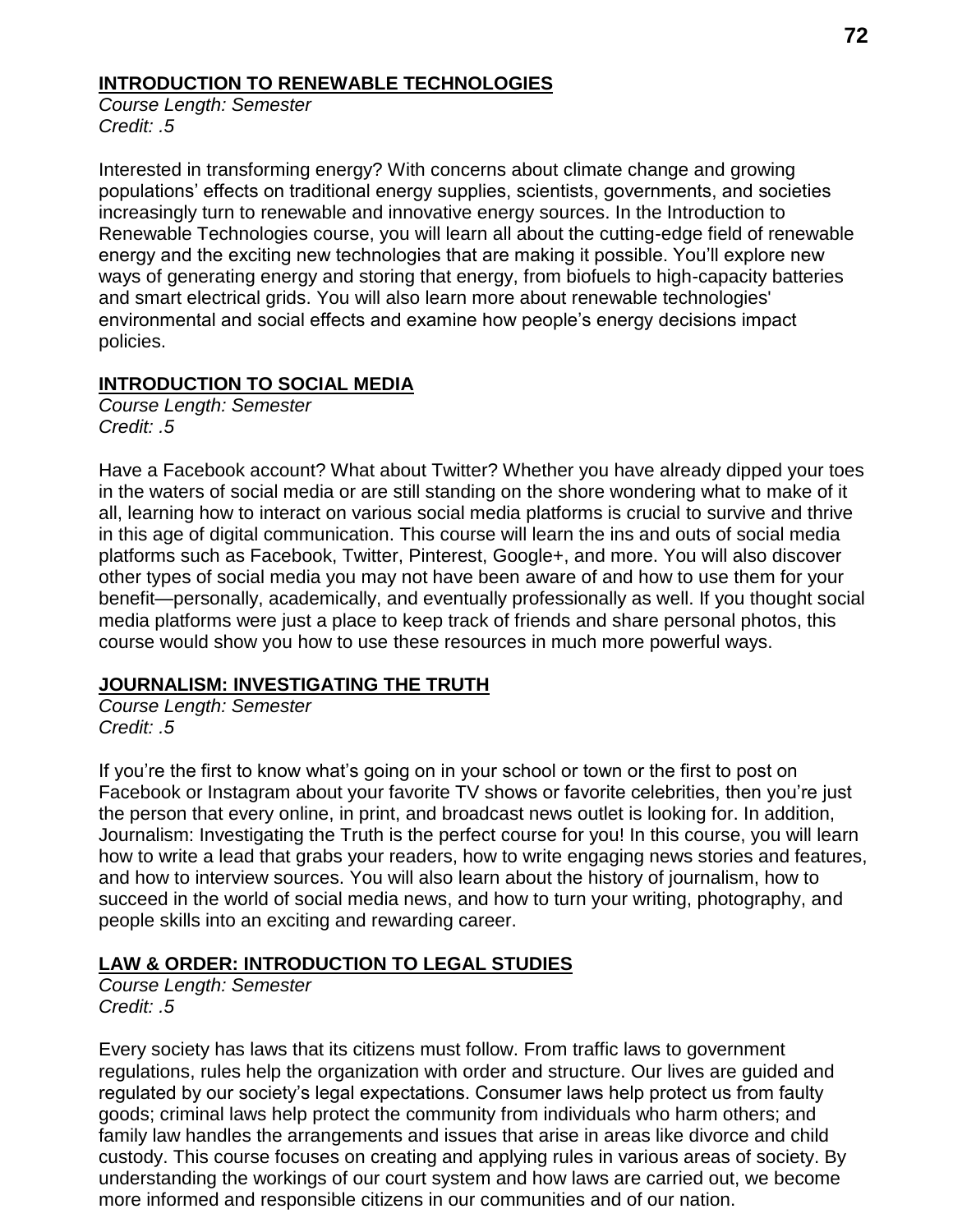#### **MEDICAL TERMINOLOGY**

*Course Length: Semester Credit: .5*

This semester-long course introduces students to the structure of medical terms, plus medical abbreviations and acronyms. The system allows students to achieve comprehension of medical vocabulary appropriate to health care settings, medical procedures, pharmacology, human anatomy and physiology, and pathology. The knowledge and skills gained in this course provide students entering the health care field with a deeper understanding of applying the language of health and medicine. Students are introduced to these skills through direct instruction, interactive tasks, practice assignments, and unit-level assessments.

### **MUSIC APPRECIATION: THE ENJOYMENT OF LISTENING**

*Course Length: Semester Credit: .5*

Music is part of everyday life and reflects the spirit of our human condition. We distinguish and identify cultures on local and global levels to know and understand music. This course will provide students with an aesthetic and historical perspective of music, covering a variety of styles and developments from the Middle Ages through the Twentieth First Century. Students will acquire basic knowledge and listening skills, making future music experiences more informed and satisfying.

# **MYTHOLOGY & FOLKLORE: LEGENDARY TALES**

*Course Length: Semester Credit: .5*

Mighty heroes. Angry gods and goddesses. Cunning animals. Since the first people gathered around fires, mythology and folklore have been used to make sense of humankind and our world. Beginning with an overview of mythology and different kinds of legend, students will journey with ancient heroes as they slay dragons and outwit gods, follow fearless warrior women into battle, and watch as clever monsters outwit those stronger than themselves. They will explore the universality and social significance of myths and folklore and see how they still shape society today.

# **NATIONAL SECURITY**

*Course Length: Semester Credit: .5*

In this course, you will learn the critical elements of this very important career, such as evaluating satellite information, analyzing training procedures, assessing military engagement, and preparing intelligence reports. In addition, you will gain a better understanding of appropriate responses to security threats and how best to coordinate information with other agencies.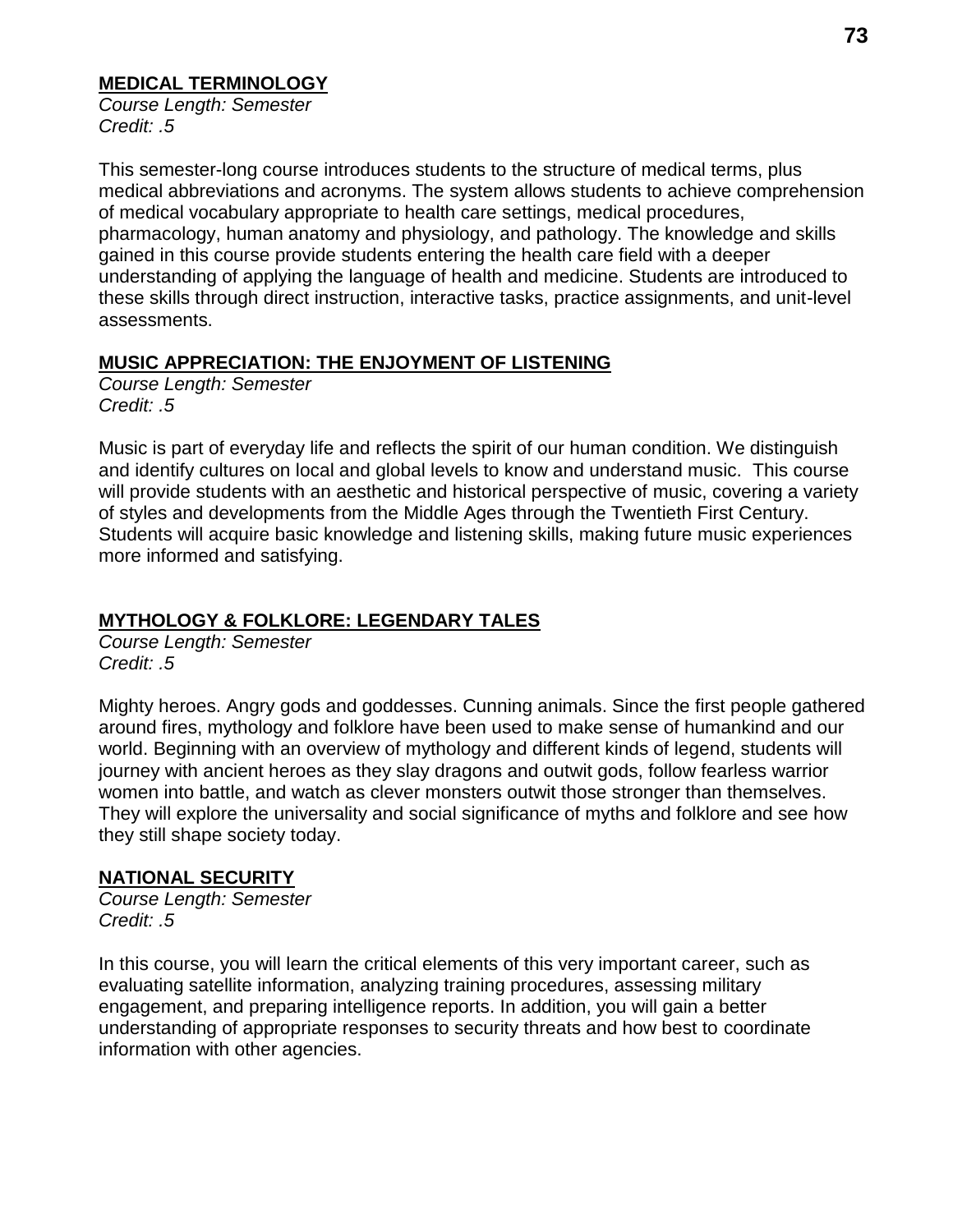# **NURSING ASSISTANT**

*Course Length: Full Year Credit: 1.0*

This two-semester course prepares students to provide and assist with all aspects of activities of daily living and medical care for the adult patient in the hospital, long-term care, and home settings. Through direct instruction, interactive skills demonstrations, and practice assignments, students are taught the basics of nurse assisting, including interpersonal skills, medical terminology and procedures, legal and ethical responsibilities, safe and efficient work, gerontology, nutrition, emergency skills, and employability skills. Successful completion of this course from an approved program prepares the student for state certification for employment as a Certified Nursing Assistant (CNA).

### **NUTRITION AND WELLNESS**

*Course Length: Semester Credit: .5*

This course takes students through a comprehensive study of nutritional principles and guidelines. Students learn about worldwide views of nutrition, essential nutrient requirements, physiological processes, food labeling, weight management, healthy food choices, fitness, diet-related diseases and disorders, food handling, healthy cooking, nutrition for different populations, and more. Students gain important knowledge and skills to aid them in attaining and maintaining a healthy and nutritious lifestyle.

# **OUTDOOR SPORTS**

*Course Length: Full Year Credit: 1.0*

This course provides students with an overview of dual and individual sports. Students learn about various sports and study hiking, orienteering, golf, and dual volleyball. Students learn each mark's history, rules, and guidelines and practice specific skills related to many sports. Students also learn the FITT principles, benefits of fitness, and safety and technique. Students conduct fitness assessments, set goals, and participate in weekly physical activity.

# **PEER COUNSELING**

*Course Length: Semester Credit: .5*

Helping people achieve their goals is one of the most rewarding of human experiences. Peer counselors help individuals reach their goals by offering support, encouragement, and resource information. This course explains the role of a peer counselor, teaches the observation, listening, and emphatic communication skills that counselors need, and provides basic training in conflict resolution and group leadership. Not only will this course prepare you for working as a peer counselor, but the skills taught will enhance your ability to communicate effectively in your personal and work relationships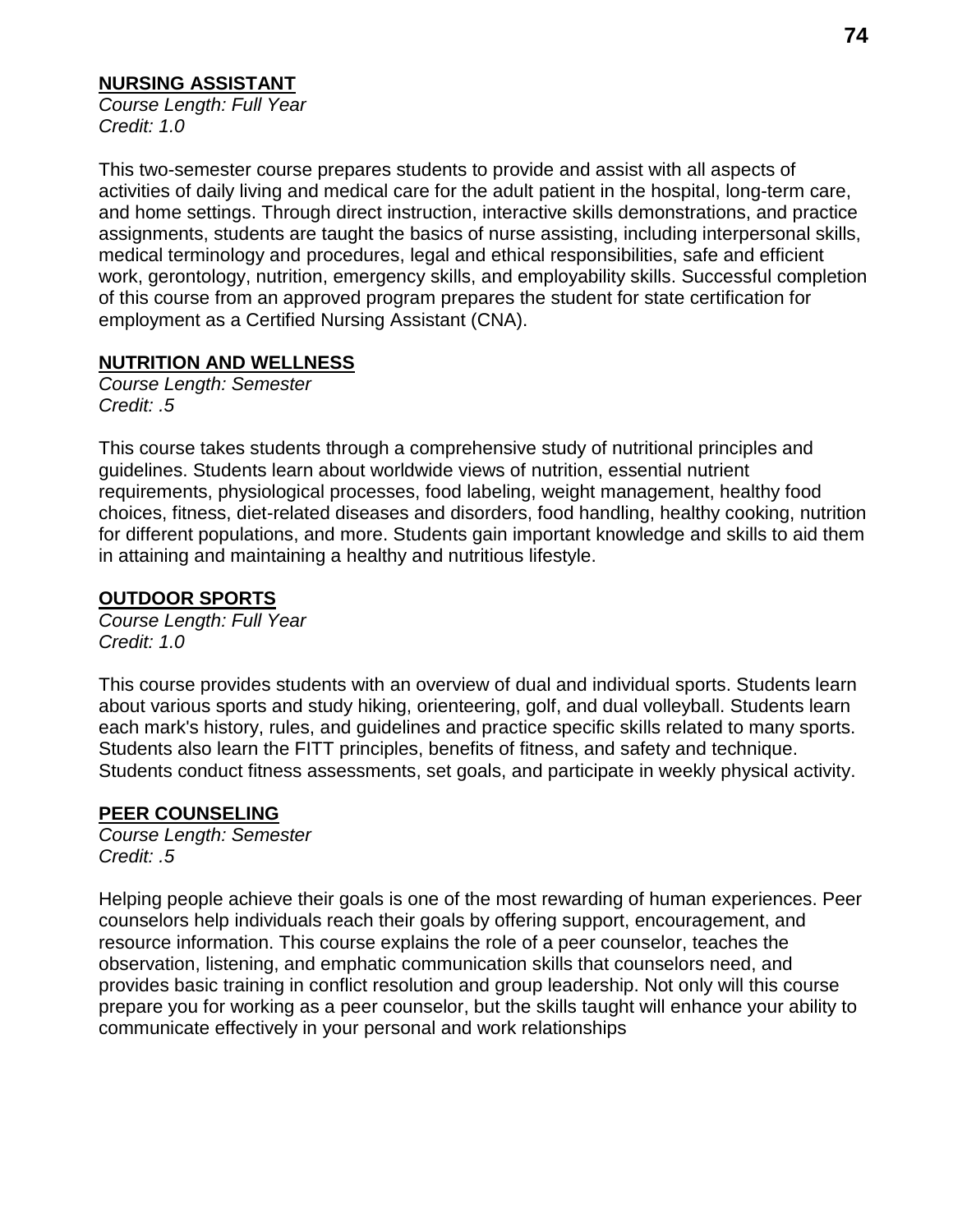#### **PHARMACY TECHNICIAN**

*Course Length: Full Year Credit: 1.0*

This course prepares students for employment as a Certified Pharmacy Technician (CPhT) and covers the skills needed for the pharmacy technician field. Through direct instruction, interactive skills demonstrations, and practice assignments, students learn the basics of pharmacy assisting, including various pharmacy calculations and measurements, pharmacy law, pharmacology, medical terminology and abbreviations, medicinal drugs, sterile techniques, USP 795 and 797 standards, maintenance of inventory, patient record systems, data processing automation in the pharmacy, and employability skills. Successful completion of this course prepares the student for national certification for employment as a CPhT.

# **PHILOSOPHY: THE BIG PICTURE**

*Course Length: Semester Credit: .5*

This course will take you on an exciting adventure covering more than 2,500 years of history! Along the way, you will run into some very strange characters. For example, you will read about a man who hung out on street corners, barefoot and dirty, pestering everyone he met with questions. You will learn about another eccentric who climbed inside a stove to consider whether he existed. Despite their odd behavior, these and other philosophers of the Western world are among the most brilliant and influential thinkers of all time. As you learn about these great thinkers, you will come to see how and where many of the most fundamental ideas of Western Civilization originated. You will also get a chance to ask yourself some of the same questions these great thinkers pondered. By the time you have "closed the book" on this course, you will better understand yourself and the world around you…from atoms to outer space…and everything in between.

# **PRINCIPLES OF AGRICULTURE, FOOD, AND NATURAL RESOURCES**

*Course Length: Semester Credit: .5*

Food has to travel from the farm to the table. In Agriculture and Natural Resources, you will learn about all of the steps in that journey, beginning with the history of agriculture through animal husbandry, plant science, and managing our use of natural resources. In this course, you will receive a broad understanding of the subject matter, preparing you for future handson learning, participation in Future Farmers of America, and supervised agricultural experiences. Required Materials: A digital camera or camera phone. Supplies for an experiment of the student's choice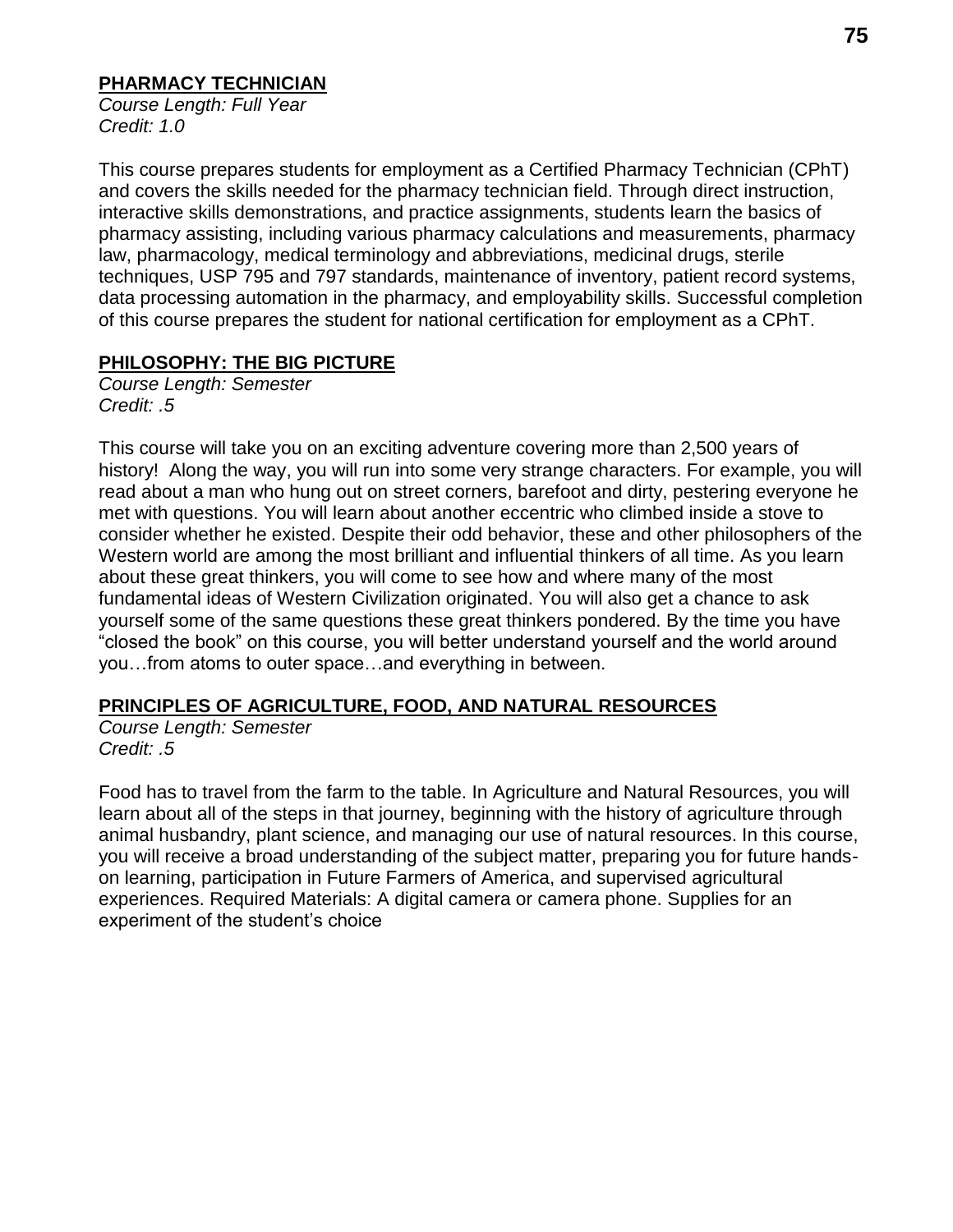# **PRINCIPLES OF PUBLIC SERVICE: TO SERVE AND PROTECT**

*Course Length: Semester Credit: .5*

Have you ever wondered who decides where to put roads? Or make sure that someone answers the phone when you call 911? Or determines that a new drug is safe for the public? These tasks and many more are part of public service, focusing on building healthy societies. Public service includes many different careers, but they all aim to work for others. This course will explore some of the most common career paths in public service. Working for the public also comes with specific expectations since protecting society is important. Therefore, if you want to work for the greater good, you probably have a public service career! PUBLIC SPEAKING The art of public speaking is one, which underpins the very foundations of Western society. This course examines those foundations in both Aristotle and Cicero's views of rhetoric and then traces those foundations into the modern world. Students will learn the theory and the practice of effective public speaking, including how to analyze the speeches of others, build a strong argument, and speak with confidence and flair. By the end of this course, students will know exactly what makes a truly successful speech and will be able to put that knowledge to practical use.

# **REAL WORLD PARENTING**

*Course Length: Semester Credit: .5*

What is the best way to care for children and teach them self-confidence and a sense of responsibility? Parenting involves more than having a child and providing food and shelter. Learn what to prepare for, expect, and what vital steps parents can take to create the best environment for their children. Parenting roles and responsibilities, nurturing and protective environments for children, positive parenting strategies, and effective communication in parent/ child relationships are covered in this course.

# **RESTAURANT MANAGEMENT**

*Course Length: Semester Credit: .5*

Have you always dreamed of running your restaurant? Maybe you want to manage a restaurant for a famous chef. What goes on beyond the dining room can determine whether a restaurant is a wild success or a dismal failure. In Restaurant Management, you'll learn the responsibilities of running a restaurant—from ordering supplies to hiring and firing employees. This course covers restaurants, managing kitchen and wait staff, food safety and hygiene, customer relations, marketing; using a point-of-sale system; scheduling employees, and dealing with difficult guests. Restaurant Management will prepare you for a steady career, whether you plan to buy a fast-food franchise, operate a casual sit-down restaurant, or oversee a fine-dining establishment. Required Materials: ƒ A digital camera or camera phone  $f$  Ingredients and tools to make a simple food dish of student's choice  $f$ Stove/grill/oven/microwave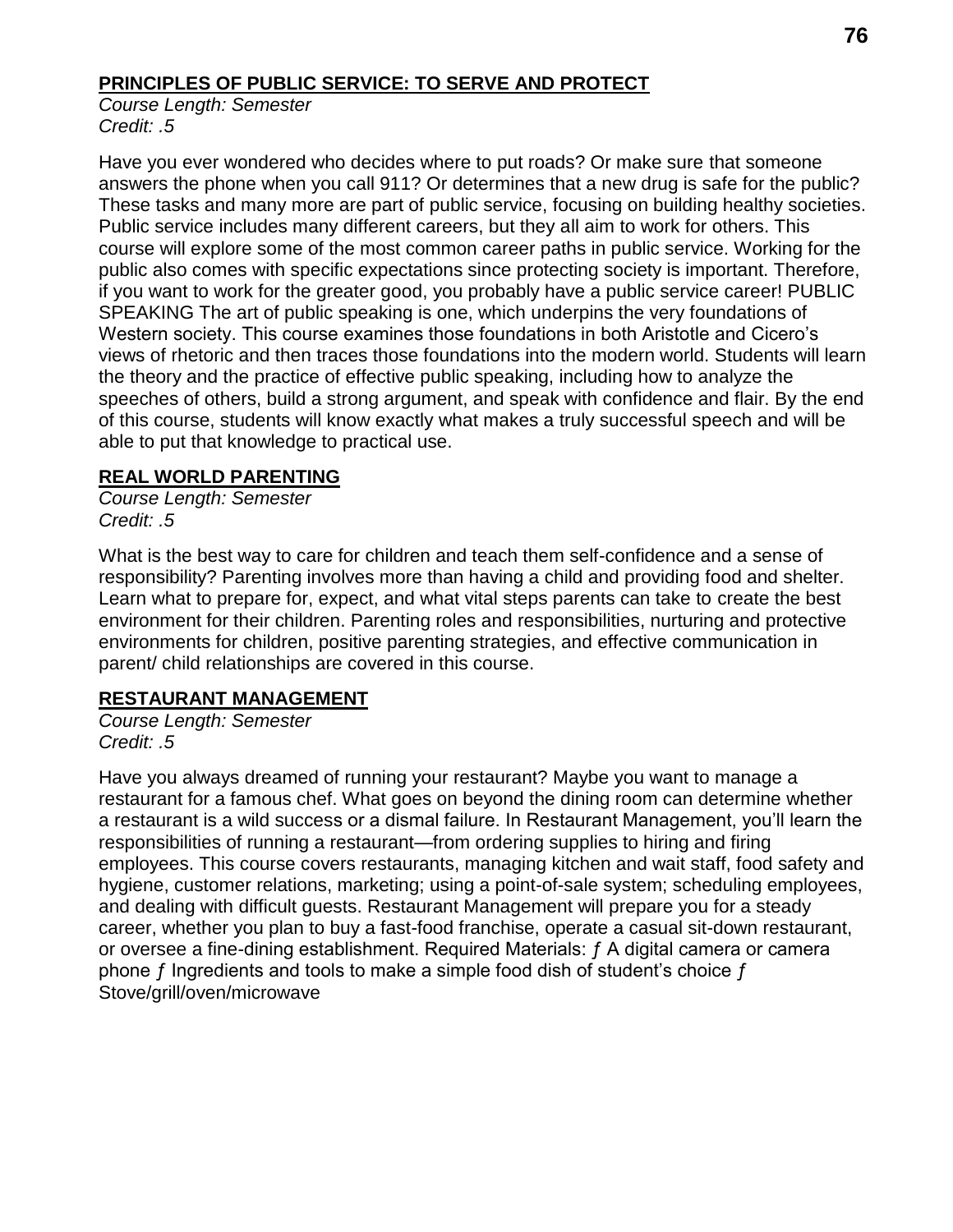### **SOCIAL PROBLEMS I: A WORLD IN CRISIS**

*Course Length: Semester Credit: .5*

Students will become aware of the challenges faced by social groups and learn about the complex relationship among societies, governments, and the individual. Each unit is focused on a particular area of concern, often within a global context. Possible solutions at both the structural level and the individual will be examined. Students will learn more about how social problems affect them personally and begin to develop the skills necessary to help make a difference in their own lives and communities, not to mention globally.

### **SOCIAL PROBLEMS II: CRISIS, CONFLICTS & CHALLENGES**

*Course Length: Semester Credit: .5*

The Social Problems II course continues to examine timely social issues affecting individuals and societies around the globe. Students learn about the overall structure of the social problem and how it affects their lives. Each unit focuses on a particular social issue, including racial discrimination, drug abuse, the loss of community, and urban sprawl, and discusses possible solutions at both individual and structural levels. For each issue, students examine the connections in the global arena involving societies, governments, and the individual.

### **SPORTS OFFICIATING**

*Course Length: Full Year Credit: 1.0*

Students will learn the rules, gameplay, and guidelines for various sports, including soccer, baseball, softball, basketball, volleyball, and football, in this course. In addition, they will learn the officiating calls and hand signals for each sport and the role a sports official plays in maintaining fair play.

# **VETERINARY SCIENCE: THE CARE OF ANIMALS**

*Course Length: Semester Credit: .5*

As animals play an increasingly important role in our lives, scientists have sought to learn more about their health and well-being. This course will examine some common diseases and treatments for domestic animals by looking at the pets that live in our homes, farms, zoos, and wildlife sanctuaries. Toxins, parasites, and infectious diseases affect not only the animals around us, but at times we humans as well! Disease prevention and treatment and treatment are studied and applied through veterinary medicine and science.

# **WORLD RELIGIONS: EXPLORING DIVERSITY**

*Course Length: Semester Credit: .5*

Throughout the ages, religions worldwide have shaped societies' political, social, and cultural aspects. This course focuses on the major religions that have played a role in human history, including Buddhism, Christianity, Confucianism, Hinduism, Islam, Judaism, Shintoism, and Taoism. Students will trace the major developments in these religions and explore their relationships with social institutions and culture. The course will also discuss similarities and differences among the major religions and examine the connections and influences.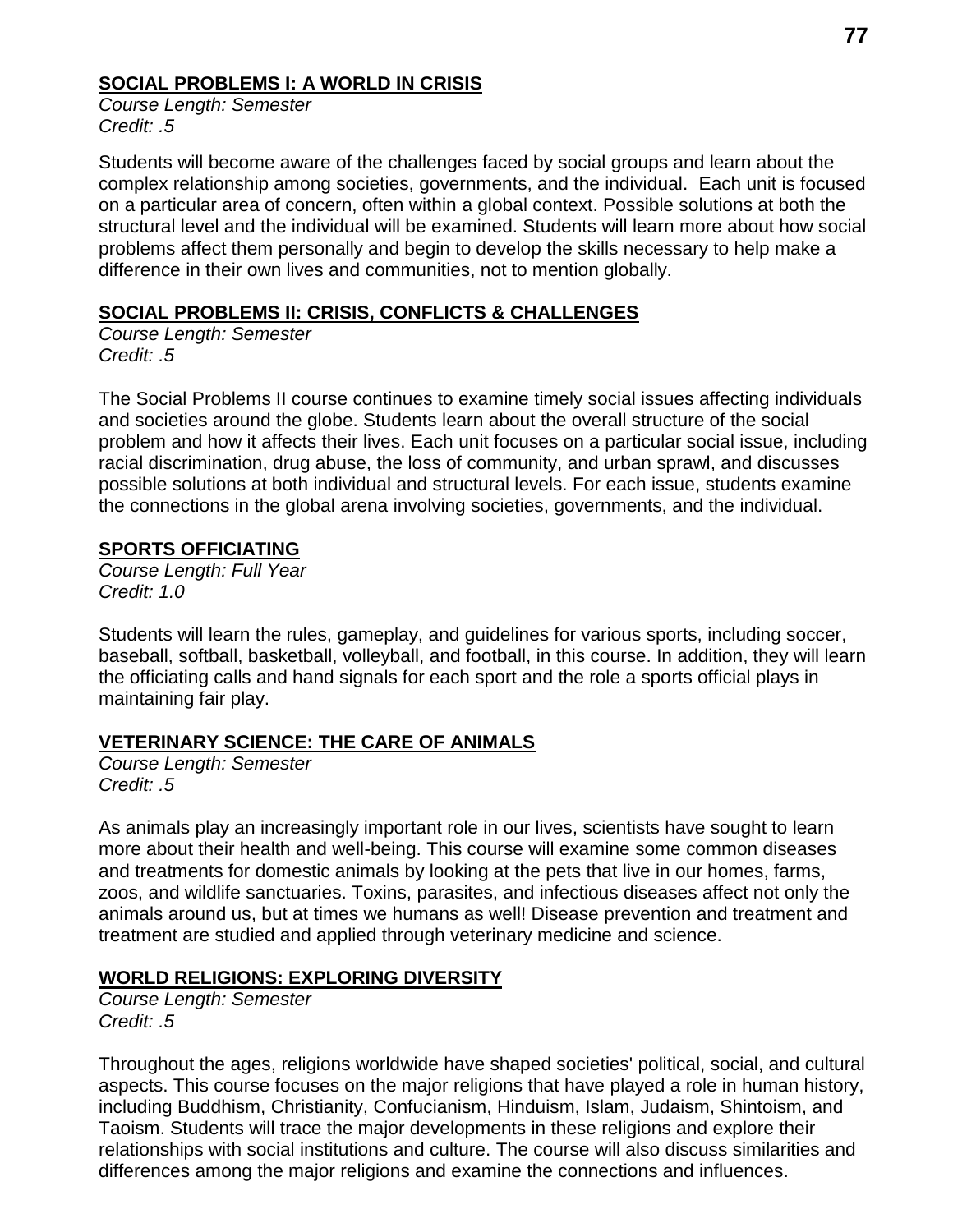#### **WORLD LANGUAGE:**

#### **AMERICAN SIGN LANGUAGE 1**

*Course Length: Full Year Credit: 1.0*

This beginning of this full-year course will introduce you to vocabulary and simple sentences so that you can start communicating right away. Importantly, you will explore Deaf culture: social beliefs, traditions, history, values, and communities influenced by deafness. The second semester will introduce you to this language and its grammatical structures.

#### **AMERICAN SIGN LANGUAGE 2**

*Course Length: Full Year Credit: 1.0*

In this course, students will build on the skills they learned in American Sign Language 1 and explore the long and rich history of Deaf culture and language. They will expand their knowledge of the language and their understanding of the world in which it is frequently used. Students will grow their sign vocabulary and improve their interaction using facial expressions and body language. They will also learn current trends in technology within ASL as well as potential education and career opportunities

#### **CHINESE I**

*Course Length: Full Year Credit: 1.0*

High school students begin their introduction to Chinese with fundamental building blocks in four key areas of foreign language study: listening comprehension, speaking, reading, and writing. Each unit consists of an ongoing adventure story, a new vocabulary theme, grammar concept, numerous interactive games reinforcing vocabulary and grammar, reading and listening comprehension activities, speaking and writing activities, and multimedia cultural presentations covering major Chinese-speaking countries.

#### **CHINESE II**

*Course Length: Full Year Credit: 1.0*

Students in high school continue their introduction to Chinese in this second-year course with a review of fundamental building blocks in four key areas of foreign language study: listening comprehension, speaking, reading, and writing. Each unit consists of an ongoing adventure story, a new vocabulary theme, grammar concept, numerous interactive games reinforcing vocabulary and grammar, reading and listening comprehension activities, speaking and writing activities, and multimedia cultural presentations covering major Chinese-speaking countries.

#### **GERMAN I**

*Course Length: Full Year Credit: 1.0*

High school students begin their introduction to German with fundamental building blocks in four key areas of foreign language study: listening comprehension, speaking, reading, and writing. Each unit consists of an ongoing adventure story, a new vocabulary theme and grammar concept, numerous interactive games reinforcing vocabulary and grammar, reading and listening comprehension activities, speaking and writing activities, and cultural presentations covering major German-speaking areas in Europe.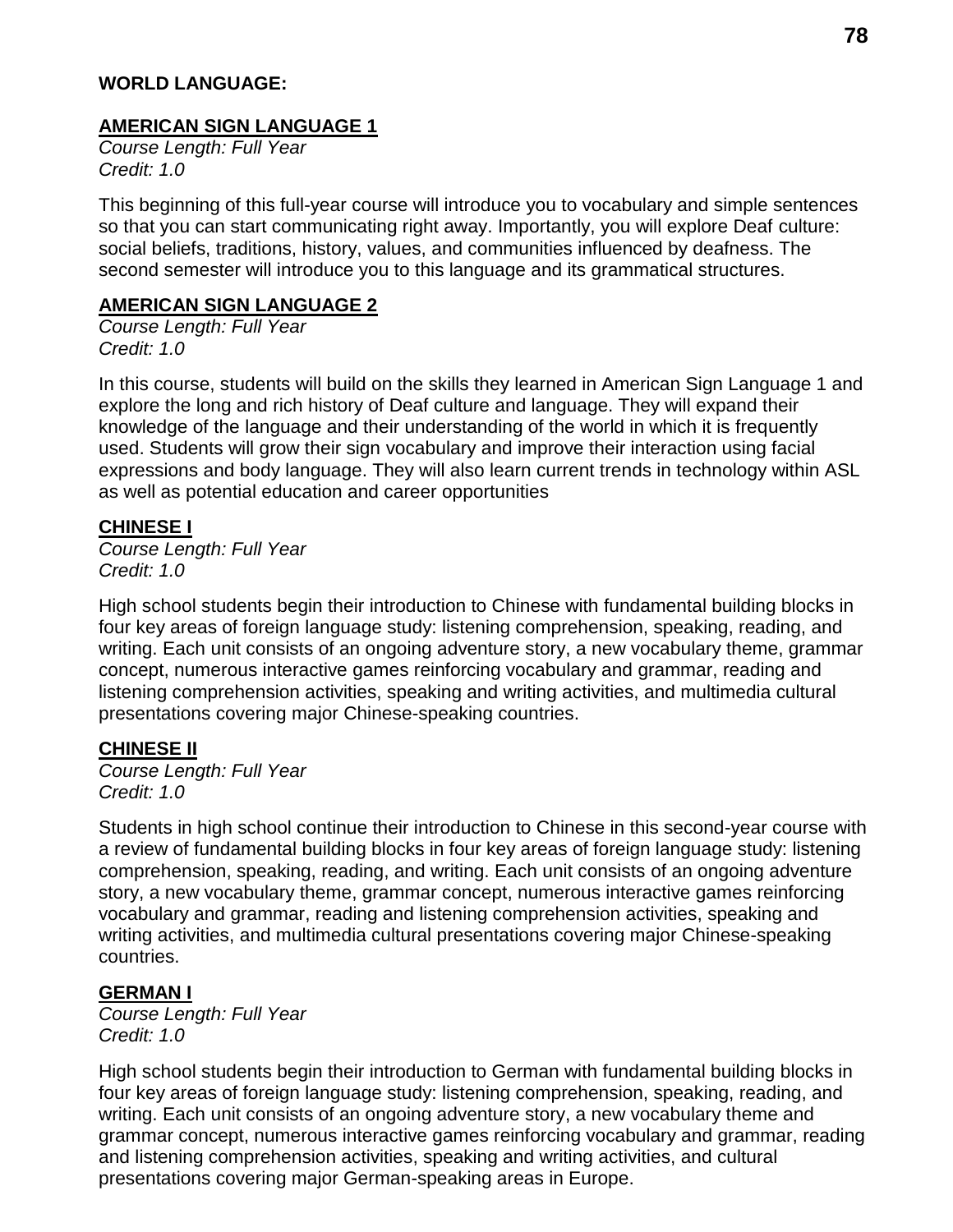### **GERMAN II**

*Course Length: Full Year Credit: 1.0*

Students continue their introduction to high school German in this second-year course reviewing fundamental building blocks in four key areas of foreign language study: listening comprehension, speaking, reading, and writing. Each unit consists of an ongoing adventure story, a new vocabulary theme and grammar concept, numerous interactive games reinforcing vocabulary and grammar, reading and listening comprehension activities, speaking and writing activities, and cultural presentations covering major German-speaking areas in Europe.

# **LATIN I**

*Course Length: Full Year Credit: 1.0*

High school students begin their introduction to Latin with fundamental building blocks in four key areas of foreign language study: listening comprehension, speaking, reading, and writing. Each unit consists of a new vocabulary theme and grammar concept, numerous interactive games reinforcing vocabulary and grammar, reading and listening comprehension activities, speaking and writing activities, cultural presentations covering significant aspects of Roman culture or their modern-day manifestations, and assessments.

# **LATIN II**

*Course Length: Full Year Credit: 1.0*

Students continue their introduction to high school Latin by covering the fundamental building blocks in four key areas of foreign language study: listening comprehension, speaking, reading, and writing. Each unit consists of a new vocabulary theme and grammar concept, a notable ancient myth in Latin, numerous interactive games reinforcing vocabulary and grammar, reading and listening comprehension activities, speaking and writing activities, cultural presentations covering significant aspects of Roman culture or their modern-day manifestations, and assessments.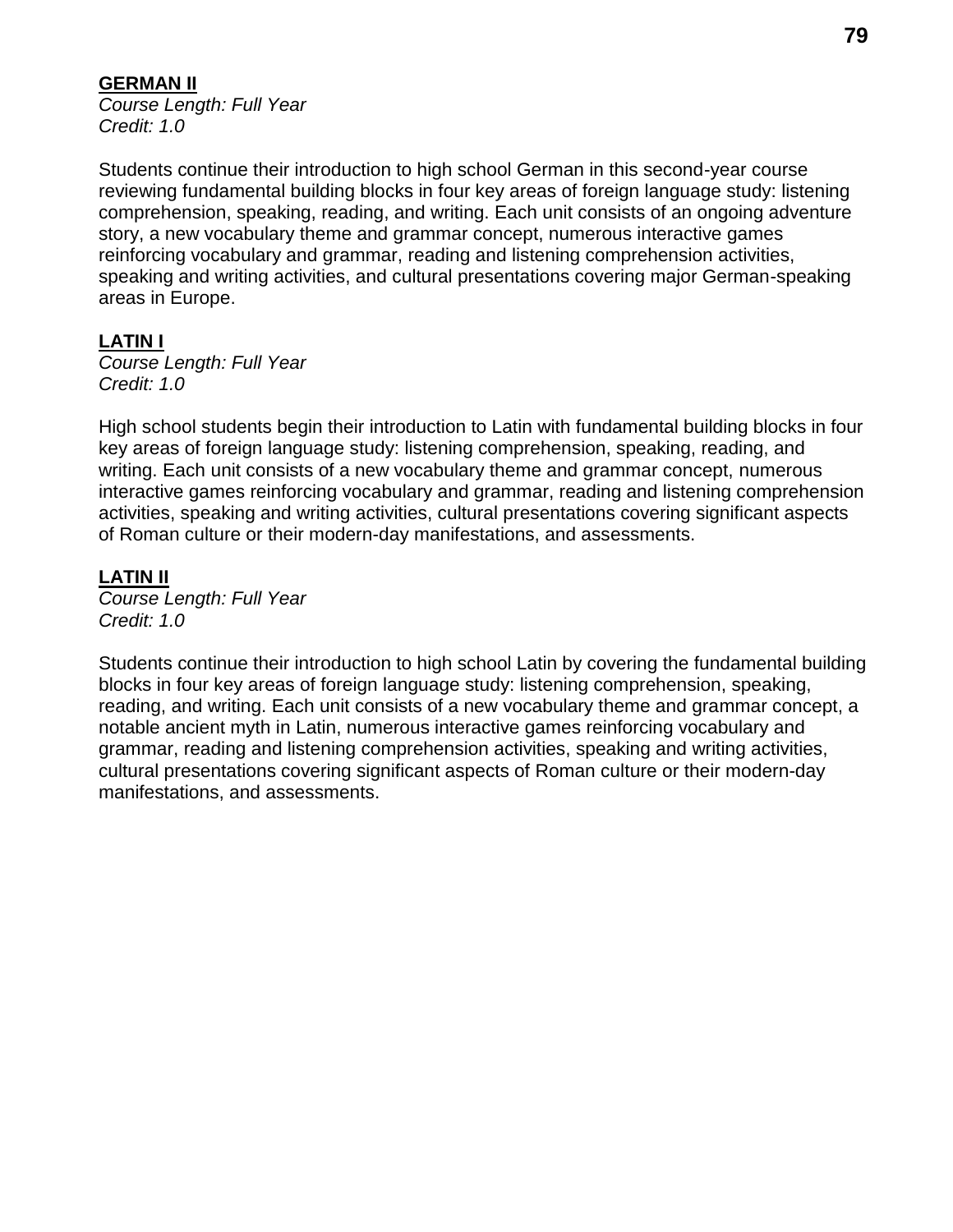#### . **AP classes through Edgenuity and NWU North Western University The NWU prices could increase for the 2022-2023 school year.**

| <b>Class</b>                                   | <b>Description</b>                                                                                                                                                                                                                                                                                                                                                                                            | <b>Semesters</b>                        |
|------------------------------------------------|---------------------------------------------------------------------------------------------------------------------------------------------------------------------------------------------------------------------------------------------------------------------------------------------------------------------------------------------------------------------------------------------------------------|-----------------------------------------|
| <b>AP English</b><br>Language &<br>Composition | Read a wide array of fiction and non-fiction to strengthen your<br>critical literacy skills. Expository, analytical, and argumentative<br>writing skills that form the basis of effective communication are<br>emphasized.                                                                                                                                                                                    | 2<br>Edgenuity<br>\$560                 |
| <b>AP Economics:</b><br>Macro and<br>Micro     | Microeconomics examines the behaviors of individuals and<br>businesses, while macroeconomics analyzes the economy as a<br>whole. Topics covered in these two credit courses include supply<br>and demand, the role of labor, and fiscal and monetary policy.<br>Students examine government regulations and their impact on<br>individual choice, living standards, competition, and world trade<br>patterns. | $\overline{2}$<br><b>NWU</b><br>1,100   |
| <b>AP Economics:</b><br>Macro<br>One semester  | Microeconomics examines the behaviors of individuals and<br>businesses. Topics covered in this one-credit course include<br>supply and demand, the role of labor, and fiscal and monetary<br>policy. Students examine government regulations and their<br>impact on individual choice, living standards, competition, and<br>world trade patterns.                                                            | 1<br><b>NWU</b><br>\$730                |
| <b>AP Economics:</b><br>Micro<br>One semester  | Macroeconomics analyzes the economy as a whole; topics<br>covered in this one-credit course include supply and demand, the<br>role of labor, and fiscal and monetary policy. Students examine<br>government regulations and their impact on individual choice,<br>living standards, competition, and world trade patterns.                                                                                    | 1<br><b>NWU</b><br>\$730                |
| AP Human<br>Geography<br><b>Full Year</b>      | Geography generally focuses on the question of "Where?"<br>Human geography tries to answer the question, "Why there?"<br>Examine the basics of cultural change, regionalism, and political<br>organization in this multifaceted approach to understanding world<br>geography.                                                                                                                                 | $\overline{2}$<br>Edgenuity<br>\$560    |
| <b>AP Psychology</b>                           | Understand various theories of behavior and cognition, participate<br>in research exercises, and study the current practices of<br>psychology in multiple contexts. The course culminates in an<br>experiment that includes collecting, interpreting, and evaluating<br>data.                                                                                                                                 | $\overline{2}$<br>Edgenuity<br>\$560    |
| <b>AP Calculus</b><br>BC                       | AP® Calculus BC includes advanced integration techniques,<br>infinite series, conics, parametric equations, polar coordinates,<br>and the calculus of vector-valued functions. A graphing calculator<br>is required.                                                                                                                                                                                          | $\overline{2}$<br><b>NWU</b><br>\$1,100 |
| AP<br>Environmental<br>Science                 | Study the scientific principles, concepts, and methodologies<br>required to understand the interrelationships of the natural world.<br>Lab activities require fieldwork.                                                                                                                                                                                                                                      | $\overline{2}$<br>Edgenuity<br>\$560    |
| <b>AP Physics I</b>                            | This college-level algebra-based physics course explores<br>dynamics, motion, and simple circuits through complex problem-<br>solving, lab investigations and learning projects, and visualizing<br>physical principles and practical applications.                                                                                                                                                           | $\overline{2}$<br><b>NWU</b><br>\$1,100 |